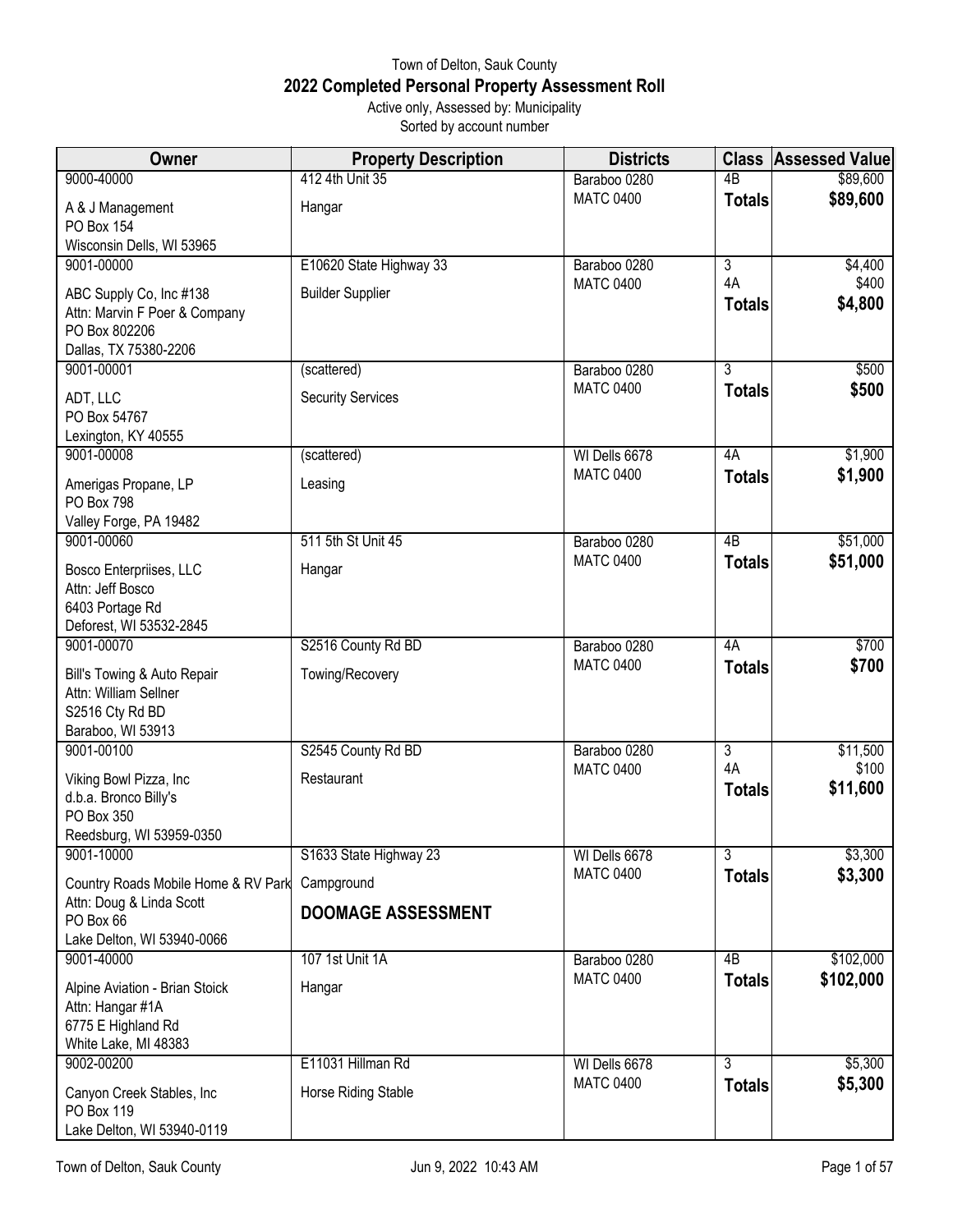| Owner                                   | <b>Property Description</b> | <b>Districts</b>                 |                           | <b>Class Assessed Value</b> |
|-----------------------------------------|-----------------------------|----------------------------------|---------------------------|-----------------------------|
| 9002-30000                              | E11239 Hillside Dr Unit 22  | WI Dells 6678                    | 3                         | \$37,700                    |
| Dells Management, LLC                   | Lodging/Resort              | <b>MATC 0400</b>                 | <b>Totals</b>             | \$37,700                    |
| d.b.a. Cedar Lodge                      | <b>DOOMAGE ASSESSMENT</b>   |                                  |                           |                             |
| E12308 County Rd T                      |                             |                                  |                           |                             |
| Baraboo, WI 53913<br>9003-00000         | S3342 Sand Rd               | Baraboo 0280                     | 4A                        | \$22,800                    |
|                                         |                             | <b>MATC 0400</b>                 | <b>Totals</b>             | \$22,800                    |
| SBA Structures, Inc.                    | Tower                       |                                  |                           |                             |
| Attn: Tax Dept<br>8051 Congress Ave     |                             |                                  |                           |                             |
| Boca Raton, FL 33487-1307               |                             |                                  |                           |                             |
| 9003-10000                              | E11104 Moon Rd              | WI Dells 6678                    | 4A                        | \$32,500                    |
| SBA Towers II, LLC                      | Tower                       | <b>MATC 0400</b>                 | <b>Totals</b>             | \$32,500                    |
| Attn: Tax Dept                          |                             |                                  |                           |                             |
| 8051 Congress Ave                       |                             |                                  |                           |                             |
| Boca Raton, FL 33487                    |                             |                                  |                           |                             |
| 9003-20000                              | S2115 County Rd A           | Baraboo 0280                     | 4A                        | \$24,800                    |
| SBA Structures, Inc.                    | Tower                       | <b>MATC 0400</b>                 | <b>Totals</b>             | \$24,800                    |
| Attn: Tax Dept                          |                             |                                  |                           |                             |
| 8051 Congress Ave                       |                             |                                  |                           |                             |
| Boca Raton, FL 33487-1307               |                             |                                  |                           |                             |
| 9004-00000                              | S2810 County Rd BD          | Baraboo 0280<br><b>MATC 0400</b> | 4A                        | \$100<br>\$100              |
| All Sky Energy, LLC                     | Solar Panels                |                                  | <b>Totals</b>             |                             |
| S2810 County Rd BD<br>Baraboo, WI 53913 | <b>DOOMAGE ASSESSMENT</b>   |                                  |                           |                             |
| 9005-00000                              | 411 4th Unit 30             | Baraboo 0280                     | $\overline{AB}$           | \$63,000                    |
|                                         |                             | <b>MATC 0400</b>                 | <b>Totals</b>             | \$63,000                    |
| Farra, Phil<br>Attn: Phill Farra        | Hangar                      |                                  |                           |                             |
| S3589 County Rd BD                      |                             |                                  |                           |                             |
| Baraboo, WI 53913                       |                             |                                  |                           |                             |
| 9006-00000                              | 304 3rd Unit 27             | Baraboo 0280                     | 4B                        | \$27,000                    |
| Wolff, Paul                             | Hangar                      | <b>MATC 0400</b>                 | <b>Totals</b>             | \$27,000                    |
| Attn: Paul Wolff                        |                             |                                  |                           |                             |
| S3206 Hunter's Glen Cir                 |                             |                                  |                           |                             |
| Baraboo, WI 53913                       |                             |                                  |                           |                             |
| 9007-00000                              | (scattered)                 | Baraboo 0280<br><b>MATC 0400</b> | $\overline{\overline{3}}$ | \$4,400                     |
| DirecTV, LLC                            | Satellite TV                |                                  | <b>Totals</b>             | \$4,400                     |
| Attn: Kroll, LLC                        |                             |                                  |                           |                             |
| PO Box 2789<br>Addison, TX 75001        |                             |                                  |                           |                             |
| 9008-00000                              | 307 3rd Unit 22             | Baraboo 0280                     | 4B                        | \$30,900                    |
|                                         |                             | <b>MATC 0400</b>                 | <b>Totals</b>             | \$30,900                    |
| Mickel, Steven H<br>W9982 Hogan Rd      | Hangar                      |                                  |                           |                             |
| Portage, WI 53901                       |                             |                                  |                           |                             |
| 9008-10000                              | 413 4th Unit 29             | Baraboo 0280                     | $\overline{AB}$           | \$30,000                    |
| Premo Trust, Peter W                    | Hangar                      | <b>MATC 0400</b>                 | <b>Totals</b>             | \$30,000                    |
| Attn: Peter W Premo                     |                             |                                  |                           |                             |
| 1218 9th St                             |                             |                                  |                           |                             |
| Baraboo, WI 53913                       |                             |                                  |                           |                             |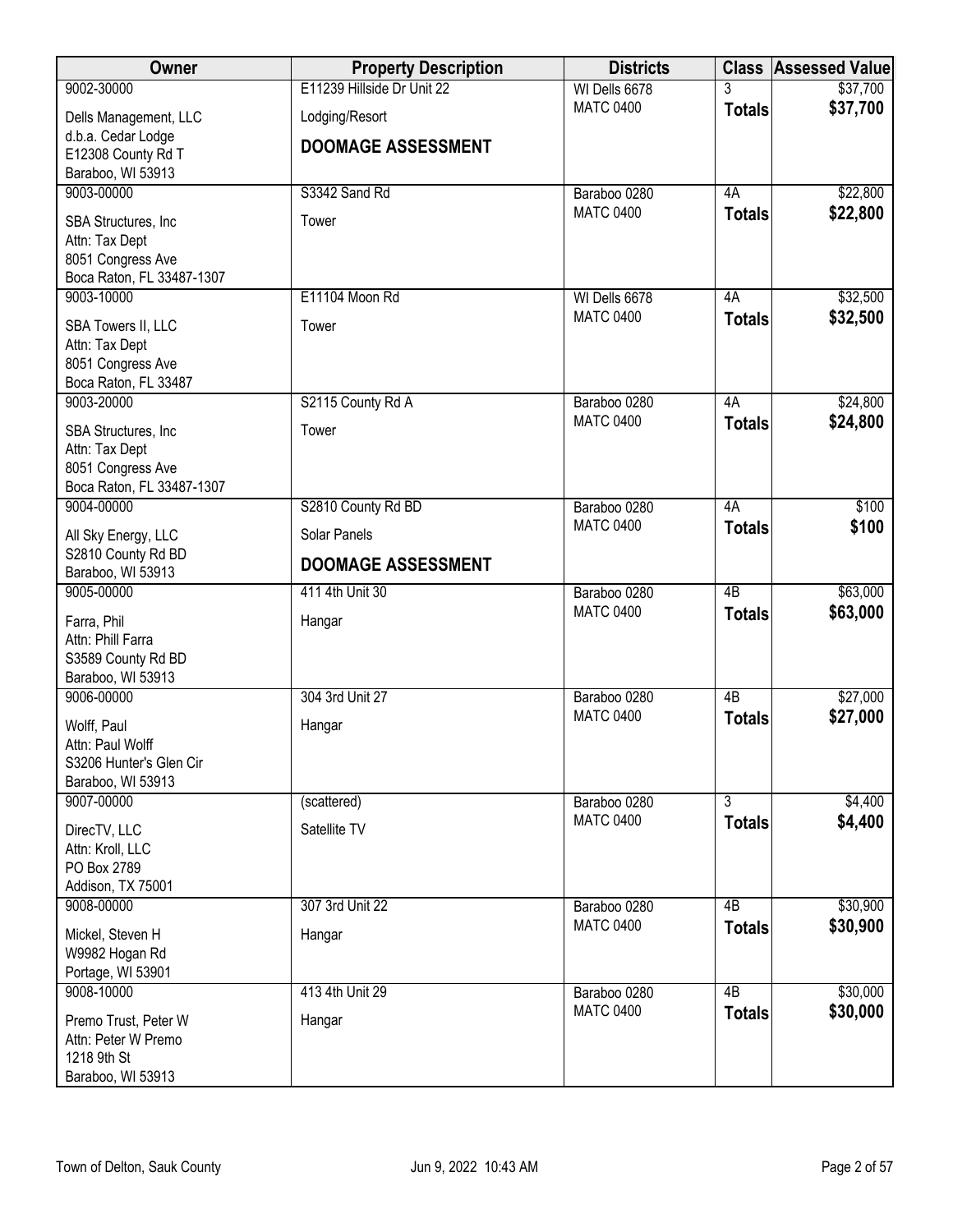| Owner                                                                                                        | <b>Property Description</b> | <b>Districts</b> |                     | <b>Class Assessed Value</b> |
|--------------------------------------------------------------------------------------------------------------|-----------------------------|------------------|---------------------|-----------------------------|
| 9009-10000                                                                                                   | S3214 County Rd BD          | Baraboo 0280     |                     | \$15,400                    |
| AGS, LLC<br>6775 Edmond St Ste 300<br>Las Vegas, NV 89118-3502                                               | Commercial                  | <b>MATC 0400</b> | <b>Totals</b>       | \$15,400                    |
| 9010-00000                                                                                                   | 102 1st Unit 2              | Baraboo 0280     | 4B                  | \$70,000                    |
| Olah, Michael<br>Attn: Michael Olah<br>6608 Shower Rd<br>Mazomanie, WI 53560-9601                            | Hangar                      | <b>MATC 0400</b> | <b>Totals</b>       | \$70,000                    |
| 9011-10000                                                                                                   | E9745 County Rd P           | WI Dells 6678    | $\overline{3}$      | \$6,400                     |
| <b>Country Bumpkin Farm Market</b><br>Attn: Charles Rhinehart<br>E9745 Cty Rd P<br>Wisconsin Dells, WI 53965 | Retail/Farm Produce         | <b>MATC 0400</b> | 4A<br><b>Totals</b> | \$8,000<br>\$14,400         |
| 9012-30000                                                                                                   | S2269 Timothy Ln            | WI Dells 6678    | 4A                  | \$1,300                     |
| <b>Craft Mall</b>                                                                                            | Crafts                      | <b>MATC 0400</b> | <b>Totals</b>       | \$1,300                     |
| Attn: Dickinson, Virgil<br>S2269 Timothy Ln<br>Baraboo, WI 53913                                             | <b>DOOMAGE ASSESSMENT</b>   |                  |                     |                             |
| 9016-00000                                                                                                   | 204 2nd Unit 13             | Baraboo 0280     | $\overline{AB}$     | \$6,500                     |
| Dixon, Morris<br>Attn: Morris Dixon<br>N4729 St Lawrence Rd<br>Poynette, WI 53955                            | Hangar                      | <b>MATC 0400</b> | <b>Totals</b>       | \$6,500                     |
| 9016-20000                                                                                                   | (scattered)                 | Baraboo 0280     | 4A                  | \$5,700                     |
| <b>DISH Network, LLC</b><br>PO Box 6623<br>Englewood, CO 80155                                               | Satellite TV                | <b>MATC 0400</b> | <b>Totals</b>       | \$5,700                     |
| 9017-03000                                                                                                   | S3308 Fox Hill Rd           | Baraboo 0280     | $\overline{3}$      | \$600                       |
| Fairfield Hills Golf Course, Inc.<br>141 Hillcrest Ct<br>Barrington, IL 60010                                | Golf Course                 | <b>MATC 0400</b> | 4A<br><b>Totals</b> | \$300<br>\$900              |
| 9017-06300                                                                                                   | S3214 County Rd BD          | Baraboo 0280     | $\overline{3}$      | \$45,900                    |
| Great America Financial Services Corp<br>625 1st St SE<br>Cedar Rapids, IA 52401                             | Leasing                     | <b>MATC 0400</b> | <b>Totals</b>       | \$45,900                    |
| 9017-06400                                                                                                   | 105 1st Unit 1B             | Baraboo 0280     | 4B                  | \$144,000                   |
| Nelson Family Holdings, LLC<br>PO Box 590<br>WI Dells, WI 53965                                              | Hangar                      | <b>MATC 0400</b> | <b>Totals</b>       | \$144,000                   |
| 9017-10000                                                                                                   | 202 2nd Unit 14             | Baraboo 0280     | 4B                  | \$11,500                    |
| Johnsen, Bill<br>Attn: Bill Johnsen<br>217 8th St<br>Baraboo, WI 53913                                       | Hangar                      | <b>MATC 0400</b> | <b>Totals</b>       | \$11,500                    |
| 9017-11000                                                                                                   | 403 3rd Unit 34             | Baraboo 0280     | 4B                  | \$72,000                    |
| Johnsen, Bill<br>Attn: Bill Johnsen<br>217 8th St<br>Baraboo, WI 53913                                       | Hangar                      | <b>MATC 0400</b> | <b>Totals</b>       | \$72,000                    |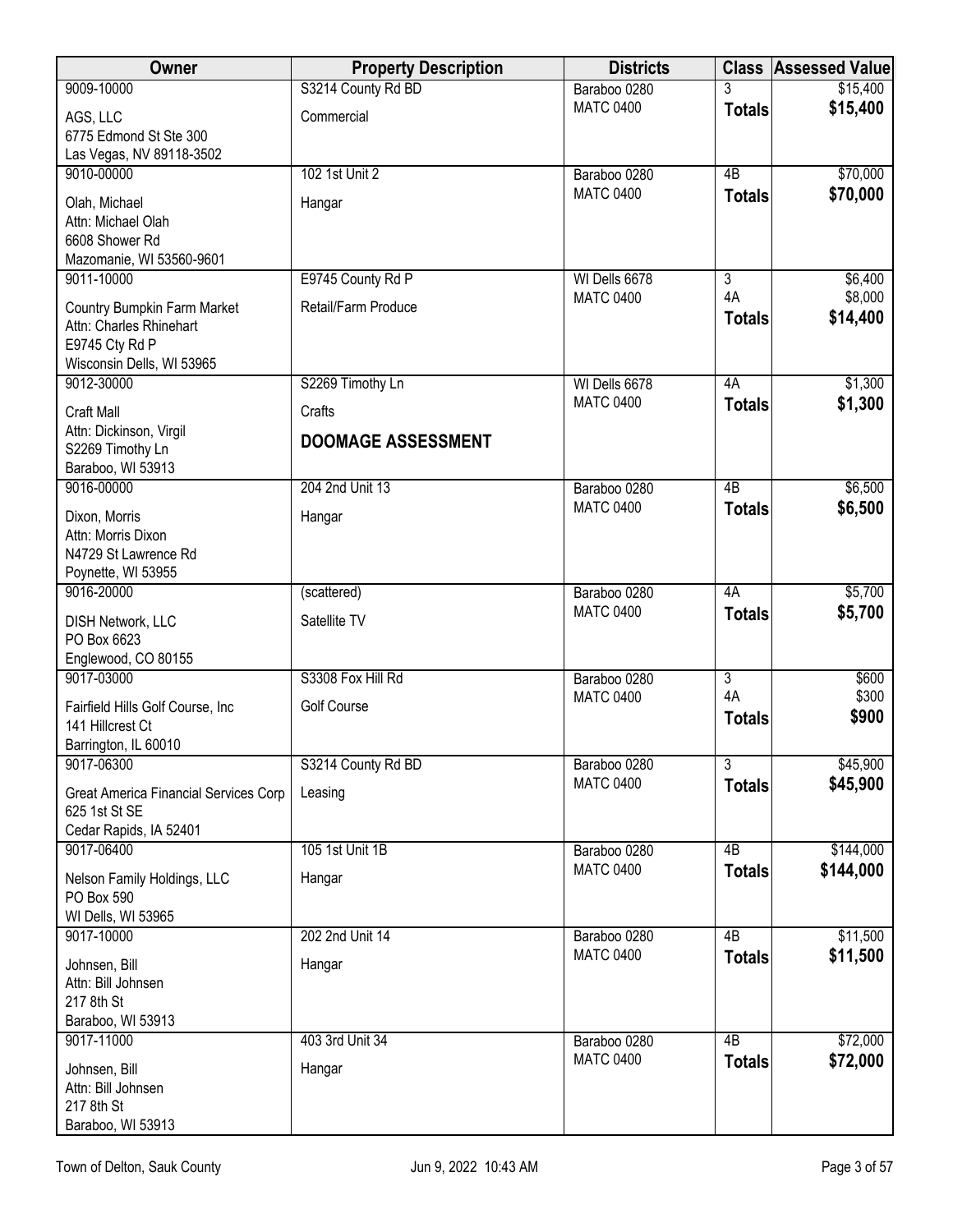| Owner                                                                           | <b>Property Description</b> | <b>Districts</b> |                     | <b>Class Assessed Value</b> |
|---------------------------------------------------------------------------------|-----------------------------|------------------|---------------------|-----------------------------|
| 9017-20000                                                                      | 308 3rd Unit 20             | Baraboo 0280     | $\overline{AB}$     | \$52,500                    |
| Henning, Ron<br>Attn: Ron Henning<br>S8313 Denzer Rd<br>North Freedom, WI 53951 | Hangar                      | <b>MATC 0400</b> | <b>Totals</b>       | \$52,500                    |
| 9020-00000                                                                      | 205 2nd Unit 10             | Baraboo 0280     | 4B                  | \$18,900                    |
| Ederer, Martin J<br>Attn: Martin J Ederer<br>715 Fifth St<br>Baraboo, WI 53913  | Hangar                      | <b>MATC 0400</b> | <b>Totals</b>       | \$18,900                    |
| 9022-00000                                                                      | 210 2nd Unit 6              | Baraboo 0280     | 4B                  | \$18,000                    |
| Lumsden, Bill<br>Attn: Bill Lumsden<br>803 Birch St<br>Baraboo, WI 53913        | Hangar                      | <b>MATC 0400</b> | <b>Totals</b>       | \$18,000                    |
| 9022-20000                                                                      | S3214 County Rd BD          | Baraboo 0280     | $\overline{3}$      | \$379,400                   |
| <b>IGT</b><br>Attn: Tax Department<br>9295 Prototype Dr<br>Reno, NV 89521-8986  | Commercial                  | <b>MATC 0400</b> | <b>Totals</b>       | \$379,400                   |
| 9022-40000                                                                      | S3118 County Rd BD          | Baraboo 0280     | $\overline{3}$      | \$1,200                     |
| Jax Enterprises III, Inc<br>d.b.a. First Stop<br>PO Box 96<br>Gotham, WI 53540  | C-Store/Gas Station         | <b>MATC 0400</b> | 4A<br><b>Totals</b> | \$100<br>\$1,300            |
| 9022-80000                                                                      | E11031 Hillman Rd           | WI Dells 6678    | $\overline{3}$      | \$5,900                     |
| Lost Canyon Enterprises, Inc<br>PO Box 119<br>Lake Delton, WI 53940             | Horse Tours                 | <b>MATC 0400</b> | <b>Totals</b>       | \$5,900                     |
| 9028-00000                                                                      | 409 4th Unit 31             | Baraboo 0280     | $\overline{AB}$     | \$39,000                    |
| Knutson, Daniel<br>Attn: Daniel Knutson<br>106 Tena Marie Cir<br>Lodi, WI 53555 | Hangar                      | <b>MATC 0400</b> | <b>Totals</b>       | \$39,000                    |
| 9029-30100                                                                      | E10704A Pioneer Dr          | WI Dells 6678    | $\overline{3}$      | \$7,400                     |
| Pioneer Drive Auto, LLC                                                         | <b>Auto Sales</b>           | <b>MATC 0400</b> | <b>Totals</b>       | \$7,400                     |
| Attn: Daniel Leja<br>E10704A Pioneer Dr<br>Wisconsin Dells, WI 53965            | <b>DOOMAGE ASSESSMENT</b>   |                  |                     |                             |
| 9029-50000                                                                      | 306 3rd Unit 26             | Baraboo 0280     | 4B                  | \$28,800                    |
| McDaniel, Eldon<br>Attn: Eldon McDaniel<br>PO Box 51<br>Merrimac, WI 53561-0051 | Hangar                      | <b>MATC 0400</b> | <b>Totals</b>       | \$28,800                    |
| 9032-00000                                                                      | 212 2nd Unit 5              | Baraboo 0280     | $\overline{AB}$     | \$10,900                    |
| Powell, Milton<br>353 Lake St<br>Baraboo, WI 53913                              | Hangar                      | <b>MATC 0400</b> | <b>Totals</b>       | \$10,900                    |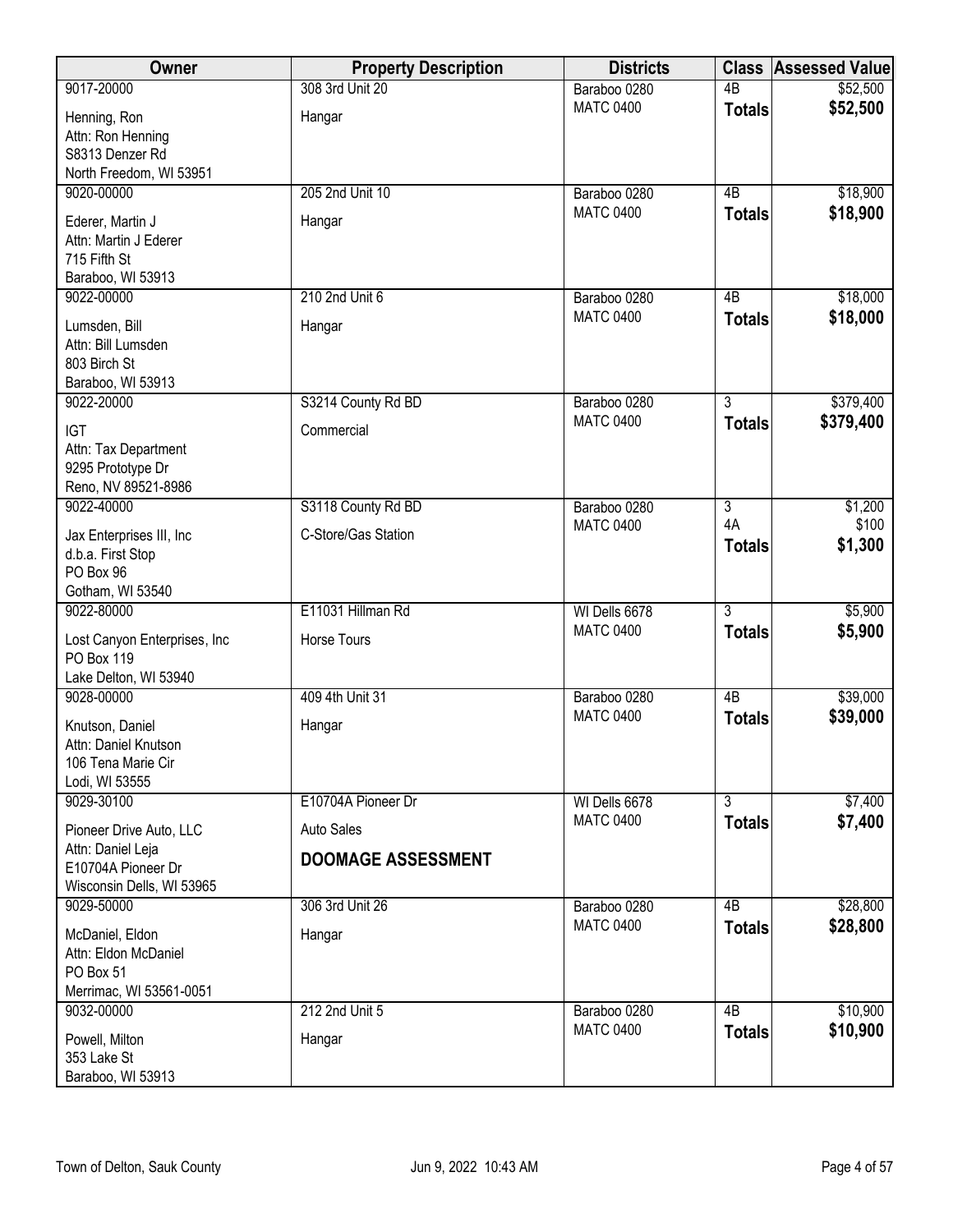| Owner                                                                                         | <b>Property Description</b>  | <b>Districts</b>                                                              | <b>Class</b>        | <b>Assessed Value</b> |
|-----------------------------------------------------------------------------------------------|------------------------------|-------------------------------------------------------------------------------|---------------------|-----------------------|
| 9033-20000                                                                                    | E10947A Shady Lane Rd        | Baraboo 0280                                                                  |                     | \$800                 |
| Morath Trucking, Inc<br>Attn: W Scott Morath<br>E10905 Shady Lane Rd<br>Baraboo, WI 53913     | Trucking                     | <b>MATC 0400</b>                                                              | <b>Totals</b>       | \$800                 |
| 9034-20000                                                                                    | E9891 County Rd P            | WI Dells 6678                                                                 | $\overline{3}$      | \$900                 |
| Pet Retreat<br>E9891 Cty Rd P<br>Wisconsin Dells, WI 53965-9613                               | Pet Boarding                 | <b>MATC 0400</b>                                                              | 4A<br><b>Totals</b> | \$100<br>\$1,000      |
| 9035-00000                                                                                    | 103 1st Unit 1C              | Baraboo 0280                                                                  | 4B                  | \$48,000              |
| Fly Way Home, LLC<br>PO Box 454<br>Wisconsin Dells, WI 53965-0454                             | Hangar                       | <b>MATC 0400</b>                                                              | <b>Totals</b>       | \$48,000              |
| 9036-00000                                                                                    | E10570 Fern Dell Rd          | Baraboo 0280                                                                  | $\overline{3}$      | \$43,500              |
| Pioneer Park, LTD                                                                             | Private Campground           | <b>MATC 0400</b>                                                              | 4A<br><b>Totals</b> | \$15,100<br>\$58,600  |
| PO Box 579<br>Lake Delton, WI 53940-0000                                                      | <b>DOOMAGE ASSESSMENT</b>    |                                                                               |                     |                       |
| 9036-90000                                                                                    | (scattered)                  | Baraboo 0280                                                                  | $\overline{3}$      | \$700                 |
| Pitney Bowes Global Financial Services<br>LLC<br>600 N Westshore Blvd                         | Leasing                      | <b>MATC 0400</b>                                                              | <b>Totals</b>       | \$700                 |
| Ste 810                                                                                       |                              |                                                                               |                     |                       |
| Tampa, FL 33609<br>9037-00000                                                                 | (scattered)                  | Baraboo 0280                                                                  | $\overline{3}$      | \$100                 |
| Pitney Bowes, Inc<br>Attn: Tax Services<br>600 N Westshore Blvd<br>Ste 810<br>Tampa, FL 33609 | Leasing                      | <b>MATC 0400</b>                                                              | <b>Totals</b>       | \$100                 |
| 9040-00000                                                                                    | 208 2nd Unit 8               | Baraboo 0280                                                                  | 4B                  | \$18,500              |
| Triple J Holdings, LLC<br>Attn: Janet Meyer<br>3208 Ledgestone Ct<br>Fort Collins, CO 80528   | Hangar                       | <b>MATC 0400</b>                                                              | <b>Totals</b>       | \$18,500              |
| 9041-00000                                                                                    | S3553 County Rd BD           | Baraboo 0280                                                                  | $\overline{3}$      | \$12,600              |
| <b>United Cooperative</b><br>N7160 Raceway Rd<br>Beaver Dam, WI 53916                         | C-Store/Gas Station          | <b>MATC 0400</b>                                                              | 4A<br><b>Totals</b> | \$200<br>\$12,800     |
| 9042-10000                                                                                    | S1915 Ishnala Rd             | Mirror Lake Mgmt 8040                                                         | $\overline{3}$      | \$800                 |
| Jellystone Park - R & G, Inc<br>PO Box 510<br>Wisconsin Dells, WI 53965-0510                  | Campground                   | WI Dells 6678<br><b>MATC 0400</b><br>Mirror Lake Managment<br><b>District</b> | 4A<br><b>Totals</b> | \$1,500<br>\$2,300    |
| 9043-00000                                                                                    | (scattered)                  | WI Dells 6678                                                                 | 4A                  | \$300                 |
| Riverview Boat Line<br>PO Box 410<br>Wisconsin Dells, WI 53965-0410                           | Sign                         | <b>MATC 0400</b>                                                              | <b>Totals</b>       | \$300                 |
| 9044-10000                                                                                    | E10879 Deer Run Rd           | Baraboo 0280                                                                  | $\overline{3}$      | \$900                 |
| Scenic Traveler, Inc<br>3155 Scenic Rd<br>Slinger, WI 53086                                   | <b>Sales Travel Trailers</b> | <b>MATC 0400</b>                                                              | <b>Totals</b>       | \$900                 |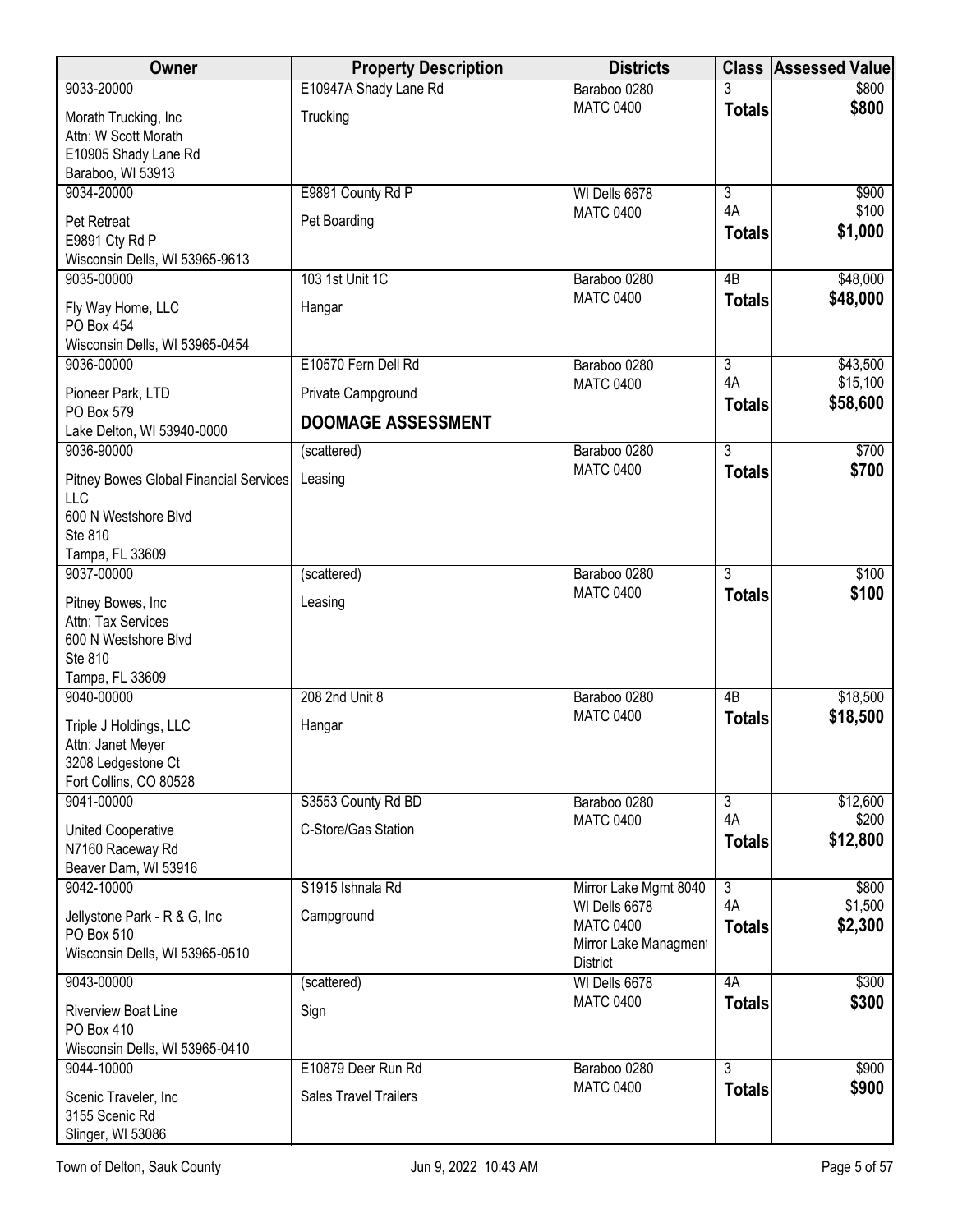| Owner                                                                                                             | <b>Property Description</b>                                               | <b>Districts</b>                  |                                       | <b>Class Assessed Value</b> |
|-------------------------------------------------------------------------------------------------------------------|---------------------------------------------------------------------------|-----------------------------------|---------------------------------------|-----------------------------|
| 9045-00000                                                                                                        | (scattered)                                                               | WI Dells 6678                     | 4A                                    | \$13,200                    |
| Lamar Advertising of Janesville<br>PO Box 66338                                                                   | <b>Outdoor Advertising</b>                                                | <b>MATC 0400</b>                  | <b>Totals</b>                         | \$13,200                    |
| Baton Rouge, LA 70896<br>9049-10000                                                                               | 210 2nd Unit 11                                                           |                                   | $\overline{AB}$                       |                             |
| Solomon, Isaac<br>Attn: Isaac Solomon<br>E9285A Hogsback Rd                                                       | Hangar                                                                    | Baraboo 0280<br><b>MATC 0400</b>  | <b>Totals</b>                         | \$18,500<br>\$18,500        |
| Baraboo, WI 53913                                                                                                 |                                                                           |                                   |                                       |                             |
| 9049-50000<br>Star Connection, LLC<br>S2634 Cty Rd BD<br>Unit 1<br>Baraboo, WI 53913                              | S2634 County Rd BD Unit 1<br>Sales & Service<br><b>DOOMAGE ASSESSMENT</b> | Baraboo 0280<br><b>MATC 0400</b>  | $\overline{3}$<br><b>Totals</b>       | \$8,200<br>\$8,200          |
| 9050-10000                                                                                                        | S2044 County Rd T                                                         | WI Dells 6678                     | $\overline{3}$                        | \$14,700                    |
| Allen Steele Co, Inc<br>PO Box 430<br>Lake Delton, WI 53940-0430                                                  | Construction                                                              | <b>MATC 0400</b>                  | <b>Totals</b>                         | \$14,700                    |
| 9053-00000                                                                                                        | E10892 Moon Rd                                                            | Baraboo 0280                      | $\overline{3}$                        | \$57,000                    |
| Krishna Portage, LLC<br>725 W Pine St                                                                             | Hotel                                                                     | <b>MATC 0400</b>                  | 4A<br><b>Totals</b>                   | \$70,000<br>\$127,000       |
| Baraboo, WI 53913                                                                                                 | <b>DOOMAGE ASSESSMENT</b>                                                 |                                   |                                       |                             |
| 9055-00000<br>Wanna Bee Campground<br>Attn: Jeff and Abi Campbell<br>PO Box 396<br>Wisconsin Dells, WI 53965-0396 | E10096 Trout Rd<br>Campground                                             | WI Dells 6678<br><b>MATC 0400</b> | $\overline{3}$<br>4A<br><b>Totals</b> | \$5,700<br>\$100<br>\$5,800 |
| 9056-00000                                                                                                        | 207 2nd Unit 9                                                            | Baraboo 0280                      | $\overline{AB}$                       | \$18,300                    |
| <b>Tap Aviation</b><br>Attn: Austin Kuester<br>2168 Hickory Ln<br>Oshkosh, WI 54901-2516                          | Hangar                                                                    | <b>MATC 0400</b>                  | <b>Totals</b>                         | \$18,300                    |
| 9056-30000                                                                                                        | S3626 County Rd BD                                                        | Baraboo 0280<br><b>MATC 0400</b>  | $\overline{3}$                        | \$10,000                    |
| Trager, LLC<br>Attn: Bruce A Trager<br>S3626 Cty Rd BD<br>Baraboo, WI 53913                                       | Excavating<br><b>DOOMAGE ASSESSMENT</b>                                   |                                   | <b>Totals</b>                         | \$10,000                    |
| 9057-00000                                                                                                        | E10890 Penny Ln                                                           | Baraboo 0280                      | $\overline{3}$                        | \$28,100                    |
| MBE CPAs, LLP<br>E10890 Penny Ln<br>PO Box 163<br>Baraboo, WI 53913-0163                                          | <b>Accounting Services</b>                                                | <b>MATC 0400</b>                  | 4A<br><b>Totals</b>                   | \$100<br>\$28,200           |
| 9058-00000                                                                                                        | S2628 County Rd BD                                                        | Baraboo 0280                      | $\overline{3}$                        | \$6,700                     |
| United Parcel Service, Inc<br>Attn: Personal Property Tax<br>55 Glenlake Pkwy NE<br>Sandy Springs, GA 30328       | Parcel Delivery                                                           | <b>MATC 0400</b>                  | 4A<br><b>Totals</b>                   | \$2,900<br>\$9,600          |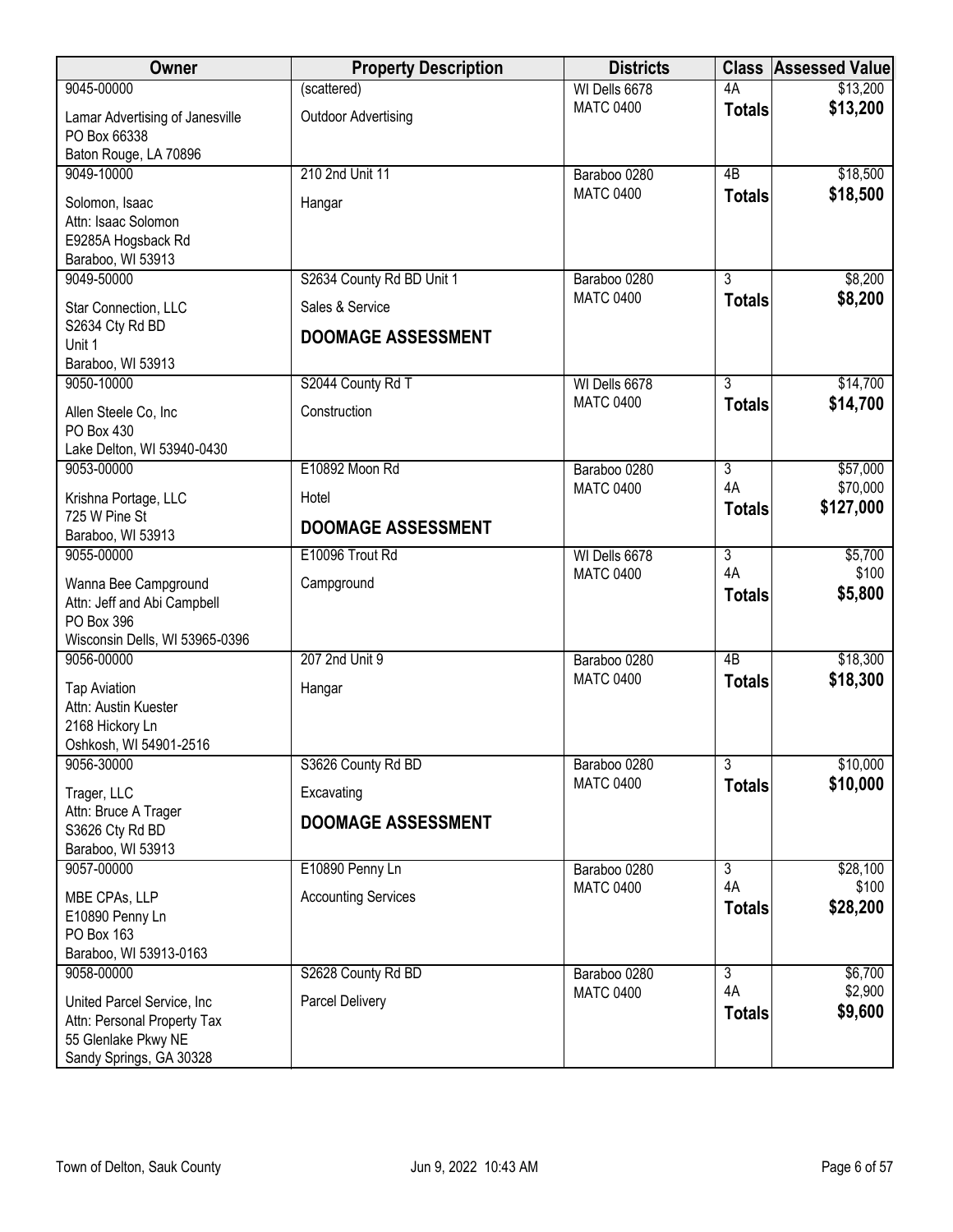| Owner                                          | <b>Property Description</b> | <b>Districts</b>                 |                 | <b>Class Assessed Value</b> |
|------------------------------------------------|-----------------------------|----------------------------------|-----------------|-----------------------------|
| 9059-20000                                     | S3214 County Rd BD          | Baraboo 0280                     | 3               | \$473,700                   |
| Ho Chunk Hotel-Conv Center                     | Hotel/Conven Ctr            | <b>MATC 0400</b>                 | 4A              | \$736,300                   |
| Attn: Land Records                             | <b>DOOMAGE ASSESSMENT</b>   |                                  | <b>Totals</b>   | \$1,210,000                 |
| PO Box 667                                     |                             |                                  |                 |                             |
| Black River Falls, WI 54615-0667               |                             |                                  |                 |                             |
| 9060-00100                                     | 303 3rd Unit 24             | Baraboo 0280<br><b>MATC 0400</b> | 4B              | \$37,800<br>\$37,800        |
| White Mountain Trust                           | Hangar                      |                                  | <b>Totals</b>   |                             |
| Attn: Janet Meyer, Trustee                     |                             |                                  |                 |                             |
| 3208 Ledgestone Ct<br>Ft Collins, CO 80528     |                             |                                  |                 |                             |
| 9060-10000                                     | 203 2nd Unit 12             | Baraboo 0280                     | 4B              | \$25,200                    |
|                                                |                             | <b>MATC 0400</b>                 | <b>Totals</b>   | \$25,200                    |
| Lombard, Clinton<br>Attn: Clinton Lombard      | Hangar                      |                                  |                 |                             |
| PO Box 266                                     |                             |                                  |                 |                             |
| North Freedom, WI 53951-0266                   |                             |                                  |                 |                             |
| 9060-20000                                     | 513 5th St Unit 46          | Baraboo 0280                     | $\overline{AB}$ | \$70,600                    |
| Mead, Lawrence                                 | Hangar                      | <b>MATC 0400</b>                 | <b>Totals</b>   | \$70,600                    |
| 40 Illinois Ave Unit 4                         |                             |                                  |                 |                             |
| Wisconsin Dells, WI 53965-1027                 |                             |                                  |                 |                             |
| 9060-30000                                     | 513 5th St Unit 48          | Baraboo 0280                     | $\overline{AB}$ | \$868,700                   |
| FSI, Inc                                       | Hangar                      | <b>MATC 0400</b>                 | <b>Totals</b>   | \$868,700                   |
| 2651 Kirking Ct                                |                             |                                  |                 |                             |
| Portage, WI 53901                              |                             |                                  |                 |                             |
| 9060-40000                                     | 505 5th St Unit 42          | Baraboo 0280                     | 4B              | \$74,800                    |
| Laubengeiger, Larry                            | Hangar                      | <b>MATC 0400</b>                 | <b>Totals</b>   | \$74,800                    |
| E11650 Gail Rd                                 |                             |                                  |                 |                             |
| Baraboo, WI 53913                              |                             |                                  |                 |                             |
| 9060-50000                                     | 513 5th St Unit 43          | Baraboo 0280<br><b>MATC 0400</b> | $\overline{AB}$ | \$127,800                   |
| Lytle, David                                   | Hangar                      |                                  | <b>Totals</b>   | \$127,800                   |
| PO Box 823                                     |                             |                                  |                 |                             |
| 6622 W Lane Rd<br>Portage, WI 53901            |                             |                                  |                 |                             |
| 9061-10000                                     | 214 2nd Unit 4              | Baraboo 0280                     | 4B              | \$10,900                    |
|                                                |                             | <b>MATC 0400</b>                 | <b>Totals</b>   | \$10,900                    |
| Young, Michael C<br>Attn: Vertical Illisusions | Hangar                      |                                  |                 |                             |
| 2433 Dells Pkwy                                |                             |                                  |                 |                             |
| Wisconsin Dells, WI 53901                      |                             |                                  |                 |                             |
| 9061-11000                                     | 201 2nd Unit 7              | Baraboo 0280                     | 4B              | \$38,400                    |
| Predith, James                                 | Hangar                      | <b>MATC 0400</b>                 | <b>Totals</b>   | \$38,400                    |
| Attn: James Predith                            |                             |                                  |                 |                             |
| 2776 Rosellen Ave                              |                             |                                  |                 |                             |
| Fitchburg, WI 53711                            |                             |                                  |                 |                             |
| 9061-20000                                     | 101 1st Unit 1D             | Baraboo 0280                     | $\overline{AB}$ | \$67,500                    |
| Morris, Jeff & Thompson, Marcia                | Hangar                      | <b>MATC 0400</b>                 | <b>Totals</b>   | \$67,500                    |
| Attn: Jeff Morris & Marcia Thompson            |                             |                                  |                 |                             |
| PO Box 68<br>Lake Delton, WI 53940-0068        |                             |                                  |                 |                             |
|                                                |                             |                                  |                 |                             |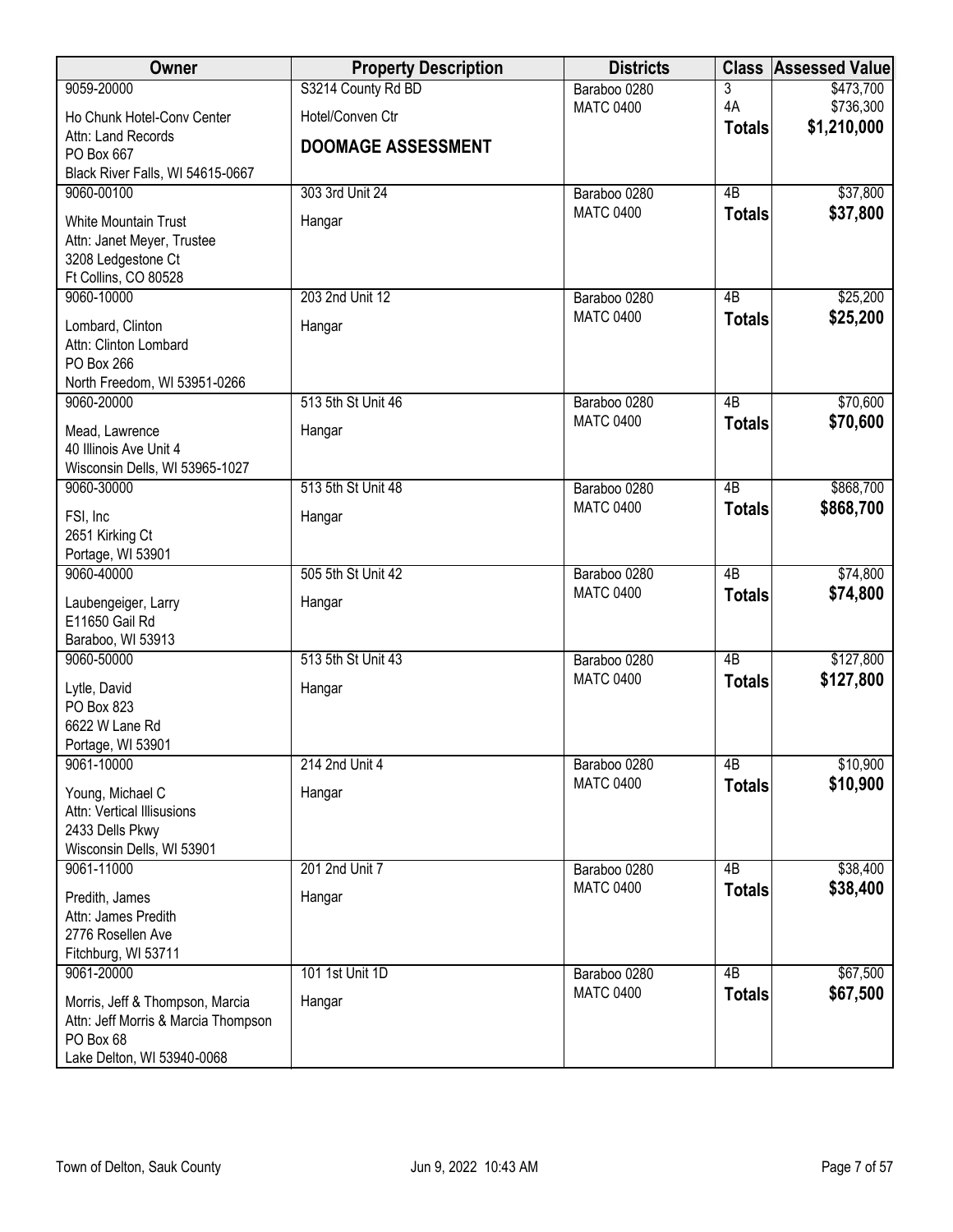| Owner                                                                                                             | <b>Property Description</b> | <b>Districts</b>                                                              |                    | <b>Class Assessed Value</b> |
|-------------------------------------------------------------------------------------------------------------------|-----------------------------|-------------------------------------------------------------------------------|--------------------|-----------------------------|
| 9062-00000                                                                                                        | S235 Stand Rock Rd          | WI Dells 6678                                                                 |                    | \$112,300                   |
| Parks Unlimited, Inc.<br>d.b.a. Wisconsin Dells KOA<br>PO Box 91108<br>Sioux Falls, SD 57109-1108                 | Campground                  | <b>MATC 0400</b>                                                              | <b>Totals</b>      | \$112,300                   |
| 9064-00000                                                                                                        | 313 3rd Unit 16             | Baraboo 0280                                                                  | 4B                 | \$20,200                    |
| Wolf, Joseph Jr<br>Attn: Joseph Wolf, Jr<br>7378 Tetiva Rd<br>Sauk City, WI 53583                                 | Hangar                      | <b>MATC 0400</b>                                                              | <b>Totals</b>      | \$20,200                    |
| 9065-10000                                                                                                        | 315 3rd Unit 15             | Baraboo 0280                                                                  | 4B                 | \$20,200                    |
| Wood Jr Ned E<br>Attn: Ned E Wood Jr<br>1135 Fur Ln<br>Wisconsin Dells, WI 53965                                  | Hangar                      | <b>MATC 0400</b>                                                              | <b>Totals</b>      | \$20,200                    |
| 9066-00000                                                                                                        | S2011 Ishnala Rd            | Mirror Lake Mgmt 8040                                                         | 1                  | \$4,200                     |
| Hoffman's Ishnala<br>PO Box 5106<br>Rockford, IL 61125-5106                                                       | Restaurant                  | WI Dells 6678<br><b>MATC 0400</b><br>Mirror Lake Managment<br><b>District</b> | 3<br><b>Totals</b> | \$146,000<br>\$150,200      |
| 9067-00000                                                                                                        | 309 3rd Unit 21             | Baraboo 0280                                                                  | 4B                 | \$28,200                    |
| Clement, James<br>Attn: James Clement<br>S3298 Fox Hill Rd<br>Baraboo, WI 53913                                   | Hangar                      | <b>MATC 0400</b>                                                              | <b>Totals</b>      | \$28,200                    |
| 9068-00000                                                                                                        | 301 3rd Unit 25             | Baraboo 0280                                                                  | $\overline{AB}$    | \$36,400                    |
| Krueger, Patrick T & Heidi R<br>112 Paoli St<br>Verona, WI 53593                                                  | Hangar                      | <b>MATC 0400</b>                                                              | <b>Totals</b>      | \$36,400                    |
| 9070-00000                                                                                                        | 405 4th Unit 33             | Baraboo 0280                                                                  | $\overline{AB}$    | \$47,500                    |
| Danner, Robert<br>3982 State Highway 13<br>Wisconsin Dells, WI 53965-8823                                         | Hangar                      | <b>MATC 0400</b>                                                              | <b>Totals</b>      | \$47,500                    |
| 9071-00000                                                                                                        | 216 2nd Unit 3              | Baraboo 0280                                                                  | 4B                 | \$13,000                    |
| <b>Vertical Illusions</b><br>Attn: Easton J Dreher<br>2433 Wisconsin Dells Pkwy<br>Wisconsin Dells, WI 53965-9081 | Hangar                      | <b>MATC 0400</b>                                                              | <b>Totals</b>      | \$13,000                    |
| 9072-00000                                                                                                        | 302 3rd Unit 28             | Baraboo 0280                                                                  | 4B                 | \$33,600                    |
| Tango Kilo Aviation, LLC<br>S7572 Oak Rd<br>Merrimac, WI 53516-9715                                               | Hangar                      | <b>MATC 0400</b>                                                              | <b>Totals</b>      | \$33,600                    |
| 9073-00000                                                                                                        | 305 3rd Unit 23             | Baraboo 0280                                                                  | 4B                 | \$26,000                    |
| Burns, Jerry<br>Attn: Jerry Burns<br>PO Box 277<br>Baraboo, WI 53913-0277                                         | Hangar                      | <b>MATC 0400</b>                                                              | <b>Totals</b>      | \$26,000                    |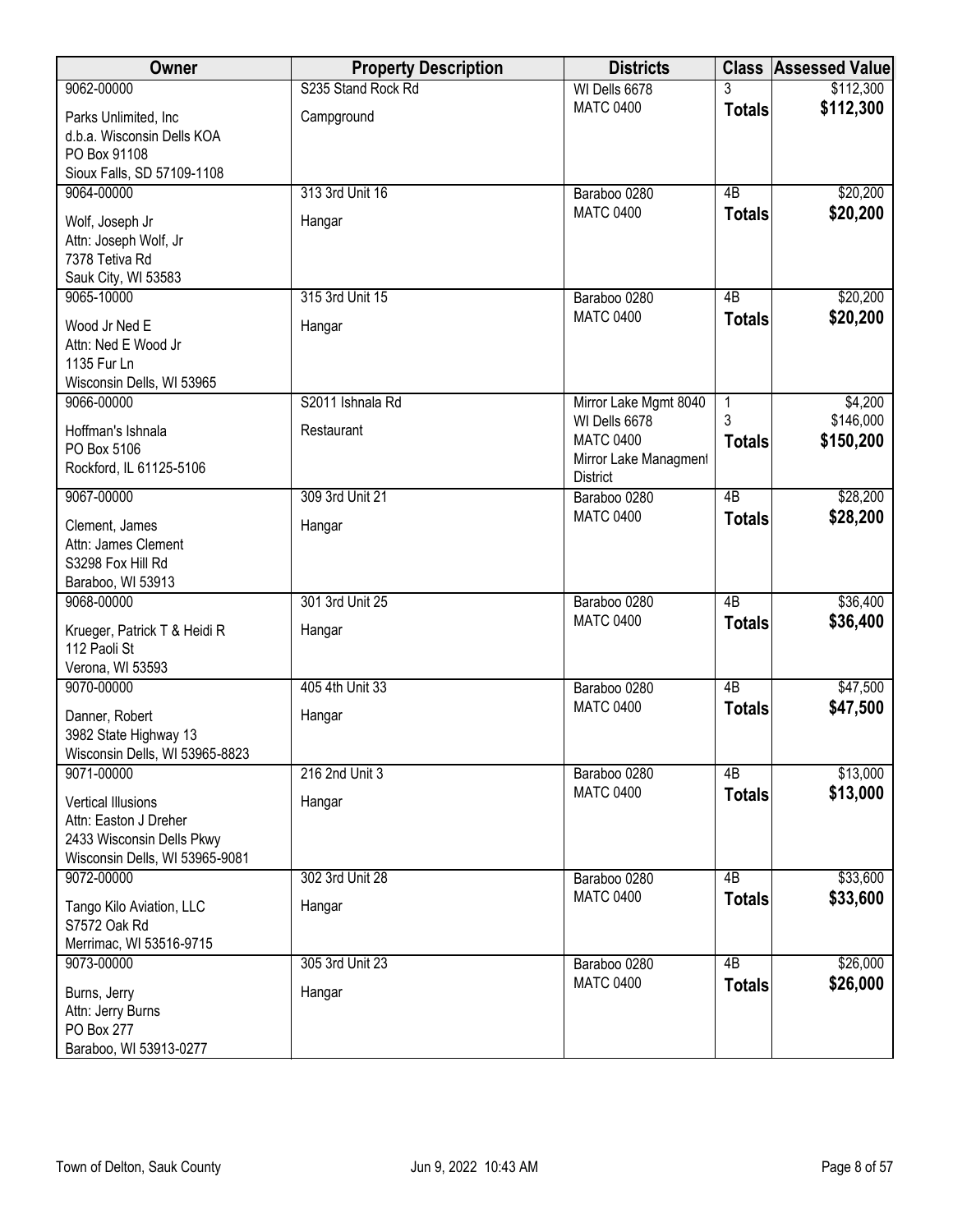| Owner                                                                         | <b>Property Description</b> | <b>Districts</b>                                                              | <b>Class</b>        | <b>Assessed Value</b> |
|-------------------------------------------------------------------------------|-----------------------------|-------------------------------------------------------------------------------|---------------------|-----------------------|
| 9074-00000                                                                    | 311 3rd Unit 19             | Baraboo 0280                                                                  | $\overline{AB}$     | \$10,900              |
| Matusky, Greg<br>Attn: Greg Matusky<br>PO Box 515                             | Hangar                      | <b>MATC 0400</b>                                                              | <b>Totals</b>       | \$10,900              |
| Cal Nev Ari, NV 89039-0515<br>9075-00000                                      | 407 4th Unit 32             | Baraboo 0280                                                                  | 4B                  | \$54,000              |
| Hill, Randall<br>Attn: Randall Hill<br>W12674 Pleasant View Park Rd           | Hangar                      | <b>MATC 0400</b>                                                              | <b>Totals</b>       | \$54,000              |
| Lodi, WI 53555                                                                |                             |                                                                               |                     |                       |
| 9077-00000                                                                    | S1915 Ishnala Rd            | Mirror Lake Mgmt 8040                                                         | 3                   | \$1,800               |
| Gordon Flesch Company, Inc<br>2675 Research Park Dr<br>Madison, WI 53711      | Leasing                     | WI Dells 6678<br><b>MATC 0400</b><br>Mirror Lake Managment<br><b>District</b> | <b>Totals</b>       | \$1,800               |
| 9079-00000                                                                    | S2279 Timothy Ln            | WI Dells 6678                                                                 | 4A                  | \$800                 |
| Antique Mall                                                                  | Retail                      | <b>MATC 0400</b>                                                              | <b>Totals</b>       | \$800                 |
| Attn: Virgil Dickinson<br>S2276 Timothy Ln<br>Baraboo, WI 53913               | <b>DOOMAGE ASSESSMENT</b>   |                                                                               |                     |                       |
| 9080-00000                                                                    | S2350 Timothy Ln            | Baraboo 0280                                                                  | 3                   | \$2,800               |
| Red Oak Campground Partnerhisp, LLP<br>Attn: Gus Kerhulas<br>S2350 Timothy Ln | Campground                  | <b>MATC 0400</b>                                                              | 4A<br><b>Totals</b> | \$100<br>\$2,900      |
| Baraboo, WI 53913                                                             |                             |                                                                               |                     |                       |
| 9082-10000                                                                    | E10704 State Highway 33     | Baraboo 0280<br><b>MATC 0400</b>                                              | $\overline{3}$      | \$2,000               |
| Xerox Corp<br>Attn: Property Tax Dept<br>PO Box 9601<br>Webster, NY 14580     | Leasing                     |                                                                               | <b>Totals</b>       | \$2,000               |
| 9089-00000                                                                    | S3118 County Rd BD          | Baraboo 0280                                                                  | 3                   | \$1,000               |
| Jax Enterprises III, Inc<br>PO Box 96                                         | Retail                      | <b>MATC 0400</b>                                                              | <b>Totals</b>       | \$1,000               |
| Gotham, WI 53540-0096                                                         | <b>DOOMAGE ASSESSMENT</b>   |                                                                               |                     |                       |
| 9091-00000                                                                    | E10795 Shady Lane Rd        | Baraboo 0280                                                                  | 4A                  | \$39,900              |
| <b>Harmoni Towers</b><br>PO Box 331909<br>Nashville, TN 37203                 | Tower                       | <b>MATC 0400</b>                                                              | <b>Totals</b>       | \$39,900              |
| 9092-00000                                                                    | 512 5th St Unit 47          | Baraboo 0280                                                                  | $\overline{AB}$     | \$448,000             |
| Air Wilderness, LLC<br>PO Box 830<br>Wisconsin Dells, WI 53965                | Hangar                      | <b>MATC 0400</b>                                                              | <b>Totals</b>       | \$448,000             |
| 9093-00000                                                                    | E9827 County Rd P           | WI Dells 6678                                                                 | 3                   | \$38,600              |
| <b>Scott Construction</b><br>PO Box 340                                       | Construction                | <b>MATC 0400</b>                                                              | <b>Totals</b>       | \$38,600              |
| Lake Delton, WI 53940<br>9094-00000                                           | E10890 Penny Ln             | Baraboo 0280                                                                  | $\overline{3}$      | \$800                 |
| MBE Wealth Management, LLC                                                    | <b>Financial Planning</b>   | <b>MATC 0400</b>                                                              | 4A<br><b>Totals</b> | \$1,200<br>\$2,000    |
| PO Box 163<br>E10890 Penny Ln<br>Baraboo, WI 53913-0163                       | <b>DOOMAGE ASSESSMENT</b>   |                                                                               |                     |                       |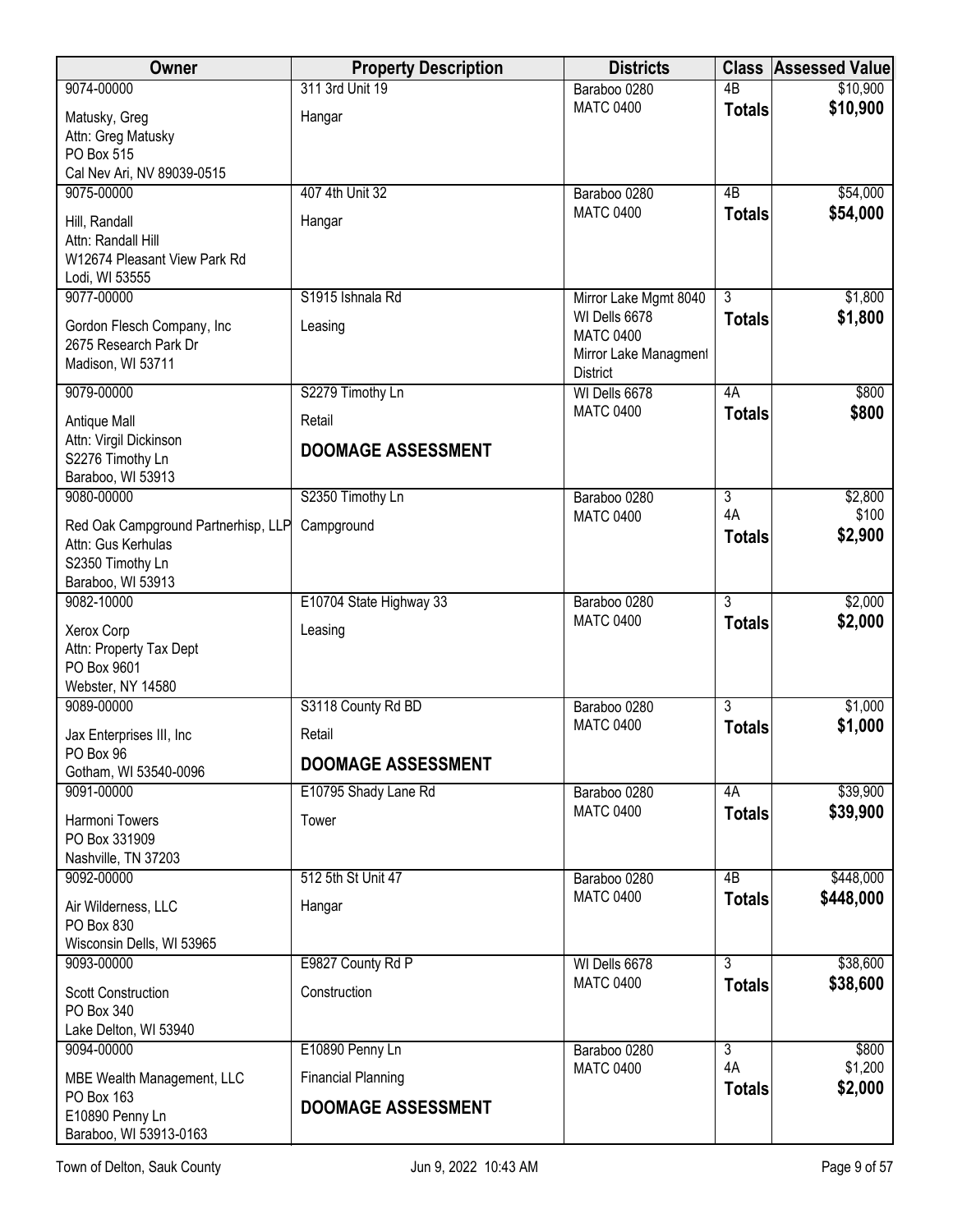| Owner                                                                                                                        | <b>Property Description</b>                         | <b>Districts</b> |                 | <b>Class Assessed Value</b> |
|------------------------------------------------------------------------------------------------------------------------------|-----------------------------------------------------|------------------|-----------------|-----------------------------|
| 9095-10000                                                                                                                   | (scattered)                                         | Baraboo 0280     | 3               | \$2,700                     |
| Wabasha Leasing, LLC<br>PO Box 80615<br>Indianapolis, IN 46280                                                               | Leasing                                             | <b>MATC 0400</b> | <b>Totals</b>   | \$2,700                     |
| 9097-00000                                                                                                                   | E10771 Delton Rd                                    | Baraboo 0280     | 4A              | \$500                       |
| <b>Tzvetomir Goranov</b><br>E10771 Delton Rd<br>Baraboo, WI 53913                                                            | <b>Upholstery Shop</b><br><b>DOOMAGE ASSESSMENT</b> | <b>MATC 0400</b> | <b>Totals</b>   | \$500                       |
| 9101-00000                                                                                                                   | S3214 County Rd BD                                  | Baraboo 0280     | 4A              | \$44,900                    |
| Interblock USA LC<br>1106 Palms Airport Dr<br>Las Vegas, NV 89119                                                            | Services                                            | <b>MATC 0400</b> | <b>Totals</b>   | \$44,900                    |
| 9102-00000                                                                                                                   | 503 5th St Unit 44                                  | Baraboo 0280     | $\overline{AB}$ | \$93,800                    |
| Ederer, John<br>2101 Hanksfield PI<br>Prairie Du Sac, WI 53578                                                               | Hangar                                              | <b>MATC 0400</b> | <b>Totals</b>   | \$93,800                    |
| 9103-00000                                                                                                                   | 503 5th St Unit 41                                  | Baraboo 0280     | $\overline{AB}$ | \$87,600                    |
| Peterson, Darren & McClure, Barbara<br>Attn: Darren and Barbara McClure<br>5512 N Ridge View Dr<br>Janesville, WI 53548-9478 | Hangar                                              | <b>MATC 0400</b> | <b>Totals</b>   | \$87,600                    |
| 9104-00000                                                                                                                   | S3214 County Rd BD                                  | Baraboo 0280     | $\overline{3}$  | \$1,600                     |
| 36th St Capital Partners, LLC<br>625 1st St SE Ste 800<br>Cedar Rapids, IA 52401                                             | Services                                            | <b>MATC 0400</b> | <b>Totals</b>   | \$1,600                     |
| 9105-00000                                                                                                                   | S2492 County Rd BD                                  | Baraboo 0280     | 4A              | \$100                       |
| Craig's Towing<br>S2492 County Rd BD<br>Baraboo, WI 53913                                                                    | Towing/Recovery                                     | <b>MATC 0400</b> | <b>Totals</b>   | \$100                       |
| 9106-00000                                                                                                                   | S3214 County Rd BD                                  | Baraboo 0280     | $\overline{3}$  | \$700                       |
| Farmer Bros Co<br>Attn: Tax Dept<br>1912 Farmer Brothers Dr<br>Northlake, TX 76262                                           | Leasing                                             | <b>MATC 0400</b> | <b>Totals</b>   | \$700                       |
| 9107-00000                                                                                                                   | S3118 County Rd BD                                  | Baraboo 0280     | $\overline{3}$  | \$1,400                     |
| Great Lakes Coca-Cola Distribution, LLO                                                                                      | Wholesale                                           | <b>MATC 0400</b> | <b>Totals</b>   | \$1,400                     |
| Attn: Accounts Payable<br>7400 N Oak Park Ave<br>Niles, IL 60714                                                             | <b>DOOMAGE ASSESSMENT</b>                           |                  |                 |                             |
| 9108-00000                                                                                                                   | S2439 County Rd BD                                  | Baraboo 0280     | 4A              | \$300                       |
| Waste Management of Wisc, Inc.<br>Attn: Marvin F Poer & Company<br>PO Box 802206<br>Dallas, TX 75380-2206                    | <b>Waste Collection</b>                             | <b>MATC 0400</b> | <b>Totals</b>   | \$300                       |
| 9109-00000                                                                                                                   | E10890 Penny Ln                                     | Baraboo 0280     | 4A              | \$100                       |
| Workforce Solutions, LLC<br>E10890 Penny Ln<br>Baraboo, WI 53913                                                             | <b>Accounting Services</b>                          | <b>MATC 0400</b> | <b>Totals</b>   | \$100                       |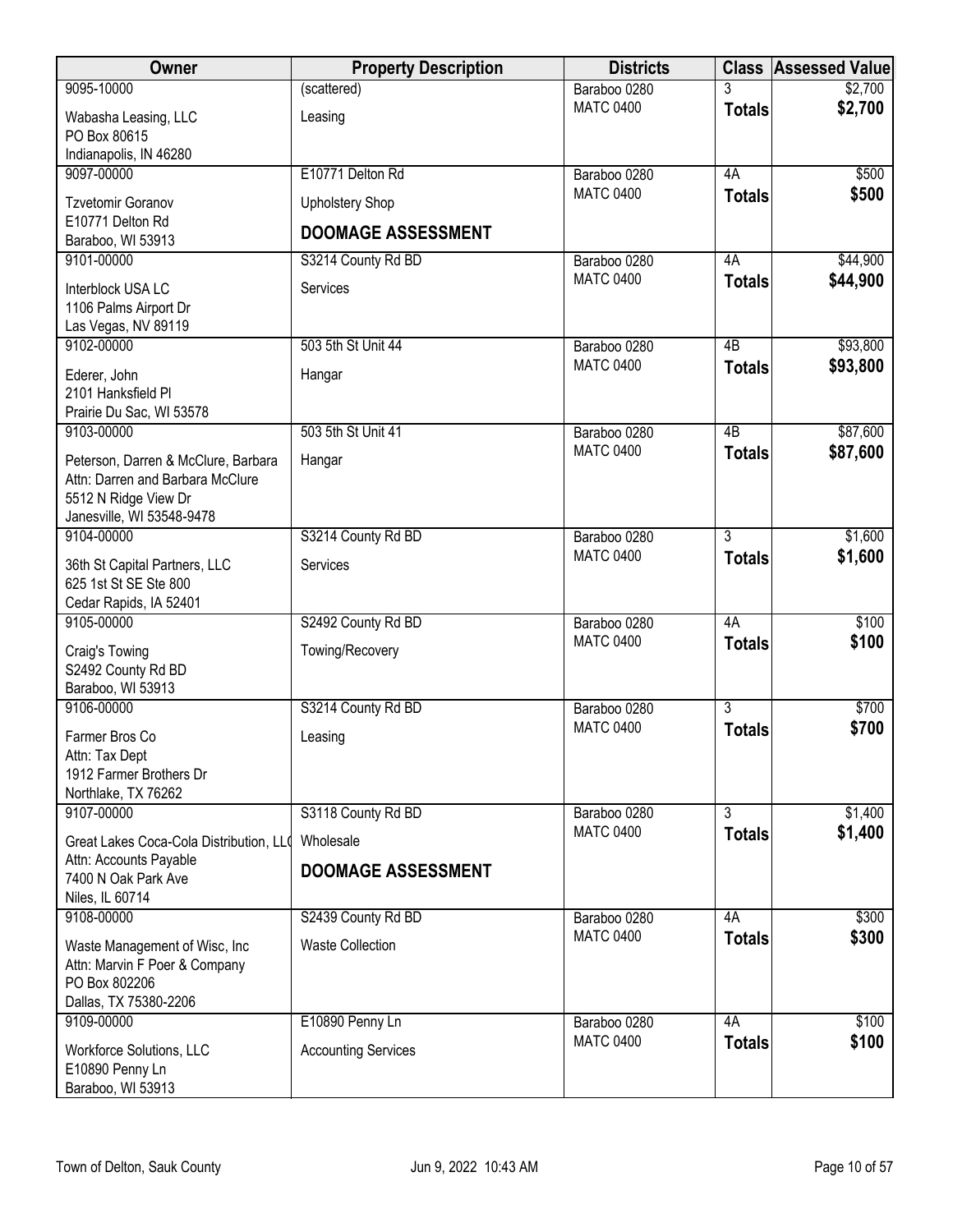| Owner                                                                                                           | <b>Property Description</b>            | <b>Districts</b> | <b>Class</b>        | <b>Assessed Value</b> |
|-----------------------------------------------------------------------------------------------------------------|----------------------------------------|------------------|---------------------|-----------------------|
| 9110-00000                                                                                                      | E11640 Bunker Dr                       | WI Dells 6678    | 4A                  | \$73,300              |
| Tillman Infrastructure, LLC<br>Attn: Ryan LLC-Complex Property Tax<br>PO Box 460667dept100<br>Houston, TX 77056 | Tower                                  | <b>MATC 0400</b> | <b>Totals</b>       | \$73,300              |
| 9111-00000                                                                                                      | (scattered)                            | Baraboo 0280     | $\overline{3}$      | \$7,300               |
| Smucker FoodService, Inc<br>PO Box 3576<br>Chicago, IL 60654                                                    | Wholesale<br><b>DOOMAGE ASSESSMENT</b> | <b>MATC 0400</b> | <b>Totals</b>       | \$7,300               |
| 9112-00000                                                                                                      | S2250 Grouse Ridge Ct                  | Baraboo 0280     | $\overline{3}$      | \$600                 |
| Sylver Salon, LLC<br>Attn: Leticia A Breunig<br>S2250 Grouse Ridge Ct<br>Baraboo, WI 53913-9761                 | Salon                                  | <b>MATC 0400</b> | 4A<br><b>Totals</b> | \$1,200<br>\$1,800    |
| 9113-00000                                                                                                      | 615 6th St                             | Baraboo 0280     | $\overline{AB}$     | \$1,140,000           |
| Nelson Family Holdings, LLC<br>Attn: Todd Nelson<br>PO Box 590<br>Wisconsin Dells, WI 53965-0590                | Hangar                                 | <b>MATC 0400</b> | <b>Totals</b>       | \$1,140,000           |
| 9114-00000                                                                                                      | S3214 County Rd BD                     | Baraboo 0280     | 4A                  | \$10,500              |
| Aristocrat Technologies, Inc.<br>PO Box 4900<br>Scottsdale, AZ 85261                                            | Leasing                                | <b>MATC 0400</b> | <b>Totals</b>       | \$10,500              |
| 9115-00000                                                                                                      | S3214 County Rd BD                     | Baraboo 0280     | $\overline{3}$      | \$2,919,800           |
| CSI Leasing, Inc<br>9990 Old Olive Street Rd<br>St. Louis, MO 63141                                             | Leasing                                | <b>MATC 0400</b> | <b>Totals</b>       | \$2,919,800           |
| 9116-00000                                                                                                      | S2502 County Rd BD                     | Baraboo 0280     | $\overline{3}$      | \$200                 |
| Gateway Products, LLC<br>S2502 County Rd BD<br>Baraboo, WI 53913                                                | Sales & Service                        | <b>MATC 0400</b> | 4A<br><b>Totals</b> | \$100<br>\$300        |
| 9117-00000                                                                                                      | (scattered)                            | Baraboo 0280     | 4A                  | \$400                 |
| Henrici's Management, Inc.<br>PO Box 5106<br>Rockford, IL 61125-0000                                            | Sign                                   | <b>MATC 0400</b> | <b>Totals</b>       | \$400                 |
| 9500-00100                                                                                                      | E10570 Fern Dell Rd Unit 001           | WI Dells 6678    | 4B                  | \$9,400               |
| Cox, Walter & Nancy<br>Attn: Walter & Nancy Cox<br>2481 Sawgrass Lake Ct<br>Cape Coral, FL 33909                | Pioneer Park Campsite                  | <b>MATC 0400</b> | <b>Totals</b>       | \$9,400               |
| 9500-00200                                                                                                      | E10570 Fern Dell Rd Unit 002           | WI Dells 6678    | $\overline{AB}$     | \$3,500               |
| Dillman, Craig & Melissa<br>2661 Braeburn Way<br>Woodstock, IL 60098                                            | Pioneer Park Campsite                  | <b>MATC 0400</b> | <b>Totals</b>       | \$3,500               |
| 9500-00300                                                                                                      | E10570 Fern Dell Rd Unit 003           | WI Dells 6678    | 4B                  | \$4,300               |
| Rogers, Thomas & Julie<br>104 West St<br>Edgerton, WI 53534-1728                                                | Pioneer Park Campsite                  | <b>MATC 0400</b> | <b>Totals</b>       | \$4,300               |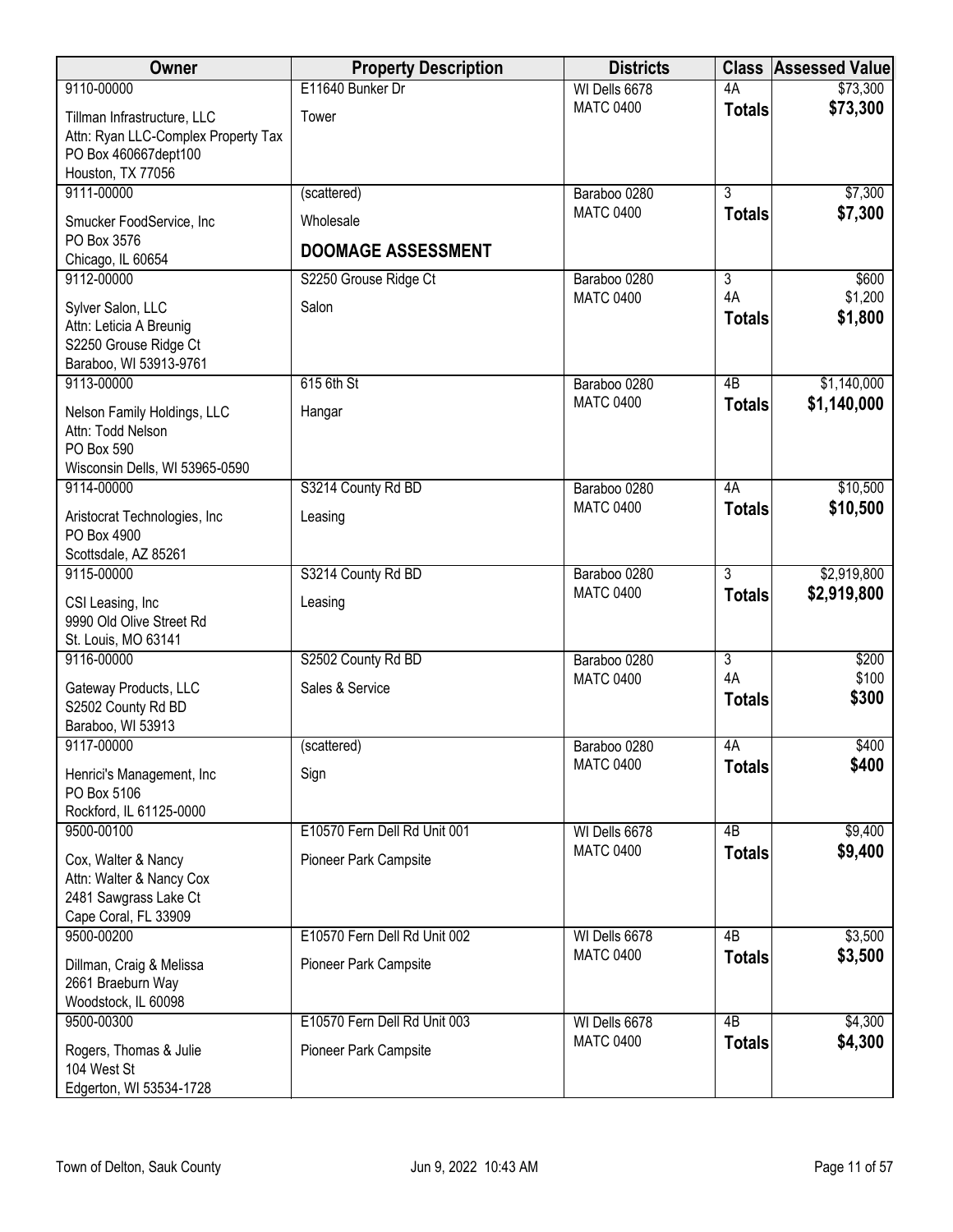| Owner                                          | <b>Property Description</b>  | <b>Districts</b>                  |                 | <b>Class Assessed Value</b> |
|------------------------------------------------|------------------------------|-----------------------------------|-----------------|-----------------------------|
| 9500-00400                                     | E10570 Fern Dell Rd Unit 004 | WI Dells 6678                     | $\overline{AB}$ | \$3,100                     |
| Hendershot, Stu & Bev                          | Pioneer Park Campsite        | <b>MATC 0400</b>                  | <b>Totals</b>   | \$3,100                     |
| 7004 Blonien Ave                               |                              |                                   |                 |                             |
| Rudolph, WI 54475                              |                              |                                   |                 |                             |
| 9500-00500                                     | E10570 Fern Dell Rd Unit 005 | WI Dells 6678                     | 4B              | \$9,300                     |
|                                                |                              | <b>MATC 0400</b>                  | <b>Totals</b>   | \$9,300                     |
| Franz, Michael & Lynne                         | Pioneer Park Campsite        |                                   |                 |                             |
| Attn: Michael & Lynne Franz<br>14060 Tulane St |                              |                                   |                 |                             |
| Brookfield, WI 53005                           |                              |                                   |                 |                             |
| 9500-00600                                     | E10570 Fern Dell Rd Unit 006 | WI Dells 6678                     | 4B              | \$7,700                     |
|                                                |                              | <b>MATC 0400</b>                  | <b>Totals</b>   | \$7,700                     |
| La Berge, William & Debby                      | Pioneer Park Campsite        |                                   |                 |                             |
| Attn: William & Debby La Berge                 |                              |                                   |                 |                             |
| 405 S Jefferson St                             |                              |                                   |                 |                             |
| Verona, WI 53593                               |                              |                                   |                 |                             |
| 9500-00700                                     | E10570 Fern Dell Rd Unit 007 | WI Dells 6678<br><b>MATC 0400</b> | 4B              | \$10,900                    |
| Schwab, Nyla                                   | Pioneer Park Campsite        |                                   | <b>Totals</b>   | \$10,900                    |
| Attn: Nyla Schwab                              |                              |                                   |                 |                             |
| 156 W Armour Ave                               |                              |                                   |                 |                             |
| Milwaukee, WI 53207                            |                              |                                   |                 |                             |
| 9500-00800                                     | E10570 Fern Dell Rd Unit 008 | WI Dells 6678                     | $\overline{AB}$ | \$1,800                     |
| Gerke, Jon D                                   | Pioneer Park Campsite        | <b>MATC 0400</b>                  | <b>Totals</b>   | \$1,800                     |
| 231 Bergamont Blvd Apt 101                     |                              |                                   |                 |                             |
| Oregon, WI 53575-3278                          |                              |                                   |                 |                             |
| 9500-00900                                     | E10570 Fern Dell Rd Unit 009 | WI Dells 6678                     | $\overline{AB}$ | \$6,600                     |
| Genske, Agnes                                  | Pioneer Park Campsite        | <b>MATC 0400</b>                  | <b>Totals</b>   | \$6,600                     |
| 4336 S Adams Ave                               |                              |                                   |                 |                             |
| Milwaukee, WI 53207                            |                              |                                   |                 |                             |
| 9500-01000                                     | E10570 Fern Dell Rd Unit 010 | WI Dells 6678                     | $\overline{AB}$ | \$6,400                     |
| Bode, Edward & Beverly                         | Pioneer Park Campsite        | <b>MATC 0400</b>                  | <b>Totals</b>   | \$6,400                     |
| 2603 Tivoli Ter                                |                              |                                   |                 |                             |
| Johnsburg, IL 60051-2511                       |                              |                                   |                 |                             |
| 9500-01100                                     | E10570 Fern Dell Rd Unit 011 | WI Dells 6678                     | 4B              | \$8,000                     |
|                                                |                              | <b>MATC 0400</b>                  | <b>Totals</b>   | \$8,000                     |
| Taylor, George & Gina                          | Pioneer Park Campsite        |                                   |                 |                             |
| Attn: George & Gina Taylor<br>4220 E Kuhn Rd   |                              |                                   |                 |                             |
| Richmond, IL 60071                             |                              |                                   |                 |                             |
| 9500-01200                                     | E10570 Fern Dell Rd Unit 012 | WI Dells 6678                     | 4B              | \$6,500                     |
|                                                |                              | <b>MATC 0400</b>                  | <b>Totals</b>   | \$6,500                     |
| Hoopfer, Jerry & Judith                        | Pioneer Park Campsite        |                                   |                 |                             |
| Attn: Jerry & Judith Hoopfer                   |                              |                                   |                 |                             |
| 209 N Comanche Ln                              |                              |                                   |                 |                             |
| Waukesha, WI 53188                             |                              |                                   |                 |                             |
| 9500-01300                                     | E10570 Fern Dell Rd Unit 013 | WI Dells 6678<br><b>MATC 0400</b> | $\overline{AB}$ | \$8,900                     |
| Goldsworthy, Charles                           | Pioneer Park Campsite        |                                   | <b>Totals</b>   | \$8,900                     |
| Attn: Charles Goldsworthy                      |                              |                                   |                 |                             |
| McGavin Ranch                                  |                              |                                   |                 |                             |
| 8840 E Sunland Ave #30                         |                              |                                   |                 |                             |
| Mesa, AZ 85208-2959                            |                              |                                   |                 |                             |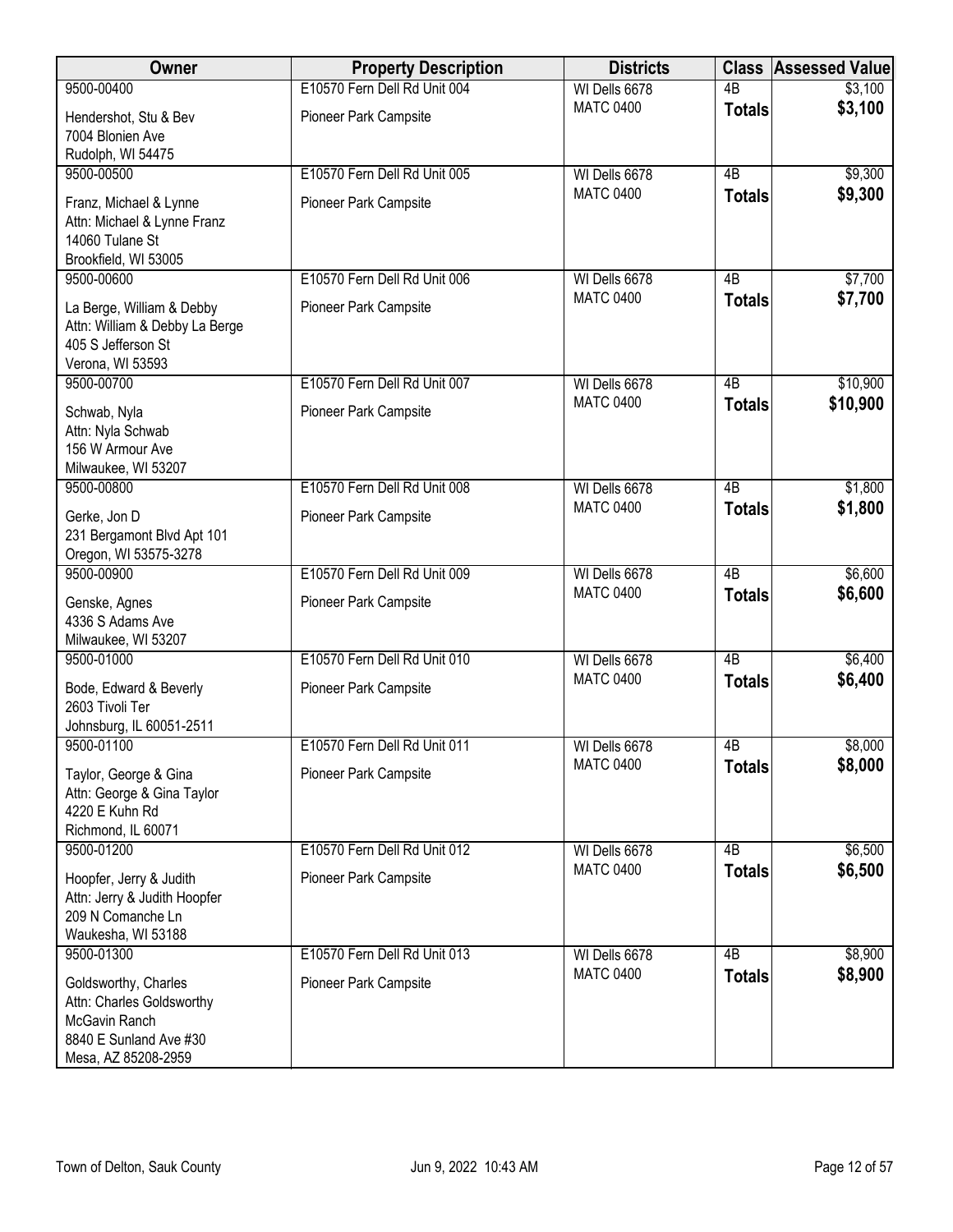| Owner                                                                                                              | <b>Property Description</b>  | <b>Districts</b> |                 | <b>Class Assessed Value</b> |
|--------------------------------------------------------------------------------------------------------------------|------------------------------|------------------|-----------------|-----------------------------|
| 9500-01400                                                                                                         | E10570 Fern Dell Rd Unit 014 | WI Dells 6678    | $\overline{AB}$ | \$9,600                     |
| Dean, Stacy and Samantha<br>520 Windstone Dr 311<br>Hartland, WI 53029-1655                                        | Pioneer Park Campsite        | <b>MATC 0400</b> | <b>Totals</b>   | \$9,600                     |
| 9500-01500                                                                                                         | E10570 Fern Dell Rd Unit 015 | WI Dells 6678    | $\overline{AB}$ | \$1,100                     |
| Anderson, James & Maria<br>2873 Ogdan Woods Dr<br>Green Bay, WI 54313                                              | Pioneer Park Campsite        | <b>MATC 0400</b> | <b>Totals</b>   | \$1,100                     |
| 9500-01600                                                                                                         | E10570 Fern Dell Rd Unit 016 | WI Dells 6678    | 4B              | \$8,600                     |
| Riffel, King and Mary<br><b>PO Box 412</b><br>West Bend, WI 53095                                                  | Pioneer Park Campsite        | <b>MATC 0400</b> | <b>Totals</b>   | \$8,600                     |
| 9500-01700                                                                                                         | E10570 Fern Dell Rd Unit 017 | WI Dells 6678    | $\overline{AB}$ | \$5,500                     |
| Spaeth Family Trust, Gerald & Mary<br>Attn: Gerald & Mary Spaeth<br>W224 N8189 Rudy Jr Ct<br>Sussex, WI 53089-1733 | Pioneer Park Campsite        | <b>MATC 0400</b> | <b>Totals</b>   | \$5,500                     |
| 9500-01800                                                                                                         | E10570 Fern Dell Rd Unit 018 | WI Dells 6678    | $\overline{AB}$ | \$300                       |
| Weis, Cyril & Donna<br>Attn: Cyril & Donna Weiss<br>3435 N 54th St<br>Milwaukee, WI 53216                          | Pioneer Park Campsite        | <b>MATC 0400</b> | <b>Totals</b>   | \$300                       |
| 9500-01900                                                                                                         | E10570 Fern Dell Rd Unit 019 | WI Dells 6678    | $\overline{AB}$ | \$11,300                    |
| Walton, Kenneth & Diane<br>Attn: Kenneth & Diane Walton<br>7690 109th Ave<br>Pleasant Prairie, WI 53158            | Pioneer Park Campsite        | <b>MATC 0400</b> | <b>Totals</b>   | \$11,300                    |
| 9500-02000                                                                                                         | E10570 Fern Dell Rd Unit 020 | WI Dells 6678    | $\overline{AB}$ | \$5,100                     |
| Rodriquez, Ida<br>3004 Armitage Ave #308<br>Chicago, IL 60647                                                      | <b>Pioneer Park Campsite</b> | <b>MATC 0400</b> | <b>Totals</b>   | \$5,100                     |
| 9500-02100                                                                                                         | E10570 Fern Dell Rd Unit 021 | WI Dells 6678    | 4B              | \$4,300                     |
| Vogl, Jr, Richard & Jeni<br>Attn: Richard Jr & Jeni Vogl<br>10560 S Aspen Dr<br>Palos Hills, IL 60465-1714         | Pioneer Park Campsite        | <b>MATC 0400</b> | <b>Totals</b>   | \$4,300                     |
| 9500-02200                                                                                                         | E10570 Fern Dell Rd Unit 022 | WI Dells 6678    | $\overline{AB}$ | \$1,000                     |
| Estate of Lois Brustman<br>Attn: Ann Brustman-Starky<br>2261 E 400 N<br>Ossian, IN 46777                           | Pioneer Park Campsite        | <b>MATC 0400</b> | <b>Totals</b>   | \$1,000                     |
| 9500-02300                                                                                                         | E10570 Fern Dell Rd Unit 023 | WI Dells 6678    | $\overline{AB}$ | \$2,900                     |
| St John, Stacey<br>17208 Millstone Ct<br>Merengo, IL 60152-8129                                                    | Pioneer Park Campsite        | <b>MATC 0400</b> | <b>Totals</b>   | \$2,900                     |
| 9500-02400                                                                                                         | E10570 Fern Dell Rd Unit 024 | WI Dells 6678    | $\overline{AB}$ | \$8,200                     |
| Jester, James and Rosemary<br>5200 Tuckaway Blvd #122<br>Greenfield, WI 53221-3160                                 | Pioneer Park Campsite        | <b>MATC 0400</b> | <b>Totals</b>   | \$8,200                     |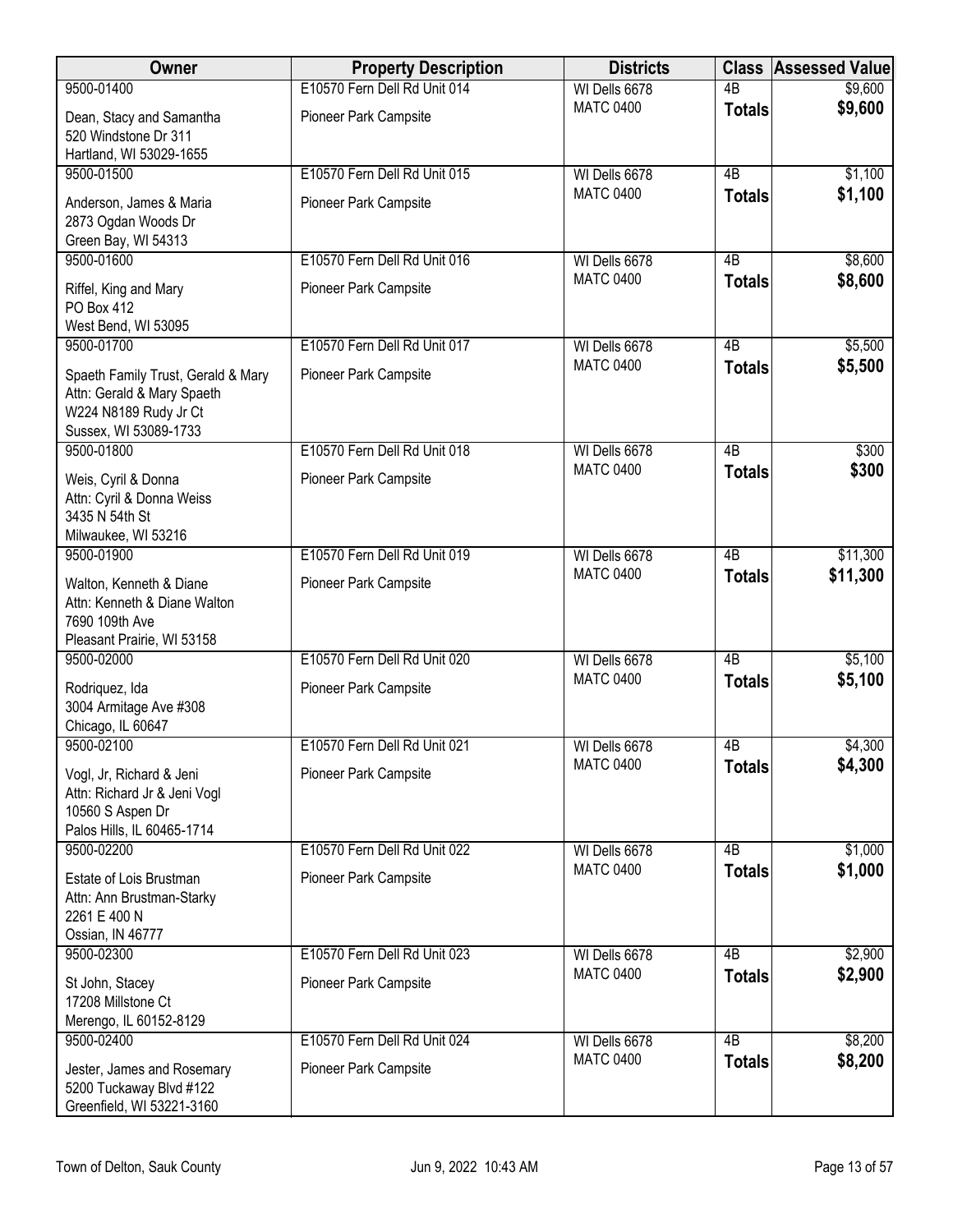| Owner                                                                                                               | <b>Property Description</b>  | <b>Districts</b> |                 | <b>Class Assessed Value</b> |
|---------------------------------------------------------------------------------------------------------------------|------------------------------|------------------|-----------------|-----------------------------|
| 9500-02500                                                                                                          | E10570 Fern Dell Rd Unit 025 | WI Dells 6678    | $\overline{AB}$ | \$3,900                     |
| Brustman-Starkey, Ann M<br>2261 E 400 N                                                                             | Pioneer Park Campsite        | <b>MATC 0400</b> | <b>Totals</b>   | \$3,900                     |
| Ossian, IN 46777                                                                                                    |                              |                  |                 |                             |
| 9500-02600                                                                                                          | E10570 Fern Dell Rd Unit 026 | WI Dells 6678    | $\overline{AB}$ | \$9,900                     |
| Kwiatkowski, Denis & Sandra<br>Attn: Denis or Sandra Kwiatkowski<br>6320 Root River Dr<br>Greendale, WI 53129       | Pioneer Park Campsite        | <b>MATC 0400</b> | <b>Totals</b>   | \$9,900                     |
| 9500-02700                                                                                                          | E10570 Fern Dell Rd Unit 027 | WI Dells 6678    | 4B              | \$10,300                    |
| Hamdan, Sam<br>5448 E Cactus Rd<br>Scottsdale, AZ 85254-4210                                                        | Pioneer Park Campsite        | <b>MATC 0400</b> | <b>Totals</b>   | \$10,300                    |
| 9500-02800                                                                                                          | E10570 Fern Dell Rd Unit 028 | WI Dells 6678    | $\overline{AB}$ | \$6,500                     |
| Barsokine, Tom & Kris<br>Attn: Tom & Kris Barsokine<br>8051 S 47th St<br>Franklin, WI 53132                         | Pioneer Park Campsite        | <b>MATC 0400</b> | <b>Totals</b>   | \$6,500                     |
| 9500-02900                                                                                                          | E10570 Fern Dell Rd Unit 029 | WI Dells 6678    | $\overline{AB}$ | \$1,700                     |
| Rowe, James & MaryJane<br>Attn: James & MaryJane Rowe<br>N7 W27573 Woodridge Ln<br>Waukesha, WI 53188-1222          | Pioneer Park Campsite        | <b>MATC 0400</b> | <b>Totals</b>   | \$1,700                     |
| 9500-03000                                                                                                          | E10570 Fern Dell Rd Unit 030 | WI Dells 6678    | $\overline{AB}$ | \$2,200                     |
| Parr, James & Janet<br>Attn: James & Janet Parr<br>7028 Hubbard Ave<br>Middleton, WI 53562-3230                     | Pioneer Park Campsite        | <b>MATC 0400</b> | <b>Totals</b>   | \$2,200                     |
| 9500-03100                                                                                                          | E10570 Fern Dell Rd Unit 031 | WI Dells 6678    | $\overline{AB}$ | \$8,900                     |
| Haberkorn, Dennis & Sharon<br>Attn: Dennis & Sharon Haberkorn<br>1017 Ring St<br>Sun Prairie, WI 53590              | Pioneer Park Campsite        | <b>MATC 0400</b> | <b>Totals</b>   | \$8,900                     |
| 9500-03200                                                                                                          | E10570 Fern Dell Rd Unit 032 | WI Dells 6678    | 4B              | \$8,600                     |
| Johnson, Kenneth & Barbara<br>Attn: Kenneth & Barbara Johnson<br>PO Box 911<br>West Bend, WI 53095-0911             | Pioneer Park Campsite        | <b>MATC 0400</b> | <b>Totals</b>   | \$8,600                     |
| 9500-03300                                                                                                          | E10570 Fern Dell Rd Unit 033 | WI Dells 6678    | 4B              | \$3,300                     |
| Weber, Robert and Roberta<br>Attn: Robert And Roberta Weber<br>458 W Weeping Willow Rd<br>Round Lake, IL 60073-4212 | Pioneer Park Campsite        | <b>MATC 0400</b> | <b>Totals</b>   | \$3,300                     |
| 9500-03400                                                                                                          | E10570 Fern Dell Rd Unit 034 | WI Dells 6678    | $\overline{AB}$ | \$13,800                    |
| Sornson, Ron & Judy<br>Attn: Ron & Judy Sornson<br>82251 3rd Ave N<br>Pinellas Park, FL 33781                       | Pioneer Park Campsite        | <b>MATC 0400</b> | <b>Totals</b>   | \$13,800                    |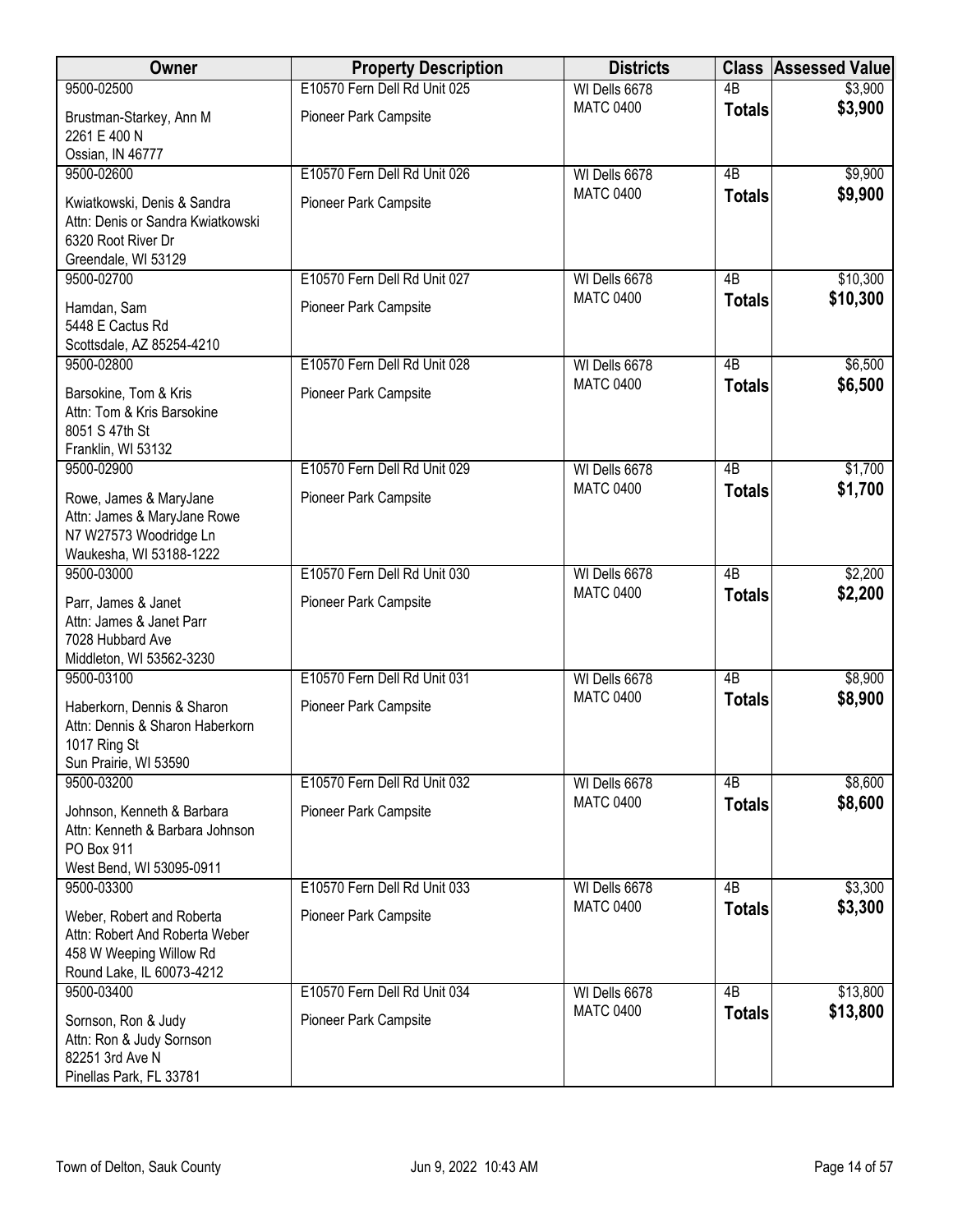| <b>Owner</b>                                                                                                | <b>Property Description</b>  | <b>Districts</b> | <b>Class</b>    | <b>Assessed Value</b> |
|-------------------------------------------------------------------------------------------------------------|------------------------------|------------------|-----------------|-----------------------|
| 9500-03500                                                                                                  | E10570 Fern Dell Rd Unit 035 | WI Dells 6678    | $\overline{AB}$ | \$7,800               |
| Chernouski, Thomas & Karen<br>Attn: Thomas & Karen Chernouski<br>775 Oak St<br>Ferryville, WI 54628         | Pioneer Park Campsite        | <b>MATC 0400</b> | <b>Totals</b>   | \$7,800               |
| 9500-03600                                                                                                  | E10570 Fern Dell Rd Unit 036 | WI Dells 6678    | 4B              | \$4,200               |
| Becke, Michael J & Christie M<br>Attn: Michael J & Christie M Becke<br>4458 Douglas Ave<br>Racine, WI 53402 | Pioneer Park Campsite        | <b>MATC 0400</b> | <b>Totals</b>   | \$4,200               |
| 9500-03700                                                                                                  | E10570 Fern Dell Rd Unit 037 | WI Dells 6678    | 4B              | \$12,500              |
| McLeish, Mike & Janell<br>Attn: Mike & Janell McLeish<br>2590 Fox Hollow Ln<br>Owatonna, MN 55060           | Pioneer Park Campsite        | <b>MATC 0400</b> | <b>Totals</b>   | \$12,500              |
| 9500-03800                                                                                                  | E10570 Fern Dell Rd Unit 038 | WI Dells 6678    | $\overline{AB}$ | \$2,200               |
| Witt, Dennis & Joyce<br>Attn: Dennis & Joyce Witt<br>2537 Hoard St<br>Madison, WI 53704                     | Pioneer Park Campsite        | <b>MATC 0400</b> | <b>Totals</b>   | \$2,200               |
| 9500-03900                                                                                                  | E10570 Fern Dell Rd Unit 039 | WI Dells 6678    | $\overline{AB}$ | \$2,700               |
| O'Brien, Sharon<br>Attn: Sharon O'Brien<br>4824 Twin Elms<br>Racine, WI 53406                               | Pioneer Park Campsite        | <b>MATC 0400</b> | <b>Totals</b>   | \$2,700               |
| 9500-04000                                                                                                  | E10570 Fern Dell Rd Unit 040 | WI Dells 6678    | $\overline{AB}$ | \$2,700               |
| Zito, Samuel & Cheryl<br>Attn: Samuel & Cheryl Zito<br>4710 Overland Trl<br>McHenry, IL 60050-5477          | Pioneer Park Campsite        | <b>MATC 0400</b> | <b>Totals</b>   | \$2,700               |
| 9500-04100                                                                                                  | E10570 Fern Dell Rd Unit 041 | WI Dells 6678    | $\overline{AB}$ | \$9,000               |
| Karel, Richard & Kathy<br>Attn: Richard & Kathy Karel<br>4921 S Loftus Ln<br>New Berlin, WI 53151           | Pioneer Park Campsite        | <b>MATC 0400</b> | <b>Totals</b>   | \$9,000               |
| 9500-04200                                                                                                  | E10570 Fern Dell Rd Unit 042 | WI Dells 6678    | 4B              | \$5,400               |
| Flitter, Beau & Jessica<br>Attn: Beau or Jessica Flitter<br>W201 N16995 Chateau Dr<br>Jackson, WI 53037     | Pioneer Park Campsite        | <b>MATC 0400</b> | <b>Totals</b>   | \$5,400               |
| 9500-04300                                                                                                  | E10570 Fern Dell Rd Unit 043 | WI Dells 6678    | 4 <sub>B</sub>  | \$11,100              |
| Hebert, Gene & Clara<br>Attn: Gene & Clara Hebert<br>1940 Johnson Ave<br>Racine, WI 53402                   | Pioneer Park Campsite        | <b>MATC 0400</b> | <b>Totals</b>   | \$11,100              |
| 9500-04400                                                                                                  | E10570 Fern Dell Rd Unit 044 | WI Dells 6678    | $\overline{AB}$ | \$12,000              |
| Litwin, Howard and Edie<br>808 3rd Ave W Ste 314<br>Bradenton, FL 34205-8996                                | Pioneer Park Campsite        | <b>MATC 0400</b> | <b>Totals</b>   | \$12,000              |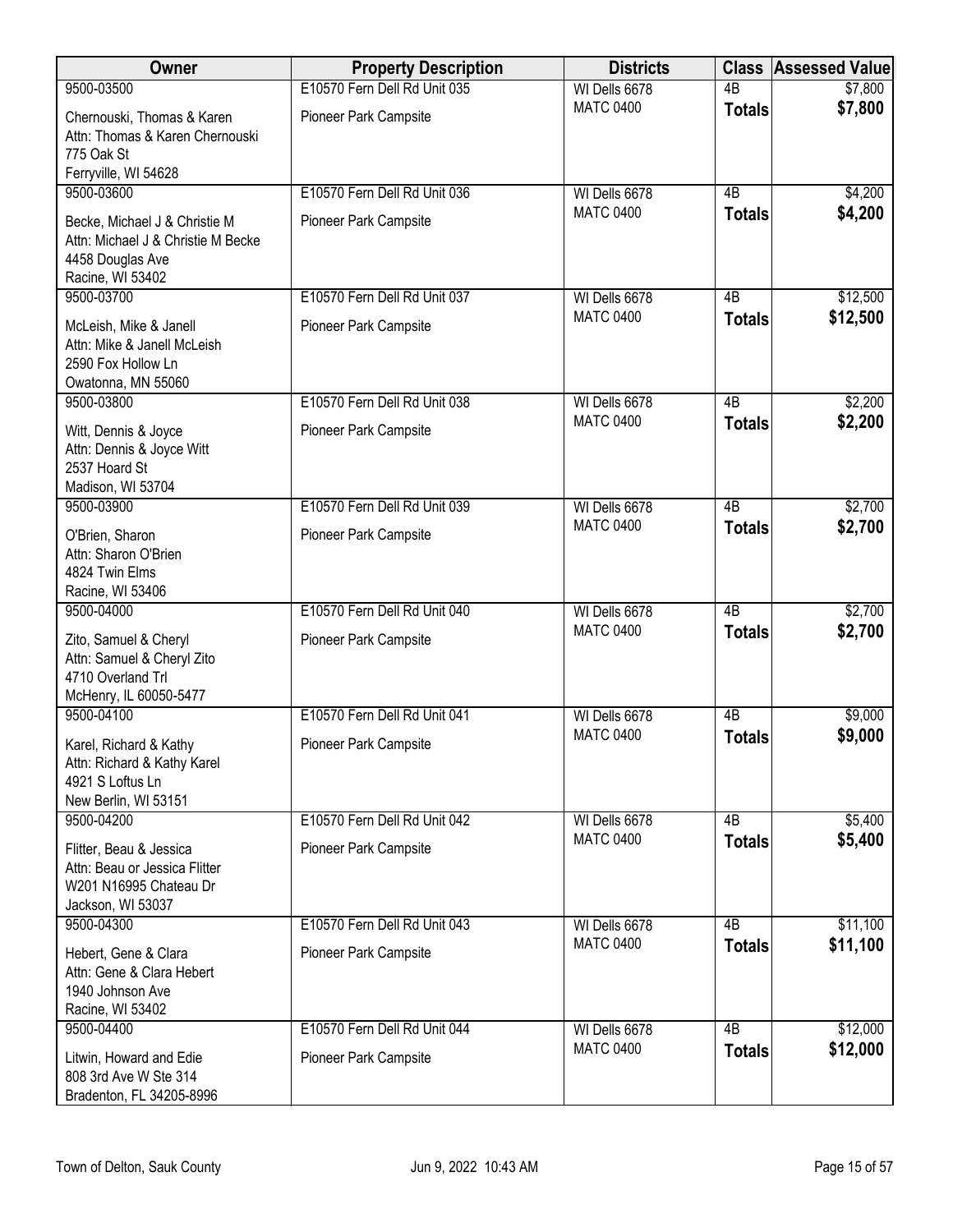| Owner                                                                                                     | <b>Property Description</b>  | <b>Districts</b> |                 | <b>Class Assessed Value</b> |
|-----------------------------------------------------------------------------------------------------------|------------------------------|------------------|-----------------|-----------------------------|
| 9500-04500                                                                                                | E10570 Fern Dell Rd Unit 045 | WI Dells 6678    | $\overline{AB}$ | \$11,000                    |
| Medoza, Sergio & Barbara<br>Attn: Sergio & Barbara Medoza<br>5781 Longview Dr                             | Pioneer Park Campsite        | <b>MATC 0400</b> | <b>Totals</b>   | \$11,000                    |
| Countryside, IL 60525-3533<br>9500-04600                                                                  | E10570 Fern Dell Rd Unit 046 | WI Dells 6678    | $\overline{AB}$ | \$2,800                     |
| Shoup, Frank & Charlene<br>Attn: Frank & Charlene Shoup<br>951 Aberdeen Dr<br>Crystal Lake, IL 60014-7823 | Pioneer Park Campsite        | <b>MATC 0400</b> | <b>Totals</b>   | \$2,800                     |
| 9500-04700                                                                                                | E10570 Fern Dell Rd Unit 047 | WI Dells 6678    | 4B              | \$9,800                     |
| Walsh, John & Lisa<br>Attn: John & Lisa Walsh<br>1232 Lori Cir                                            | Pioneer Park Campsite        | <b>MATC 0400</b> | <b>Totals</b>   | \$9,800                     |
| Sun Prairie, WI 53590-1074<br>9500-04800                                                                  | E10570 Fern Dell Rd Unit 048 | WI Dells 6678    | $\overline{AB}$ | \$9,900                     |
| Forster, Ed & Brenda<br>1320 OKeeffe Ave Apt 113<br>Sun Prairie, WI 53590-4193                            | Pioneer Park Campsite        | <b>MATC 0400</b> | <b>Totals</b>   | \$9,900                     |
| 9500-04900                                                                                                | E10570 Fern Dell Rd Unit 049 | WI Dells 6678    | $\overline{AB}$ | \$8,400                     |
| Arvold, Becca<br>Attn: Becca Arvold<br>708 W South St<br>Stoughton, WI 53589                              | Pioneer Park Campsite        | <b>MATC 0400</b> | <b>Totals</b>   | \$8,400                     |
| 9500-05000                                                                                                | E10570 Fern Dell Rd Unit 050 | WI Dells 6678    | $\overline{AB}$ | \$1,900                     |
| Prosser, Robert & Terri<br>Attn: Robert & Terri Prosser<br>E9900 Whitetail Ln<br>Reedsburg, WI 53959      | Pioneer Park Campsite        | <b>MATC 0400</b> | <b>Totals</b>   | \$1,900                     |
| 9500-05100                                                                                                | E10570 Fern Dell Rd Unit 051 | WI Dells 6678    | $\overline{AB}$ | \$2,000                     |
| Brady, Bernard<br>Attn: Bernard Brady<br>6821 Lyons St<br>Morton Grove, IL 60053-1309                     | Pioneer Park Campsite        | <b>MATC 0400</b> | <b>Totals</b>   | \$2,000                     |
| 9500-05200                                                                                                | E10570 Fern Dell Rd Unit 052 | WI Dells 6678    | 4B              | \$7,300                     |
| Sylvie, Gary & Janet<br>1431 Alima Ter<br>La Grange Park, IL 60526                                        | Pioneer Park Campsite        | <b>MATC 0400</b> | <b>Totals</b>   | \$7,300                     |
| 9500-05300                                                                                                | E10570 Fern Dell Rd Unit 053 | WI Dells 6678    | 4B              | \$3,500                     |
| Cole, Andrew & Sherry<br>PO Box 634<br>Baraboo, WI 53913-0634                                             | Pioneer Park Campsite        | <b>MATC 0400</b> | <b>Totals</b>   | \$3,500                     |
| 9500-05400                                                                                                | E10570 Fern Dell Rd Unit 054 | WI Dells 6678    | $\overline{AB}$ | \$1,400                     |
| Foley, Edward<br>12 Buckshot Dr<br>Russel Spring, KY 42642-8706                                           | Pioneer Park Campsite        | <b>MATC 0400</b> | <b>Totals</b>   | \$1,400                     |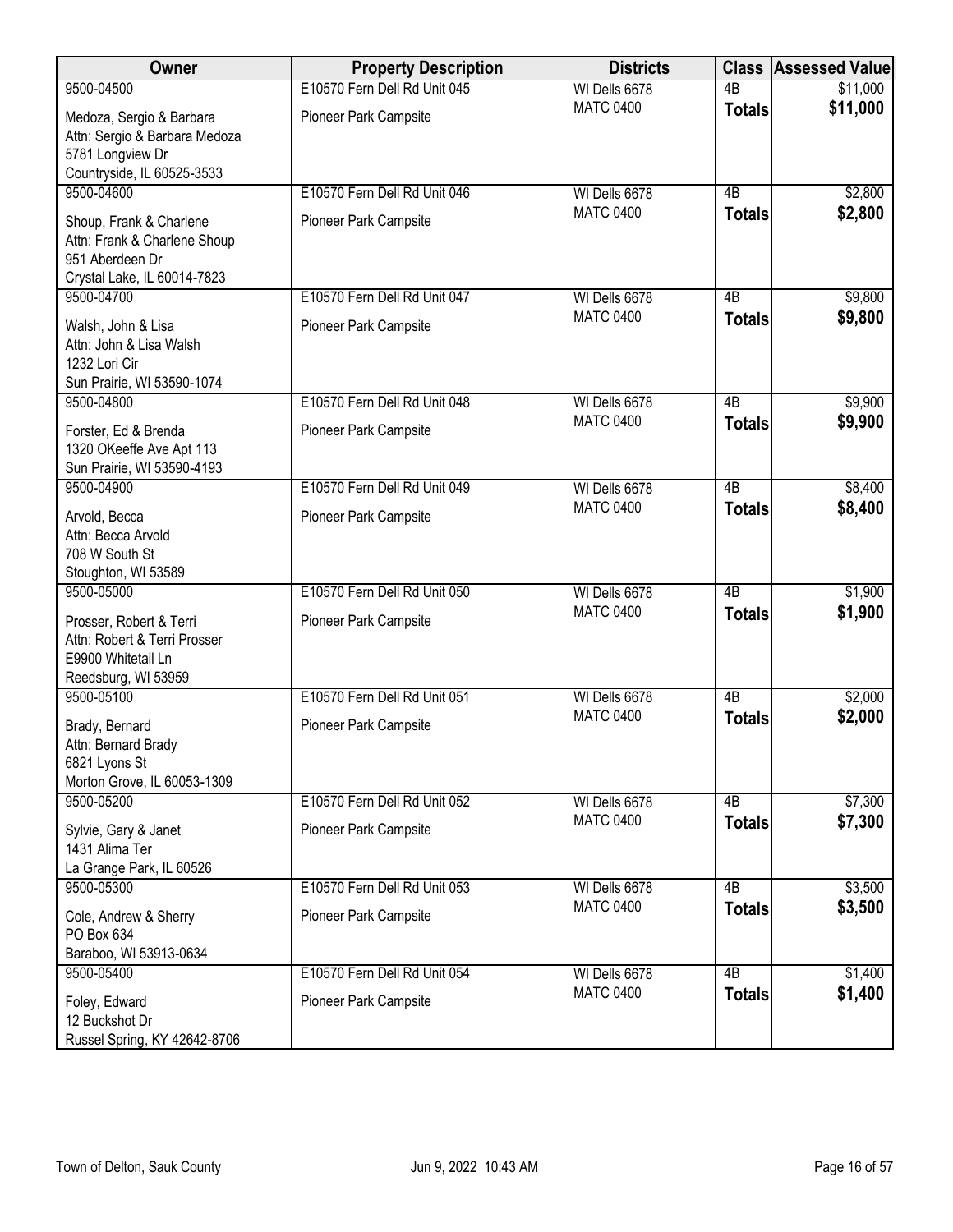| Owner                                                                                                           | <b>Property Description</b>                           | <b>Districts</b>                  |                     | <b>Class Assessed Value</b> |
|-----------------------------------------------------------------------------------------------------------------|-------------------------------------------------------|-----------------------------------|---------------------|-----------------------------|
| 9500-05500                                                                                                      | E10570 Fern Dell Rd Unit 055                          | WI Dells 6678                     | $\overline{AB}$     | \$7,800                     |
| Stargel, Robert & Highley, Lisa<br>Attn: Robert Stargel & Lisa Highley<br>2353 Brookwood Ct                     | Pioneer Park Campsite                                 | <b>MATC 0400</b>                  | <b>Totals</b>       | \$7,800                     |
| Aurora, IL 60502                                                                                                |                                                       |                                   |                     |                             |
| 9500-05600<br>Trolinger, Dannie & Donna<br>29070 Riverview Ln<br>Punta Gorda, FL 33982-8534                     | E10570 Fern Dell Rd Unit 056<br>Pioneer Park Campsite | WI Dells 6678<br><b>MATC 0400</b> | 4B<br><b>Totals</b> | \$10,800<br>\$10,800        |
| 9500-05700                                                                                                      | E10570 Fern Dell Rd Unit 057                          | WI Dells 6678                     | 4B                  | \$7,900                     |
| Peer, Sarah<br>123 Harrison Ave<br>Waukesha, WI 53186                                                           | Pioneer Park Campsite                                 | <b>MATC 0400</b>                  | <b>Totals</b>       | \$7,900                     |
| 9500-05800                                                                                                      | E10570 Fern Dell Rd Unit 058                          | WI Dells 6678                     | $\overline{AB}$     | \$4,500                     |
| Savage, Laura<br>Attn: Laura Savage<br>3504 N Lowell Ave<br>Chicago, IL 60641-3834                              | Pioneer Park Campsite                                 | <b>MATC 0400</b>                  | <b>Totals</b>       | \$4,500                     |
| 9500-05900                                                                                                      | E10570 Fern Dell Rd Unit 059                          | WI Dells 6678                     | $\overline{AB}$     | \$3,100                     |
| Graczyk, Phillip L & Theresa J<br>Attn: Phillip L & Theresa Graczyk<br>S86 W19182 Woods Rd<br>Muskego, WI 53150 | Pioneer Park Campsite                                 | <b>MATC 0400</b>                  | <b>Totals</b>       | \$3,100                     |
| 9500-06000                                                                                                      | E10570 Fern Dell Rd Unit 060                          | WI Dells 6678                     | $\overline{AB}$     | \$9,800                     |
| McComy, Danny & Karyn<br>Attn: Danny & Karyn<br>N3710 County Rd DJ<br>Juneau, WI 53039                          | Pioneer Park Campsite                                 | <b>MATC 0400</b>                  | <b>Totals</b>       | \$9,800                     |
| 9500-06100                                                                                                      | E10570 Fern Dell Rd Unit 061                          | WI Dells 6678                     | $\overline{AB}$     | \$9,800                     |
| Horwarth, Atilla & Evelyn<br>Attn: Atilla & Evelyn Horwarth<br>5 Whispering Pine Rd<br>N Windham, ME 04062      | Pioneer Park Campsite                                 | <b>MATC 0400</b>                  | <b>Totals</b>       | \$9,800                     |
| 9500-06200                                                                                                      | E10570 Fern Dell Rd Unit 062                          | WI Dells 6678                     | 4B                  | \$1,600                     |
| Massheimer, Frank<br>Attn: Frank Massheimer<br>2505 Michael St<br>Wonder Lake, IL 60097-8518                    | Pioneer Park Campsite                                 | <b>MATC 0400</b>                  | <b>Totals</b>       | \$1,600                     |
| 9500-06300                                                                                                      | E10570 Fern Dell Rd Unit 063                          | WI Dells 6678                     | 4 <sub>B</sub>      | \$7,800                     |
| Schmidt, Eric & Susan<br>Attn: Eric & Susan Schmidt<br>18992 72nd Ave<br>Chippewa Falls, WI 54729               | Pioneer Park Campsite                                 | <b>MATC 0400</b>                  | <b>Totals</b>       | \$7,800                     |
| 9500-06400                                                                                                      | E10570 Fern Dell Rd Unit 064                          | WI Dells 6678                     | $\overline{AB}$     | \$8,200                     |
| Debra Minor and Douglas Herreman<br>822 Ridge View Dr<br>Hartford, WI 53027                                     | Pioneer Park Campsite                                 | <b>MATC 0400</b>                  | <b>Totals</b>       | \$8,200                     |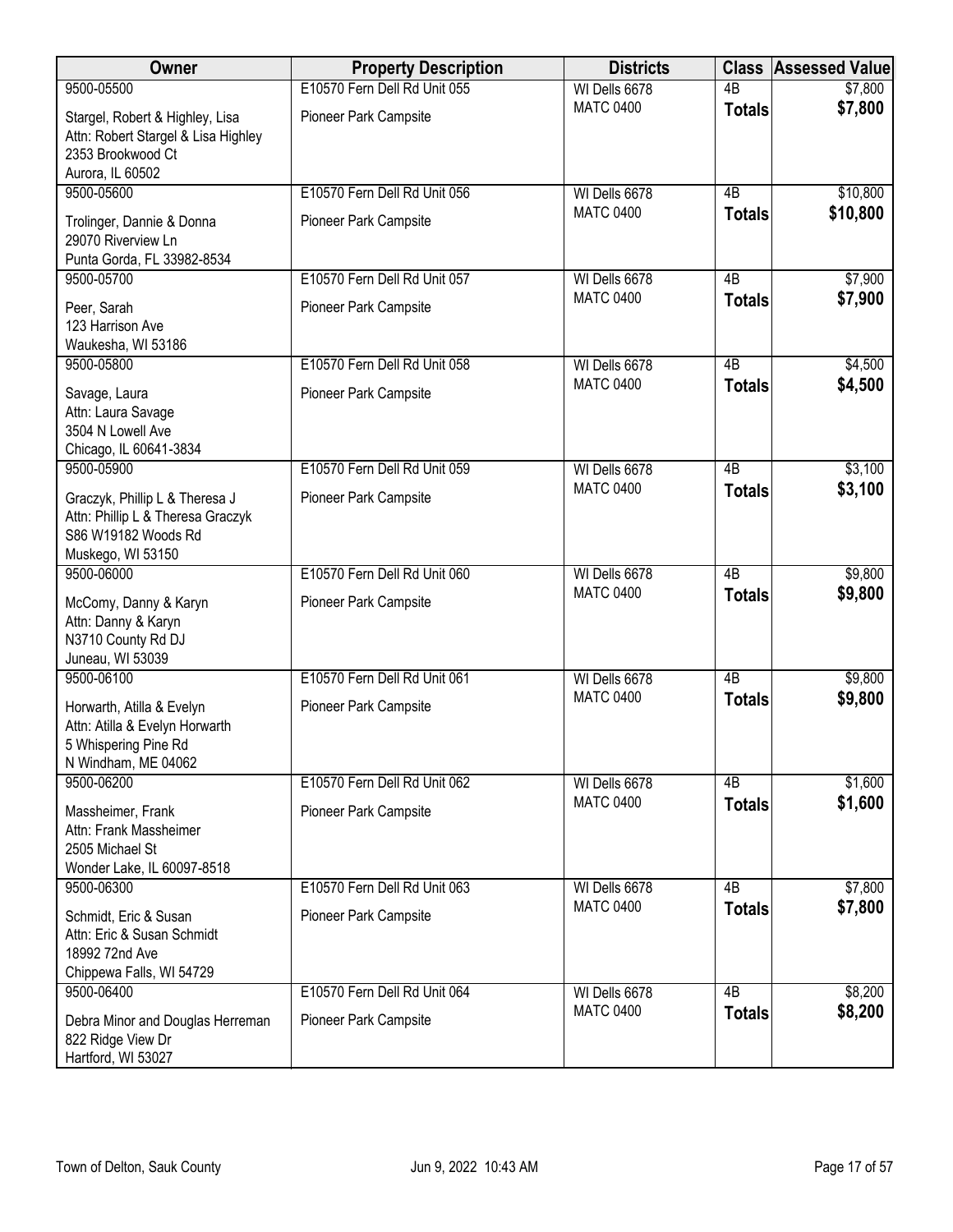| Owner                                                                                                     | <b>Property Description</b>  | <b>Districts</b> | <b>Class</b>    | <b>Assessed Value</b> |
|-----------------------------------------------------------------------------------------------------------|------------------------------|------------------|-----------------|-----------------------|
| 9500-06500                                                                                                | E10570 Fern Dell Rd Unit 065 | WI Dells 6678    | $\overline{AB}$ | \$6,900               |
| Blum, Carolyn<br>Attn: Carolyn Blum<br>408 S Oak Park Ave Apt 350                                         | Pioneer Park Campsite        | <b>MATC 0400</b> | <b>Totals</b>   | \$6,900               |
| Oak Park, IL 60302<br>9500-06600                                                                          | E10570 Fern Dell Rd Unit 066 | WI Dells 6678    | 4B              | \$7,100               |
| DeGroff, Theodore & Pamela<br>Attn: Theodore & Pamela DeGroff<br>1318 Harrison Ct<br>Stoughton, WI 53589  | Pioneer Park Campsite        | <b>MATC 0400</b> | <b>Totals</b>   | \$7,100               |
| 9500-06700                                                                                                | E10570 Fern Dell Rd Unit 067 | WI Dells 6678    | 4B              | \$7,400               |
| Odeh, Cindi<br>Attn: Cindi Odeh<br>4222 Warren Ave<br>Hillside, IL 60162                                  | Pioneer Park Campsite        | <b>MATC 0400</b> | <b>Totals</b>   | \$7,400               |
| 9500-06800                                                                                                | E10570 Fern Dell Rd Unit 068 | WI Dells 6678    | $\overline{AB}$ | \$5,600               |
| Owen, Karen<br>Attn: Karen Owen<br>200 S Van Buren St<br>Stoughton, WI 53589                              | Pioneer Park Campsite        | <b>MATC 0400</b> | <b>Totals</b>   | \$5,600               |
| 9500-06900                                                                                                | E10570 Fern Dell Rd Unit 069 | WI Dells 6678    | $\overline{AB}$ | \$6,000               |
| Nesta, Debra & Nicola<br>3680 S lowa Ave<br>St Francis, WI 53235                                          | Pioneer Park Campsite        | <b>MATC 0400</b> | <b>Totals</b>   | \$6,000               |
| 9500-07000                                                                                                | E10570 Fern Dell Rd Unit 070 | WI Dells 6678    | $\overline{AB}$ | \$9,300               |
| Wilson, Samuel<br>Attn: Samuel & Susan Wilson<br>439 W Blueflax St<br>Beverly Hills, FL 34465             | Pioneer Park Campsite        | <b>MATC 0400</b> | <b>Totals</b>   | \$9,300               |
| 9500-07100                                                                                                | E10570 Fern Dell Rd Unit 071 | WI Dells 6678    | $\overline{AB}$ | \$10,800              |
| Sharrer, Dan & Mary<br>Attn: Dan Sharrer & Mary<br>2117 Elder Dr<br>West Bend, WI 53090                   | Pioneer Park Campsite        | <b>MATC 0400</b> | <b>Totals</b>   | \$10,800              |
| 9500-07200                                                                                                | E10570 Fern Dell Rd Unit 072 | WI Dells 6678    | 4B              | \$5,400               |
| Clark, Terry & Rita<br>Attn: Terry & Rita Clark<br>1513 Greenridge Ter<br>New Berlin, WI 53151            | Pioneer Park Campsite        | <b>MATC 0400</b> | <b>Totals</b>   | \$5,400               |
| 9500-07300                                                                                                | E10570 Fern Dell Rd Unit 073 | WI Dells 6678    | 4B              | \$5,000               |
| Brockman, William & Karen<br>Attn: William & Karen Brockman<br>200 Dream Catcher Dr<br>Kewaskum, WI 53040 | Pioneer Park Campsite        | <b>MATC 0400</b> | <b>Totals</b>   | \$5,000               |
| 9500-07400                                                                                                | E10570 Fern Dell Rd Unit 074 | WI Dells 6678    | $\overline{AB}$ | \$6,000               |
| Basson, Clive<br>Attn: Clive Basson<br>PO Box 804<br>Lake Delton, WI 53940                                | Pioneer Park Campsite        | <b>MATC 0400</b> | <b>Totals</b>   | \$6,000               |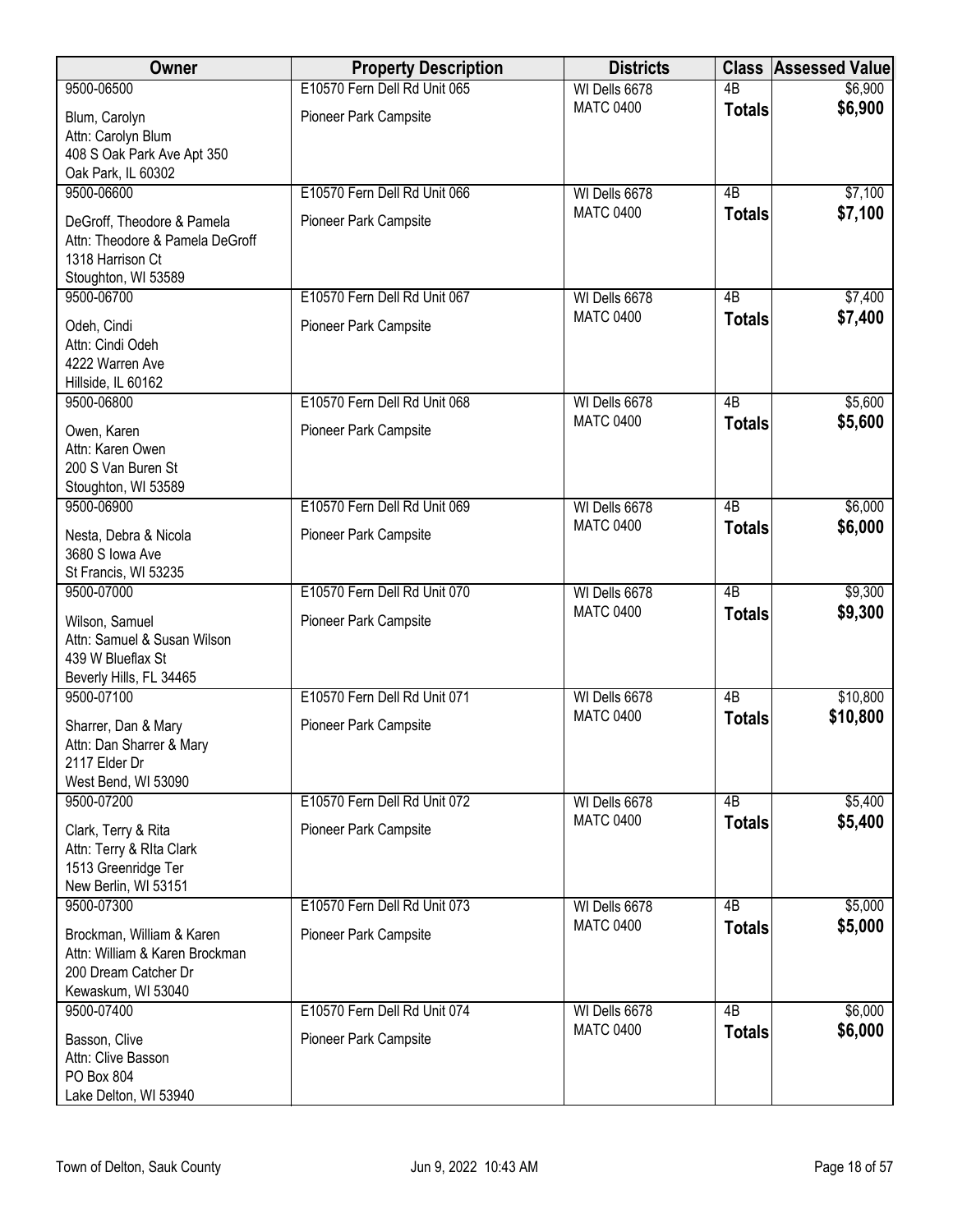| Owner                                           | <b>Property Description</b>  | <b>Districts</b>                  | <b>Class</b>                    | <b>Assessed Value</b> |
|-------------------------------------------------|------------------------------|-----------------------------------|---------------------------------|-----------------------|
| 9500-07500                                      | E10570 Fern Dell Rd Unit 075 | WI Dells 6678                     | $\overline{AB}$                 | \$1,000               |
| Krull & Sons, Mrs Joyce                         | Pioneer Park Campsite        | <b>MATC 0400</b>                  | <b>Totals</b>                   | \$1,000               |
| Attn: Mrs Joyce Krull & Sons                    |                              |                                   |                                 |                       |
| N4179 Woodcrest Ln                              |                              |                                   |                                 |                       |
| Cambridge, WI 53523<br>9500-07600               | E10570 Fern Dell Rd Unit 076 |                                   |                                 |                       |
|                                                 |                              | WI Dells 6678<br><b>MATC 0400</b> | 4B<br><b>Totals</b>             | \$1,900<br>\$1,900    |
| Ganschow, Kathleen and Hollreigel,              | Pioneer Park Campsite        |                                   |                                 |                       |
| Nicholas<br>7052 W 41st St                      |                              |                                   |                                 |                       |
| Stickney, IL 60402                              |                              |                                   |                                 |                       |
| 9500-07700                                      | E10570 Fern Dell Rd Unit 077 | WI Dells 6678                     | 4B                              | \$5,800               |
| Hanson, Kevin & Sandra                          | Pioneer Park Campsite        | <b>MATC 0400</b>                  | <b>Totals</b>                   | \$5,800               |
| Attn: Kevin & Sandra Hanson                     |                              |                                   |                                 |                       |
| 815 Tessla Run Ter                              |                              |                                   |                                 |                       |
| Cedarburg, WI 53012                             |                              |                                   |                                 |                       |
| 9500-07800                                      | E10570 Fern Dell Rd Unit 078 | WI Dells 6678<br><b>MATC 0400</b> | $\overline{AB}$                 | \$1,500               |
| Schielke, Joy                                   | Pioneer Park Campsite        |                                   | <b>Totals</b>                   | \$1,500               |
| Attn: Joy Schielke<br>21845 Locksley Ln         |                              |                                   |                                 |                       |
| Brookfield, WI 53045-4719                       |                              |                                   |                                 |                       |
| 9500-07900                                      | E10570 Fern Dell Rd Unit 079 | WI Dells 6678                     | $\overline{AB}$                 | \$9,100               |
| Steinbock, Kathleen                             | Pioneer Park Campsite        | <b>MATC 0400</b>                  | <b>Totals</b>                   | \$9,100               |
| Attn: Kathleen Steinbock                        |                              |                                   |                                 |                       |
| 3803 Buchanan Rd                                |                              |                                   |                                 |                       |
| Johnsburg, IL 60051-5129                        |                              |                                   |                                 |                       |
| 9500-08000                                      | E10570 Fern Dell Rd Unit 080 | WI Dells 6678                     | $\overline{AB}$                 | \$9,200               |
| Artner, Jason & Michelle                        | Pioneer Park Campsite        | <b>MATC 0400</b>                  | <b>Totals</b>                   | \$9,200               |
| Attn: Jason & Michelle Artner                   |                              |                                   |                                 |                       |
| 3905 Cedar Creek Dr<br>Johnsburg, IL 60051-6367 |                              |                                   |                                 |                       |
| 9500-08100                                      | E10570 Fern Dell Rd Unit 081 | WI Dells 6678                     | 4B                              | \$11,900              |
|                                                 | Pioneer Park Campsite        | <b>MATC 0400</b>                  | <b>Totals</b>                   | \$11,900              |
| Abrams, Perry & Kimberly<br>717 Keyston Ln      |                              |                                   |                                 |                       |
| Vernon Hills, IL 60061                          |                              |                                   |                                 |                       |
| 9500-08200                                      | E10570 Fern Dell Rd Unit 082 | WI Dells 6678                     | 4B                              | \$4,500               |
| DiModica, Nace & Beverly                        | Pioneer Park Campsite        | <b>MATC 0400</b>                  | <b>Totals</b>                   | \$4,500               |
| Attn: Nace & Beverly DiModica                   |                              |                                   |                                 |                       |
| 6840 Jonquil Ter                                |                              |                                   |                                 |                       |
| Niles, IL 60714-3331                            |                              |                                   |                                 |                       |
| 9500-08300                                      | E10570 Fern Dell Rd Unit 083 | WI Dells 6678<br><b>MATC 0400</b> | 4 <sub>B</sub><br><b>Totals</b> | \$2,900<br>\$2,900    |
| Kornacker, Deborah                              | Pioneer Park Campsite        |                                   |                                 |                       |
| 590 Kromray Rd<br>Lemont, IL 60439              |                              |                                   |                                 |                       |
| 9500-08400                                      | E10570 Fern Dell Rd Unit 084 | WI Dells 6678                     | $\overline{AB}$                 | \$1,600               |
|                                                 |                              | <b>MATC 0400</b>                  | <b>Totals</b>                   | \$1,600               |
| Straseke, Jerome<br>Attn: Jerome Straseske      | Pioneer Park Campsite        |                                   |                                 |                       |
| PO Box 24                                       |                              |                                   |                                 |                       |
| Lowell, WI 53557-0024                           |                              |                                   |                                 |                       |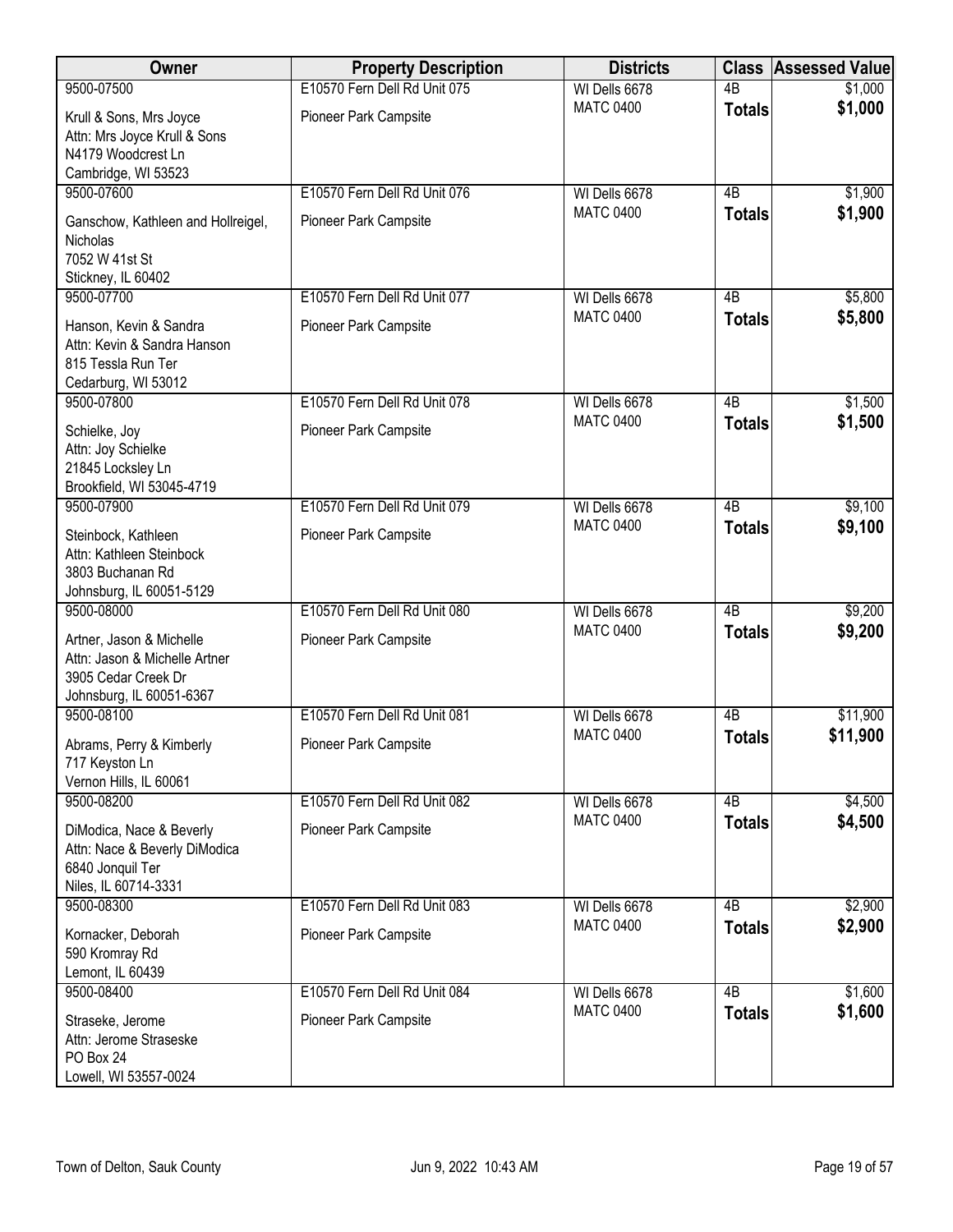| Owner                                                                                                 | <b>Property Description</b>  | <b>Districts</b> |                 | <b>Class Assessed Value</b> |
|-------------------------------------------------------------------------------------------------------|------------------------------|------------------|-----------------|-----------------------------|
| 9500-08500                                                                                            | E10570 Fern Dell Rd Unit 085 | WI Dells 6678    | $\overline{AB}$ | \$3,600                     |
| Synowiecki Edwin & Colleen<br>5424 S Natoma Ave                                                       | Pioneer Park Campsite        | <b>MATC 0400</b> | <b>Totals</b>   | \$3,600                     |
| Chicago, IL 60638-2412                                                                                |                              |                  |                 |                             |
| 9500-08600                                                                                            | E10570 Fern Dell Rd Unit 086 | WI Dells 6678    | $\overline{AB}$ | \$9,400                     |
| Wissell, Fred & Gerelyn<br>PO Box 188                                                                 | Pioneer Park Campsite        | <b>MATC 0400</b> | <b>Totals</b>   | \$9,400                     |
| Walworth, WI 53184-0188                                                                               |                              |                  |                 |                             |
| 9500-08700                                                                                            | E10570 Fern Dell Rd Unit 087 | WI Dells 6678    | 4B              | \$2,300                     |
| Riffel, Christ<br>Attn: Christ Riffel<br>528 S 7th Ave                                                | Pioneer Park Campsite        | <b>MATC 0400</b> | <b>Totals</b>   | \$2,300                     |
| West Bend, WI 53095                                                                                   |                              |                  |                 |                             |
| 9500-08800                                                                                            | E10570 Fern Dell Rd Unit 088 | WI Dells 6678    | $\overline{AB}$ | \$300                       |
| Decker, William & Lisa<br>Attn: William & Lisa Decker<br>W8334 Town Hall Rd                           | Pioneer Park Campsite        | <b>MATC 0400</b> | <b>Totals</b>   | \$300                       |
| Sharon, WI 53585<br>9500-08900                                                                        | E10570 Fern Dell Rd Unit 089 | WI Dells 6678    | 4B              | \$6,700                     |
|                                                                                                       |                              | <b>MATC 0400</b> | <b>Totals</b>   | \$6,700                     |
| Barsokine, Jerry & Blotz, Rebecca<br>Attn: Jerry Barsokine & Rebecca Blotz<br>2308 9th Ave            | Pioneer Park Campsite        |                  |                 |                             |
| Chetek, WI 54728-9791<br>9500-09000                                                                   | E10570 Fern Dell Rd Unit 090 | WI Dells 6678    | 4B              | \$10,000                    |
| Schmitz, Sarah & Kleinhans, Marcus<br>470 Bobolink Ave                                                | Pioneer Park Campsite        | <b>MATC 0400</b> | <b>Totals</b>   | \$10,000                    |
| Grafton, WI 53024<br>9500-09100                                                                       | E10570 Fern Dell Rd Unit 091 | WI Dells 6678    | $\overline{AB}$ | \$6,700                     |
| Baumgartner, Daniel & Barb<br>Attn: Daniel & Barb Baumgartner<br>1614 S 7th St<br>Milwaukee, WI 53204 | Pioneer Park Campsite        | <b>MATC 0400</b> | <b>Totals</b>   | \$6,700                     |
| 9500-09200                                                                                            | E10570 Fern Dell Rd Unit 092 | WI Dells 6678    | 4B              | \$7,000                     |
| Horstmann, Bill & Chris<br>Attn: Bill & Chris Horstmann<br>1001 Lawndale Dr<br>Beaver Dam, WI 53916   | Pioneer Park Campsite        | <b>MATC 0400</b> | <b>Totals</b>   | \$7,000                     |
| 9500-09300                                                                                            | E10570 Fern Dell Rd Unit 093 | WI Dells 6678    | 4B              | \$2,800                     |
| Szewczuk, Karen<br>Attn: Karen Szewczuk<br>8515 US Hwy 41 N #47<br>Palmetto, FL 34221-9635            | Pioneer Park Campsite        | <b>MATC 0400</b> | <b>Totals</b>   | \$2,800                     |
| 9500-09400                                                                                            | E10570 Fern Dell Rd Unit 094 | WI Dells 6678    | 4B              | \$4,700                     |
| Lavris, Timothy & Meg<br>Attn: Timothy & Meg Lavris<br>1074 Whittington Ct<br>Gurnee, IL 60031        | Pioneer Park Campsite        | <b>MATC 0400</b> | <b>Totals</b>   | \$4,700                     |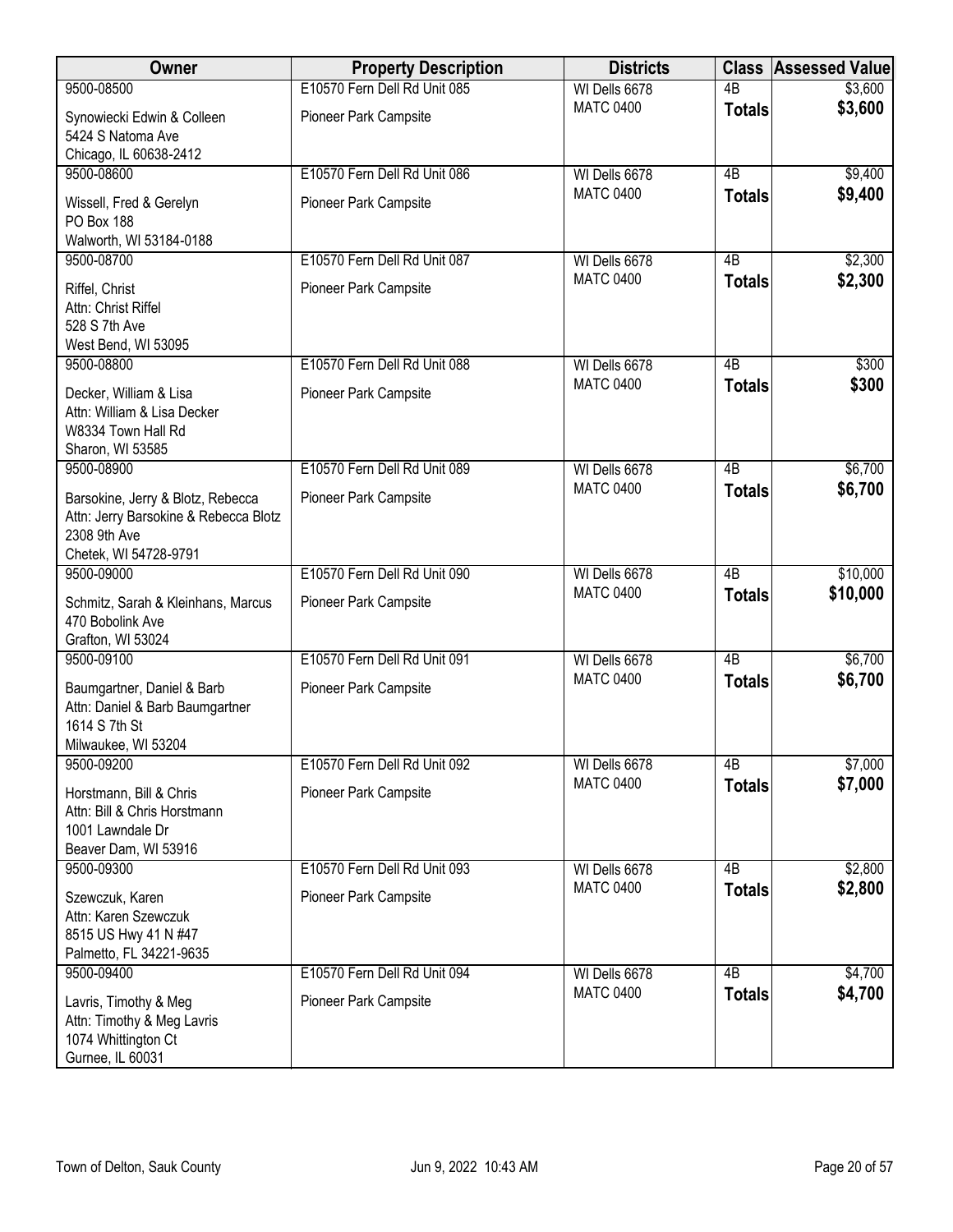| Owner                                                                                                              | <b>Property Description</b>  | <b>Districts</b> |                 | <b>Class Assessed Value</b> |
|--------------------------------------------------------------------------------------------------------------------|------------------------------|------------------|-----------------|-----------------------------|
| 9500-09500                                                                                                         | E10570 Fern Dell Rd Unit 095 | WI Dells 6678    | $\overline{AB}$ | \$7,800                     |
| Leifker, Kevin & Marnie<br>Attn: Kevin & Marnie Leifker<br>N2353 Stinson Dr<br>Brodhead, WI 53520-9120             | Pioneer Park Campsite        | <b>MATC 0400</b> | <b>Totals</b>   | \$7,800                     |
| 9500-09600                                                                                                         | E10570 Fern Dell Rd Unit 096 | WI Dells 6678    | $\overline{AB}$ | \$5,200                     |
| Malicki, Mike, Cheri, & Leslie<br>Attn: Mike, Cheri & Leslie Malcki<br>1276 Decorah Rd<br>West Bend, WI 53095-9508 | Pioneer Park Campsite        | <b>MATC 0400</b> | <b>Totals</b>   | \$5,200                     |
| 9500-09700                                                                                                         | E10570 Fern Dell Rd Unit 097 | WI Dells 6678    | 4B              | \$7,700                     |
| Weber, Michael & Mary Beth<br>Attn: Michael & Mary Beth Weber<br>7211 Chippewa Dr<br>Wonder Lake, IL 60097-8342    | Pioneer Park Campsite        | <b>MATC 0400</b> | <b>Totals</b>   | \$7,700                     |
| 9500-09800                                                                                                         | E10570 Fern Dell Rd Unit 098 | WI Dells 6678    | $\overline{AB}$ | \$3,900                     |
| Lavold, Daniel<br>Attn: Daniel Lavold<br>206 E Lake St<br>Waupaca, WI 54981                                        | Pioneer Park Campsite        | <b>MATC 0400</b> | <b>Totals</b>   | \$3,900                     |
| 9500-09900                                                                                                         | E10570 Fern Dell Rd Unit 099 | WI Dells 6678    | $\overline{AB}$ | \$4,600                     |
| Hughes, Richard & Jayne<br>Attn: Richard & Jayne Hughes<br>420 Jefferson Dr<br>Kewaskum, WI 53040                  | Pioneer Park Campsite        | <b>MATC 0400</b> | <b>Totals</b>   | \$4,600                     |
| 9500-10000                                                                                                         | E10570 Fern Dell Rd Unit 100 | WI Dells 6678    | $\overline{AB}$ | \$8,000                     |
| Weigand, William & Jennifer<br>1388 Lake Breeze Rd<br>Oshkosh, WI 54904                                            | Pioneer Park Campsite        | <b>MATC 0400</b> | <b>Totals</b>   | \$8,000                     |
| 9500-10100                                                                                                         | E10570 Fern Dell Rd Unit 101 | WI Dells 6678    | $\overline{AB}$ | \$6,900                     |
| Brehm, Richard<br>Attn: Richard Brehm<br>166 E Sunset Ave<br>Lombard, IL 60148-1770                                | <b>Pioneer Park Campsite</b> | <b>MATC 0400</b> | <b>Totals</b>   | \$6,900                     |
| 9500-10200                                                                                                         | E10570 Fern Dell Rd Unit 102 | WI Dells 6678    | 4B              | \$8,000                     |
| Hohisel, Dave & Diane<br>127 Fontana Ave<br>Fontana, WI 53125                                                      | Pioneer Park Campsite        | <b>MATC 0400</b> | <b>Totals</b>   | \$8,000                     |
| 9500-10300                                                                                                         | E10570 Fern Dell Rd Unit 103 | WI Dells 6678    | 4B              | \$9,200                     |
| Cantwell, Ed & Daylene<br>259 Deerwood Cr Apt 10<br>Naples, FL 34113-8950                                          | Pioneer Park Campsite        | <b>MATC 0400</b> | <b>Totals</b>   | \$9,200                     |
| 9500-10400                                                                                                         | E10570 Fern Dell Rd Unit 104 | WI Dells 6678    | $\overline{AB}$ | \$4,500                     |
| Smolko, Thomas<br>Attn: Thomas Smolko<br>1111 S 100th St<br>West Allis, WI 53214-2501                              | Pioneer Park Campsite        | <b>MATC 0400</b> | <b>Totals</b>   | \$4,500                     |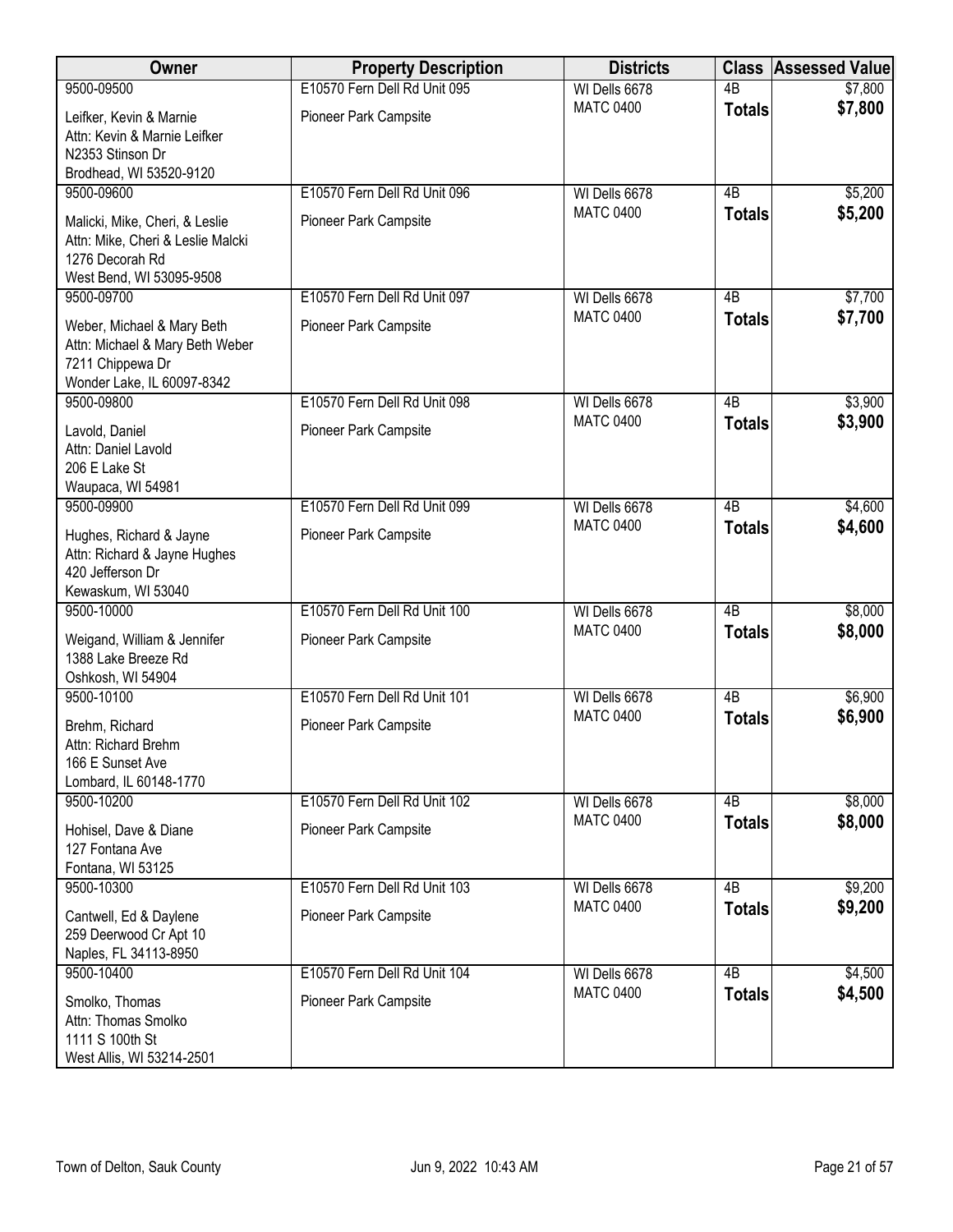| Owner                                                                                                       | <b>Property Description</b>                                  | <b>Districts</b>                  | <b>Class</b>        | <b>Assessed Value</b> |
|-------------------------------------------------------------------------------------------------------------|--------------------------------------------------------------|-----------------------------------|---------------------|-----------------------|
| 9500-10500                                                                                                  | E10570 Fern Dell Rd Unit 105                                 | WI Dells 6678                     | $\overline{AB}$     | \$3,500               |
| Flitter, Jim<br>Attn: Jim Flitter<br>855 Prairie Gardens #96                                                | Pioneer Park Campsite                                        | <b>MATC 0400</b>                  | <b>Totals</b>       | \$3,500               |
| Kewaskum, WI 53040                                                                                          |                                                              |                                   |                     |                       |
| 9500-10600<br>Wiegold, Mark D Sr and Mary L<br>3218 Eastwood Dr<br>Wonder Lake, IL 60097-8650               | E10570 Fern Dell Rd Unit 106<br><b>Pioneer Park Campsite</b> | WI Dells 6678<br><b>MATC 0400</b> | 4B<br><b>Totals</b> | \$7,100<br>\$7,100    |
| 9500-10700                                                                                                  | E10570 Fern Dell Rd Unit 107                                 | WI Dells 6678                     | 4B                  | \$500                 |
| <b>Billy Barwig</b><br>Barb Barwig<br>38623 N North Ave<br>Beach Park, IL 60099                             | Pioneer Park Campsite                                        | <b>MATC 0400</b>                  | <b>Totals</b>       | \$500                 |
| 9500-10800                                                                                                  | E10570 Fern Dell Rd Unit 108                                 | WI Dells 6678                     | 4B                  | \$5,400               |
| Allcox, Ken & Sandy<br>1642 Primrose Ln<br>Sebring, FL 33872                                                | Pioneer Park Campsite                                        | <b>MATC 0400</b>                  | <b>Totals</b>       | \$5,400               |
| 9500-10900                                                                                                  | E10570 Fern Dell Rd Unit 109                                 | WI Dells 6678                     | $\overline{AB}$     | \$3,700               |
| Kniebuehler, Richard & Donna<br>Attn: Richard & Donna Kniebuehler<br>315 Oriole Ln<br>Madison, WI 53704     | Pioneer Park Campsite                                        | <b>MATC 0400</b>                  | <b>Totals</b>       | \$3,700               |
| 9500-11000                                                                                                  | E10570 Fern Dell Rd Unit 110                                 | WI Dells 6678                     | $\overline{AB}$     | \$3,100               |
| Kvalheim, Brian & Kim<br>1525 Wild Iris St<br>Sun Prairie, WI 53590                                         | Pioneer Park Campsite                                        | <b>MATC 0400</b>                  | <b>Totals</b>       | \$3,100               |
| 9500-11100                                                                                                  | E10570 Fern Dell Rd Unit 111                                 | WI Dells 6678                     | $\overline{AB}$     | \$400                 |
| Evachenko, John & Pat<br>Attn: John & Pat Evachenko<br>2327 E Dayton St<br>Madison, WI 53704                | Pioneer Park Campsite                                        | <b>MATC 0400</b>                  | <b>Totals</b>       | \$400                 |
| 9500-11200                                                                                                  | E10570 Fern Dell Rd Unit 112                                 | WI Dells 6678                     | 4B                  | \$8,800               |
| Schultz, Kevin & Melissa<br>1819 Smith St<br>New London, WI 54961-2558                                      | Pioneer Park Campsite                                        | <b>MATC 0400</b>                  | <b>Totals</b>       | \$8,800               |
| 9500-11300                                                                                                  | E10570 Fern Dell Rd Unit 113                                 | WI Dells 6678                     | 4B                  | \$8,400               |
| Liechty, Charlie & Sara<br>Attn: Charlie & Sara Liechty<br>550 S Adams St<br>Lancaster, WI 53813-2005       | Pioneer Park Campsite                                        | <b>MATC 0400</b>                  | <b>Totals</b>       | \$8,400               |
| 9500-11400                                                                                                  | E10570 Fern Dell Rd Unit 114                                 | WI Dells 6678                     | $\overline{AB}$     | \$6,000               |
| Pickerill, Harold & Betty<br>Attn: Harold & Betty Pickerill<br>7254 Gettysburg<br>New Port Richey, FL 34653 | Pioneer Park Campsite                                        | <b>MATC 0400</b>                  | <b>Totals</b>       | \$6,000               |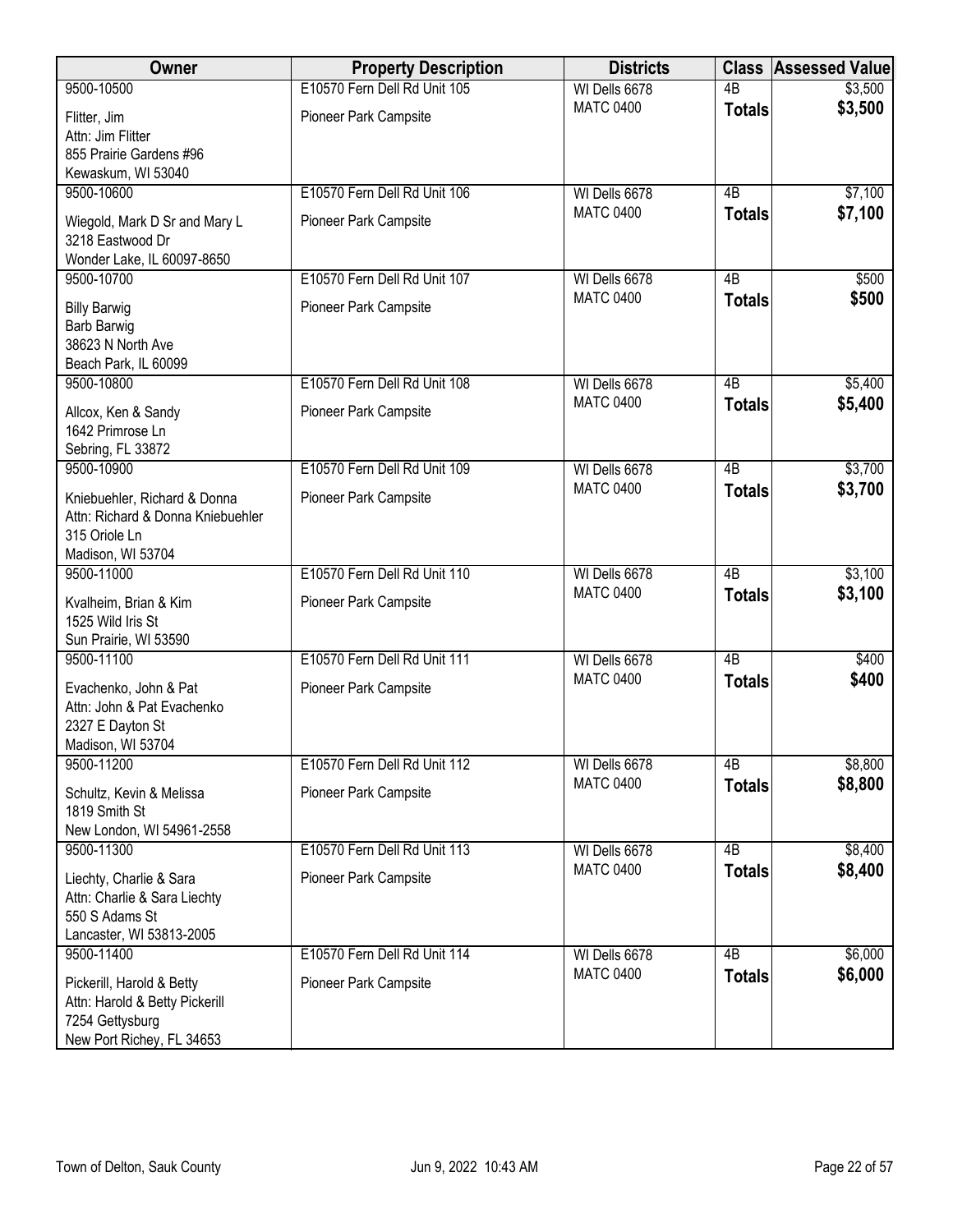| Owner                                                                                              | <b>Property Description</b>  | <b>Districts</b> |                 | <b>Class Assessed Value</b> |
|----------------------------------------------------------------------------------------------------|------------------------------|------------------|-----------------|-----------------------------|
| 9500-11500                                                                                         | E10570 Fern Dell Rd Unit 115 | WI Dells 6678    | $\overline{AB}$ | \$5,200                     |
| Lewandoske, Kathy<br>Attn: Kathy Lewandoske<br>743 Sheridan Dr                                     | Pioneer Park Campsite        | <b>MATC 0400</b> | <b>Totals</b>   | \$5,200                     |
| West Bend, WI 53095                                                                                |                              |                  |                 |                             |
| 9500-11600                                                                                         | E10570 Fern Dell Rd Unit 116 | WI Dells 6678    | $\overline{AB}$ | \$4,000                     |
| Wroblewski, Susan<br>3208 S 54th St<br>Milwaukee, WI 53219-4421                                    | Pioneer Park Campsite        | <b>MATC 0400</b> | <b>Totals</b>   | \$4,000                     |
| 9500-11700                                                                                         | E10570 Fern Dell Rd Unit 117 | WI Dells 6678    | 4B              | \$3,700                     |
| Vern Ponto and Patrice Hasz<br>74269 Hill Blvd<br>Rosendale, WI 54974                              | Pioneer Park Campsite        | <b>MATC 0400</b> | <b>Totals</b>   | \$3,700                     |
| 9500-11800                                                                                         | E10570 Fern Dell Rd Unit 118 | WI Dells 6678    | $\overline{AB}$ | \$8,100                     |
| Murphy, Patrick J<br>Attn: Patrick J Murphy<br>8825 W Center St Apt 2<br>Milwaukee, WI 53222       | Pioneer Park Campsite        | <b>MATC 0400</b> | <b>Totals</b>   | \$8,100                     |
| 9500-11900                                                                                         | E10570 Fern Dell Rd Unit 119 | WI Dells 6678    | $\overline{AB}$ | \$2,500                     |
| Kokesh, Robert & Bonnie<br>Attn: Robert & Bonnie Kokesh<br>514 Seminary St<br>Lodi, WI 53555       | Pioneer Park Campsite        | <b>MATC 0400</b> | <b>Totals</b>   | \$2,500                     |
| 9500-12000                                                                                         | E10570 Fern Dell Rd Unit 120 | WI Dells 6678    | $\overline{AB}$ | \$1,000                     |
| Siedenburg, James & Becky<br>Attn: James & Becky Siedenburg<br>PO Box 54<br>Potosi, WI 53820-0054  | Pioneer Park Campsite        | <b>MATC 0400</b> | <b>Totals</b>   | \$1,000                     |
| 9500-12100                                                                                         | E10570 Fern Dell Rd Unit 121 | WI Dells 6678    | $\overline{AB}$ | \$8,500                     |
| Highley, James<br>691 S Green Bay Rd<br>Neenah, WI 54956-3153                                      | Pioneer Park Campsite        | <b>MATC 0400</b> | <b>Totals</b>   | \$8,500                     |
| 9500-12200                                                                                         | E10570 Fern Dell Rd Unit 122 | WI Dells 6678    | 4B              | \$5,000                     |
| Wallin, Don & Sue<br>200 Fermite Dr Apt #110<br>Monona, WI 53716                                   | Pioneer Park Campsite        | <b>MATC 0400</b> | <b>Totals</b>   | \$5,000                     |
| 9500-12300                                                                                         | E10570 Fern Dell Rd Unit 123 | WI Dells 6678    | 4B              | \$2,400                     |
| Trine, Arden & Jean<br>Attn: Arden & Jean Trine<br>4825 Tokay Blvd<br>Madison, WI 53711-1224       | Pioneer Park Campsite        | <b>MATC 0400</b> | <b>Totals</b>   | \$2,400                     |
| 9500-12400                                                                                         | E10570 Fern Dell Rd Unit 124 | WI Dells 6678    | $\overline{AB}$ | \$10,100                    |
| Konczak, Paul & Gerri<br>Attn: Paul & Gerri Konczak<br>4921 Hampshire Ln<br>McHenry, IL 60051-8545 | Pioneer Park Campsite        | <b>MATC 0400</b> | <b>Totals</b>   | \$10,100                    |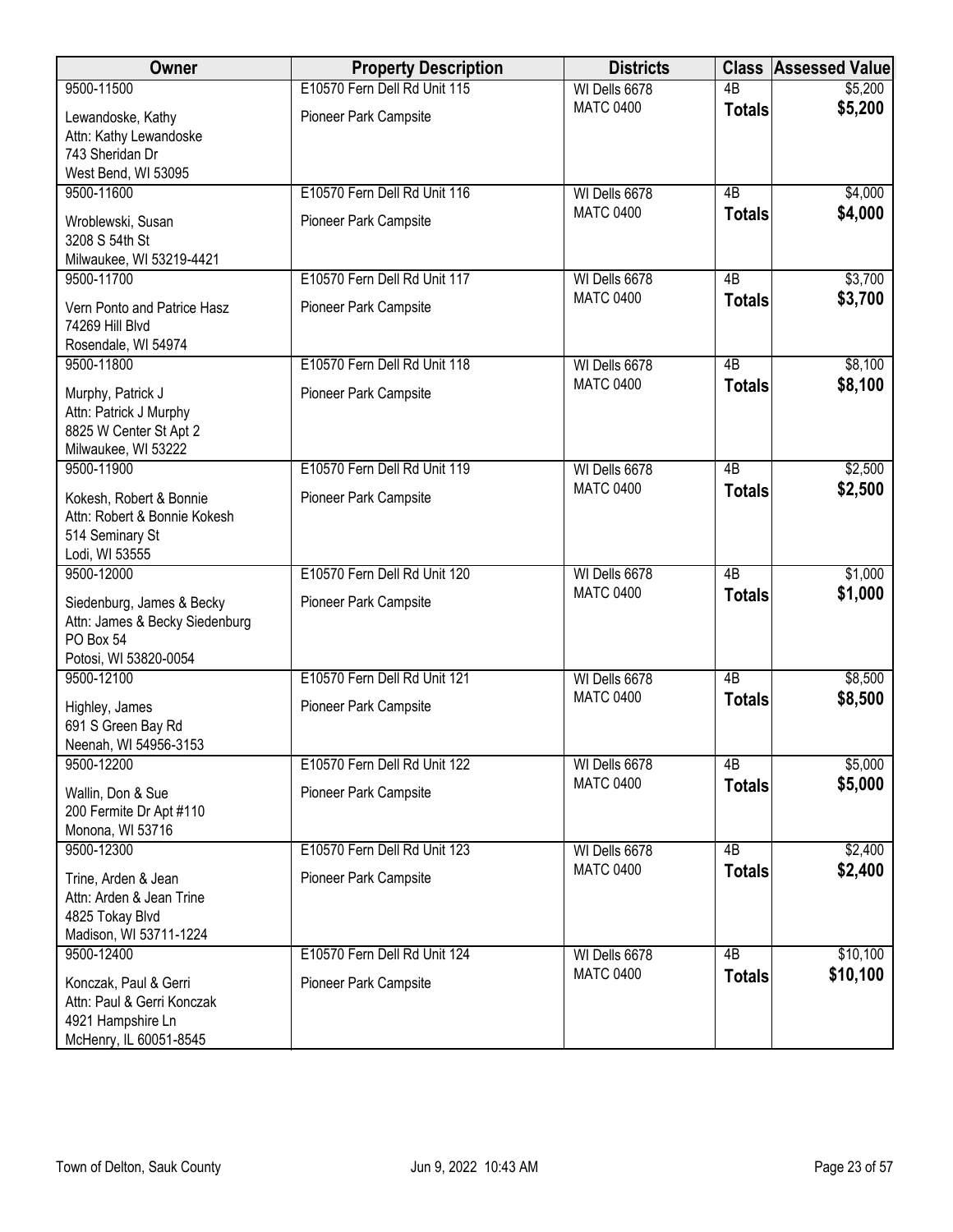| Owner                                                                                                            | <b>Property Description</b>  | <b>Districts</b> | <b>Class</b>    | <b>Assessed Value</b> |
|------------------------------------------------------------------------------------------------------------------|------------------------------|------------------|-----------------|-----------------------|
| 9500-12500                                                                                                       | E10570 Fern Dell Rd Unit 125 | WI Dells 6678    | $\overline{AB}$ | \$5,200               |
| Acker, Gordon & Jean                                                                                             | Pioneer Park Campsite        | <b>MATC 0400</b> | <b>Totals</b>   | \$5,200               |
| Attn: Gordon & Jean Acker                                                                                        |                              |                  |                 |                       |
| 5948 Poelma Dr                                                                                                   |                              |                  |                 |                       |
| Waunakee, WI 53597                                                                                               |                              |                  |                 |                       |
| 9500-12600                                                                                                       | E10570 Fern Dell Rd Unit 126 | WI Dells 6678    | 4B              | \$5,800               |
| Heckathorne, Eugene & Dorothy<br>Attn: Eugene & Dorothy Heckathorne<br>4733 Oregon Trl                           | Pioneer Park Campsite        | <b>MATC 0400</b> | <b>Totals</b>   | \$5,800               |
| McHenry, IL 60050-0503                                                                                           |                              |                  |                 |                       |
| 9500-12700                                                                                                       | E10570 Fern Dell Rd Unit 127 | WI Dells 6678    | 4B              | \$10,900              |
| Salza, James & Tony                                                                                              | Pioneer Park Campsite        | <b>MATC 0400</b> | <b>Totals</b>   | \$10,900              |
| Attn: James & Tony Salza<br>S70 W13082 Flintlock Trl<br>Muskego, WI 53150                                        |                              |                  |                 |                       |
| 9500-12900                                                                                                       | E10570 Fern Dell Rd Unit 129 | WI Dells 6678    | $\overline{AB}$ | \$5,900               |
| Kozicki, Ervin & Dorothy<br>Attn: Ervin & Dorothy Kozicki<br>9002 Forest Ln E<br>Hickory Hills, IL 60457-1657    | Pioneer Park Campsite        | <b>MATC 0400</b> | <b>Totals</b>   | \$5,900               |
| 9500-13000                                                                                                       | E10570 Fern Dell Rd Unit 130 | WI Dells 6678    | $\overline{AB}$ | \$2,900               |
| Schoof, Jerry & Brenda<br>202 E 4th Ave                                                                          | Pioneer Park Campsite        | <b>MATC 0400</b> | <b>Totals</b>   | \$2,900               |
| Broadhead, WI 53520                                                                                              |                              |                  |                 |                       |
| 9500-13100                                                                                                       | E10570 Fern Dell Rd Unit 131 | WI Dells 6678    | $\overline{AB}$ | \$5,100               |
| Foulker, Mark & Frenzel, Tamara<br>1205 N Fourth St<br>Monroe, WI 53566                                          | Pioneer Park Campsite        | <b>MATC 0400</b> | <b>Totals</b>   | \$5,100               |
| 9500-13200                                                                                                       | E10570 Fern Dell Rd Unit 132 | WI Dells 6678    | $\overline{AB}$ | \$3,600               |
| Mikkelson, Haakon & Rachel<br>Attn: Haakon & Rachel Mikkelson<br>275 Walnut St<br>Oregon, WI 53575               | Pioneer Park Campsite        | <b>MATC 0400</b> | <b>Totals</b>   | \$3,600               |
| 9500-13300                                                                                                       | E10570 Fern Dell Rd Unit 133 | WI Dells 6678    | 4B              | \$3,100               |
| Drake, Diane<br>6650 Vernon Ave S Apt 311<br>Edina, WI 55436-1830                                                | Pioneer Park Campsite        | <b>MATC 0400</b> | <b>Totals</b>   | \$3,100               |
| 9500-13400                                                                                                       | E10570 Fern Dell Rd Unit 134 | WI Dells 6678    | 4B              | \$12,800              |
| Raspante, Richard J & Lisa D<br>Attn: Richard J & Lisa D Raspante<br>12744 Berkshire Dr<br>Mokena, IL 60448-1680 | Pioneer Park Campsite        | <b>MATC 0400</b> | <b>Totals</b>   | \$12,800              |
| 9500-13500                                                                                                       | E10570 Fern Dell Rd Unit 135 | WI Dells 6678    | $\overline{AB}$ | \$10,600              |
| Daniels, Jack & Carol<br>Attn: Jack & Carol Daniels<br>1525 Ridgewood Dr<br>West Bend, WI 53095                  | Pioneer Park Campsite        | <b>MATC 0400</b> | <b>Totals</b>   | \$10,600              |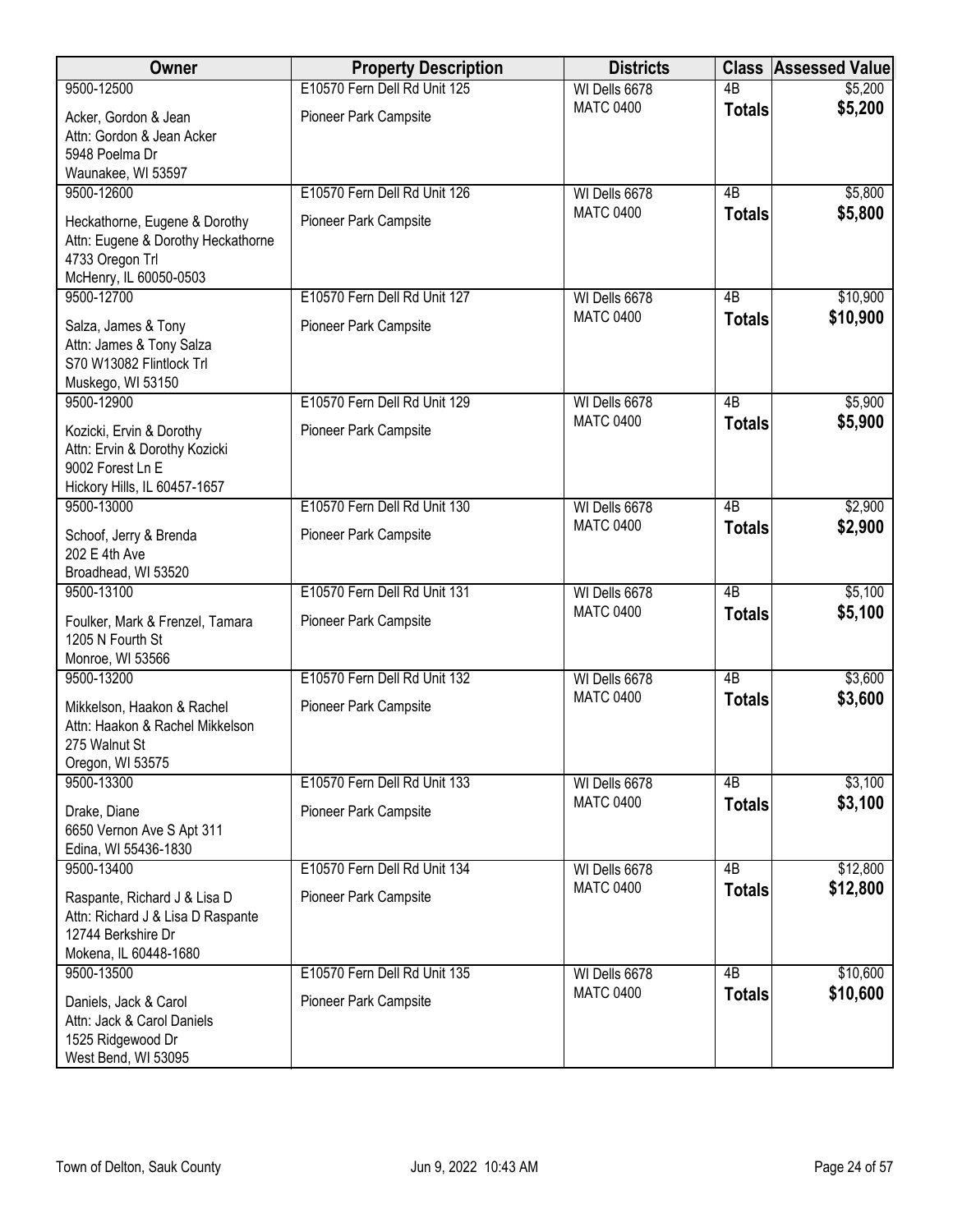| Owner                                                                                                         | <b>Property Description</b>  | <b>Districts</b>                  |                 | <b>Class Assessed Value</b> |
|---------------------------------------------------------------------------------------------------------------|------------------------------|-----------------------------------|-----------------|-----------------------------|
| 9500-13600                                                                                                    | E10570 Fern Dell Rd Unit 136 | WI Dells 6678                     | $\overline{AB}$ | \$7,600                     |
| Gallus, Richard & Kathi<br>Attn: Richard & Kathi Gallus<br>712 West St                                        | Pioneer Park Campsite        | <b>MATC 0400</b>                  | <b>Totals</b>   | \$7,600                     |
| Beaver Dam, WI 53916                                                                                          |                              |                                   |                 |                             |
| 9500-13700                                                                                                    | E10570 Fern Dell Rd Unit 137 | WI Dells 6678<br><b>MATC 0400</b> | 4B              | \$3,400                     |
| Siebel, Donald<br>Attn: Donald Siebel<br>1205 Ninth St<br>Beloit, WI 53511                                    | Pioneer Park Campsite        |                                   | <b>Totals</b>   | \$3,400                     |
| 9500-13800                                                                                                    | E10570 Fern Dell Rd Unit 138 | WI Dells 6678                     | 4B              | \$4,500                     |
| Gonzalez, Salvador & Maria<br>4205 9th St<br>Winthrop Harbor, IL 60096-1044                                   | Pioneer Park Campsite        | <b>MATC 0400</b>                  | <b>Totals</b>   | \$4,500                     |
| 9500-13900                                                                                                    | E10570 Fern Dell Rd Unit 139 | WI Dells 6678                     | $\overline{AB}$ | \$2,300                     |
| Wichinski, Dennis & Deborah<br>Attn: Dennis & Deborah Wichinski<br>311 Kenyon Ln<br>Beaver Dam, WI 53916-1101 | Pioneer Park Campsite        | <b>MATC 0400</b>                  | <b>Totals</b>   | \$2,300                     |
| 9500-14000                                                                                                    | E10570 Fern Dell Rd Unit 140 | WI Dells 6678                     | 4B              | \$4,300                     |
| Zabor, Jeff<br>4908 W Glenbrook Tr<br>McHenry, IL 60050                                                       | Pioneer Park Campsite        | <b>MATC 0400</b>                  | <b>Totals</b>   | \$4,300                     |
| 9500-14100                                                                                                    | E10570 Fern Dell Rd Unit 141 | WI Dells 6678                     | 4B              | \$1,300                     |
| Blank, David & Kay<br>Attn: David or Kay Blank<br>N9379 N River Rd<br>Ixonia, WI 53036                        | Pioneer Park Campsite        | <b>MATC 0400</b>                  | <b>Totals</b>   | \$1,300                     |
| 9500-14200                                                                                                    | E10570 Fern Dell Rd Unit 142 | WI Dells 6678                     | $\overline{AB}$ | \$4,400                     |
| Becker, Tim & Nita<br>8828 32nd Ave<br>Kenosha, WI 53142                                                      | Pioneer Park Campsite        | <b>MATC 0400</b>                  | <b>Totals</b>   | \$4,400                     |
| 9500-14300                                                                                                    | E10570 Fern Dell Rd Unit 143 | WI Dells 6678                     | $\overline{AB}$ | \$6,700                     |
| Martin, Steve and Charlyn<br>410 Meadow Ln<br>Newark, IL 60541-9192                                           | Pioneer Park Campsite        | <b>MATC 0400</b>                  | <b>Totals</b>   | \$6,700                     |
| 9500-14400                                                                                                    | E10570 Fern Dell Rd Unit 144 | WI Dells 6678                     | $\overline{AB}$ | \$8,500                     |
| Coates, Bob & Marge<br>Attn: Bob & Marge Coates<br>802 W Main St #26<br>Waunakee, WI 53597                    | Pioneer Park Campsite        | <b>MATC 0400</b>                  | <b>Totals</b>   | \$8,500                     |
| 9500-14500                                                                                                    | E10570 Fern Dell Rd Unit 145 | WI Dells 6678                     | 4B              | \$2,800                     |
| Slagle, Diane<br>Attn: Diane Slagle<br>1501 N Loop 499 Site 585<br>Harlingen, TX 78550-1604                   | Pioneer Park Campsite        | <b>MATC 0400</b>                  | <b>Totals</b>   | \$2,800                     |
| 9500-14700                                                                                                    | E10570 Fern Dell Rd Unit 147 | WI Dells 6678                     | $\overline{AB}$ | \$8,900                     |
| Gill, Ryan<br>12112 Black Forest Trl<br>Homer Glen, IL 60491                                                  | Pioneer Park Campsite        | <b>MATC 0400</b>                  | <b>Totals</b>   | \$8,900                     |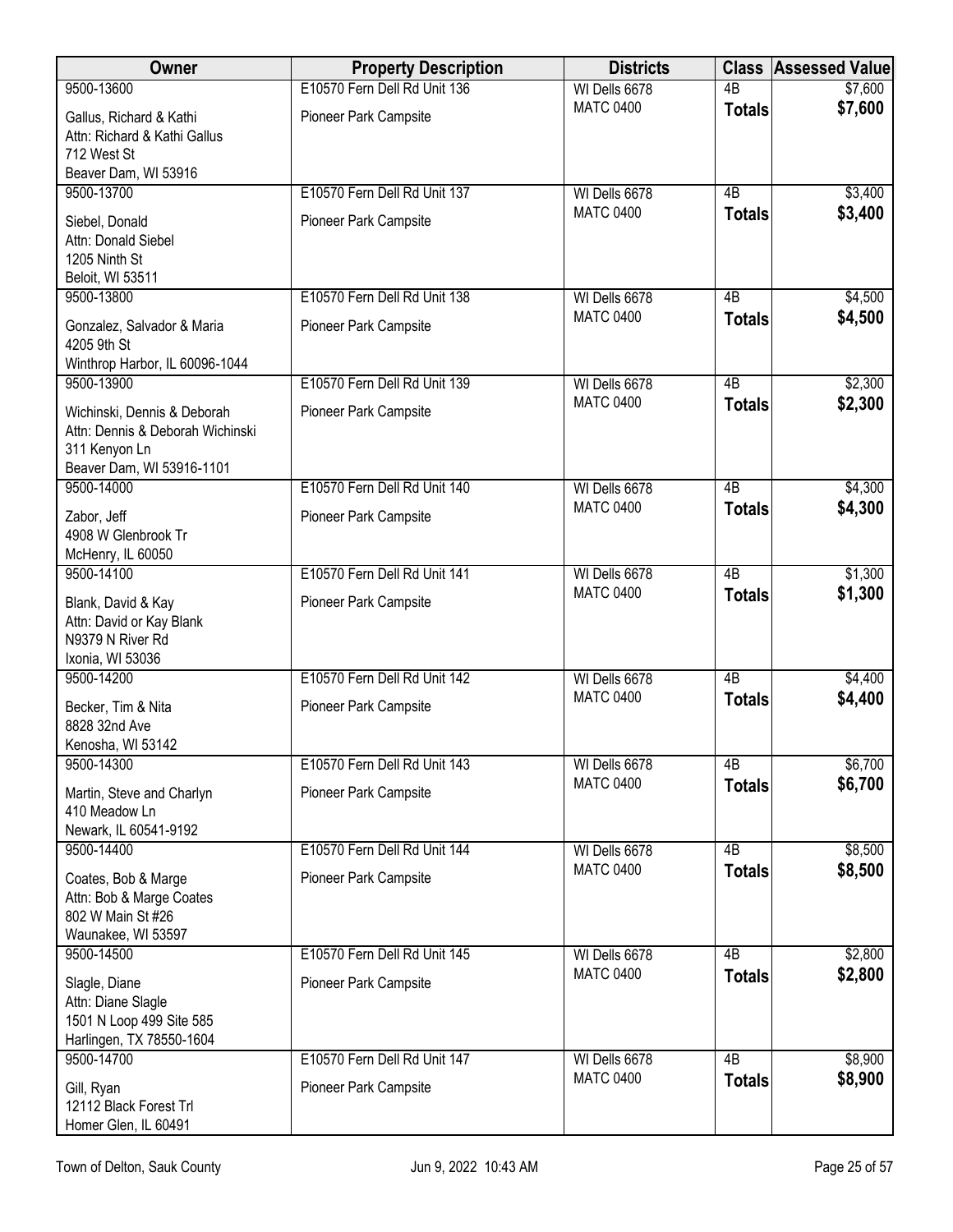| Owner                                                                                                              | <b>Property Description</b>  | <b>Districts</b> | <b>Class</b>    | <b>Assessed Value</b> |
|--------------------------------------------------------------------------------------------------------------------|------------------------------|------------------|-----------------|-----------------------|
| 9500-14800                                                                                                         | E10570 Fern Dell Rd Unit 148 | WI Dells 6678    | $\overline{AB}$ | \$1,300               |
| Rauch, Kathy D<br>Attn: Kathy D Rauch<br>174A N 77th St<br>Milwaukee, WI 53213                                     | Pioneer Park Campsite        | <b>MATC 0400</b> | <b>Totals</b>   | \$1,300               |
| 9500-14900                                                                                                         | E10570 Fern Dell Rd Unit 149 | WI Dells 6678    | 4B              | \$400                 |
| Schueler, Sara<br>Attn: Sara Schueler<br>N7591 D Ln<br>Watertown, WI 53094                                         | Pioneer Park Campsite        | <b>MATC 0400</b> | <b>Totals</b>   | \$400                 |
| 9500-15000                                                                                                         | E10570 Fern Dell Rd Unit 150 | WI Dells 6678    | 4B              | \$11,400              |
| Baumgartner, Daryl<br>1213 W York St<br>Oak Creek, WI 53154                                                        | Pioneer Park Campsite        | <b>MATC 0400</b> | <b>Totals</b>   | \$11,400              |
| 9500-15100                                                                                                         | E10570 Fern Dell Rd Unit 151 | WI Dells 6678    | $\overline{AB}$ | \$400                 |
| Neff, Sandy<br>Attn: Sandy Neff<br>1914 N Eastern Ave<br>McHenry, IL 60050-3701                                    | Pioneer Park Campsite        | <b>MATC 0400</b> | <b>Totals</b>   | \$400                 |
| 9500-15200                                                                                                         | E10570 Fern Dell Rd Unit 152 | WI Dells 6678    | $\overline{AB}$ | \$6,900               |
| Dolan, Michael & Penni<br>Attn: Michael & Penni Dolan<br>W9421 Lake Lorraine Rd<br>Delavan, WI 53115               | Pioneer Park Campsite        | <b>MATC 0400</b> | <b>Totals</b>   | \$6,900               |
| 9500-15300                                                                                                         | E10570 Fern Dell Rd Unit 153 | WI Dells 6678    | $\overline{AB}$ | \$7,400               |
| Wojtecki, Carol<br>Attn: Carol Wojtecki<br>2055 S Floral Ave #58<br>Bartow, FL 33830-7129                          | Pioneer Park Campsite        | <b>MATC 0400</b> | <b>Totals</b>   | \$7,400               |
| 9500-15400                                                                                                         | E10570 Fern Dell Rd Unit 154 | WI Dells 6678    | $\overline{AB}$ | \$10,600              |
| Jones, Dawn and Weber, Gretchen<br>S35 W26641 Clover Knoll Dr<br>Waukesha, WI 53189                                | Pioneer Park Campsite        | <b>MATC 0400</b> | <b>Totals</b>   | \$10,600              |
| 9500-15500                                                                                                         | E10570 Fern Dell Rd Unit 155 | WI Dells 6678    | 4B              | \$8,300               |
| Schlechta, Mickey & Carol<br>Attn: Mickey & Carol Schlechta<br>W142 N8008 Merrimac Dr<br>Menomonee Falls, WI 53051 | Pioneer Park Campsite        | <b>MATC 0400</b> | <b>Totals</b>   | \$8,300               |
| 9500-15600                                                                                                         | E10570 Fern Dell Rd Unit 156 | WI Dells 6678    | 4B              | \$13,700              |
| Lautermilch, Carmella<br>Attn: Karen Skopek<br>20W270 Pleasantdale Dr<br>Lemont, IL 60439                          | Pioneer Park Campsite        | <b>MATC 0400</b> | <b>Totals</b>   | \$13,700              |
| 9500-15700                                                                                                         | E10570 Fern Dell Rd Unit 157 | WI Dells 6678    | $\overline{AB}$ | \$9,100               |
| Lenda, Patricia or Renee<br>Attn: Patricia or Renee Lenda<br>8551 S Fifth Ave<br>Oak Creek, WI 53154               | Pioneer Park Campsite        | <b>MATC 0400</b> | <b>Totals</b>   | \$9,100               |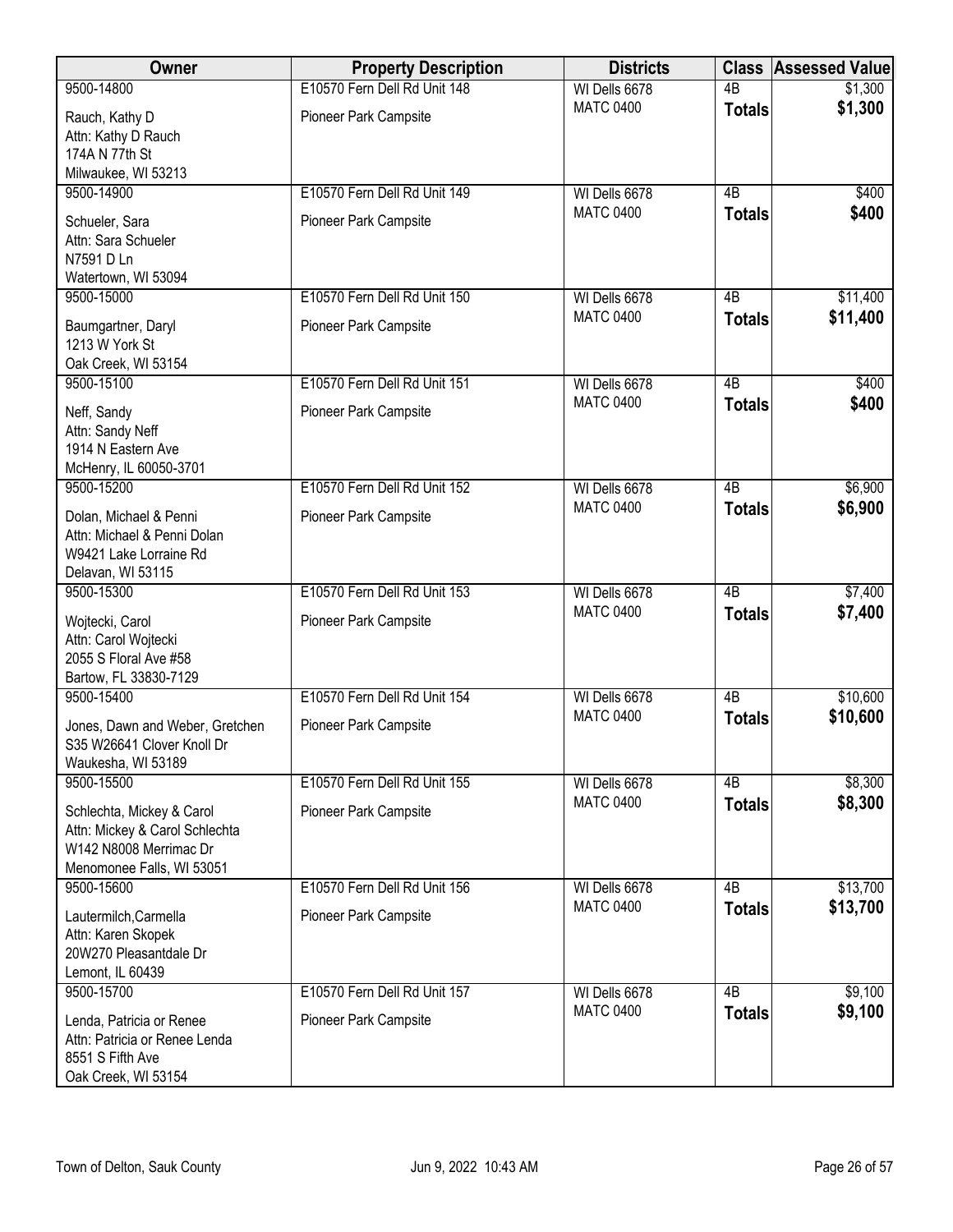| Owner                                                                                                   | <b>Property Description</b>  | <b>Districts</b> |                 | <b>Class Assessed Value</b> |
|---------------------------------------------------------------------------------------------------------|------------------------------|------------------|-----------------|-----------------------------|
| 9500-15800                                                                                              | E10570 Fern Dell Rd Unit 158 | WI Dells 6678    | $\overline{AB}$ | \$11,700                    |
| Rithamel, Alan<br>Attn: Alan Rithamel<br>10401 296th Ave                                                | Pioneer Park Campsite        | <b>MATC 0400</b> | <b>Totals</b>   | \$11,700                    |
| Trevor, WI 53179<br>9500-15900                                                                          | E10570 Fern Dell Rd Unit 159 | WI Dells 6678    | 4B              |                             |
| Cassell, Amy<br>2315 W Acacia Rd<br>Glendale, WI 53209                                                  | Pioneer Park Campsite        | <b>MATC 0400</b> | <b>Totals</b>   | \$5,800<br>\$5,800          |
| 9500-16000                                                                                              | E10570 Fern Dell Rd Unit 160 | WI Dells 6678    | 4B              | \$2,800                     |
| Galvan, Wanda<br>Attn: Wanda Galvan<br>2413 S 82nd St #4<br>West Allis, WI 53219                        | Pioneer Park Campsite        | <b>MATC 0400</b> | <b>Totals</b>   | \$2,800                     |
| 9500-16100                                                                                              | E10570 Fern Dell Rd Unit 161 | WI Dells 6678    | $\overline{AB}$ | \$4,800                     |
| Thomas, Paul<br>Attn: Paul Thomas<br>3005 Rose Marie Dr<br>Wonder Lake, IL 60097                        | Pioneer Park Campsite        | <b>MATC 0400</b> | <b>Totals</b>   | \$4,800                     |
| 9500-16200                                                                                              | E10570 Fern Dell Rd Unit 162 | WI Dells 6678    | $\overline{AB}$ | \$6,400                     |
| Kucia, Kathy et al<br>Attn: Kathy Kucia<br>529 Elgin Ave<br>Forest Park, IL 60130-1922                  | Pioneer Park Campsite        | <b>MATC 0400</b> | <b>Totals</b>   | \$6,400                     |
| 9500-16300                                                                                              | E10570 Fern Dell Rd Unit 163 | WI Dells 6678    | $\overline{AB}$ | \$2,800                     |
| Savage, Jerome<br>8 Colonial Ct<br>Streamwood, IL 60107                                                 | Pioneer Park Campsite        | <b>MATC 0400</b> | <b>Totals</b>   | \$2,800                     |
| 9500-16400                                                                                              | E10570 Fern Dell Rd Unit 164 | WI Dells 6678    | $\overline{AB}$ | \$2,100                     |
| Ullman, Troy<br>Osheim, Steve<br>3160 Patty Ln<br>Middleton, WI 53562                                   | Pioneer Park Campsite        | <b>MATC 0400</b> | <b>Totals</b>   | \$2,100                     |
| 9500-16500                                                                                              | E10570 Fern Dell Rd Unit 165 | WI Dells 6678    | 4B              | $\sqrt[6]{3}$               |
| Weyandt, James & Suzanne<br>Attn: James & Suzanne Weyandt<br>1524 Murray Ave<br>Waukesha, WI 53186      | Pioneer Park Campsite        | <b>MATC 0400</b> | <b>Totals</b>   | \$0                         |
| 9500-16600                                                                                              | E10570 Fern Dell Rd Unit 166 | WI Dells 6678    | 4B              | \$5,500                     |
| Gronseth, Warren & Patricia<br>Attn: Warren & Patricia Gronseth<br>8904 S 83rd St<br>Franklin, WI 53132 | Pioneer Park Campsite        | <b>MATC 0400</b> | <b>Totals</b>   | \$5,500                     |
| 9500-16700                                                                                              | E10570 Fern Dell Rd Unit 167 | WI Dells 6678    | $\overline{AB}$ | \$7,300                     |
| Lynn & Joan Bernau<br>7521 Caldwell Rd<br>Mukwonago, WI 53149                                           | Pioneer Park Campsite        | <b>MATC 0400</b> | <b>Totals</b>   | \$7,300                     |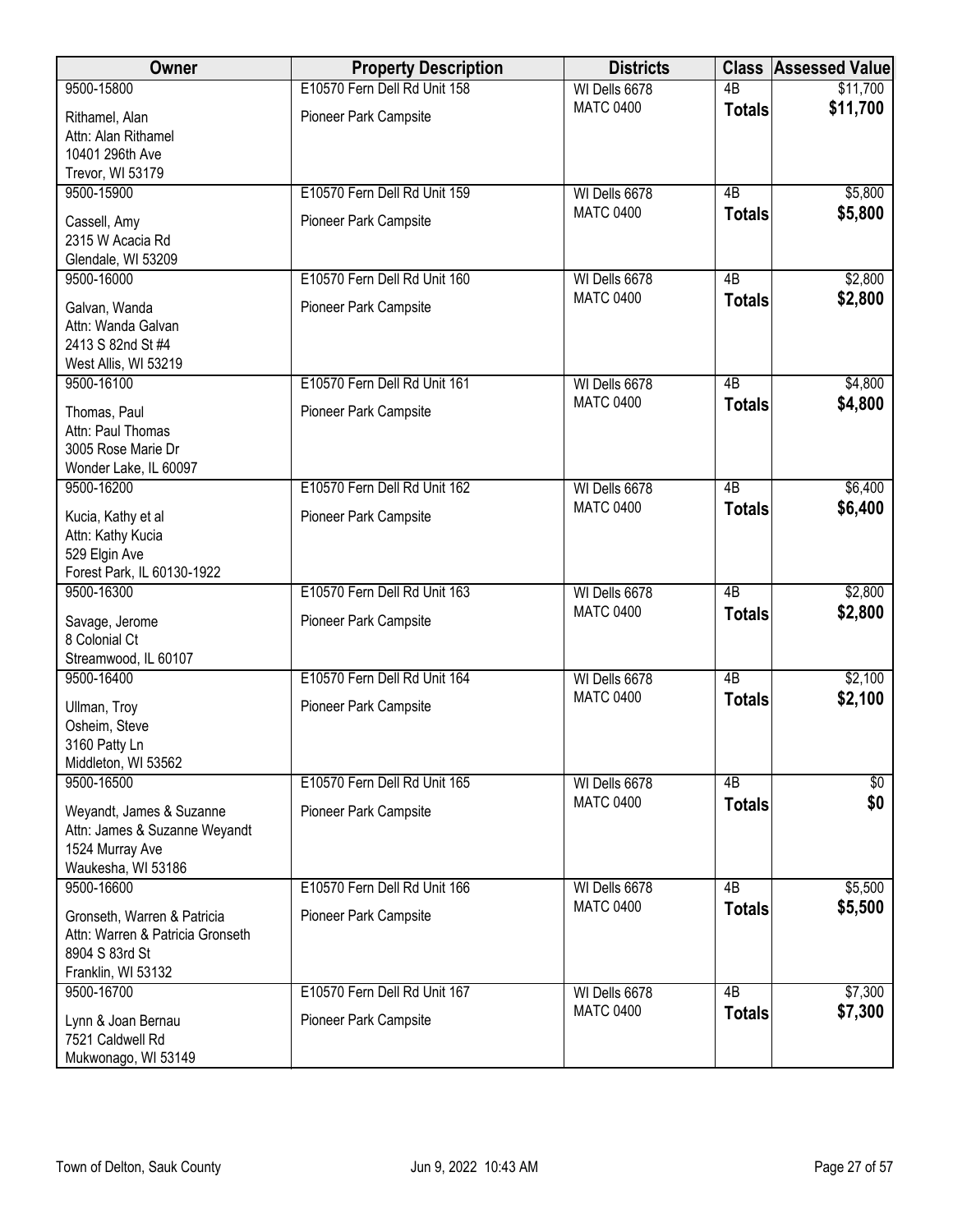| E10570 Fern Dell Rd Unit 168<br>9500-16800<br>$\overline{AB}$<br>\$10,600<br>WI Dells 6678<br>\$10,600<br><b>MATC 0400</b><br><b>Totals</b><br>Pioneer Park Campsite<br>Schultz, Barbara<br>Attn: Barbara Schultz<br>S75 W17553 Harbor Cir<br>Muskego, WI 53150<br>E10570 Fern Dell Rd Unit 169<br>9500-16900<br>WI Dells 6678<br>4B<br>\$5,400<br><b>MATC 0400</b><br>\$5,400<br><b>Totals</b><br>Pioneer Park Campsite<br>Snodden, Tom<br>2802 Winthrop Ave<br>Racine, WI 53403-3428<br>E10570 Fern Dell Rd Unit 170<br>9500-17000<br>4B<br>\$11,800<br>WI Dells 6678<br>\$11,800<br><b>MATC 0400</b><br><b>Totals</b><br>Pioneer Park Campsite<br>Birkett, David<br>Attn: Margaret Birkett<br>201 W Maple St<br>Lancaster, WI 53813-1642<br>9500-17100<br>E10570 Fern Dell Rd Unit 171<br>WI Dells 6678<br>$\overline{AB}$<br>\$2,600<br>\$2,600<br><b>MATC 0400</b><br><b>Totals</b><br>Pioneer Park Campsite<br>Guzzarde, Dave & Mary<br>607 N Elmhurst Ave<br>Mount Prospect, IL 60056-2015<br>E10570 Fern Dell Rd Unit 172<br>$\overline{AB}$<br>\$2,700<br>9500-17200<br>WI Dells 6678<br>\$2,700<br><b>MATC 0400</b><br><b>Totals</b><br>Pioneer Park Campsite<br>Hedstrom, Patricia A<br>Attn: Patricia A Hedstrom<br>S76 W18564 Cook Dr<br>Muskego, WI 53150<br>\$7,400<br>9500-17300<br>E10570 Fern Dell Rd Unit 173<br>$\overline{AB}$<br>WI Dells 6678<br><b>MATC 0400</b><br>\$7,400<br><b>Totals</b><br>Pioneer Park Campsite<br>MacBeth, Paul & Maria<br>Attn: Paul & Maria MacBeth<br>2221 Bellview Ave<br>Westchester, IL 60154-5207<br>E10570 Fern Dell Rd Unit 174<br>$\overline{AB}$<br>9500-17400<br>WI Dells 6678<br>\$4,100<br>\$4,100<br><b>MATC 0400</b><br><b>Totals</b><br>Pioneer Park Campsite<br>Groholski, Dennis & Mildred<br>Attn: Dennis & Mildred Groholski<br>3809 S 24th St<br>Milwaukee, WI 53221-1425<br>E10570 Fern Dell Rd Unit 175<br>4B<br>\$5,100<br>9500-17500<br>WI Dells 6678<br>\$5,100<br><b>MATC 0400</b><br><b>Totals</b><br>Pioneer Park Campsite<br>Kosloske, Dean & Karen<br>Attn: Dean & Karen Kosloske<br>636 Meadow Trace<br>Deerfield, WI 53531<br>\$4,100<br>E10570 Fern Dell Rd Unit 176<br>WI Dells 6678<br>4B<br>9500-17600<br>\$4,100<br><b>MATC 0400</b><br><b>Totals</b><br>Pioneer Park Campsite<br>Straseske, Tiffany<br>Attn: Tiffany Straseske<br>2702 E Grange Ave<br>Cudahy, WI 53110<br>9500-17700<br>E10570 Fern Dell Rd Unit 177<br>$\overline{AB}$<br>\$9,600<br>WI Dells 6678<br>\$9,600<br><b>MATC 0400</b><br><b>Totals</b><br>Pioneer Park Campsite<br>Dearborn, Dave<br>Attn: Dave Dearborn<br>2625 Bates St | Owner            | <b>Property Description</b> | <b>Districts</b> | <b>Class Assessed Value</b> |
|------------------------------------------------------------------------------------------------------------------------------------------------------------------------------------------------------------------------------------------------------------------------------------------------------------------------------------------------------------------------------------------------------------------------------------------------------------------------------------------------------------------------------------------------------------------------------------------------------------------------------------------------------------------------------------------------------------------------------------------------------------------------------------------------------------------------------------------------------------------------------------------------------------------------------------------------------------------------------------------------------------------------------------------------------------------------------------------------------------------------------------------------------------------------------------------------------------------------------------------------------------------------------------------------------------------------------------------------------------------------------------------------------------------------------------------------------------------------------------------------------------------------------------------------------------------------------------------------------------------------------------------------------------------------------------------------------------------------------------------------------------------------------------------------------------------------------------------------------------------------------------------------------------------------------------------------------------------------------------------------------------------------------------------------------------------------------------------------------------------------------------------------------------------------------------------------------------------------------------------------------------------------------------------------------------------------------------------------------------------------------------------------------------------------------------------------------------------------------------------------------------------------------------------------------------------------------------------------|------------------|-----------------------------|------------------|-----------------------------|
|                                                                                                                                                                                                                                                                                                                                                                                                                                                                                                                                                                                                                                                                                                                                                                                                                                                                                                                                                                                                                                                                                                                                                                                                                                                                                                                                                                                                                                                                                                                                                                                                                                                                                                                                                                                                                                                                                                                                                                                                                                                                                                                                                                                                                                                                                                                                                                                                                                                                                                                                                                                                |                  |                             |                  |                             |
|                                                                                                                                                                                                                                                                                                                                                                                                                                                                                                                                                                                                                                                                                                                                                                                                                                                                                                                                                                                                                                                                                                                                                                                                                                                                                                                                                                                                                                                                                                                                                                                                                                                                                                                                                                                                                                                                                                                                                                                                                                                                                                                                                                                                                                                                                                                                                                                                                                                                                                                                                                                                |                  |                             |                  |                             |
|                                                                                                                                                                                                                                                                                                                                                                                                                                                                                                                                                                                                                                                                                                                                                                                                                                                                                                                                                                                                                                                                                                                                                                                                                                                                                                                                                                                                                                                                                                                                                                                                                                                                                                                                                                                                                                                                                                                                                                                                                                                                                                                                                                                                                                                                                                                                                                                                                                                                                                                                                                                                |                  |                             |                  |                             |
|                                                                                                                                                                                                                                                                                                                                                                                                                                                                                                                                                                                                                                                                                                                                                                                                                                                                                                                                                                                                                                                                                                                                                                                                                                                                                                                                                                                                                                                                                                                                                                                                                                                                                                                                                                                                                                                                                                                                                                                                                                                                                                                                                                                                                                                                                                                                                                                                                                                                                                                                                                                                |                  |                             |                  |                             |
|                                                                                                                                                                                                                                                                                                                                                                                                                                                                                                                                                                                                                                                                                                                                                                                                                                                                                                                                                                                                                                                                                                                                                                                                                                                                                                                                                                                                                                                                                                                                                                                                                                                                                                                                                                                                                                                                                                                                                                                                                                                                                                                                                                                                                                                                                                                                                                                                                                                                                                                                                                                                |                  |                             |                  |                             |
|                                                                                                                                                                                                                                                                                                                                                                                                                                                                                                                                                                                                                                                                                                                                                                                                                                                                                                                                                                                                                                                                                                                                                                                                                                                                                                                                                                                                                                                                                                                                                                                                                                                                                                                                                                                                                                                                                                                                                                                                                                                                                                                                                                                                                                                                                                                                                                                                                                                                                                                                                                                                |                  |                             |                  |                             |
|                                                                                                                                                                                                                                                                                                                                                                                                                                                                                                                                                                                                                                                                                                                                                                                                                                                                                                                                                                                                                                                                                                                                                                                                                                                                                                                                                                                                                                                                                                                                                                                                                                                                                                                                                                                                                                                                                                                                                                                                                                                                                                                                                                                                                                                                                                                                                                                                                                                                                                                                                                                                |                  |                             |                  |                             |
|                                                                                                                                                                                                                                                                                                                                                                                                                                                                                                                                                                                                                                                                                                                                                                                                                                                                                                                                                                                                                                                                                                                                                                                                                                                                                                                                                                                                                                                                                                                                                                                                                                                                                                                                                                                                                                                                                                                                                                                                                                                                                                                                                                                                                                                                                                                                                                                                                                                                                                                                                                                                |                  |                             |                  |                             |
|                                                                                                                                                                                                                                                                                                                                                                                                                                                                                                                                                                                                                                                                                                                                                                                                                                                                                                                                                                                                                                                                                                                                                                                                                                                                                                                                                                                                                                                                                                                                                                                                                                                                                                                                                                                                                                                                                                                                                                                                                                                                                                                                                                                                                                                                                                                                                                                                                                                                                                                                                                                                |                  |                             |                  |                             |
|                                                                                                                                                                                                                                                                                                                                                                                                                                                                                                                                                                                                                                                                                                                                                                                                                                                                                                                                                                                                                                                                                                                                                                                                                                                                                                                                                                                                                                                                                                                                                                                                                                                                                                                                                                                                                                                                                                                                                                                                                                                                                                                                                                                                                                                                                                                                                                                                                                                                                                                                                                                                |                  |                             |                  |                             |
|                                                                                                                                                                                                                                                                                                                                                                                                                                                                                                                                                                                                                                                                                                                                                                                                                                                                                                                                                                                                                                                                                                                                                                                                                                                                                                                                                                                                                                                                                                                                                                                                                                                                                                                                                                                                                                                                                                                                                                                                                                                                                                                                                                                                                                                                                                                                                                                                                                                                                                                                                                                                |                  |                             |                  |                             |
|                                                                                                                                                                                                                                                                                                                                                                                                                                                                                                                                                                                                                                                                                                                                                                                                                                                                                                                                                                                                                                                                                                                                                                                                                                                                                                                                                                                                                                                                                                                                                                                                                                                                                                                                                                                                                                                                                                                                                                                                                                                                                                                                                                                                                                                                                                                                                                                                                                                                                                                                                                                                |                  |                             |                  |                             |
|                                                                                                                                                                                                                                                                                                                                                                                                                                                                                                                                                                                                                                                                                                                                                                                                                                                                                                                                                                                                                                                                                                                                                                                                                                                                                                                                                                                                                                                                                                                                                                                                                                                                                                                                                                                                                                                                                                                                                                                                                                                                                                                                                                                                                                                                                                                                                                                                                                                                                                                                                                                                |                  |                             |                  |                             |
|                                                                                                                                                                                                                                                                                                                                                                                                                                                                                                                                                                                                                                                                                                                                                                                                                                                                                                                                                                                                                                                                                                                                                                                                                                                                                                                                                                                                                                                                                                                                                                                                                                                                                                                                                                                                                                                                                                                                                                                                                                                                                                                                                                                                                                                                                                                                                                                                                                                                                                                                                                                                |                  |                             |                  |                             |
|                                                                                                                                                                                                                                                                                                                                                                                                                                                                                                                                                                                                                                                                                                                                                                                                                                                                                                                                                                                                                                                                                                                                                                                                                                                                                                                                                                                                                                                                                                                                                                                                                                                                                                                                                                                                                                                                                                                                                                                                                                                                                                                                                                                                                                                                                                                                                                                                                                                                                                                                                                                                |                  |                             |                  |                             |
|                                                                                                                                                                                                                                                                                                                                                                                                                                                                                                                                                                                                                                                                                                                                                                                                                                                                                                                                                                                                                                                                                                                                                                                                                                                                                                                                                                                                                                                                                                                                                                                                                                                                                                                                                                                                                                                                                                                                                                                                                                                                                                                                                                                                                                                                                                                                                                                                                                                                                                                                                                                                |                  |                             |                  |                             |
|                                                                                                                                                                                                                                                                                                                                                                                                                                                                                                                                                                                                                                                                                                                                                                                                                                                                                                                                                                                                                                                                                                                                                                                                                                                                                                                                                                                                                                                                                                                                                                                                                                                                                                                                                                                                                                                                                                                                                                                                                                                                                                                                                                                                                                                                                                                                                                                                                                                                                                                                                                                                |                  |                             |                  |                             |
|                                                                                                                                                                                                                                                                                                                                                                                                                                                                                                                                                                                                                                                                                                                                                                                                                                                                                                                                                                                                                                                                                                                                                                                                                                                                                                                                                                                                                                                                                                                                                                                                                                                                                                                                                                                                                                                                                                                                                                                                                                                                                                                                                                                                                                                                                                                                                                                                                                                                                                                                                                                                |                  |                             |                  |                             |
|                                                                                                                                                                                                                                                                                                                                                                                                                                                                                                                                                                                                                                                                                                                                                                                                                                                                                                                                                                                                                                                                                                                                                                                                                                                                                                                                                                                                                                                                                                                                                                                                                                                                                                                                                                                                                                                                                                                                                                                                                                                                                                                                                                                                                                                                                                                                                                                                                                                                                                                                                                                                |                  |                             |                  |                             |
|                                                                                                                                                                                                                                                                                                                                                                                                                                                                                                                                                                                                                                                                                                                                                                                                                                                                                                                                                                                                                                                                                                                                                                                                                                                                                                                                                                                                                                                                                                                                                                                                                                                                                                                                                                                                                                                                                                                                                                                                                                                                                                                                                                                                                                                                                                                                                                                                                                                                                                                                                                                                |                  |                             |                  |                             |
|                                                                                                                                                                                                                                                                                                                                                                                                                                                                                                                                                                                                                                                                                                                                                                                                                                                                                                                                                                                                                                                                                                                                                                                                                                                                                                                                                                                                                                                                                                                                                                                                                                                                                                                                                                                                                                                                                                                                                                                                                                                                                                                                                                                                                                                                                                                                                                                                                                                                                                                                                                                                |                  |                             |                  |                             |
|                                                                                                                                                                                                                                                                                                                                                                                                                                                                                                                                                                                                                                                                                                                                                                                                                                                                                                                                                                                                                                                                                                                                                                                                                                                                                                                                                                                                                                                                                                                                                                                                                                                                                                                                                                                                                                                                                                                                                                                                                                                                                                                                                                                                                                                                                                                                                                                                                                                                                                                                                                                                |                  |                             |                  |                             |
|                                                                                                                                                                                                                                                                                                                                                                                                                                                                                                                                                                                                                                                                                                                                                                                                                                                                                                                                                                                                                                                                                                                                                                                                                                                                                                                                                                                                                                                                                                                                                                                                                                                                                                                                                                                                                                                                                                                                                                                                                                                                                                                                                                                                                                                                                                                                                                                                                                                                                                                                                                                                |                  |                             |                  |                             |
|                                                                                                                                                                                                                                                                                                                                                                                                                                                                                                                                                                                                                                                                                                                                                                                                                                                                                                                                                                                                                                                                                                                                                                                                                                                                                                                                                                                                                                                                                                                                                                                                                                                                                                                                                                                                                                                                                                                                                                                                                                                                                                                                                                                                                                                                                                                                                                                                                                                                                                                                                                                                |                  |                             |                  |                             |
|                                                                                                                                                                                                                                                                                                                                                                                                                                                                                                                                                                                                                                                                                                                                                                                                                                                                                                                                                                                                                                                                                                                                                                                                                                                                                                                                                                                                                                                                                                                                                                                                                                                                                                                                                                                                                                                                                                                                                                                                                                                                                                                                                                                                                                                                                                                                                                                                                                                                                                                                                                                                |                  |                             |                  |                             |
|                                                                                                                                                                                                                                                                                                                                                                                                                                                                                                                                                                                                                                                                                                                                                                                                                                                                                                                                                                                                                                                                                                                                                                                                                                                                                                                                                                                                                                                                                                                                                                                                                                                                                                                                                                                                                                                                                                                                                                                                                                                                                                                                                                                                                                                                                                                                                                                                                                                                                                                                                                                                |                  |                             |                  |                             |
|                                                                                                                                                                                                                                                                                                                                                                                                                                                                                                                                                                                                                                                                                                                                                                                                                                                                                                                                                                                                                                                                                                                                                                                                                                                                                                                                                                                                                                                                                                                                                                                                                                                                                                                                                                                                                                                                                                                                                                                                                                                                                                                                                                                                                                                                                                                                                                                                                                                                                                                                                                                                |                  |                             |                  |                             |
|                                                                                                                                                                                                                                                                                                                                                                                                                                                                                                                                                                                                                                                                                                                                                                                                                                                                                                                                                                                                                                                                                                                                                                                                                                                                                                                                                                                                                                                                                                                                                                                                                                                                                                                                                                                                                                                                                                                                                                                                                                                                                                                                                                                                                                                                                                                                                                                                                                                                                                                                                                                                |                  |                             |                  |                             |
|                                                                                                                                                                                                                                                                                                                                                                                                                                                                                                                                                                                                                                                                                                                                                                                                                                                                                                                                                                                                                                                                                                                                                                                                                                                                                                                                                                                                                                                                                                                                                                                                                                                                                                                                                                                                                                                                                                                                                                                                                                                                                                                                                                                                                                                                                                                                                                                                                                                                                                                                                                                                |                  |                             |                  |                             |
|                                                                                                                                                                                                                                                                                                                                                                                                                                                                                                                                                                                                                                                                                                                                                                                                                                                                                                                                                                                                                                                                                                                                                                                                                                                                                                                                                                                                                                                                                                                                                                                                                                                                                                                                                                                                                                                                                                                                                                                                                                                                                                                                                                                                                                                                                                                                                                                                                                                                                                                                                                                                |                  |                             |                  |                             |
|                                                                                                                                                                                                                                                                                                                                                                                                                                                                                                                                                                                                                                                                                                                                                                                                                                                                                                                                                                                                                                                                                                                                                                                                                                                                                                                                                                                                                                                                                                                                                                                                                                                                                                                                                                                                                                                                                                                                                                                                                                                                                                                                                                                                                                                                                                                                                                                                                                                                                                                                                                                                |                  |                             |                  |                             |
|                                                                                                                                                                                                                                                                                                                                                                                                                                                                                                                                                                                                                                                                                                                                                                                                                                                                                                                                                                                                                                                                                                                                                                                                                                                                                                                                                                                                                                                                                                                                                                                                                                                                                                                                                                                                                                                                                                                                                                                                                                                                                                                                                                                                                                                                                                                                                                                                                                                                                                                                                                                                |                  |                             |                  |                             |
|                                                                                                                                                                                                                                                                                                                                                                                                                                                                                                                                                                                                                                                                                                                                                                                                                                                                                                                                                                                                                                                                                                                                                                                                                                                                                                                                                                                                                                                                                                                                                                                                                                                                                                                                                                                                                                                                                                                                                                                                                                                                                                                                                                                                                                                                                                                                                                                                                                                                                                                                                                                                |                  |                             |                  |                             |
|                                                                                                                                                                                                                                                                                                                                                                                                                                                                                                                                                                                                                                                                                                                                                                                                                                                                                                                                                                                                                                                                                                                                                                                                                                                                                                                                                                                                                                                                                                                                                                                                                                                                                                                                                                                                                                                                                                                                                                                                                                                                                                                                                                                                                                                                                                                                                                                                                                                                                                                                                                                                |                  |                             |                  |                             |
|                                                                                                                                                                                                                                                                                                                                                                                                                                                                                                                                                                                                                                                                                                                                                                                                                                                                                                                                                                                                                                                                                                                                                                                                                                                                                                                                                                                                                                                                                                                                                                                                                                                                                                                                                                                                                                                                                                                                                                                                                                                                                                                                                                                                                                                                                                                                                                                                                                                                                                                                                                                                |                  |                             |                  |                             |
|                                                                                                                                                                                                                                                                                                                                                                                                                                                                                                                                                                                                                                                                                                                                                                                                                                                                                                                                                                                                                                                                                                                                                                                                                                                                                                                                                                                                                                                                                                                                                                                                                                                                                                                                                                                                                                                                                                                                                                                                                                                                                                                                                                                                                                                                                                                                                                                                                                                                                                                                                                                                |                  |                             |                  |                             |
|                                                                                                                                                                                                                                                                                                                                                                                                                                                                                                                                                                                                                                                                                                                                                                                                                                                                                                                                                                                                                                                                                                                                                                                                                                                                                                                                                                                                                                                                                                                                                                                                                                                                                                                                                                                                                                                                                                                                                                                                                                                                                                                                                                                                                                                                                                                                                                                                                                                                                                                                                                                                |                  |                             |                  |                             |
|                                                                                                                                                                                                                                                                                                                                                                                                                                                                                                                                                                                                                                                                                                                                                                                                                                                                                                                                                                                                                                                                                                                                                                                                                                                                                                                                                                                                                                                                                                                                                                                                                                                                                                                                                                                                                                                                                                                                                                                                                                                                                                                                                                                                                                                                                                                                                                                                                                                                                                                                                                                                |                  |                             |                  |                             |
|                                                                                                                                                                                                                                                                                                                                                                                                                                                                                                                                                                                                                                                                                                                                                                                                                                                                                                                                                                                                                                                                                                                                                                                                                                                                                                                                                                                                                                                                                                                                                                                                                                                                                                                                                                                                                                                                                                                                                                                                                                                                                                                                                                                                                                                                                                                                                                                                                                                                                                                                                                                                |                  |                             |                  |                             |
|                                                                                                                                                                                                                                                                                                                                                                                                                                                                                                                                                                                                                                                                                                                                                                                                                                                                                                                                                                                                                                                                                                                                                                                                                                                                                                                                                                                                                                                                                                                                                                                                                                                                                                                                                                                                                                                                                                                                                                                                                                                                                                                                                                                                                                                                                                                                                                                                                                                                                                                                                                                                |                  |                             |                  |                             |
|                                                                                                                                                                                                                                                                                                                                                                                                                                                                                                                                                                                                                                                                                                                                                                                                                                                                                                                                                                                                                                                                                                                                                                                                                                                                                                                                                                                                                                                                                                                                                                                                                                                                                                                                                                                                                                                                                                                                                                                                                                                                                                                                                                                                                                                                                                                                                                                                                                                                                                                                                                                                |                  |                             |                  |                             |
|                                                                                                                                                                                                                                                                                                                                                                                                                                                                                                                                                                                                                                                                                                                                                                                                                                                                                                                                                                                                                                                                                                                                                                                                                                                                                                                                                                                                                                                                                                                                                                                                                                                                                                                                                                                                                                                                                                                                                                                                                                                                                                                                                                                                                                                                                                                                                                                                                                                                                                                                                                                                |                  |                             |                  |                             |
|                                                                                                                                                                                                                                                                                                                                                                                                                                                                                                                                                                                                                                                                                                                                                                                                                                                                                                                                                                                                                                                                                                                                                                                                                                                                                                                                                                                                                                                                                                                                                                                                                                                                                                                                                                                                                                                                                                                                                                                                                                                                                                                                                                                                                                                                                                                                                                                                                                                                                                                                                                                                |                  |                             |                  |                             |
|                                                                                                                                                                                                                                                                                                                                                                                                                                                                                                                                                                                                                                                                                                                                                                                                                                                                                                                                                                                                                                                                                                                                                                                                                                                                                                                                                                                                                                                                                                                                                                                                                                                                                                                                                                                                                                                                                                                                                                                                                                                                                                                                                                                                                                                                                                                                                                                                                                                                                                                                                                                                |                  |                             |                  |                             |
|                                                                                                                                                                                                                                                                                                                                                                                                                                                                                                                                                                                                                                                                                                                                                                                                                                                                                                                                                                                                                                                                                                                                                                                                                                                                                                                                                                                                                                                                                                                                                                                                                                                                                                                                                                                                                                                                                                                                                                                                                                                                                                                                                                                                                                                                                                                                                                                                                                                                                                                                                                                                |                  |                             |                  |                             |
|                                                                                                                                                                                                                                                                                                                                                                                                                                                                                                                                                                                                                                                                                                                                                                                                                                                                                                                                                                                                                                                                                                                                                                                                                                                                                                                                                                                                                                                                                                                                                                                                                                                                                                                                                                                                                                                                                                                                                                                                                                                                                                                                                                                                                                                                                                                                                                                                                                                                                                                                                                                                | Racine, WI 53403 |                             |                  |                             |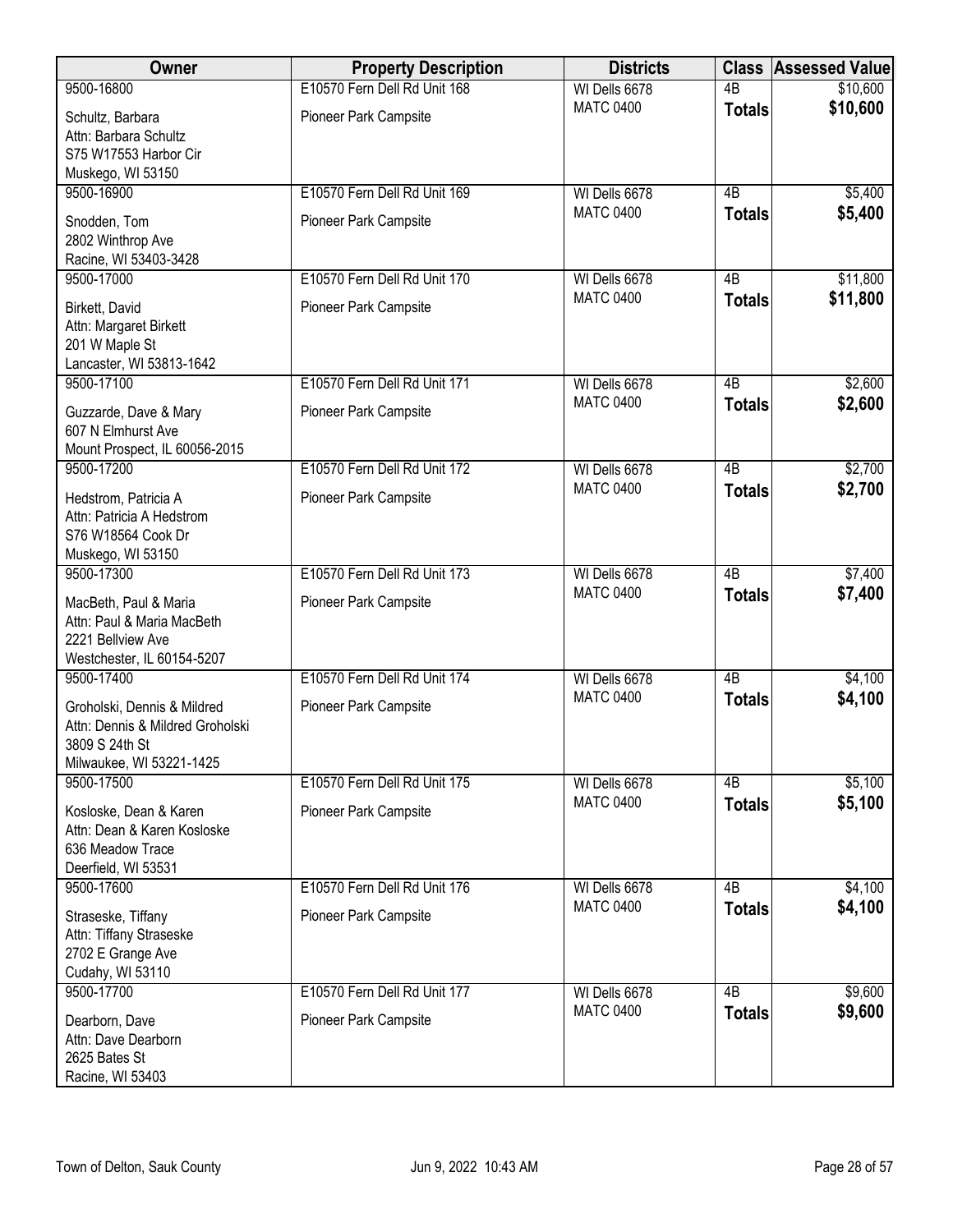| <b>Owner</b>                                                                                              | <b>Property Description</b>  | <b>Districts</b> | <b>Class</b>    | <b>Assessed Value</b> |
|-----------------------------------------------------------------------------------------------------------|------------------------------|------------------|-----------------|-----------------------|
| 9500-17800                                                                                                | E10570 Fern Dell Rd Unit 178 | WI Dells 6678    | $\overline{AB}$ | \$7,600               |
| Roling, John<br>Attn: John Roling<br>82549 Tuscany Ct                                                     | Pioneer Park Campsite        | <b>MATC 0400</b> | <b>Totals</b>   | \$7,600               |
| Indio, CA 92203<br>9500-17900                                                                             | E10570 Fern Dell Rd Unit 179 | WI Dells 6678    | 4B              | \$6,100               |
| Kaidantsis, Robert<br>Attn: Robert Kaidantsis<br>3019 Yale Dr<br>Janesville, WI 53548                     | Pioneer Park Campsite        | <b>MATC 0400</b> | <b>Totals</b>   | \$6,100               |
| 9500-18000                                                                                                | E10570 Fern Dell Rd Unit 180 | WI Dells 6678    | 4 <sub>B</sub>  | \$2,600               |
| Kaplan, Greg & Brenda<br>Attn: Greg & Brenda Kaplan<br>416 W Marshall St<br>Elkhorn, WI 53121             | Pioneer Park Campsite        | <b>MATC 0400</b> | <b>Totals</b>   | \$2,600               |
| 9500-18100                                                                                                | E10570 Fern Dell Rd Unit 181 | WI Dells 6678    | $\overline{AB}$ | \$1,700               |
| Parzgnat, Tamara & Abby, Herrmann,<br>Valerie<br>390 Steeplechase Way<br>Lake in The Hills, IL 60156-5882 | Pioneer Park Campsite        | <b>MATC 0400</b> | <b>Totals</b>   | \$1,700               |
| 9500-18200                                                                                                | E10570 Fern Dell Rd Unit 182 | WI Dells 6678    | $\overline{AB}$ | \$12,400              |
| Alvarez, Felipe<br>Attn: Felipe Alvarez<br>3302 Harbor Ridge Dr<br>Zion, IL 60099-4718                    | Pioneer Park Campsite        | <b>MATC 0400</b> | <b>Totals</b>   | \$12,400              |
| 9500-18300                                                                                                | E10570 Fern Dell Rd Unit 183 | WI Dells 6678    | $\overline{AB}$ | \$11,000              |
| Craig, Cliford & Debbie<br>1615 Jennifer Ln<br>McHenry, IL 60050                                          | Pioneer Park Campsite        | <b>MATC 0400</b> | <b>Totals</b>   | \$11,000              |
| 9500-18400                                                                                                | E10570 Fern Dell Rd Unit 184 | WI Dells 6678    | $\overline{AB}$ | \$11,400              |
| Dolowy, Herbert Jr<br>Attn: Herbert Dolowy, Jr<br>22715 S Cedar Rd<br>Manhattan, IL 60442-9475            | <b>Pioneer Park Campsite</b> | <b>MATC 0400</b> | <b>Totals</b>   | \$11,400              |
| 9500-18500                                                                                                | E10570 Fern Dell Rd Unit 185 | WI Dells 6678    | 4B              | \$14,900              |
| Dolowy, Thomas<br>Attn: Thomas Dolowy<br>858 E Teakwood Dr<br>Chandler, AZ 85249-3349                     | Pioneer Park Campsite        | <b>MATC 0400</b> | <b>Totals</b>   | \$14,900              |
| 9500-18600                                                                                                | E10570 Fern Dell Rd Unit 186 | WI Dells 6678    | $\overline{AB}$ | \$10,000              |
| Garrett, Dennis & Sharon<br>Attn: Dennis & Sharon Garrett<br>6501 N Sunset Ln<br>Glendale, WI 53217       | Pioneer Park Campsite        | <b>MATC 0400</b> | <b>Totals</b>   | \$10,000              |
| 9500-18700                                                                                                | E10570 Fern Dell Rd Unit 187 | WI Dells 6678    | $\overline{AB}$ | \$4,600               |
| Aurit, Alicia<br>Attn: Alicia Aurit<br>260 Kathryn Ln<br>North Aurora, IL 60542                           | Pioneer Park Campsite        | <b>MATC 0400</b> | <b>Totals</b>   | \$4,600               |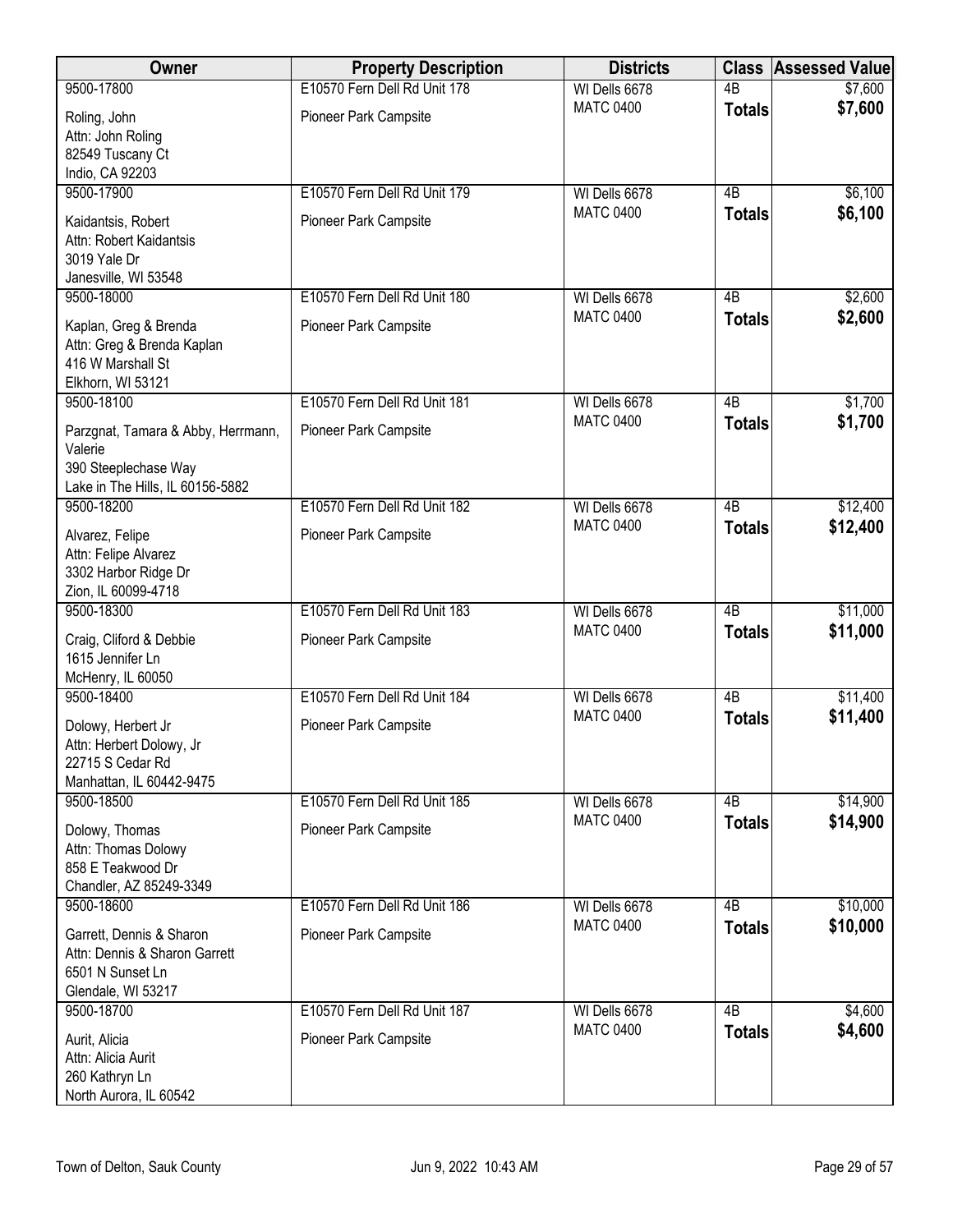| Owner                                                                                                          | <b>Property Description</b>  | <b>Districts</b> | <b>Class</b>    | <b>Assessed Value</b> |
|----------------------------------------------------------------------------------------------------------------|------------------------------|------------------|-----------------|-----------------------|
| 9500-18800                                                                                                     | E10570 Fern Dell Rd Unit 188 | WI Dells 6678    | 4B              | \$9,100               |
| Van Wagenen, John & Kathy<br>Attn: John & Kathy Van Wagenen<br>117 Hofer Ln<br>East Peoria, IL 61611-9334      | Pioneer Park Campsite        | <b>MATC 0400</b> | <b>Totals</b>   | \$9,100               |
| 9500-18900                                                                                                     | E10570 Fern Dell Rd Unit 189 | WI Dells 6678    | 4B              | \$3,200               |
| Lewis Peter R<br>Attn: Peter R Lewis<br>2640 Brunswick Ct<br>Lisle, IL 60532-3211                              | Pioneer Park Campsite        | <b>MATC 0400</b> | <b>Totals</b>   | \$3,200               |
| 9500-19000                                                                                                     | E10570 Fern Dell Rd Unit 190 | WI Dells 6678    | 4B              | \$14,200              |
| Biber, John<br>2697 Bimini Ln<br>New Lenox, IL 60451-9207                                                      | Pioneer Park Campsite        | <b>MATC 0400</b> | <b>Totals</b>   | \$14,200              |
| 9500-19100                                                                                                     | E10570 Fern Dell Rd Unit 191 | WI Dells 6678    | 4B              | \$8,400               |
| Pratali, Russell & Carol<br>Attn: Russell & Carol Pratali<br>2301 Hawthorne Ave<br>Westchester, IL 60154-5215  | Pioneer Park Campsite        | <b>MATC 0400</b> | <b>Totals</b>   | \$8,400               |
| 9500-19200                                                                                                     | E10570 Fern Dell Rd Unit 192 | WI Dells 6678    | $\overline{AB}$ | \$11,800              |
| Velasco, Michael & Jill<br>Attn: Michael & Jill Velasco<br>14715 Independence Dr<br>Plainfield, IL 60544       | Pioneer Park Campsite        | <b>MATC 0400</b> | <b>Totals</b>   | \$11,800              |
| 9500-19300                                                                                                     | E10570 Fern Dell Rd Unit 193 | WI Dells 6678    | $\overline{AB}$ | \$8,400               |
| Cantwell, Brian & Sharon<br>Attn: Brian & Sharon Cantwell<br>2342 Kensington Ave<br>Westchester, IL 60154-5153 | Pioneer Park Campsite        | <b>MATC 0400</b> | <b>Totals</b>   | \$8,400               |
| 9500-19400                                                                                                     | E10570 Fern Dell Rd Unit 194 | WI Dells 6678    | 4B              | \$3,400               |
| Rieke, Tom & Betsy<br>PO Box 514<br>Lake Delton, WI 53940-0514                                                 | Pioneer Park Campsite        | <b>MATC 0400</b> | <b>Totals</b>   | \$3,400               |
| 9500-19500                                                                                                     | E10570 Fern Dell Rd Unit 195 | WI Dells 6678    | 4B              | \$5,900               |
| Cruz, Judith & Joseph<br>Attn: Joseph & Judith Cruz<br>3201 W Plaza Dr<br>Franklin, WI 53132                   | Pioneer Park Campsite        | <b>MATC 0400</b> | <b>Totals</b>   | \$5,900               |
| 9500-19600                                                                                                     | E10570 Fern Dell Rd Unit 196 | WI Dells 6678    | 4B              | \$10,500              |
| Castleman, Dale & Michelle<br>Attn: Dale or Michelle Castleman<br>W8321 County Rd A<br>Delavan, WI 53115       | Pioneer Park Campsite        | <b>MATC 0400</b> | <b>Totals</b>   | \$10,500              |
| 9500-19700                                                                                                     | E10570 Fern Dell Rd Unit 197 | WI Dells 6678    | $\overline{AB}$ | \$5,700               |
| Krysa, Robert & Barbara<br>Attn: Robert & Barbara Krysa<br>1581 Saratoga Ln<br>Rockford, IL 61107              | Pioneer Park Campsite        | <b>MATC 0400</b> | <b>Totals</b>   | \$5,700               |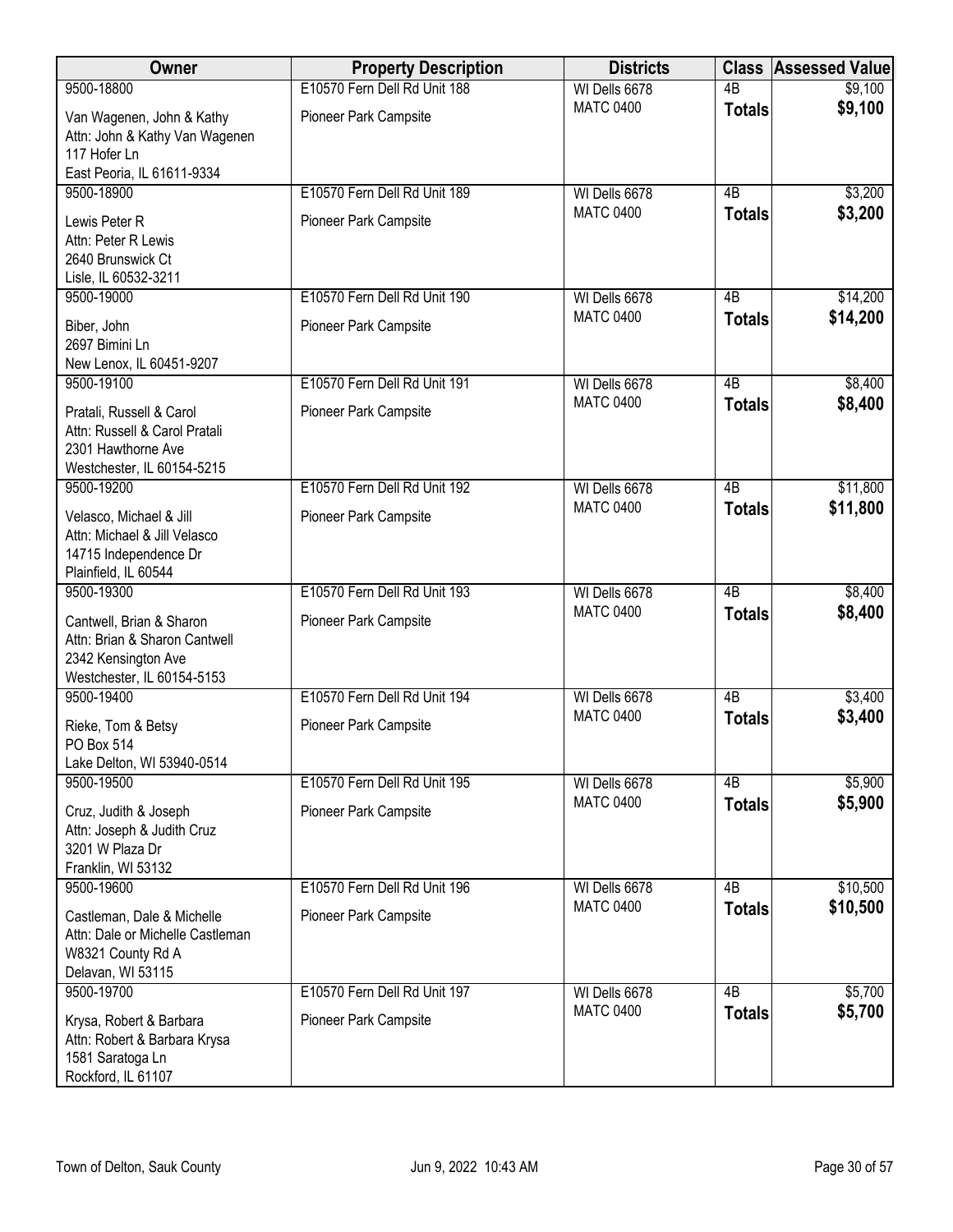| Owner                                                                                                              | <b>Property Description</b>  | <b>Districts</b> | <b>Class</b>    | <b>Assessed Value</b> |
|--------------------------------------------------------------------------------------------------------------------|------------------------------|------------------|-----------------|-----------------------|
| 9500-19800                                                                                                         | E10570 Fern Dell Rd Unit 198 | WI Dells 6678    | $\overline{AB}$ | \$5,800               |
| Wagner, Jeffery & Karen<br>Attn: Jeffery & Karen Wagner<br>N8123 Woody Ln<br>Ixonia, WI 53036                      | Pioneer Park Campsite        | <b>MATC 0400</b> | <b>Totals</b>   | \$5,800               |
| 9500-19900                                                                                                         | E10570 Fern Dell Rd Unit 199 | WI Dells 6678    | $\overline{AB}$ | \$8,100               |
| McFarlin, Mac & Hoffman, Gwen<br>Attn: Mac McFarlin & Gwen Hoffman<br>4146 S Odling Rd<br>Darien, WI 53114         | Pioneer Park Campsite        | <b>MATC 0400</b> | <b>Totals</b>   | \$8,100               |
| 9500-20000                                                                                                         | E10570 Fern Dell Rd Unit 200 | WI Dells 6678    | 4B              | \$9,400               |
| Maag, Jennet<br>Attn: Jennet Maag<br>814 Fairmont Ave<br>Madison, WI 53714                                         | Pioneer Park Campsite        | <b>MATC 0400</b> | <b>Totals</b>   | \$9,400               |
| 9500-20100                                                                                                         | E10570 Fern Dell Rd Unit 201 | WI Dells 6678    | $\overline{AB}$ | \$7,600               |
| McCann, Daron & Cari<br>Attn: Daron & Cari McCann<br>1617 River Dr<br>Wabasha, MN 55981                            | Pioneer Park Campsite        | <b>MATC 0400</b> | <b>Totals</b>   | \$7,600               |
| 9500-20200                                                                                                         | E10570 Fern Dell Rd Unit 202 | WI Dells 6678    | $\overline{AB}$ | \$2,400               |
| Kaidantsis, Nina<br>Attn: Nina Kaidantsis<br>1469 Exeter Ct<br>Hoffman Estates, IL 60010-5610                      | Pioneer Park Campsite        | <b>MATC 0400</b> | <b>Totals</b>   | \$2,400               |
| 9500-20300                                                                                                         | E10570 Fern Dell Rd Unit 203 | WI Dells 6678    | $\overline{AB}$ | \$1,400               |
| Dee, Chris & Judi<br>Attn: Chris & Judi Dee<br>10346 S George Dr<br>Oak Creek, WI 53154                            | Pioneer Park Campsite        | <b>MATC 0400</b> | <b>Totals</b>   | \$1,400               |
| 9500-20400                                                                                                         | E10570 Fern Dell Rd Unit 204 | WI Dells 6678    | $\overline{AB}$ | \$4,500               |
| Parks, Robert & Regner, Michele<br>Attn: Robert or Michele<br>16640 Pepper Ln<br>Brookfield, WI 53005              | <b>Pioneer Park Campsite</b> | <b>MATC 0400</b> | <b>Totals</b>   | \$4,500               |
| 9500-20500                                                                                                         | E10570 Fern Dell Rd Unit 205 | WI Dells 6678    | 4B              | \$2,000               |
| Costanzo, Joseph & Janice<br>Attn: Joseph & Janice Costanzo<br>3931 Firestone Ln<br>Hoffman Estates, IL 60192-1822 | Pioneer Park Campsite        | <b>MATC 0400</b> | <b>Totals</b>   | \$2,000               |
| 9500-20600                                                                                                         | E10570 Fern Dell Rd Unit 206 | WI Dells 6678    | 4B              | \$3,400               |
| Buss, Thomas & Geraldine<br>2626 N Hogan Ave<br>Mesa, AZ 85215-1303                                                | Pioneer Park Campsite        | <b>MATC 0400</b> | <b>Totals</b>   | \$3,400               |
| 9500-20700                                                                                                         | E10570 Fern Dell Rd Unit 207 | WI Dells 6678    | $\overline{AB}$ | \$8,200               |
| Fiore, David & Kimberly<br>2 Causeway Blvd Apt 204<br>Dunedin, FL 34698-8502                                       | Pioneer Park Campsite        | <b>MATC 0400</b> | <b>Totals</b>   | \$8,200               |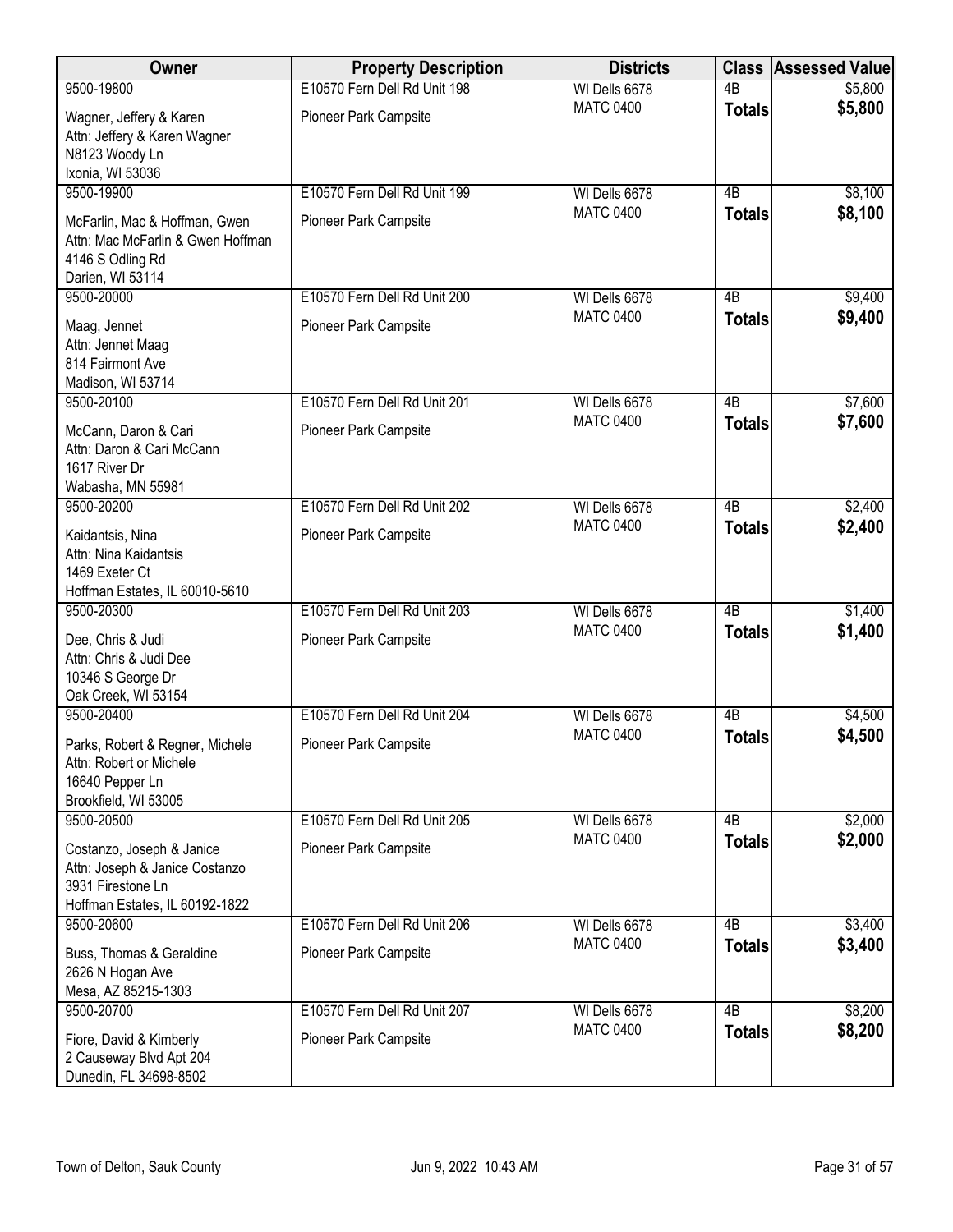| Owner                                                                                                            | <b>Property Description</b>                           | <b>Districts</b>                  | <b>Class</b>                     | <b>Assessed Value</b> |
|------------------------------------------------------------------------------------------------------------------|-------------------------------------------------------|-----------------------------------|----------------------------------|-----------------------|
| 9500-20800                                                                                                       | E10570 Fern Dell Rd Unit 208                          | WI Dells 6678                     | $\overline{AB}$                  | \$6,500               |
| Winkelmann, Nancy & Dotzler, Jen<br>Attn: Nancy Winkelmann<br>N3729 Riverside Ln                                 | Pioneer Park Campsite                                 | <b>MATC 0400</b>                  | <b>Totals</b>                    | \$6,500               |
| Jefferson, WI 53549                                                                                              |                                                       |                                   |                                  |                       |
| 9500-20900<br>Druml, Dennis & Janice<br>Attn: Dennis & Janice Druml<br>5207 Greenbrier                           | E10570 Fern Dell Rd Unit 209<br>Pioneer Park Campsite | WI Dells 6678<br><b>MATC 0400</b> | $\overline{AB}$<br><b>Totals</b> | \$9,000<br>\$9,000    |
| McHenry, IL 60050-5141<br>9500-21000                                                                             | E10570 Fern Dell Rd Unit 210                          | WI Dells 6678                     | 4B                               | \$2,700               |
| Taylor, Karen & Papierniak, Leo<br>Attn: Karen Taylor & Leo Papierniak<br>1017 Shasta Dr<br>Madison, WI 53704    | Pioneer Park Campsite                                 | <b>MATC 0400</b>                  | <b>Totals</b>                    | \$2,700               |
| 9500-21100                                                                                                       | E10570 Fern Dell Rd Unit 211                          | WI Dells 6678                     | $\overline{AB}$                  | \$9,800               |
| Pugens, Brian & Christine<br>361 Hartford Sq<br>Hartford, WI 53027-1977                                          | Pioneer Park Campsite                                 | <b>MATC 0400</b>                  | <b>Totals</b>                    | \$9,800               |
| 9500-21200                                                                                                       | E10570 Fern Dell Rd Unit 212                          | WI Dells 6678                     | $\overline{AB}$                  | \$2,800               |
| Dumalski, George & Pamela<br>361 Bienterra Trl Apt 3<br>Rockford, IL 61107-5845                                  | Pioneer Park Campsite                                 | <b>MATC 0400</b>                  | <b>Totals</b>                    | \$2,800               |
| 9500-21300                                                                                                       | E10570 Fern Dell Rd Unit 213                          | WI Dells 6678                     | $\overline{AB}$                  | \$3,100               |
| Bridgham, David & Jacqueline<br>N2443 Poplar Grove Rd<br>Watertown, WI 53098                                     | Pioneer Park Campsite                                 | <b>MATC 0400</b>                  | <b>Totals</b>                    | \$3,100               |
| 9500-21400                                                                                                       | E10570 Fern Dell Rd Unit 214                          | WI Dells 6678                     | $\overline{AB}$                  | \$1,500               |
| Bakic, Patrick & Kathleen<br>Attn: Mr & Mrs Patrick Bakic<br>N49 W36061 Nottingham Ln #6<br>Oconomowoc, WI 53066 | Pioneer Park Campsite                                 | <b>MATC 0400</b>                  | <b>Totals</b>                    | \$1,500               |
| 9500-21500                                                                                                       | E10570 Fern Dell Rd Unit 215                          | WI Dells 6678                     | 4B                               | \$7,100               |
| Janes, Matthew & Karen<br>3200 S 50th St<br>Milwaukee, WI 53219                                                  | Pioneer Park Campsite                                 | <b>MATC 0400</b>                  | <b>Totals</b>                    | \$7,100               |
| 9500-21600                                                                                                       | E10570 Fern Dell Rd Unit 216                          | WI Dells 6678                     | 4B                               | \$11,200              |
| Homa, James & Wendy<br>Attn: James & Wendy Homa<br>1226 Switchgrass Ct<br>Minooka, IL 60447-8431                 | Pioneer Park Campsite                                 | <b>MATC 0400</b>                  | <b>Totals</b>                    | \$11,200              |
| 9500-21700                                                                                                       | E10570 Fern Dell Rd Unit 217                          | WI Dells 6678                     | $\overline{AB}$                  | \$8,700               |
| Baldukas, Sue & Yunker, Dale<br>Attn: Sue Baldukas & Dale Yunker<br>6925 Beech Rd<br>Racine, WI 53402            | Pioneer Park Campsite                                 | <b>MATC 0400</b>                  | <b>Totals</b>                    | \$8,700               |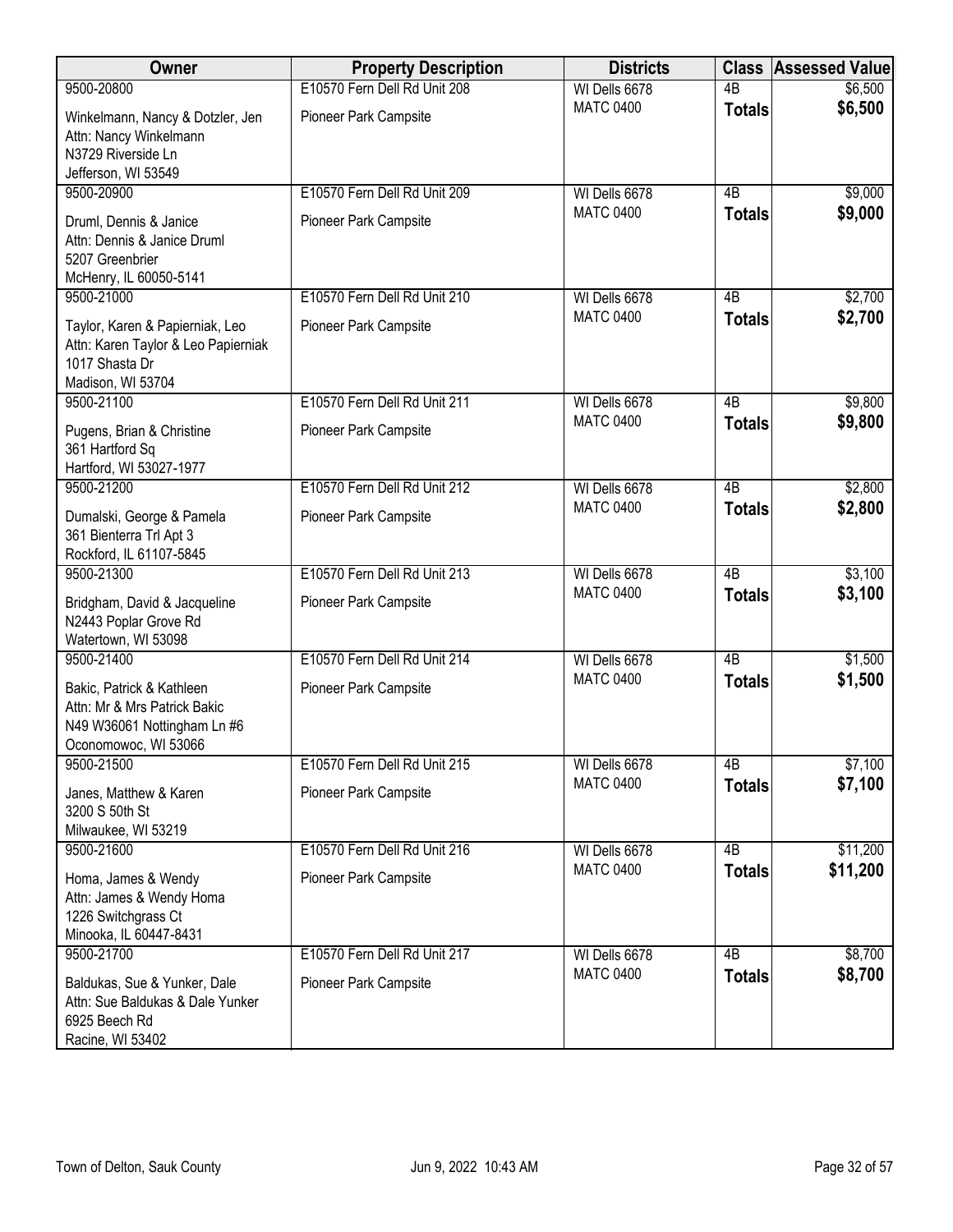| Owner                                                                                                      | <b>Property Description</b>  | <b>Districts</b> | <b>Class</b>    | <b>Assessed Value</b> |
|------------------------------------------------------------------------------------------------------------|------------------------------|------------------|-----------------|-----------------------|
| 9500-21800                                                                                                 | E10570 Fern Dell Rd Unit 218 | WI Dells 6678    | $\overline{AB}$ | \$7,500               |
| Kozicki, James & Barbara<br>Attn: James & Barbara Kozicki<br>14133 S Kilpatrick Ave<br>Crestwood, IL 60418 | Pioneer Park Campsite        | <b>MATC 0400</b> | <b>Totals</b>   | \$7,500               |
| 9500-21900                                                                                                 | E10570 Fern Dell Rd Unit 219 | WI Dells 6678    | 4B              | \$1,600               |
| Sargent, Gerald<br>Attn: Gerald Sargent<br>1935 S 69th St<br>West Allis, WI 53219                          | Pioneer Park Campsite        | <b>MATC 0400</b> | <b>Totals</b>   | \$1,600               |
| 9500-22000                                                                                                 | E10570 Fern Dell Rd Unit 220 | WI Dells 6678    | 4 <sub>B</sub>  | \$2,600               |
| Lehrman, Jason<br>Attn: Jason Lehrman<br>1920 W Virginia Pl<br>Oak Creek, WI 53154                         | Pioneer Park Campsite        | <b>MATC 0400</b> | <b>Totals</b>   | \$2,600               |
| 9500-22100                                                                                                 | E10570 Fern Dell Rd Unit 221 | WI Dells 6678    | $\overline{AB}$ | \$3,200               |
| Kochis, Stephen<br>Attn: Stephen Kochis<br>7449 N Rockwell St<br>Chicago, IL 60645-1439                    | Pioneer Park Campsite        | <b>MATC 0400</b> | <b>Totals</b>   | \$3,200               |
| 9500-22200                                                                                                 | E10570 Fern Dell Rd Unit 222 | WI Dells 6678    | $\overline{AB}$ | \$3,100               |
| Boe, Heather & David<br>Attn: Heather or David Boe<br>563 Cedar Ln<br>Lombard, IL 60148-3174               | Pioneer Park Campsite        | <b>MATC 0400</b> | <b>Totals</b>   | \$3,100               |
| 9500-22300                                                                                                 | E10570 Fern Dell Rd Unit 223 | WI Dells 6678    | $\overline{AB}$ | \$10,400              |
| Pitterle, Chuck & Jean<br>Attn: Chuck & Jean Pitterle<br>1341 N 14th Ave<br>Wausua, WI 54401               | Pioneer Park Campsite        | <b>MATC 0400</b> | <b>Totals</b>   | \$10,400              |
| 9500-22400                                                                                                 | E10570 Fern Dell Rd Unit 224 | WI Dells 6678    | 4B              | \$3,500               |
| Kamp, Ronald & Joanne<br>Attn: Ronald & Joanne Kamp<br>5214 W Valley Dr<br>Richmond, IL 60071-9616         | Pioneer Park Campsite        | <b>MATC 0400</b> | <b>Totals</b>   | \$3,500               |
| 9500-22500                                                                                                 | E10570 Fern Dell Rd Unit 225 | WI Dells 6678    | 4B              | \$9,400               |
| Brehm, Joanne<br>Attn: Joanne Brehm<br>1088 S Lewis Ave<br>Lombard, IL 60148-4061                          | Pioneer Park Campsite        | <b>MATC 0400</b> | <b>Totals</b>   | \$9,400               |
| 9500-22600                                                                                                 | E10570 Fern Dell Rd Unit 226 | WI Dells 6678    | $\overline{AB}$ | \$4,600               |
| Dodendorf, Erick & Nicole<br>Attn: Erick & Nicole Dodendorf<br>813 Prairie ST<br>St Charles, IL 60174      | Pioneer Park Campsite        | <b>MATC 0400</b> | <b>Totals</b>   | \$4,600               |
| 9500-22700                                                                                                 | E10570 Fern Dell Rd Unit 227 | WI Dells 6678    | $\overline{AB}$ | \$2,800               |
| Schinker, Robert & Marjorie<br>Attn: Robert & Marjorie Schinker<br>1619 County Rd A<br>West Bend, WI 53090 | Pioneer Park Campsite        | <b>MATC 0400</b> | <b>Totals</b>   | \$2,800               |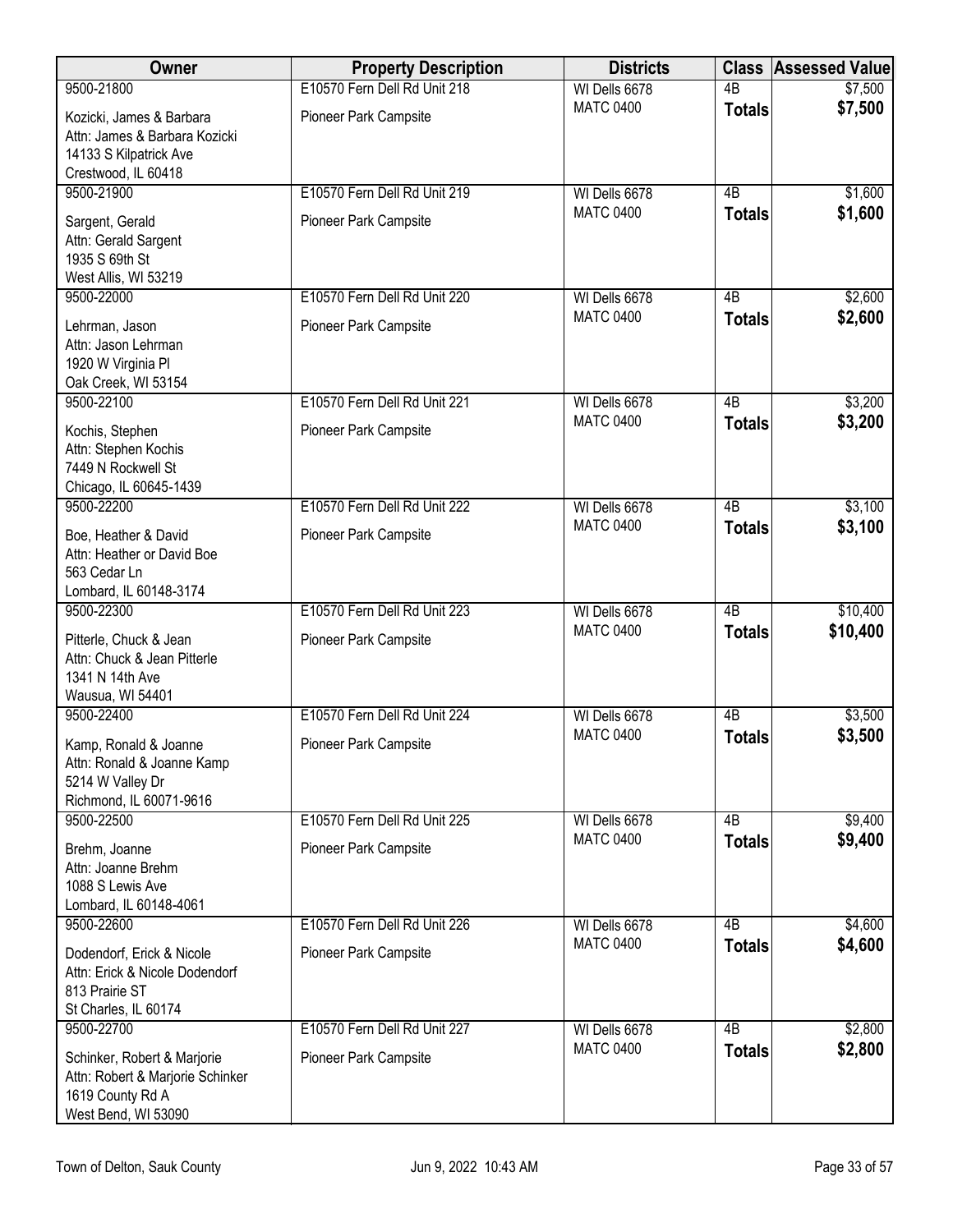| Owner                                                                                                               | <b>Property Description</b>  | <b>Districts</b> | <b>Class</b>    | <b>Assessed Value</b> |
|---------------------------------------------------------------------------------------------------------------------|------------------------------|------------------|-----------------|-----------------------|
| 9500-22800                                                                                                          | E10570 Fern Dell Rd Unit 228 | WI Dells 6678    | $\overline{AB}$ | \$7,300               |
| Taylor, Michael<br>Attn: Michael Taylor<br>1515 May Ave<br>Johnsburg, IL 60051-8990                                 | Pioneer Park Campsite        | <b>MATC 0400</b> | <b>Totals</b>   | \$7,300               |
| 9500-22900                                                                                                          | E10570 Fern Dell Rd Unit 229 | WI Dells 6678    | 4B              | \$7,200               |
| Meier, Michael & Debbie<br>Attn: Michael & Debbie Meier<br>PO Box 305<br>Spring Grove, IL 60081                     | Pioneer Park Campsite        | <b>MATC 0400</b> | <b>Totals</b>   | \$7,200               |
| 9500-23000                                                                                                          | E10570 Fern Dell Rd Unit 230 | WI Dells 6678    | 4B              | \$2,600               |
| Garbe, Donald & Jacqueline<br>Attn: Donald & Jacqueline Garbe<br>425 St Mary's Pkwy<br>Buffalo Grove, IL 60089-2024 | Pioneer Park Campsite        | <b>MATC 0400</b> | <b>Totals</b>   | \$2,600               |
| 9500-23100                                                                                                          | E10570 Fern Dell Rd Unit 231 | WI Dells 6678    | $\overline{AB}$ | \$5,700               |
| Genal, Brittney & Coehoorn, Nicholas<br>3520 County Rd C<br>Pulaski, WI 54162                                       | Pioneer Park Campsite        | <b>MATC 0400</b> | <b>Totals</b>   | \$5,700               |
| 9500-23200                                                                                                          | E10570 Fern Dell Rd Unit 232 | WI Dells 6678    | $\overline{AB}$ | \$7,300               |
| Miller, Daniel & Kelli<br>Attn: Daniel & Kelli Miller<br>645 33rd St NW<br>Austin, MN 55912-6059                    | Pioneer Park Campsite        | <b>MATC 0400</b> | <b>Totals</b>   | \$7,300               |
| 9500-23300                                                                                                          | E10570 Fern Dell Rd Unit 233 | WI Dells 6678    | $\overline{AB}$ | \$10,200              |
| Huffman, John<br>12914 Rainwashed Loop<br>Parrish, FL 34219-2508                                                    | Pioneer Park Campsite        | <b>MATC 0400</b> | <b>Totals</b>   | \$10,200              |
| 9500-23400                                                                                                          | E10570 Fern Dell Rd Unit 234 | WI Dells 6678    | $\overline{AB}$ | \$8,000               |
| Nosal, Theodore & MaryAnn<br>Attn: Theodore & Maryann Nosal<br>5404 Fair Elms Ave<br>Western Springs, IL 60558-1814 | Pioneer Park Campsite        | <b>MATC 0400</b> | <b>Totals</b>   | \$8,000               |
| 9500-23500                                                                                                          | E10570 Fern Dell Rd Unit 235 | WI Dells 6678    | 4B              | \$4,600               |
| Rhyne, Carlye & James<br>Attn: Carlye & James Rhyne<br>1032 Portsmouth Dr<br>Island Lake, IL 60042                  | Pioneer Park Campsite        | <b>MATC 0400</b> | <b>Totals</b>   | \$4,600               |
| 9500-23600                                                                                                          | E10570 Fern Dell Rd Unit 236 | WI Dells 6678    | $\overline{AB}$ | \$6,700               |
| Johnston, Alison<br>Attn: Alison Johnston<br>10664 Newbury St<br>Westchester, IL 60154-5109                         | Pioneer Park Campsite        | <b>MATC 0400</b> | <b>Totals</b>   | \$6,700               |
| 9500-23700                                                                                                          | E10570 Fern Dell Rd Unit 237 | WI Dells 6678    | $\overline{AB}$ | \$1,600               |
| Campagna, Joann<br>Attn: Joann Campagna<br>1839 17th Ave<br>Kenosha, WI 53140                                       | Pioneer Park Campsite        | <b>MATC 0400</b> | <b>Totals</b>   | \$1,600               |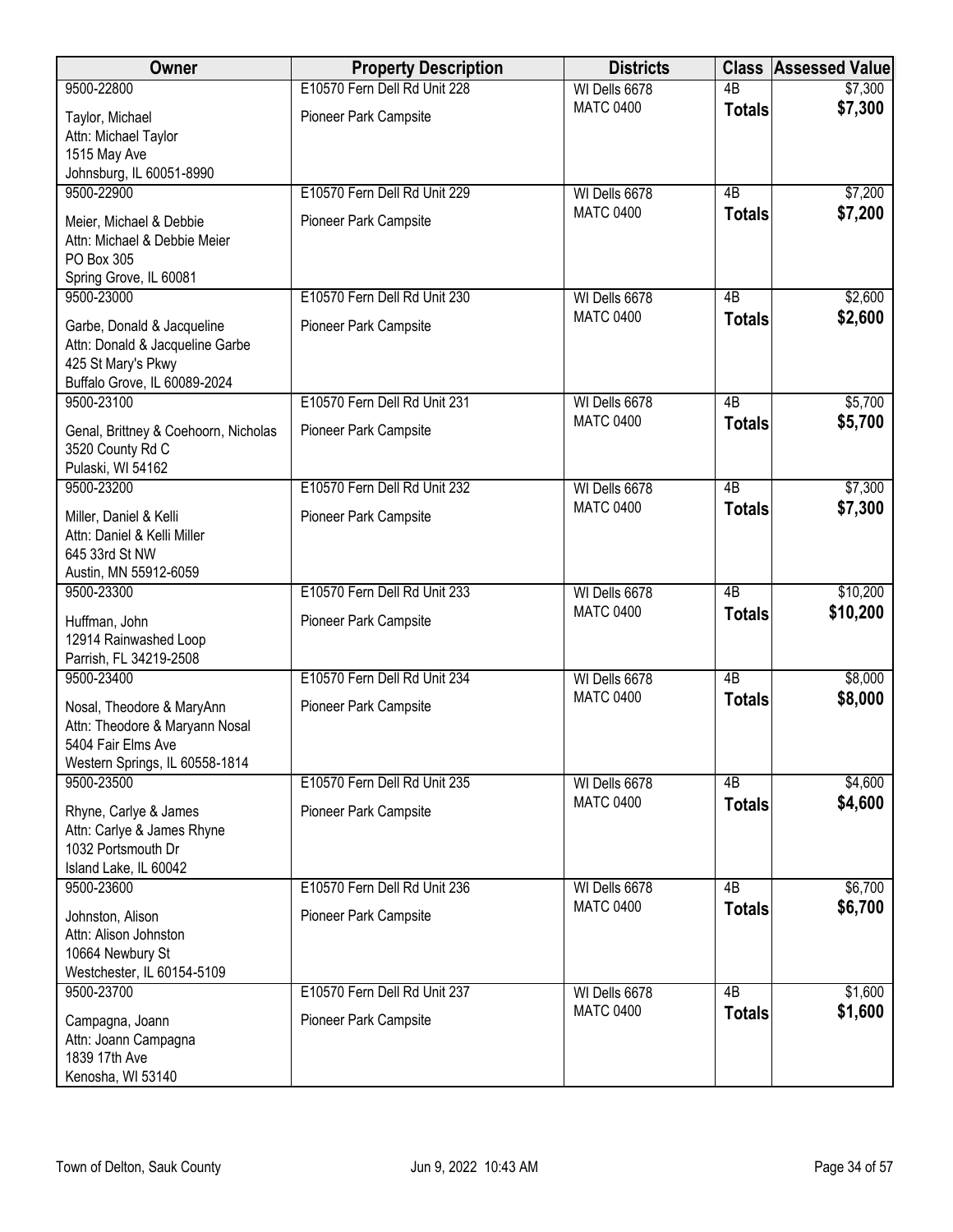| Owner                                                                                                                | <b>Property Description</b>  | <b>Districts</b> |                 | <b>Class Assessed Value</b> |
|----------------------------------------------------------------------------------------------------------------------|------------------------------|------------------|-----------------|-----------------------------|
| 9500-23800                                                                                                           | E10570 Fern Dell Rd Unit 238 | WI Dells 6678    | $\overline{AB}$ | \$6,600                     |
| Kosak, Jerry & Carla<br>Attn: Jerry & Carla Kosak<br>2322 S 17th Ave # 5<br>North Riverside, IL 60546-1191           | Pioneer Park Campsite        | <b>MATC 0400</b> | <b>Totals</b>   | \$6,600                     |
| 9500-23900                                                                                                           | E10570 Fern Dell Rd Unit 239 | WI Dells 6678    | $\overline{AB}$ | \$10,000                    |
| Kosak, James & Shirley<br>Attn: James & Shirley Kosak<br>525 S Washington St<br>Westmont, IL 60559-2219              | Pioneer Park Campsite        | <b>MATC 0400</b> | <b>Totals</b>   | \$10,000                    |
| 9500-24000                                                                                                           | E10570 Fern Dell Rd Unit 240 | WI Dells 6678    | 4B              | \$3,000                     |
| Prosser, Robert & Terri<br>Attn: Robert & Terri Prosser<br>E9900 Whitetail Ln<br>Reedsburg, WI 53959                 | Pioneer Park Campsite        | <b>MATC 0400</b> | <b>Totals</b>   | \$3,000                     |
| 9500-24100                                                                                                           | E10570 Fern Dell Rd Unit 241 | WI Dells 6678    | $\overline{AB}$ | \$4,800                     |
| Katzman, Dean & Pat<br>Attn: Dean & Pat Katzman<br>2186 W Barley Way<br>Appleton, WI 54913                           | Pioneer Park Campsite        | <b>MATC 0400</b> | <b>Totals</b>   | \$4,800                     |
| 9500-24200                                                                                                           | E10570 Fern Dell Rd Unit 242 | WI Dells 6678    | $\overline{AB}$ | \$7,700                     |
| Kenny, Thomas & Elsa<br>Attn: Thomas & Elsa Kenny<br>11019 S Christiana<br>Chicago, IL 60655                         | Pioneer Park Campsite        | <b>MATC 0400</b> | <b>Totals</b>   | \$7,700                     |
| 9500-24300                                                                                                           | E10570 Fern Dell Rd Unit 243 | WI Dells 6678    | $\overline{AB}$ | \$11,000                    |
| Verhagen, Dick, Karen, & Michael<br>Attn: Dick, Karen & Michael Verhagen<br>1824 Dondee Rd<br>Madison, WI 53716-1816 | Pioneer Park Campsite        | <b>MATC 0400</b> | <b>Totals</b>   | \$11,000                    |
| 9500-24400                                                                                                           | E10570 Fern Dell Rd Unit 244 | WI Dells 6678    | $\overline{AB}$ | \$7,400                     |
| Procarione, John<br>1621 Vangtage Dr<br>Shorewood, IL 60404-7010                                                     | <b>Pioneer Park Campsite</b> | <b>MATC 0400</b> | <b>Totals</b>   | \$7,400                     |
| 9500-24500                                                                                                           | E10570 Fern Dell Rd Unit 245 | WI Dells 6678    | 4B              | \$7,700                     |
| Nauretz, Lowell<br>Attn: Lowell Nauretz<br>1106 S Euclid Ave<br>Villa Park, IL 60181-3333                            | Pioneer Park Campsite        | <b>MATC 0400</b> | <b>Totals</b>   | \$7,700                     |
| 9500-24600                                                                                                           | E10570 Fern Dell Rd Unit 246 | WI Dells 6678    | $\overline{AB}$ | \$7,000                     |
| Ramsden, Gerard<br>5477 Westshire Cir Apt 329<br>Waunakee, WI 53597-8408                                             | Pioneer Park Campsite        | <b>MATC 0400</b> | <b>Totals</b>   | \$7,000                     |
| 9500-24700                                                                                                           | E10570 Fern Dell Rd Unit 247 | WI Dells 6678    | $\overline{AB}$ | \$5,600                     |
| Ruiz, Jr, Raymond & Pat<br>Attn: Raymond & Pat Ruiz, Jr<br>3245 Longview Dr<br>Park City, IL 60085                   | Pioneer Park Campsite        | <b>MATC 0400</b> | <b>Totals</b>   | \$5,600                     |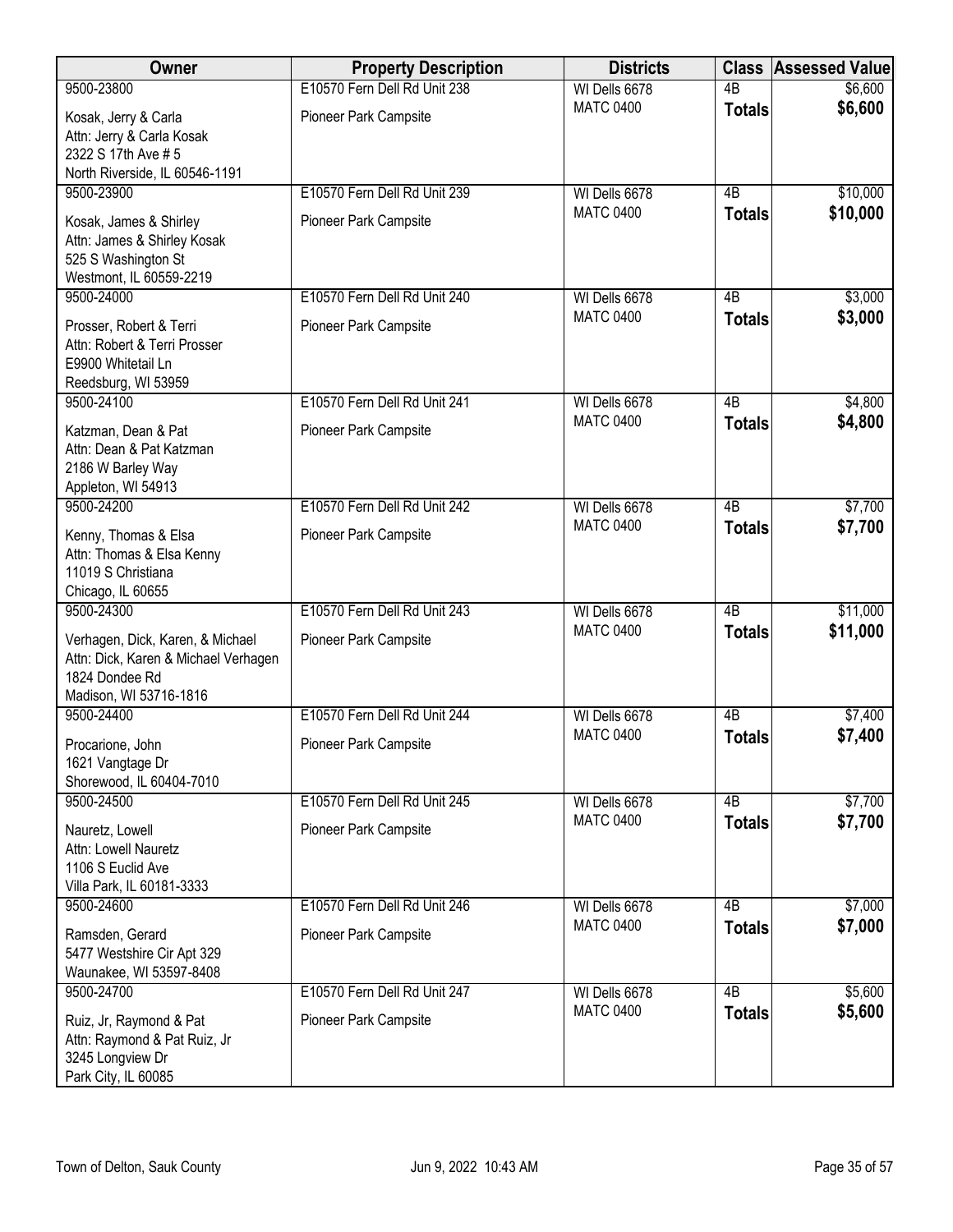| Owner                                                     | <b>Property Description</b>  | <b>Districts</b>                  | <b>Class</b>        | <b>Assessed Value</b> |
|-----------------------------------------------------------|------------------------------|-----------------------------------|---------------------|-----------------------|
| 9500-24800                                                | E10570 Fern Dell Rd Unit 248 | WI Dells 6678                     | $\overline{AB}$     | \$3,100               |
| Ramsden, Gerard                                           | Pioneer Park Campsite        | <b>MATC 0400</b>                  | <b>Totals</b>       | \$3,100               |
| 5477 Westshire Cir Apt 329                                |                              |                                   |                     |                       |
| Waunakee, WI 53597-8408                                   |                              |                                   |                     |                       |
| 9500-24900                                                | E10570 Fern Dell Rd Unit 249 | WI Dells 6678<br><b>MATC 0400</b> | $\overline{AB}$     | \$5,800<br>\$5,800    |
| Cavender, Michael & Julie                                 | Pioneer Park Campsite        |                                   | <b>Totals</b>       |                       |
| Attn: Michael & Julie Cavender                            |                              |                                   |                     |                       |
| 1451 Greens CT<br>Glendale Heights, IL 60139-3668         |                              |                                   |                     |                       |
| 9500-25000                                                | E10570 Fern Dell Rd Unit 250 | WI Dells 6678                     | 4B                  | \$6,600               |
|                                                           |                              | <b>MATC 0400</b>                  | <b>Totals</b>       | \$6,600               |
| Abate, Pat & Mary<br>Attn: Pat or Mary Abate              | Pioneer Park Campsite        |                                   |                     |                       |
| 2232 N 74 Ct                                              |                              |                                   |                     |                       |
| Elmwood Park, IL 60707                                    |                              |                                   |                     |                       |
| 9500-25100                                                | E10570 Fern Dell Rd Unit 251 | WI Dells 6678                     | 4B                  | \$6,600               |
| Acker, Gary & Shelia                                      | Pioneer Park Campsite        | <b>MATC 0400</b>                  | <b>Totals</b>       | \$6,600               |
| Attn: Gary & Shellia Acker                                |                              |                                   |                     |                       |
| 811 Fifth St                                              |                              |                                   |                     |                       |
| Waunakee, WI 53597                                        |                              |                                   |                     |                       |
| 9500-25200                                                | E10570 Fern Dell Rd Unit 252 | Baraboo 0280<br><b>MATC 0400</b>  | $\overline{AB}$     | \$200                 |
| Odeh, Cindi                                               | Pioneer Park Campsite        |                                   | <b>Totals</b>       | \$200                 |
| Attn: Cindi Odeh                                          |                              |                                   |                     |                       |
| 4222 Warren Ave                                           |                              |                                   |                     |                       |
| Hillside, IL 60162<br>9500-25300                          | E10570 Fern Dell Rd Unit 253 | Baraboo 0280                      | $\overline{AB}$     | \$4,500               |
|                                                           |                              | <b>MATC 0400</b>                  | <b>Totals</b>       | \$4,500               |
| Pratali, Eric & Margaret<br>Attn: Eric & Margaret Pratali | Pioneer Park Campsite        |                                   |                     |                       |
| 1036 Summit Hills Ln                                      |                              |                                   |                     |                       |
| Naperville, IL 60563                                      |                              |                                   |                     |                       |
| 9500-25400                                                | E10570 Fern Dell Rd Unit 254 | Baraboo 0280                      | $\overline{AB}$     | \$1,600               |
| Mueller, Matt & Holly                                     | Pioneer Park Campsite        | <b>MATC 0400</b>                  | <b>Totals</b>       | \$1,600               |
| 1301 W Buckingham Dr                                      |                              |                                   |                     |                       |
| Peoria, IL 61614-1601                                     |                              |                                   |                     |                       |
| 9500-25500                                                | E10570 Fern Dell Rd Unit 255 | Baraboo 0280                      | 4B                  | \$4,700               |
| Von Seth, Ron & Bettina                                   | Pioneer Park Campsite        | <b>MATC 0400</b>                  | <b>Totals</b>       | \$4,700               |
| Attn: Ron & Bettina Von Seth                              |                              |                                   |                     |                       |
| 605 Arrowhead Dr                                          |                              |                                   |                     |                       |
| Twin Lakes, WI 53181                                      | E10570 Fern Dell Rd Unit 256 |                                   |                     |                       |
| 9500-25600                                                |                              | Baraboo 0280<br><b>MATC 0400</b>  | 4B<br><b>Totals</b> | \$7,400<br>\$7,400    |
| Weber, John & Evelyn                                      | Pioneer Park Campsite        |                                   |                     |                       |
| Attn: John & Evelyn Weber<br>1821 Maplewood Dr            |                              |                                   |                     |                       |
| Lindenhurst, IL 60046-8318                                |                              |                                   |                     |                       |
| 9500-25700                                                | E10570 Fern Dell Rd Unit 257 | Baraboo 0280                      | $\overline{AB}$     | \$11,700              |
|                                                           | Pioneer Park Campsite        | <b>MATC 0400</b>                  | <b>Totals</b>       | \$11,700              |
| Kujawa, Tim & Janine<br>Attn: Tim & Janine Kujawa         |                              |                                   |                     |                       |
| 207 Carroll St                                            |                              |                                   |                     |                       |
| Waukesha, WI 53186                                        |                              |                                   |                     |                       |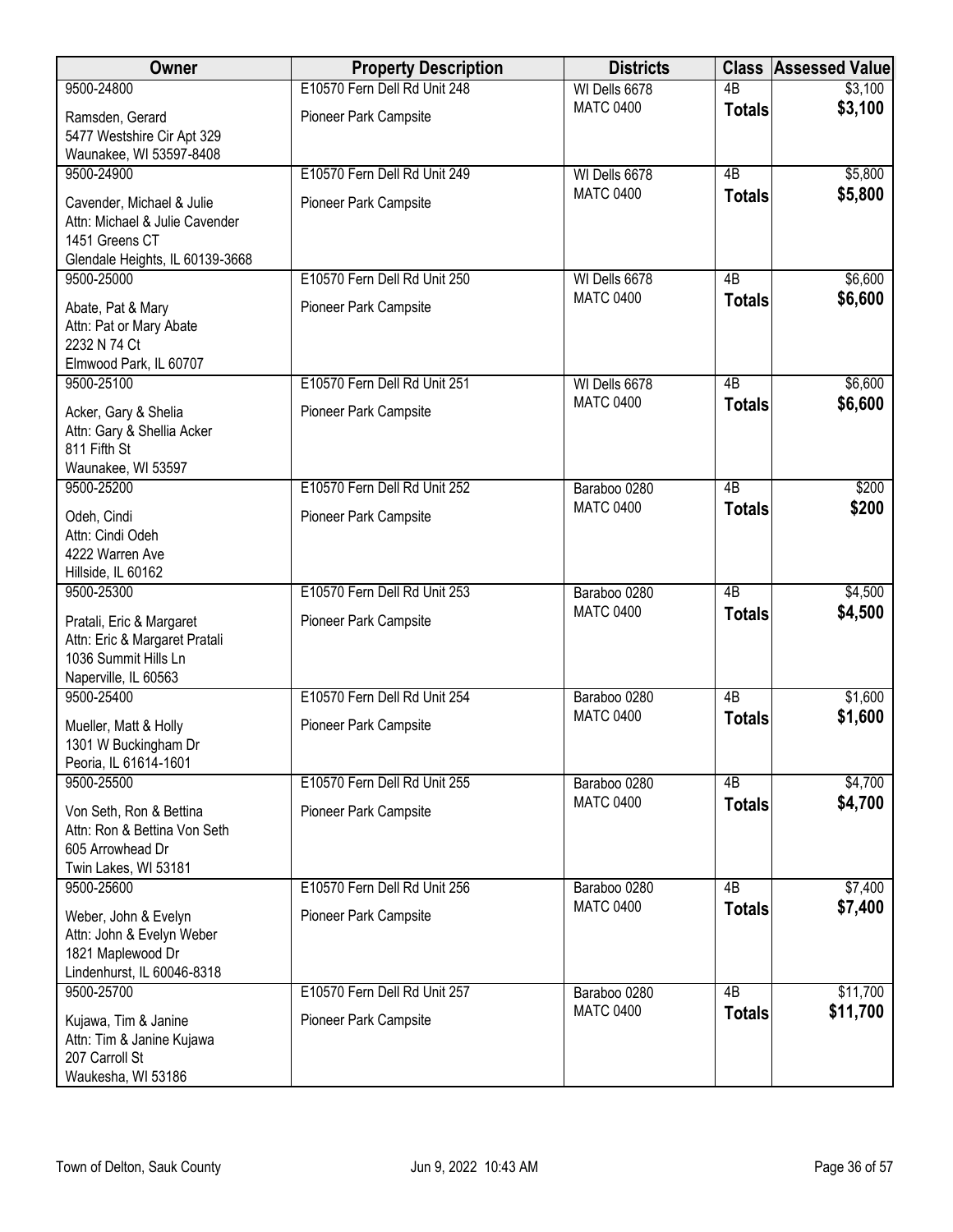| Owner                                                                                                             | <b>Property Description</b>  | <b>Districts</b> |                 | <b>Class Assessed Value</b> |
|-------------------------------------------------------------------------------------------------------------------|------------------------------|------------------|-----------------|-----------------------------|
| 9500-25800                                                                                                        | E10570 Fern Dell Rd Unit 258 | Baraboo 0280     | $\overline{AB}$ | $\sqrt{$7,300}$             |
| Dusthimer, Jeffery & Jamie<br>7401 Parkwood Dr                                                                    | Pioneer Park Campsite        | <b>MATC 0400</b> | <b>Totals</b>   | \$7,300                     |
| Wonder Lake, IL 60097-9285                                                                                        |                              |                  |                 |                             |
| 9500-25900                                                                                                        | E10570 Fern Dell Rd Unit 259 | Baraboo 0280     | $\overline{AB}$ | \$2,700                     |
| Goolsby, Jeffrey & Regina<br>Attn: Jeffrey & Regina Goolsby<br>20 S Main St Apt 507<br>Mt Prospect, IL 60056-3260 | Pioneer Park Campsite        | <b>MATC 0400</b> | <b>Totals</b>   | \$2,700                     |
| 9500-26000                                                                                                        | E10570 Fern Dell Rd Unit 260 | Baraboo 0280     | 4B              | \$3,200                     |
| Hansen, Thomas & Linda<br>Attn: Thomas & Linda Hansen<br>5119 N Rte 47<br>Woodstock, IL 60098-8535                | Pioneer Park Campsite        | <b>MATC 0400</b> | <b>Totals</b>   | \$3,200                     |
| 9500-26100                                                                                                        | E10570 Fern Dell Rd Unit 261 | WI Dells 6678    | $\overline{AB}$ | \$9,500                     |
| Wiedmeyer, Bill & Sue<br>Attn: Bill & Sue Wiedmeyer<br>3521 Veranda Blvd<br>Parrish, FL 34219-9467                | Pioneer Park Campsite        | <b>MATC 0400</b> | <b>Totals</b>   | \$9,500                     |
| 9500-26200                                                                                                        | E10570 Fern Dell Rd Unit 262 | Baraboo 0280     | $\overline{AB}$ | \$4,400                     |
| Mazur, Michael & Mary<br>Attn: Michael & Mary Mazur<br>3161 S Burrell St<br>Milwaukee, WI 53207                   | Pioneer Park Campsite        | <b>MATC 0400</b> | <b>Totals</b>   | \$4,400                     |
| 9500-26300                                                                                                        | E10570 Fern Dell Rd Unit 263 | Baraboo 0280     | $\overline{AB}$ | \$6,300                     |
| Nechvatal, Frank & Marcia<br>Attn: Frank & Marcia Nechvatal<br>6480 State Highway 113<br>Waunakee, WI 53597       | Pioneer Park Campsite        | <b>MATC 0400</b> | <b>Totals</b>   | \$6,300                     |
| 9500-26400                                                                                                        | E10570 Fern Dell Rd Unit 264 | Baraboo 0280     | $\overline{AB}$ | \$2,300                     |
| Glenn, Don & Penny<br>Attn: Don & Penny Glenn<br>9262 64th Ct #151<br>Pleasant Prairie, WI 53158                  | Pioneer Park Campsite        | <b>MATC 0400</b> | <b>Totals</b>   | \$2,300                     |
| 9500-26500                                                                                                        | E10570 Fern Dell Rd Unit 265 | Baraboo 0280     | 4B              | \$2,300                     |
| Brickbauer, James<br>Attn: James Brickbauer<br>4372 Damascus Trl<br>Cottage Grove, WI 53527                       | <b>Pioneer Park Campsite</b> | <b>MATC 0400</b> | <b>Totals</b>   | \$2,300                     |
| 9500-26600                                                                                                        | E10570 Fern Dell Rd Unit 266 | Baraboo 0280     | $\overline{AB}$ | \$13,800                    |
| Angel, David & Candy<br>Attn: David & Candy Angel<br>2720 85th St<br>Kenosha, WI 53143                            | Pioneer Park Campsite        | <b>MATC 0400</b> | <b>Totals</b>   | \$13,800                    |
| 9500-26700                                                                                                        | E10570 Fern Dell Rd Unit 267 | Baraboo 0280     | $\overline{AB}$ | \$12,600                    |
| Clancy, Tim & Deb<br>Attn: Tim & Deb Clancy<br>657 Mohawk Trl<br>Merengo, IL 60152-2983                           | Pioneer Park Campsite        | <b>MATC 0400</b> | <b>Totals</b>   | \$12,600                    |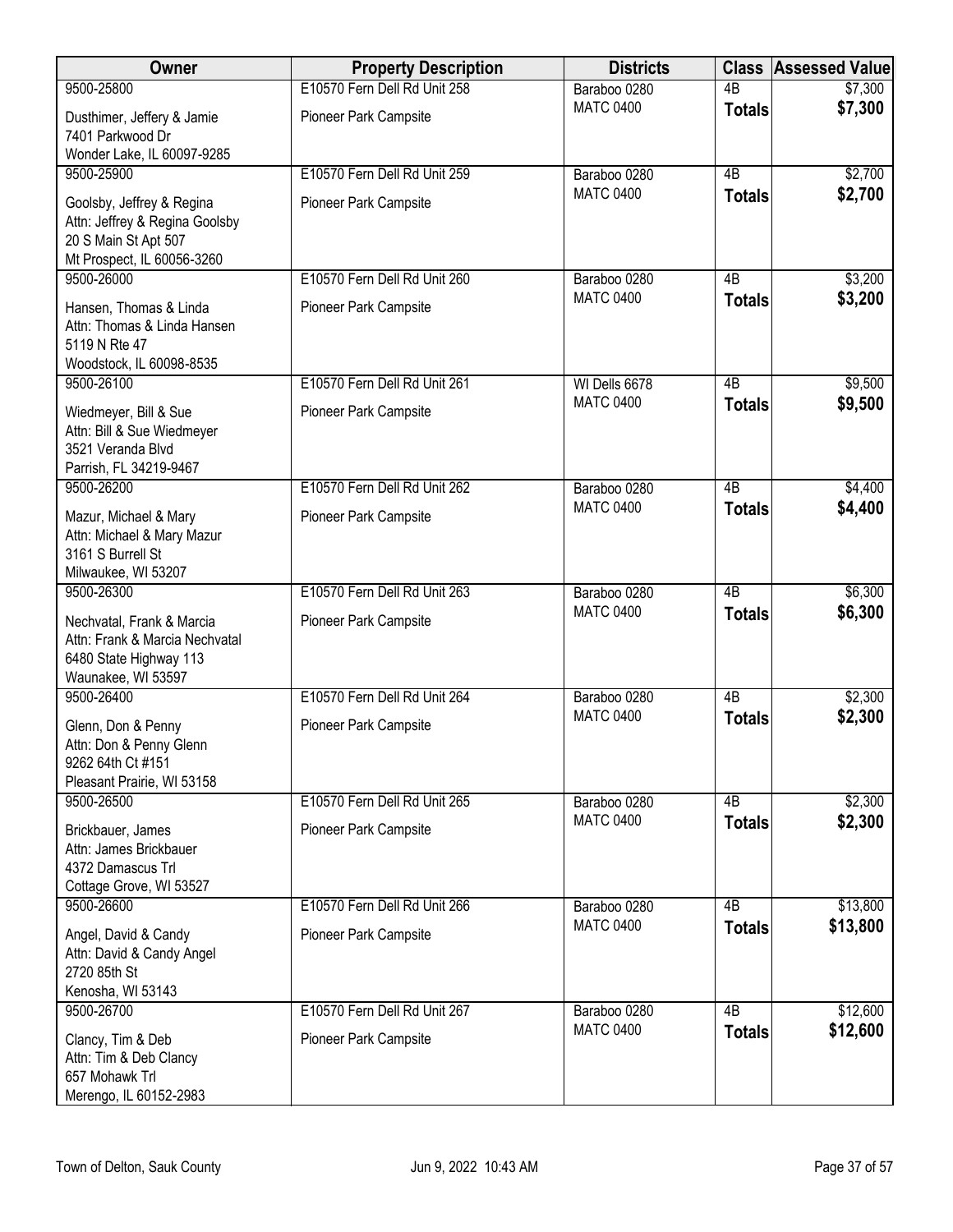| Owner                                                                                                         | <b>Property Description</b>  | <b>Districts</b> |                 | <b>Class Assessed Value</b> |
|---------------------------------------------------------------------------------------------------------------|------------------------------|------------------|-----------------|-----------------------------|
| 9500-26800                                                                                                    | E10570 Fern Dell Rd Unit 268 | Baraboo 0280     | $\overline{AB}$ | \$10,800                    |
| Castleman, Judy<br>Attn: Judy Castleman<br>530 S Stone Ridge Dr<br>Lake Geneva, WI 53147                      | Pioneer Park Campsite        | <b>MATC 0400</b> | <b>Totals</b>   | \$10,800                    |
| 9500-26900                                                                                                    | E10570 Fern Dell Rd Unit 269 | Baraboo 0280     | 4B              | \$2,800                     |
| Boehnlein, Chad & Elizabeth<br>Attn: Chad & Elizabeth<br>1030 University Hill Ct<br>Baraboo, WI 53913         | Pioneer Park Campsite        | <b>MATC 0400</b> | <b>Totals</b>   | \$2,800                     |
| 9500-27000                                                                                                    | E10570 Fern Dell Rd Unit 270 | Baraboo 0280     | 4B              | \$8,600                     |
| Carpenter, Michael & Kimberly<br>9309 399th Ct<br>Genoa City, WI 53128-2287                                   | Pioneer Park Campsite        | <b>MATC 0400</b> | <b>Totals</b>   | \$8,600                     |
| 9500-27100                                                                                                    | E10570 Fern Dell Rd Unit 271 | Baraboo 0280     | $\overline{AB}$ | \$5,900                     |
| Frambs, Bob & Kate<br>Attn: Bob & Kate Frambs<br>1634 Angel Crest Way<br>Madison, WI 53716                    | Pioneer Park Campsite        | <b>MATC 0400</b> | <b>Totals</b>   | \$5,900                     |
| 9500-27200                                                                                                    | E10570 Fern Dell Rd Unit 272 | Baraboo 0280     | $\overline{AB}$ | \$10,100                    |
| Carr, Daniel & Patricia<br>3510 Veranda Blvd<br>Parrish, FL 34219-9466                                        | Pioneer Park Campsite        | <b>MATC 0400</b> | <b>Totals</b>   | \$10,100                    |
| 9500-27300                                                                                                    | E10570 Fern Dell Rd Unit 273 | Baraboo 0280     | $\overline{AB}$ | \$5,000                     |
| Mueller, Rev Timothy & Susan<br>Attn: Rev Timothy & Susan Mueller<br>1411 Wedgewood Dr<br>Watertown, WI 53098 | Pioneer Park Campsite        | <b>MATC 0400</b> | <b>Totals</b>   | \$5,000                     |
| 9500-27400                                                                                                    | E10570 Fern Dell Rd Unit 274 | Baraboo 0280     | $\overline{AB}$ | \$11,600                    |
| Lezza, Victor & Sherry<br>Attn: Victor & Sherry Lezza<br>4009 St Charles Rd<br>Bellwood, IL 60104             | <b>Pioneer Park Campsite</b> | <b>MATC 0400</b> | <b>Totals</b>   | \$11,600                    |
| 9500-27500                                                                                                    | E10570 Fern Dell Rd Unit 275 | Baraboo 0280     | 4B              | \$6,500                     |
| Strong, Aaron<br>314 N 70th St<br>Wauwatosa, WI 53213-3836                                                    | Pioneer Park Campsite        | <b>MATC 0400</b> | <b>Totals</b>   | \$6,500                     |
| 9500-27600                                                                                                    | E10570 Fern Dell Rd Unit 276 | Baraboo 0280     | 4B              | \$14,600                    |
| Haberkorn, Craig & Tammy<br>Attn: Craig & Tammy Haberkorn<br>4902 Pierceville Rd<br>Cottage Grove, WI 53527   | Pioneer Park Campsite        | <b>MATC 0400</b> | <b>Totals</b>   | \$14,600                    |
| 9500-27700                                                                                                    | E10570 Fern Dell Rd Unit 277 | Baraboo 0280     | $\overline{AB}$ | \$10,700                    |
| Kelly, Glen & Christy<br>Attn: Glen & Christy Kelly<br>8121 E Ridge Dr<br>Pleasant Prairie, WI 53158          | Pioneer Park Campsite        | <b>MATC 0400</b> | <b>Totals</b>   | \$10,700                    |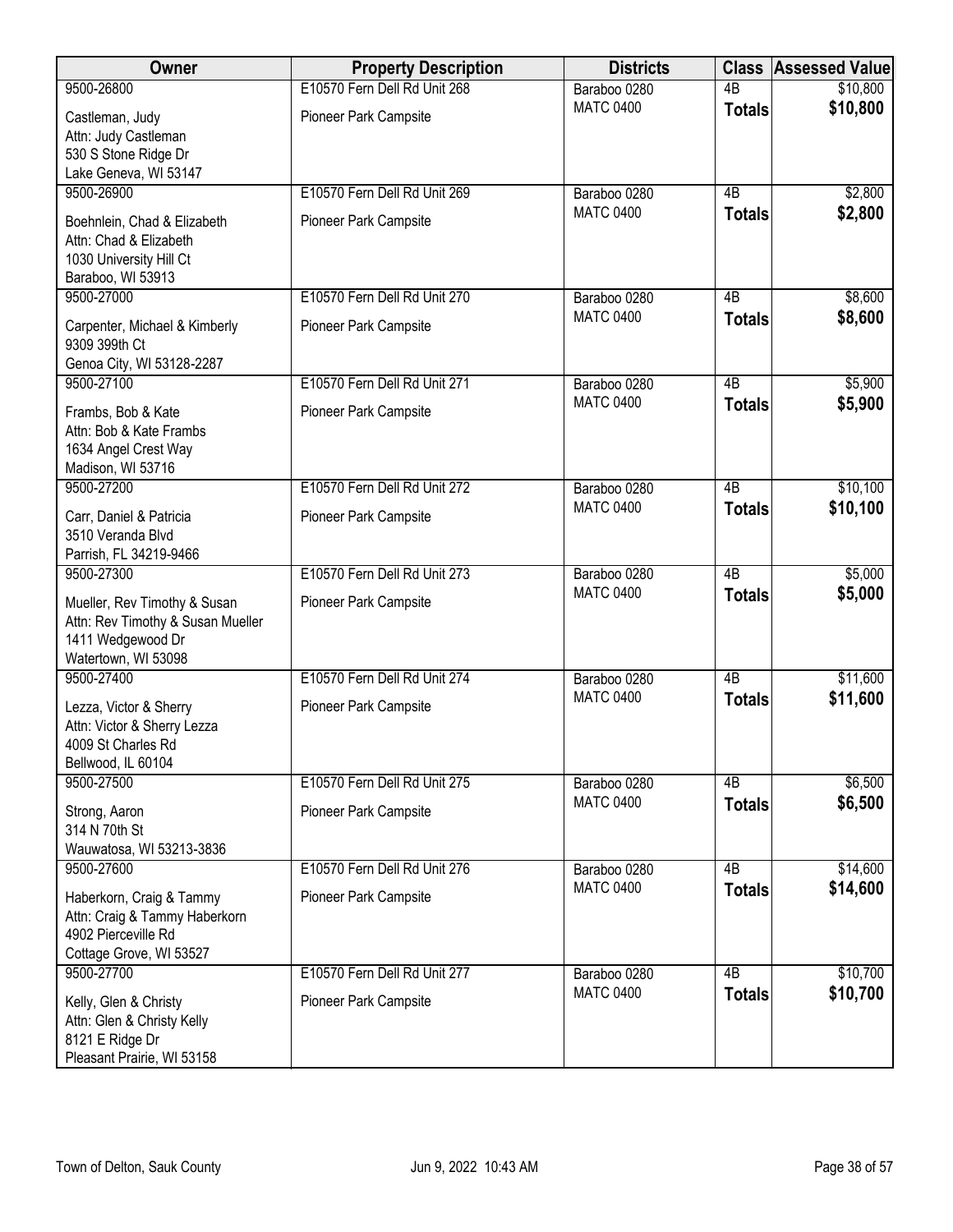| <b>Owner</b>                                                                                                        | <b>Property Description</b>  | <b>Districts</b> | <b>Class</b>    | <b>Assessed Value</b> |
|---------------------------------------------------------------------------------------------------------------------|------------------------------|------------------|-----------------|-----------------------|
| 9500-27800                                                                                                          | E10570 Fern Dell Rd Unit 278 | Baraboo 0280     | $\overline{AB}$ | \$4,000               |
| Weber, Christopher<br>6008 Whiting Dr<br>McHenry, IL 60050                                                          | Pioneer Park Campsite        | <b>MATC 0400</b> | <b>Totals</b>   | \$4,000               |
| 9500-27900                                                                                                          | E10570 Fern Dell Rd Unit 279 | Baraboo 0280     | $\overline{AB}$ | \$9,600               |
| Downes, Sr, John & Jean<br>Attn: John & Jean Downes, Sr<br>5552 N Major Ave<br>Chicago, IL 60630-1204               | Pioneer Park Campsite        | <b>MATC 0400</b> | <b>Totals</b>   | \$9,600               |
| 9500-28000                                                                                                          | E10570 Fern Dell Rd Unit 280 | Baraboo 0280     | 4 <sub>B</sub>  | \$6,700               |
| Zaabel, Raymond & Josephine<br>Attn: Raymond & Josephine Zaabel<br>1201 Kemman Ave<br>La Grange Park, IL 60526-1212 | Pioneer Park Campsite        | <b>MATC 0400</b> | <b>Totals</b>   | \$6,700               |
| 9500-28100                                                                                                          | E10570 Fern Dell Rd Unit 281 | Baraboo 0280     | $\overline{AB}$ | \$9,600               |
| Zaabel, Raymond and Josephine<br>1201 Kemman Ave<br>LaGrange Park, IL 60526                                         | Pioneer Park Campsite        | <b>MATC 0400</b> | <b>Totals</b>   | \$9,600               |
| 9500-28200                                                                                                          | E10570 Fern Dell Rd Unit 282 | Baraboo 0280     | $\overline{AB}$ | \$7,800               |
| Elvin, Sharon<br>Attn: Sharon Elvin<br>518 Madison Ln<br>Elgin, IL 60123                                            | Pioneer Park Campsite        | <b>MATC 0400</b> | <b>Totals</b>   | \$7,800               |
| 9500-28300                                                                                                          | E10570 Fern Dell Rd Unit 283 | Baraboo 0280     | 4B              | \$3,500               |
| Faust, Susan<br>420 Cunat Blvd Apt 1A<br>Richmond, IL 60071-8917                                                    | Pioneer Park Campsite        | <b>MATC 0400</b> | <b>Totals</b>   | \$3,500               |
| 9500-28400                                                                                                          | E10570 Fern Dell Rd Unit 284 | Baraboo 0280     | $\overline{AB}$ | \$1,200               |
| Rithamel, Tom & Faust, Susan<br>420 Cunat Blve Apt 1A<br>Richmond, IL 60071-8917                                    | Pioneer Park Campsite        | <b>MATC 0400</b> | <b>Totals</b>   | \$1,200               |
| 9500-28500                                                                                                          | E10570 Fern Dell Rd Unit 285 | Baraboo 0280     | 4 <sub>B</sub>  | \$13,900              |
| Fischbach, Pete & Carol<br>PO Box 124<br>Wautoma, WI 54982-0124                                                     | Pioneer Park Campsite        | <b>MATC 0400</b> | <b>Totals</b>   | \$13,900              |
| 9500-28600                                                                                                          | E10570 Fern Dell Rd Unit 286 | Baraboo 0280     | 4B              | \$7,200               |
| Giebala, Kim<br>118 S Crest Ave<br>Bartlett, IL 60103-4213                                                          | Pioneer Park Campsite        | <b>MATC 0400</b> | <b>Totals</b>   | \$7,200               |
| 9500-28700                                                                                                          | E10570 Fern Dell Rd Unit 287 | WI Dells 6678    | $\overline{AB}$ | \$7,400               |
| Kowalewsky, Felix & Nancy<br>Attn: Felix & Nancy Kowalewsky<br>326 Hummingbird Ln<br>Madison, WI 53714              | Pioneer Park Campsite        | <b>MATC 0400</b> | <b>Totals</b>   | \$7,400               |
| 9500-28800                                                                                                          | E10570 Fern Dell Rd Unit 288 | WI Dells 6678    | 4B              | \$6,300               |
| LeMieux, Bill & Janet<br>Attn: Bill & Janet LeMieux<br>3083 Augusta Dr<br>Wadsworth, IL 60083-9283                  | Pioneer Park Campsite        | <b>MATC 0400</b> | <b>Totals</b>   | \$6,300               |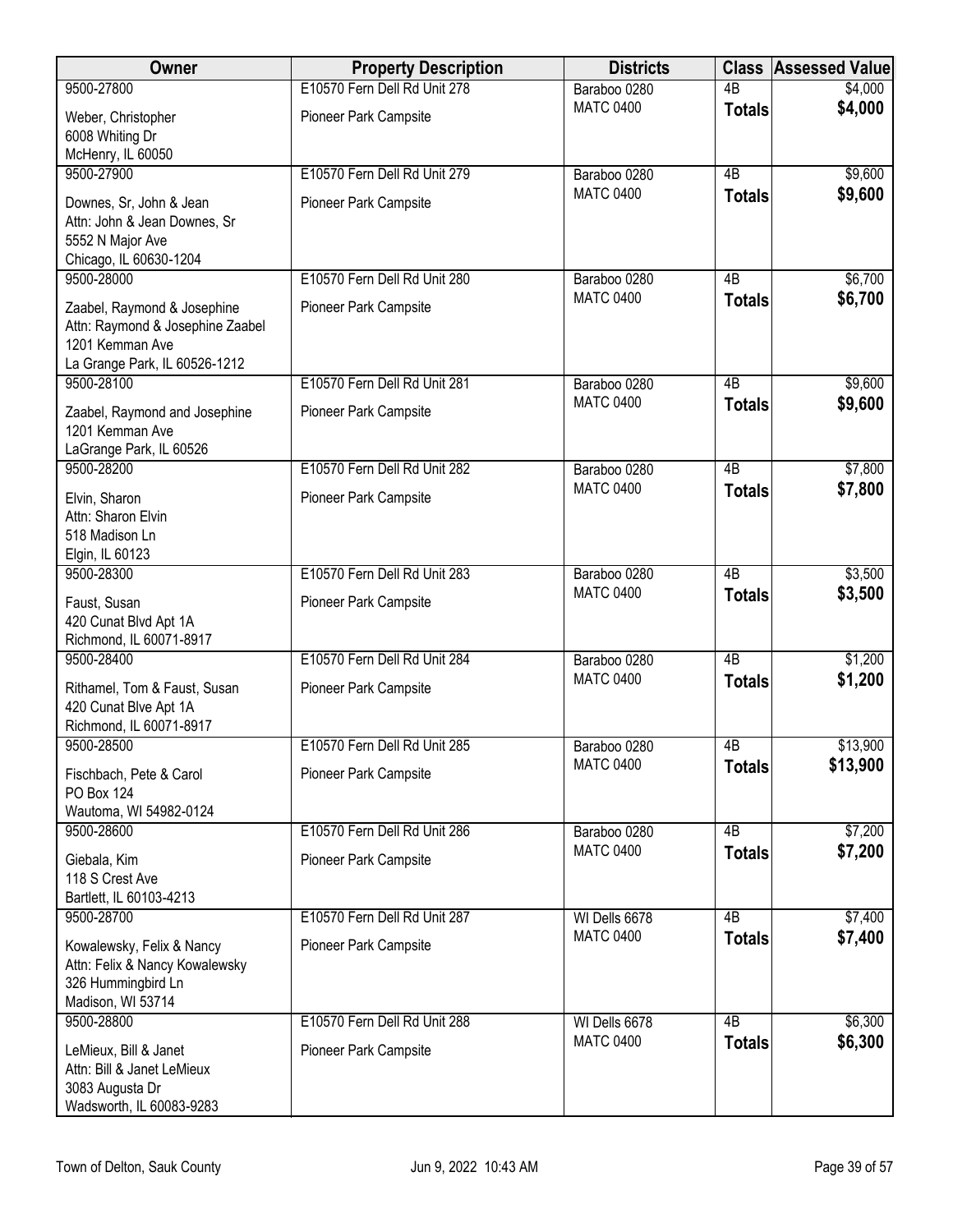| <b>Owner</b>                                                                                                   | <b>Property Description</b>  | <b>Districts</b>                  |                 | <b>Class Assessed Value</b> |
|----------------------------------------------------------------------------------------------------------------|------------------------------|-----------------------------------|-----------------|-----------------------------|
| 9500-28900                                                                                                     | E10570 Fern Dell Rd Unit 289 | WI Dells 6678                     | 4B              | \$3,000                     |
| Bonilla, Steven & Jennifer<br>Attn: Steven & Jennifer Bonilla<br>1162 Primrose Ln                              | Pioneer Park Campsite        | <b>MATC 0400</b>                  | <b>Totals</b>   | \$3,000                     |
| Fond Du Lac, WI 54935-5701                                                                                     |                              |                                   |                 |                             |
| 9500-29000                                                                                                     | E10570 Fern Dell Rd Unit 290 | WI Dells 6678<br><b>MATC 0400</b> | $\overline{AB}$ | \$4,600                     |
| Rhyner, Todd & Tracy<br>Attn: Todd & Tracy Rhyner<br>860 Cedar St<br>Hartford, WI 53027                        | Pioneer Park Campsite        |                                   | <b>Totals</b>   | \$4,600                     |
| 9500-29100                                                                                                     | E10570 Fern Dell Rd Unit 291 | WI Dells 6678                     | 4B              | \$7,300                     |
| Mueller, Rick & Jean<br>Attn: Rick & Jean Mueller<br>11301 Parkview Ln<br>Hales Corners, WI 53130              | Pioneer Park Campsite        | <b>MATC 0400</b>                  | <b>Totals</b>   | \$7,300                     |
| 9500-29200                                                                                                     | E10570 Fern Dell Rd Unit 292 | WI Dells 6678                     | $\overline{AB}$ | \$5,800                     |
| Crnkovich, Jennifer Et Al<br>3327 W Canterbury Rd<br>Greenfield, WI 53221-3129                                 | Pioneer Park Campsite        | <b>MATC 0400</b>                  | <b>Totals</b>   | \$5,800                     |
| 9500-29300                                                                                                     | E10570 Fern Dell Rd Unit 293 | Baraboo 0280                      | 4B              | \$5,900                     |
| Weber, Arthur & Barbara<br>5111 Wild Strawberry Path<br>Loves Park, IL 61111-7633                              | Pioneer Park Campsite        | <b>MATC 0400</b>                  | <b>Totals</b>   | \$5,900                     |
| 9500-29400                                                                                                     | E10570 Fern Dell Rd Unit 294 | Baraboo 0280                      | $\overline{AB}$ | \$2,900                     |
| Dolata, Stan and Pam<br>1238 Lombardi Way<br>Waukesha, WI 53186-3723                                           | Pioneer Park Campsite        | <b>MATC 0400</b>                  | <b>Totals</b>   | \$2,900                     |
| 9500-29500                                                                                                     | E10570 Fern Dell Rd Unit 295 | Baraboo 0280                      | $\overline{AB}$ | \$11,100                    |
| Treinen, John & Carol<br>Attn: John & Carol Treinen<br>244 Fairview Cir #20<br>Waunakee, WI 53597              | Pioneer Park Campsite        | <b>MATC 0400</b>                  | <b>Totals</b>   | \$11,100                    |
| 9500-29600                                                                                                     | E10570 Fern Dell Rd Unit 296 | Baraboo 0280                      | 4B              | \$10,600                    |
| Williams, Chris and Kellie<br>1622 Esker Trl<br>Columbus, WI 53925-9160                                        | Pioneer Park Campsite        | <b>MATC 0400</b>                  | <b>Totals</b>   | \$10,600                    |
| 9500-29700                                                                                                     | E10570 Fern Dell Rd Unit 297 | Baraboo 0280                      | 4B              | \$9,300                     |
| Boehnlein, Dan & Shelly<br>Attn: Dan & Shelly Boehnlein<br>17 W Cedar St<br>Chippewa Falls, WI 54729           | Pioneer Park Campsite        | <b>MATC 0400</b>                  | <b>Totals</b>   | \$9,300                     |
| 9500-29800                                                                                                     | E10570 Fern Dell Rd Unit 298 | Baraboo 0280                      | 4B              | \$2,800                     |
| Bartz, Ronald & Lynn<br>2625 S Calhoun Rd Apt 103<br>New Berlin, WI 53151-2748                                 | Pioneer Park Campsite        | <b>MATC 0400</b>                  | <b>Totals</b>   | \$2,800                     |
| 9500-29900                                                                                                     | E10570 Fern Dell Rd Unit 299 | Baraboo 0280                      | $\overline{AB}$ | \$9,300                     |
| Dzwonkiewicz, Richard & Linda<br>Attn: Richard & Linda Dzwonkiewicz<br>2233 Carillon Dr<br>Grayslake, IL 60030 | Pioneer Park Campsite        | <b>MATC 0400</b>                  | <b>Totals</b>   | \$9,300                     |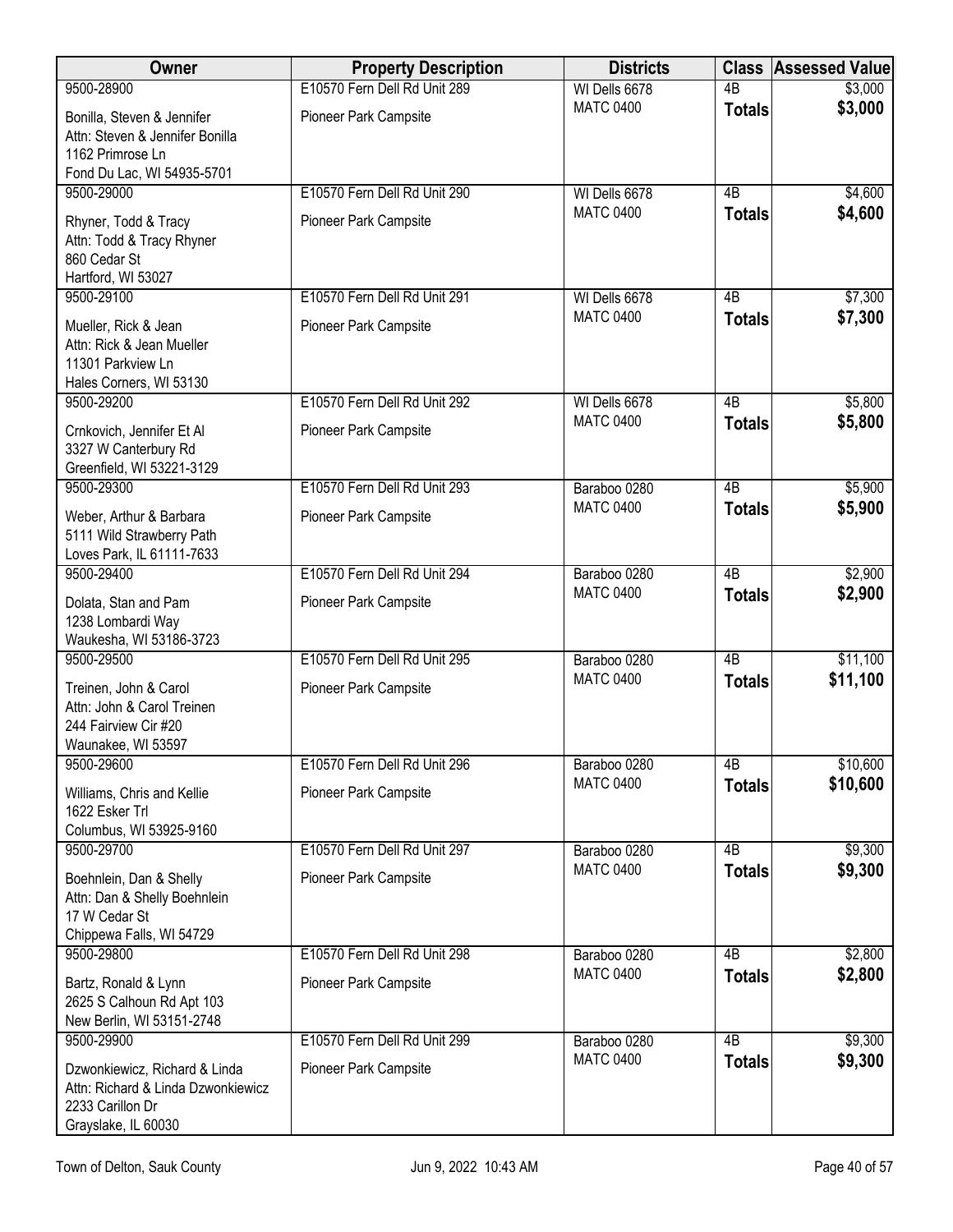| Owner                                                                                       | <b>Property Description</b>  | <b>Districts</b> |                 | <b>Class Assessed Value</b> |
|---------------------------------------------------------------------------------------------|------------------------------|------------------|-----------------|-----------------------------|
| 9500-30000                                                                                  | E10570 Fern Dell Rd Unit 300 | Baraboo 0280     | $\overline{AB}$ | \$13,800                    |
| Cuda, Paul & Peggy<br>Attn: Paul & Peggy Cuda<br>1521 Bridle Ln<br>Bartlett, IL 60103-1854  | Pioneer Park Campsite        | <b>MATC 0400</b> | <b>Totals</b>   | \$13,800                    |
| 9500-30100                                                                                  | E10570 Fern Dell Rd Unit 301 | Baraboo 0280     | 4B              | \$2,600                     |
| Lawler, Thomas & Jeannine<br>10268 Fleetwood St<br>Huntley, IL 60142                        | Pioneer Park Campsite        | <b>MATC 0400</b> | <b>Totals</b>   | \$2,600                     |
| 9500-30200                                                                                  | E10570 Fern Dell Rd Unit 302 | Baraboo 0280     | 4B              | \$4,700                     |
| Johnson, Brian & Molly<br>Attn: Brian & Molly Johnson<br>223 Elm St<br>Denmark, WI 54208    | Pioneer Park Campsite        | <b>MATC 0400</b> | <b>Totals</b>   | \$4,700                     |
| 9500-30300                                                                                  | E10570 Fern Dell Rd Unit 303 | Baraboo 0280     | $\overline{AB}$ | \$8,100                     |
| Kippers, Kathy<br>Attn: Kathy Kippers<br>W221 S7535 Sunrise Cir<br>Muskego, WI 53150        | Pioneer Park Campsite        | <b>MATC 0400</b> | <b>Totals</b>   | \$8,100                     |
| 9500-30400                                                                                  | E10570 Fern Dell Rd Unit 304 | Baraboo 0280     | $\overline{AB}$ | \$12,600                    |
| Schaefer, Mary Beth<br>Attn: Mary Beth Schaefer<br>85 Tollview Rd<br>Elgin, IL 60123-1649   | Pioneer Park Campsite        | <b>MATC 0400</b> | <b>Totals</b>   | \$12,600                    |
| 9500-30500                                                                                  | E10570 Fern Dell Rd Unit 305 | Baraboo 0280     | $\overline{AB}$ | \$8,800                     |
| Philipp, Bobbi & Dave<br>Attn: Bobbi & Dave Philipp<br>11346 E 27th Ave<br>Denver, CO 80238 | Pioneer Park Campsite        | <b>MATC 0400</b> | <b>Totals</b>   | \$8,800                     |
| 9500-30600                                                                                  | E10570 Fern Dell Rd Unit 306 | Baraboo 0280     | $\overline{AB}$ | \$2,300                     |
| LaBerge, Anthony<br>4649 Willow St<br>Morrisonville, WI 53571-9805                          | Pioneer Park Campsite        | <b>MATC 0400</b> | <b>Totals</b>   | \$2,300                     |
| 9500-30700                                                                                  | E10570 Fern Dell Rd Unit 307 | Baraboo 0280     | 4B              | \$13,100                    |
| Liss, Randy & Erin<br>Attn: Randy & Erin Liss<br>7408 N Odell Ave<br>Chicago, IL 60631-4424 | Pioneer Park Campsite        | <b>MATC 0400</b> | <b>Totals</b>   | \$13,100                    |
| 9500-30800                                                                                  | E10570 Fern Dell Rd Unit 308 | Baraboo 0280     | 4B              | \$16,400                    |
| Wilson, Jonathan & Patti<br>2910 Fawn Trail Ct<br>Prairie Grove, IL 60012-1576              | Pioneer Park Campsite        | <b>MATC 0400</b> | <b>Totals</b>   | \$16,400                    |
| 9500-30900                                                                                  | E10570 Fern Dell Rd Unit 309 | Baraboo 0280     | $\overline{AB}$ | \$8,000                     |
| Powell, Mike & Julie<br>Attn: Mike & Julie Powell<br>1710 Charles Ct<br>Wheeling, IL 60090  | Pioneer Park Campsite        | <b>MATC 0400</b> | <b>Totals</b>   | \$8,000                     |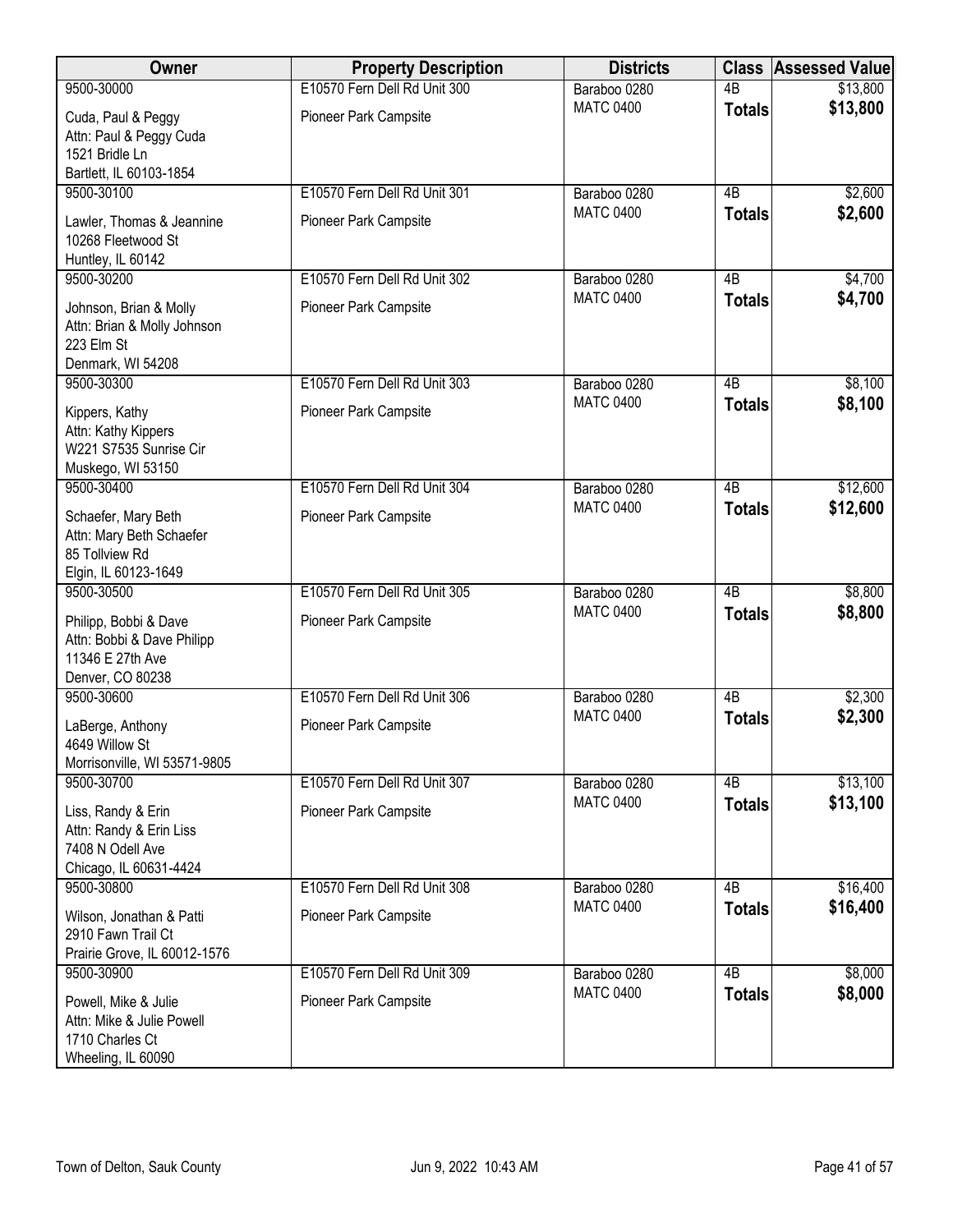| Owner                                                                                                   | <b>Property Description</b>  | <b>Districts</b> | <b>Class</b>    | <b>Assessed Value</b> |
|---------------------------------------------------------------------------------------------------------|------------------------------|------------------|-----------------|-----------------------|
| 9500-31000                                                                                              | E10570 Fern Dell Rd Unit 310 | Baraboo 0280     | $\overline{AB}$ | \$9,900               |
| Coyle, Duane & Michelle<br>5650 W Quincy Ave Unit 19<br>Denver, CO 80235-3026                           | Pioneer Park Campsite        | <b>MATC 0400</b> | <b>Totals</b>   | \$9,900               |
| 9500-31100                                                                                              | E10570 Fern Dell Rd Unit 311 | WI Dells 6678    | $\overline{AB}$ | \$7,500               |
| Rhyner, Lee<br>Attn: Lee Rhyner<br>238 Berkley Blvd<br>Baraboo, WI 53913                                | Pioneer Park Campsite        | <b>MATC 0400</b> | <b>Totals</b>   | \$7,500               |
| 9500-31200                                                                                              | E10570 Fern Dell Rd Unit 312 | WI Dells 6678    | 4B              | \$5,300               |
| Coats, Richard & Deb<br>608 W Broadway<br>Monona, WI 53716-3807                                         | Pioneer Park Campsite        | <b>MATC 0400</b> | <b>Totals</b>   | \$5,300               |
| 9500-31300                                                                                              | E10570 Fern Dell Rd Unit 313 | WI Dells 6678    | 4B              | \$8,100               |
| Malecki, David<br>Attn: David Malecki<br>2803 Sunrise Rd<br>Racine, WI 53402                            | Pioneer Park Campsite        | <b>MATC 0400</b> | <b>Totals</b>   | \$8,100               |
| 9500-31400                                                                                              | E10570 Fern Dell Rd Unit 314 | WI Dells 6678    | $\overline{AB}$ | \$5,100               |
| Hansen, Gary & Pamela<br>Attn: Gary & Pamela Hansen<br>142 Steeplechase Dr<br>Racine, WI 53402          | Pioneer Park Campsite        | <b>MATC 0400</b> | <b>Totals</b>   | \$5,100               |
| 9500-31500                                                                                              | E10570 Fern Dell Rd Unit 315 | WI Dells 6678    | $\overline{AB}$ | \$8,000               |
| Hansen, Robert & Rebecca<br>Attn: Robert & Rebecca Hansen<br>142 Steeplechase Dr<br>Racine, WI 53402    | Pioneer Park Campsite        | <b>MATC 0400</b> | <b>Totals</b>   | \$8,000               |
| 9500-31600                                                                                              | E10570 Fern Dell Rd Unit 316 | WI Dells 6678    | $\overline{AB}$ | \$13,900              |
| Zaabel, Robert & Rosalia<br>Attn: Robert or Rosalia Zaabel<br>180 E Fremont St<br>Des Plaines, IL 60016 | Pioneer Park Campsite        | <b>MATC 0400</b> | <b>Totals</b>   | \$13,900              |
| 9500-31700                                                                                              | E10570 Fern Dell Rd Unit 317 | WI Dells 6678    | 4B              | \$1,900               |
| Massheimer, Thelma<br>Attn: Thelma Massheimer<br>415 W Riverside Dr<br>McHenry, IL 60051-8775           | Pioneer Park Campsite        | <b>MATC 0400</b> | <b>Totals</b>   | \$1,900               |
| 9500-31800                                                                                              | E10570 Fern Dell Rd Unit 318 | Baraboo 0280     | 4 <sub>B</sub>  | \$12,000              |
| Barrett, Gerald & Carol<br>8920 S Parkside Dr<br>Oak Creek, WI 53154-3936                               | Pioneer Park Campsite        | <b>MATC 0400</b> | <b>Totals</b>   | \$12,000              |
| 9500-31900                                                                                              | E10570 Fern Dell Rd Unit 319 | Baraboo 0280     | $\overline{AB}$ | \$7,900               |
| Frisch, Michael & Patricia<br>Attn: Michael & Patricia Frisch<br>124 Jennifer Cir<br>Mt Horeb, WI 53572 | Pioneer Park Campsite        | <b>MATC 0400</b> | <b>Totals</b>   | \$7,900               |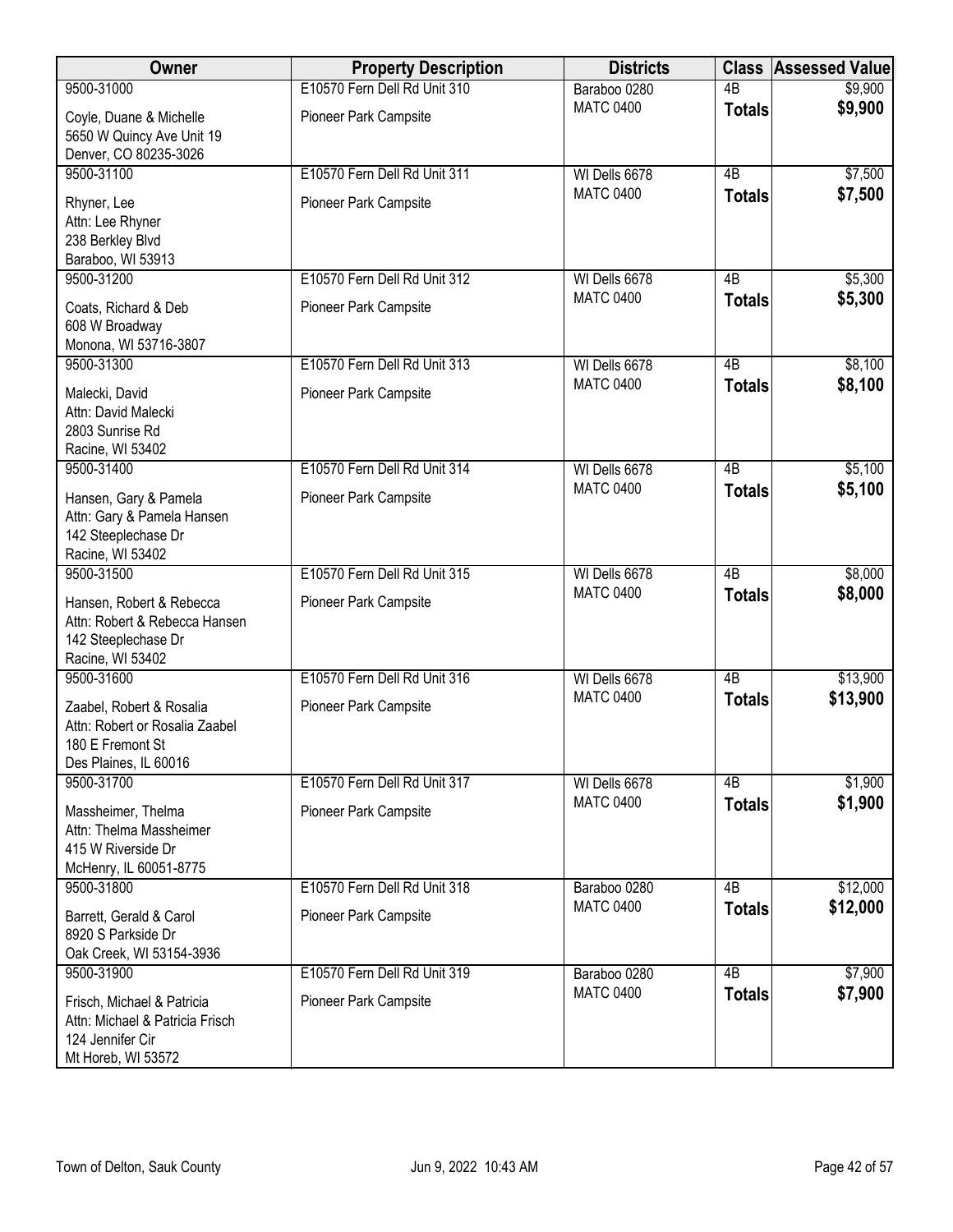| Owner                                                                                                       | <b>Property Description</b>  | <b>Districts</b> |                 | <b>Class Assessed Value</b> |
|-------------------------------------------------------------------------------------------------------------|------------------------------|------------------|-----------------|-----------------------------|
| 9500-32000                                                                                                  | E10570 Fern Dell Rd Unit 320 | Baraboo 0280     | $\overline{AB}$ | \$6,500                     |
| Hacker, Dale & Barb<br>Attn: Dale & Barb Hacker<br>5070 S 92nd St<br>Greenfield, WI 53228                   | Pioneer Park Campsite        | <b>MATC 0400</b> | <b>Totals</b>   | \$6,500                     |
| 9500-32100                                                                                                  | E10570 Fern Dell Rd Unit 321 | Baraboo 0280     | $\overline{AB}$ | \$8,000                     |
| Talaga, Michael & Carol<br>Attn: Michael & Carol Talaga<br>41314 N Prestancia Dr<br>Phoenix, AZ 85086       | Pioneer Park Campsite        | <b>MATC 0400</b> | <b>Totals</b>   | \$8,000                     |
| 9500-32200                                                                                                  | E10570 Fern Dell Rd Unit 322 | Baraboo 0280     | 4B              | \$2,700                     |
| Litscher-Seifert, Laurie<br>6768 Frank Lloyd Wright Ave<br>Middleton, WI 53562-1763                         | Pioneer Park Campsite        | <b>MATC 0400</b> | <b>Totals</b>   | \$2,700                     |
| 9500-32300                                                                                                  | E10570 Fern Dell Rd Unit 323 | Baraboo 0280     | $\overline{AB}$ | \$3,200                     |
| O'Neill, Margaret & Eileen<br>Attn: Margaret & Eileen O'Neill<br>7809 W 160th St<br>Tinley Park, IL 60477   | Pioneer Park Campsite        | <b>MATC 0400</b> | <b>Totals</b>   | \$3,200                     |
| 9500-32400                                                                                                  | E10570 Fern Dell Rd Unit 324 | Baraboo 0280     | $\overline{AB}$ | \$6,700                     |
| Pokuta, Brian & Kari<br>1600 Natures Way<br>Lindenhurst, IL 60046-1706                                      | Pioneer Park Campsite        | <b>MATC 0400</b> | <b>Totals</b>   | \$6,700                     |
| 9500-32500                                                                                                  | E10570 Fern Dell Rd Unit 325 | Baraboo 0280     | $\overline{AB}$ | \$8,100                     |
| Roberts, Henry & Patricia<br>Attn: Henry & Patricia Roberts<br>2515 Lippizan Ln<br>Grayslake, IL 60030-9334 | Pioneer Park Campsite        | <b>MATC 0400</b> | <b>Totals</b>   | \$8,100                     |
| 9500-32600                                                                                                  | E10570 Fern Dell Rd Unit 326 | Baraboo 0280     | $\overline{AB}$ | \$9,900                     |
| Schanen, Lynda<br>Attn: Lynda Schanen<br>50989 Hwy 27 Lot 165<br>Davenport, FL 33897                        | Pioneer Park Campsite        | <b>MATC 0400</b> | <b>Totals</b>   | \$9,900                     |
| 9500-32700                                                                                                  | E10570 Fern Dell Rd Unit 327 | Baraboo 0280     | 4B              | \$7,700                     |
| Zacharias, Pamela<br>Attn: Pamela Zacharias<br>610 Keenan St<br>Rhinelander, WI 54501                       | Pioneer Park Campsite        | <b>MATC 0400</b> | <b>Totals</b>   | \$7,700                     |
| 9500-32800                                                                                                  | E10570 Fern Dell Rd Unit 328 | Baraboo 0280     | 4B              | \$7,700                     |
| Degand, Jason & Greifer, Matt<br>Attn: Jason Degand & Matt Greifer<br>816 Georgetown Dr<br>Oswego, IL 60543 | Pioneer Park Campsite        | <b>MATC 0400</b> | <b>Totals</b>   | \$7,700                     |
| 9500-32900                                                                                                  | E10570 Fern Dell Rd Unit 329 | Baraboo 0280     | $\overline{AB}$ | \$7,400                     |
| Bravato, Tom & Barb<br>Attn: Tom & Barb Bravato<br>2010 Midhurst Ln<br>Joliet, IL 60435-3325                | Pioneer Park Campsite        | <b>MATC 0400</b> | <b>Totals</b>   | \$7,400                     |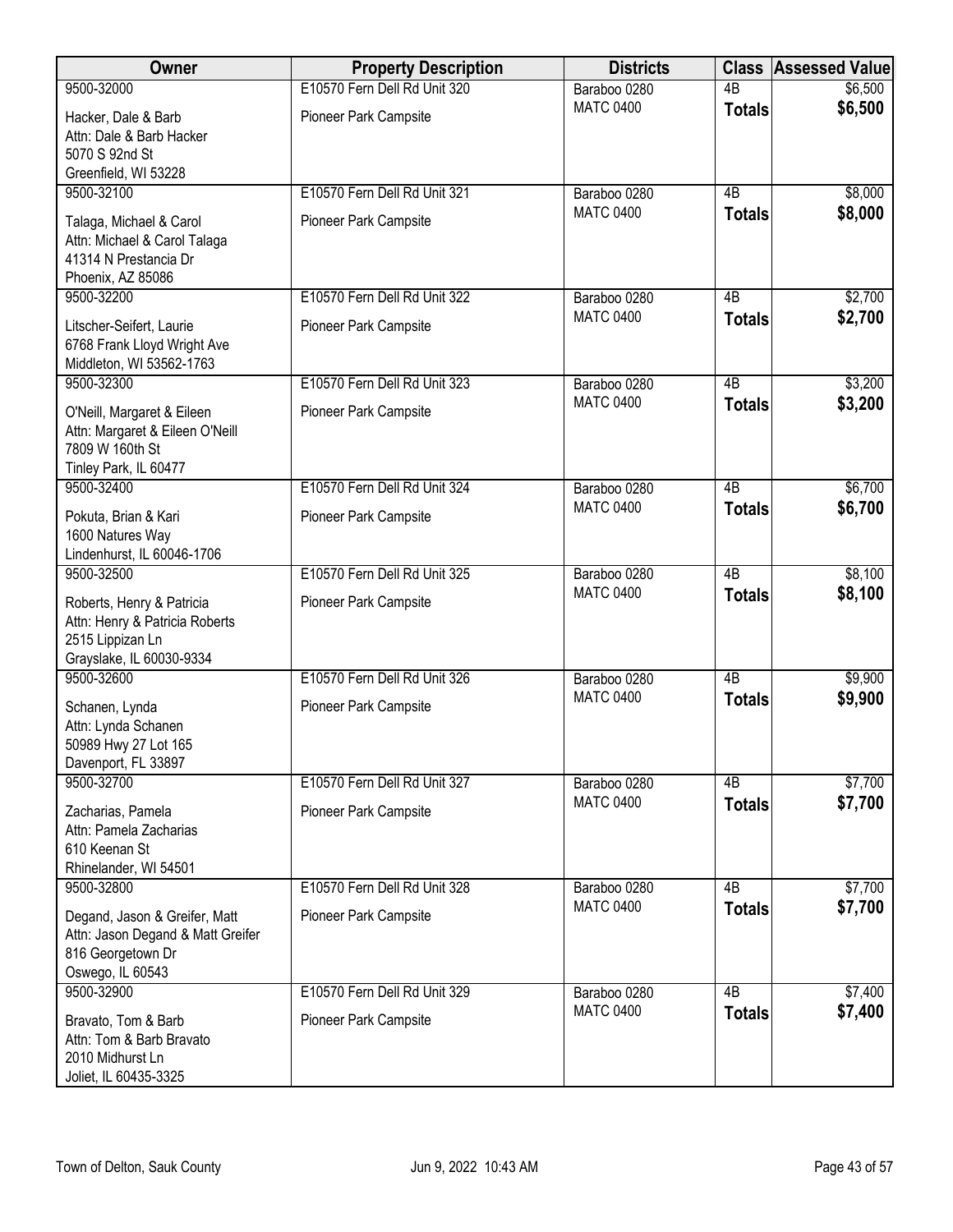| Owner                                       | <b>Property Description</b>  | <b>Districts</b>                  |                 | <b>Class Assessed Value</b> |
|---------------------------------------------|------------------------------|-----------------------------------|-----------------|-----------------------------|
| 9500-33000                                  | E10570 Fern Dell Rd Unit 330 | Baraboo 0280                      | $\overline{AB}$ | \$8,900                     |
| Martin, Gary & Debbie                       | Pioneer Park Campsite        | <b>MATC 0400</b>                  | <b>Totals</b>   | \$8,900                     |
| Attn: Gary & Debbie Martin                  |                              |                                   |                 |                             |
| 2040 Carling Rd                             |                              |                                   |                 |                             |
| Hoffman Estates, IL 60169-2601              |                              |                                   |                 |                             |
| 9500-33100                                  | E10570 Fern Dell Rd Unit 331 | Baraboo 0280                      | 4B              | \$3,200                     |
| Champion, Donald                            | Pioneer Park Campsite        | <b>MATC 0400</b>                  | <b>Totals</b>   | \$3,200                     |
| 204 Countryside Ln                          |                              |                                   |                 |                             |
| Lindenhurst, IL 60046-9228                  |                              |                                   |                 |                             |
| 9500-33200                                  | E10570 Fern Dell Rd Unit 332 | Baraboo 0280                      | 4B              | \$4,400                     |
| Koepsell, Steven and Susan                  | Pioneer Park Campsite        | <b>MATC 0400</b>                  | <b>Totals</b>   | \$4,400                     |
| 1072 New Haven Ave                          |                              |                                   |                 |                             |
| Fon Du Lac, WI 54935                        |                              |                                   |                 |                             |
| 9500-33300                                  | E10570 Fern Dell Rd Unit 333 | Baraboo 0280                      | $\overline{AB}$ | \$15,200                    |
| Ehlert, Sam & June                          | Pioneer Park Campsite        | <b>MATC 0400</b>                  | <b>Totals</b>   | \$15,200                    |
| Attn: Same & June Ehlert                    |                              |                                   |                 |                             |
| 31626 Karcher Rd                            |                              |                                   |                 |                             |
| Burlington, WI 53105                        |                              |                                   |                 |                             |
| 9500-33400                                  | E10570 Fern Dell Rd Unit 334 | Baraboo 0280                      | $\overline{AB}$ | \$9,300                     |
| McEldowney, Patrick & Dora                  | Pioneer Park Campsite        | <b>MATC 0400</b>                  | <b>Totals</b>   | \$9,300                     |
| Attn: Patrick & Dora McEldowney             |                              |                                   |                 |                             |
| 6420 W 177th St                             |                              |                                   |                 |                             |
| Tinley Park, IL 60477-4057                  |                              |                                   |                 |                             |
| 9500-33500                                  | E10570 Fern Dell Rd Unit 335 | Baraboo 0280                      | $\overline{AB}$ | \$8,300                     |
| Lick, Roger, Carol, & Stephanie             | Pioneer Park Campsite        | <b>MATC 0400</b>                  | <b>Totals</b>   | \$8,300                     |
| Attn: Roger, Carol & Stephanie Lick         |                              |                                   |                 |                             |
| N97 W15830 Burr Oak Rd                      |                              |                                   |                 |                             |
| Germantown, WI 53022-5123                   |                              |                                   |                 |                             |
| 9500-33600                                  | E10570 Fern Dell Rd Unit 336 | Baraboo 0280                      | $\overline{AB}$ | \$1,700                     |
| DeRosier, Hedy                              | Pioneer Park Campsite        | <b>MATC 0400</b>                  | <b>Totals</b>   | \$1,700                     |
| Attn: Hedy DeRosier                         |                              |                                   |                 |                             |
| 212 St Charles Rd #308                      |                              |                                   |                 |                             |
| Lombard, IL 60148<br>9500-33700             | E10570 Fern Dell Rd Unit 337 |                                   | 4B              |                             |
|                                             |                              | WI Dells 6678<br><b>MATC 0400</b> |                 | \$5,800<br>\$5,800          |
| Ekaterina Romanova                          | Pioneer Park Campsite        |                                   | <b>Totals</b>   |                             |
| Taras Yakimishchak                          |                              |                                   |                 |                             |
| 12130 Lakeview Trl                          |                              |                                   |                 |                             |
| Homer Glen, IL 60491<br>9500-33800          | E10570 Fern Dell Rd Unit 338 | WI Dells 6678                     | 4B              | \$12,200                    |
|                                             |                              | <b>MATC 0400</b>                  | <b>Totals</b>   | \$12,200                    |
| Kostik, Stanley & Stella                    | Pioneer Park Campsite        |                                   |                 |                             |
| Attn: Stanley & Stella Kostik               |                              |                                   |                 |                             |
| 12860 W 184th PI                            |                              |                                   |                 |                             |
| Mokena, IL 60448-8398<br>9500-33900         | E10570 Fern Dell Rd Unit 339 | WI Dells 6678                     | $\overline{AB}$ | \$12,600                    |
|                                             |                              | <b>MATC 0400</b>                  | <b>Totals</b>   | \$12,600                    |
| Heil, Troy & Luanne                         | Pioneer Park Campsite        |                                   |                 |                             |
| Attn: Troy & Luanne Heil                    |                              |                                   |                 |                             |
| 34540 Meadowview Ct<br>Oconomowoc, WI 53066 |                              |                                   |                 |                             |
|                                             |                              |                                   |                 |                             |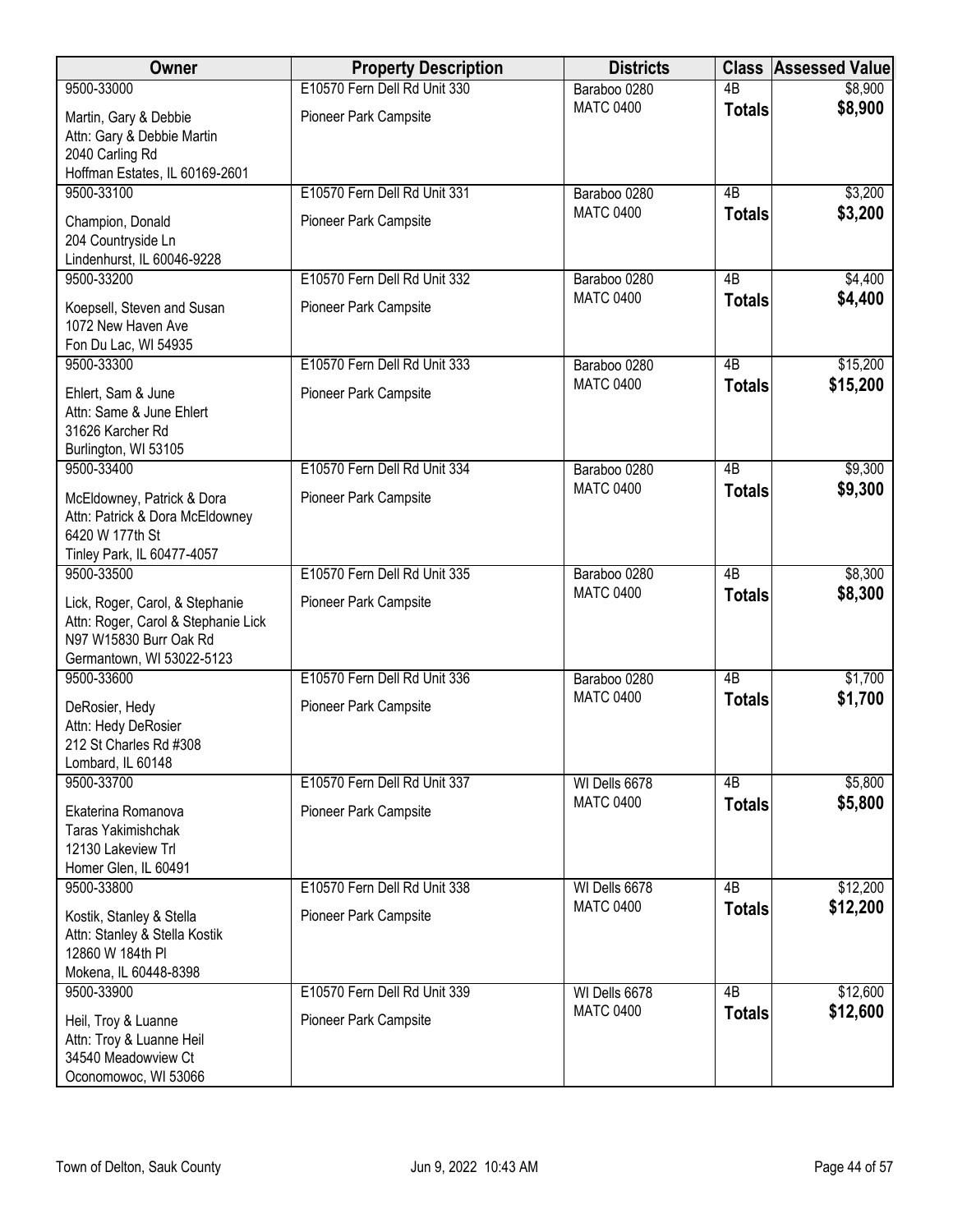| Owner                                                   | <b>Property Description</b>  | <b>Districts</b>                 |                 | <b>Class Assessed Value</b> |
|---------------------------------------------------------|------------------------------|----------------------------------|-----------------|-----------------------------|
| 9500-34000                                              | E10570 Fern Dell Rd Unit 340 | WI Dells 6678                    | $\overline{AB}$ | \$2,400                     |
| Ebert, David                                            | Pioneer Park Campsite        | <b>MATC 0400</b>                 | <b>Totals</b>   | \$2,400                     |
| 470 Alpine Pkwy                                         |                              |                                  |                 |                             |
| Oregon, WI 53575                                        |                              |                                  |                 |                             |
| 9500-34200                                              | E10570 Fern Dell Rd Unit 342 | Baraboo 0280                     | $\overline{AB}$ | \$7,400                     |
| Degand, Joseph & Susan                                  | Pioneer Park Campsite        | <b>MATC 0400</b>                 | <b>Totals</b>   | \$7,400                     |
| Attn: Joseph & Susan Degand                             |                              |                                  |                 |                             |
| 1526 Pine Lake Dr                                       |                              |                                  |                 |                             |
| Naperville, IL 60564                                    |                              |                                  |                 |                             |
| 9500-34300                                              | E10570 Fern Dell Rd Unit 343 | Baraboo 0280<br><b>MATC 0400</b> | 4B              | $\sqrt[6]{}$                |
| Beseke, Amy                                             | Pioneer Park Campsite        |                                  | <b>Totals</b>   | \$0                         |
| Attn: Amy Beseke                                        |                              |                                  |                 |                             |
| 5423 Woodland Summit                                    |                              |                                  |                 |                             |
| West Bend, WI 53095<br>9500-34400                       | E10570 Fern Dell Rd Unit 344 |                                  | $\overline{AB}$ | \$6,300                     |
|                                                         |                              | Baraboo 0280<br><b>MATC 0400</b> | <b>Totals</b>   | \$6,300                     |
| Buck, Lane & Pat                                        | Pioneer Park Campsite        |                                  |                 |                             |
| Attn: Lane & Pat Buck                                   |                              |                                  |                 |                             |
| 11028 Doogan Ave<br>Willow Springs, IL 60480-1164       |                              |                                  |                 |                             |
| 9500-34500                                              | E10570 Fern Dell Rd Unit 345 | Baraboo 0280                     | $\overline{AB}$ | \$4,700                     |
|                                                         |                              | <b>MATC 0400</b>                 | <b>Totals</b>   | \$4,700                     |
| Holst, Gregg & Kathleen                                 | Pioneer Park Campsite        |                                  |                 |                             |
| Attn: Gregg & Kathleen Holst<br>1525 Woodcrest Ct       |                              |                                  |                 |                             |
| Aurora, IL 60502-1324                                   |                              |                                  |                 |                             |
| 9500-34600                                              | E10570 Fern Dell Rd Unit 346 | Baraboo 0280                     | $\overline{AB}$ | \$6,900                     |
|                                                         |                              | <b>MATC 0400</b>                 | <b>Totals</b>   | \$6,900                     |
| Holst, Gregg & Kathleen<br>Attn: Gregg & Kathleen Holst | Pioneer Park Campsite        |                                  |                 |                             |
| 1525 Woodcrest Ct                                       |                              |                                  |                 |                             |
| Aurora, IL 60502-1324                                   |                              |                                  |                 |                             |
| 9500-34700                                              | E10570 Fern Dell Rd Unit 347 | Baraboo 0280                     | $\overline{AB}$ | \$3,300                     |
| Garrow, Terry & Christopher                             | Pioneer Park Campsite        | <b>MATC 0400</b>                 | <b>Totals</b>   | \$3,300                     |
| 1365 Field St                                           |                              |                                  |                 |                             |
| Galena, IL 61036-2807                                   |                              |                                  |                 |                             |
| 9500-34800                                              | E10570 Fern Dell Rd Unit 348 | Baraboo 0280                     | 4B              | \$8,100                     |
| Garrow, Terry & Christopher                             | Pioneer Park Campsite        | <b>MATC 0400</b>                 | <b>Totals</b>   | \$8,100                     |
| 1365 Field St                                           |                              |                                  |                 |                             |
| Galena, IL 61036-2807                                   |                              |                                  |                 |                             |
| 9500-34900                                              | E10570 Fern Dell Rd Unit 349 | Baraboo 0280                     | 4B              | \$2,500                     |
| Paku, Alex                                              | Pioneer Park Campsite        | <b>MATC 0400</b>                 | <b>Totals</b>   | \$2,500                     |
| Attn: Alex Paku                                         |                              |                                  |                 |                             |
| 62 Blue Jay Ct                                          |                              |                                  |                 |                             |
| Sandwich, IL 60548-9576                                 |                              |                                  |                 |                             |
| 9500-35000                                              | E10570 Fern Dell Rd Unit 350 | Baraboo 0280                     | $\overline{AB}$ | \$7,200                     |
| Joslin, Ronald                                          | Pioneer Park Campsite        | <b>MATC 0400</b>                 | <b>Totals</b>   | \$7,200                     |
| Attn: Ronald Joslin                                     |                              |                                  |                 |                             |
| 2041 N Camino Alicante                                  |                              |                                  |                 |                             |
| Tucson, AZ 85715-4110                                   |                              |                                  |                 |                             |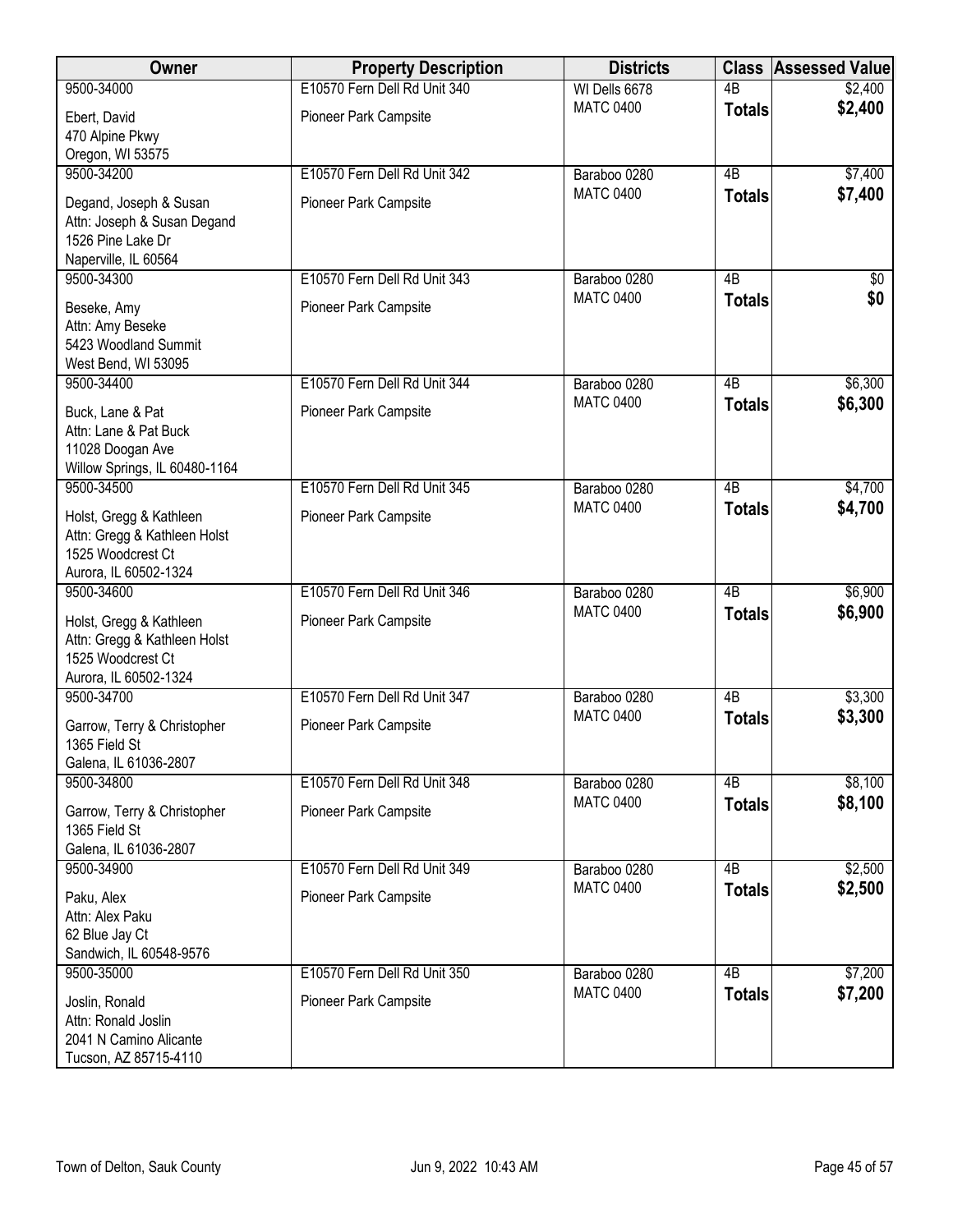| Owner                                                                                                                              | <b>Property Description</b>  | <b>Districts</b> |                 | <b>Class Assessed Value</b> |
|------------------------------------------------------------------------------------------------------------------------------------|------------------------------|------------------|-----------------|-----------------------------|
| 9500-35100                                                                                                                         | E10570 Fern Dell Rd Unit 351 | Baraboo 0280     | $\overline{AB}$ | \$11,600                    |
| Waliczek, Daniel & Evelyn<br>Attn: Daniel & Evelyn Waliczek<br>317 Legacy Ct<br>Grayslake, IL 60030                                | Pioneer Park Campsite        | <b>MATC 0400</b> | <b>Totals</b>   | \$11,600                    |
| 9500-35200                                                                                                                         | E10570 Fern Dell Rd Unit 352 | Baraboo 0280     | 4B              | \$7,400                     |
| Wlison, Jack & Bosworth, Jim<br>Attn: Jack Wilson & Jim Bosworth<br>9511 Glacier Ridge<br>Richmond, IL 60071                       | Pioneer Park Campsite        | <b>MATC 0400</b> | <b>Totals</b>   | \$7,400                     |
| 9500-35300                                                                                                                         | E10570 Fern Dell Rd Unit 353 | Baraboo 0280     | 4B              | \$9,700                     |
| Hohlstein, Mark & Rebecca<br>Attn: Mark & Rebecca Hohlstein<br>10 Schlough Ct<br>Madison, WI 53717                                 | Pioneer Park Campsite        | <b>MATC 0400</b> | <b>Totals</b>   | \$9,700                     |
| 9500-35400                                                                                                                         | E10570 Fern Dell Rd Unit 354 | Baraboo 0280     | $\overline{AB}$ | \$8,000                     |
| Watson, Patrick & Shari<br>Attn: Patrick & Shari Watson<br>111 Legacy Ct<br>Unit C<br>Elizabethtown, KY 42701                      | Pioneer Park Campsite        | <b>MATC 0400</b> | <b>Totals</b>   | \$8,000                     |
| 9500-35500                                                                                                                         | E10570 Fern Dell Rd Unit 355 | Baraboo 0280     | $\overline{AB}$ | \$4,200                     |
| Brztowski, Kevin & Halina<br>Attn: Kevin & Halina Brztowski<br>16639 Windsor Ct<br>Lemont, IL 60439                                | Pioneer Park Campsite        | <b>MATC 0400</b> | <b>Totals</b>   | \$4,200                     |
| 9500-35600                                                                                                                         | E10570 Fern Dell Rd Unit 356 | Baraboo 0280     | $\overline{AB}$ | \$9,700                     |
| Schultz, Bill & Dana<br>PO Box 65<br>310 N Scandia St<br>Alpha, IL 61413                                                           | Pioneer Park Campsite        | <b>MATC 0400</b> | <b>Totals</b>   | \$9,700                     |
| 9500-35700                                                                                                                         | E10570 Fern Dell Rd Unit 357 | Baraboo 0280     | 4B              | \$8,400                     |
| Kretschmer, Chris & Edwards, Scott<br>Attn: Chris Kretschmer & Scott Edwards<br>159 Vantroba Dr<br>Glendale Heights, IL 60139-2742 | <b>Pioneer Park Campsite</b> | <b>MATC 0400</b> | <b>Totals</b>   | \$8,400                     |
| 9500-35800                                                                                                                         | E10570 Fern Dell Rd Unit 358 | Baraboo 0280     | 4B              | \$11,600                    |
| Davis, Scott and Verena<br>1514 S Cherry Ln<br>Holman, WI 54636-8712                                                               | Pioneer Park Campsite        | <b>MATC 0400</b> | <b>Totals</b>   | \$11,600                    |
| 9500-35900                                                                                                                         | E10570 Fern Dell Rd Unit 359 | Baraboo 0280     | $\overline{AB}$ | \$2,700                     |
| Newman, Theresa<br>Attn: Theresa Newman<br>PO Box 643<br>Lake Delton, WI 53940                                                     | Pioneer Park Campsite        | <b>MATC 0400</b> | <b>Totals</b>   | \$2,700                     |
| 9500-36000                                                                                                                         | E10570 Fern Dell Rd Unit 360 | Baraboo 0280     | 4B              | \$10,900                    |
| Carroll, Kevin & Elizabeth<br>501 Wynnewood Ct<br>Waukesha, WI 53188-2542                                                          | Pioneer Park Campsite        | <b>MATC 0400</b> | <b>Totals</b>   | \$10,900                    |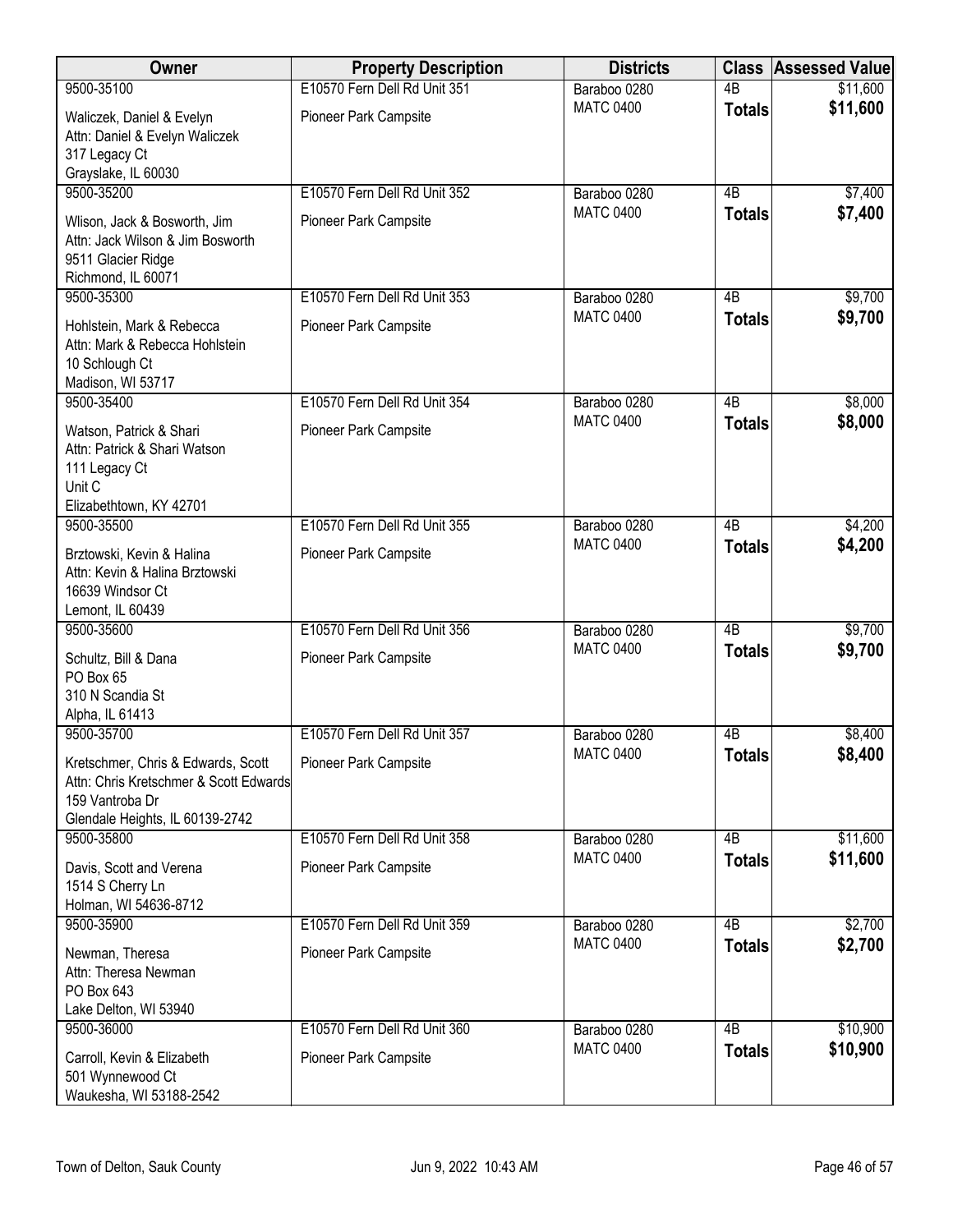| Owner                                                                                             | <b>Property Description</b>  | <b>Districts</b> |                 | <b>Class Assessed Value</b> |
|---------------------------------------------------------------------------------------------------|------------------------------|------------------|-----------------|-----------------------------|
| 9500-36100                                                                                        | E10570 Fern Dell Rd Unit 361 | Baraboo 0280     | $\overline{AB}$ | \$12,900                    |
| Eckhart, James & Diane<br>Attn: James & Diane Eckhart<br>10000 160th Ave<br>Bristol, WI 53104     | Pioneer Park Campsite        | <b>MATC 0400</b> | <b>Totals</b>   | \$12,900                    |
| 9500-36200                                                                                        | E10570 Fern Dell Rd Unit 362 | Baraboo 0280     | 4B              | \$7,100                     |
| Brickham, Don & Bobbie<br>Attn: Don & Bobbie Brickham<br>PO Box 569<br>Lake Delton, WI 53940-0569 | Pioneer Park Campsite        | <b>MATC 0400</b> | <b>Totals</b>   | \$7,100                     |
| 9500-36300                                                                                        | E10570 Fern Dell Rd Unit 363 | Baraboo 0280     | 4B              | \$11,300                    |
| Fox, Bryan K & Lisa<br>1207 N Indies Cir<br>Venice, FL 34285-6313                                 | Pioneer Park Campsite        | <b>MATC 0400</b> | <b>Totals</b>   | \$11,300                    |
| 9500-36400                                                                                        | E10570 Fern Dell Rd Unit 364 | Baraboo 0280     | 4B              | \$8,200                     |
| Hunt, Harold & Susan<br>Attn: Harold & Susan Hunt<br>3220 Stieg Rd<br>Woodstock, IL 60098-7350    | Pioneer Park Campsite        | <b>MATC 0400</b> | <b>Totals</b>   | \$8,200                     |
| 9500-36500                                                                                        | E10570 Fern Dell Rd Unit 365 | Baraboo 0280     | 4B              | \$11,200                    |
| Brehm, John & Maria<br>Attn: John & Maria Brehm<br>6117 N Harding Ave<br>Chicago, IL 60659-3107   | Pioneer Park Campsite        | <b>MATC 0400</b> | <b>Totals</b>   | \$11,200                    |
| 9500-36600                                                                                        | E10570 Fern Dell Rd Unit 366 | Baraboo 0280     | 4B              | \$7,600                     |
| Callis, Craig & Cheryl<br>203 E Main St<br>Apt 306<br>Waunakee, WI 53597                          | Pioneer Park Campsite        | <b>MATC 0400</b> | <b>Totals</b>   | \$7,600                     |
| 9500-36700                                                                                        | E10570 Fern Dell Rd Unit 367 | Baraboo 0280     | 4B              | \$8,400                     |
| Sinclair, Jay & Shari<br>69687 Benninton Dr<br>Gurnee, IL 60031-4053                              | Pioneer Park Campsite        | <b>MATC 0400</b> | <b>Totals</b>   | \$8,400                     |
| 9500-36800                                                                                        | E10570 Fern Dell Rd Unit 368 | Baraboo 0280     | 4B              | \$1,800                     |
| Cristofaro, Kristina<br>622 Erin Dr<br>Elgin, IL 60124-4352                                       | <b>Pioneer Park Campsite</b> | <b>MATC 0400</b> | <b>Totals</b>   | \$1,800                     |
| 9500-36900                                                                                        | E10570 Fern Dell Rd Unit 369 | Baraboo 0280     | 4B              | \$9,200                     |
| Kobylarczyk, Elizabeth & Casey<br>15017 S Woodcrest Ave<br>Homer Glen, IL 60491                   | Pioneer Park Campsite        | <b>MATC 0400</b> | <b>Totals</b>   | \$9,200                     |
| 9500-37000                                                                                        | E10570 Fern Dell Rd Unit 370 | Baraboo 0280     | $\overline{AB}$ | \$9,900                     |
| Wilson, Clayton & Nancy & Lingle,<br>Robby<br>1009 Keenan Ln<br>Stoughton, WI 53589-1017          | Pioneer Park Campsite        | <b>MATC 0400</b> | <b>Totals</b>   | \$9,900                     |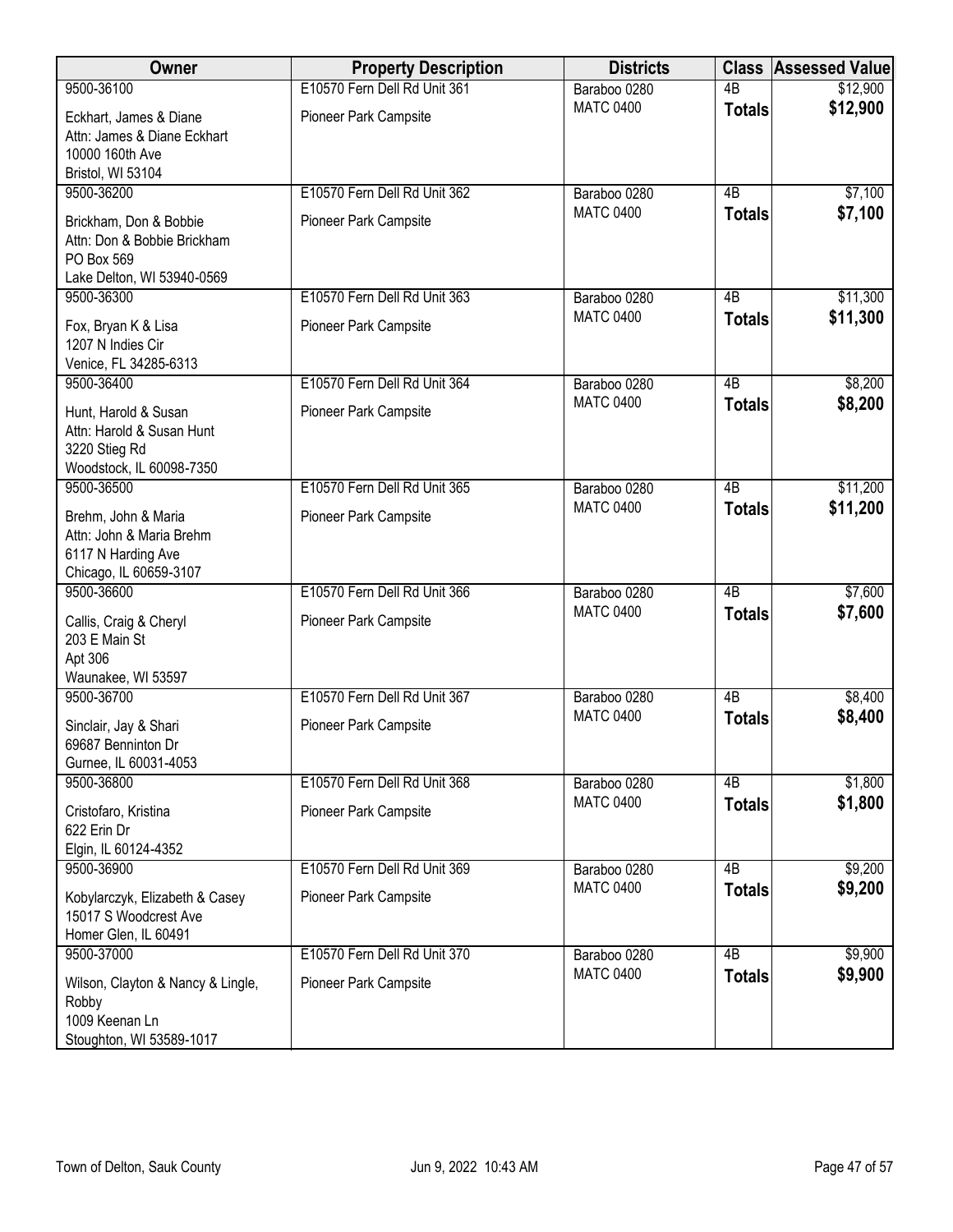| Owner                                                                                                                   | <b>Property Description</b>  | <b>Districts</b> | <b>Class</b>    | <b>Assessed Value</b> |
|-------------------------------------------------------------------------------------------------------------------------|------------------------------|------------------|-----------------|-----------------------|
| 9500-37100                                                                                                              | E10570 Fern Dell Rd Unit 371 | Baraboo 0280     | $\overline{AB}$ | \$13,000              |
| Atkinson, Steve & Sherry<br>Attn: Steve & Sherry Atkinson<br>608 Prado Dr<br>Lady Lake, FL 32159                        | Pioneer Park Campsite        | <b>MATC 0400</b> | <b>Totals</b>   | \$13,000              |
| 9500-37200                                                                                                              | E10570 Fern Dell Rd Unit 372 | Baraboo 0280     | 4B              | \$9,500               |
| Gilane, Bob & Vicky<br>189 Fairway Cir<br>Winter Haven, FL 33881-9711                                                   | Pioneer Park Campsite        | <b>MATC 0400</b> | <b>Totals</b>   | \$9,500               |
| 9500-37300                                                                                                              | E10570 Fern Dell Rd Unit 373 | Baraboo 0280     | 4B              | \$4,900               |
| Sordahl, Mark & Joelle<br>Attn: Mark & Joelle Sordahl<br>570 Mary Way<br>Slinger, WI 53086                              | Pioneer Park Campsite        | <b>MATC 0400</b> | <b>Totals</b>   | \$4,900               |
| 9500-37400                                                                                                              | E10570 Fern Dell Rd Unit 374 | Baraboo 0280     | 4B              | \$3,500               |
| Carlson, Chris<br>Attn: Chris Carlson<br>12820 Waterford Cir Apt 201<br>Fort Myers, FL 33919-8012                       | Pioneer Park Campsite        | <b>MATC 0400</b> | <b>Totals</b>   | \$3,500               |
| 9500-37500                                                                                                              | E10570 Fern Dell Rd Unit 375 | Baraboo 0280     | $\overline{AB}$ | \$6,800               |
| Miller, Heath & Patti<br>Attn: Heath & Patti Miller<br>86 Locust Ln<br>Montello, WI 53949                               | Pioneer Park Campsite        | <b>MATC 0400</b> | <b>Totals</b>   | \$6,800               |
| 9500-37600                                                                                                              | E10570 Fern Dell Rd Unit 376 | Baraboo 0280     | $\overline{AB}$ | \$7,500               |
| Schindler, Gary<br>Attn: Gary Schindler<br>6 Ranch House Ln<br>Madison, WI 53716                                        | Pioneer Park Campsite        | <b>MATC 0400</b> | <b>Totals</b>   | \$7,500               |
| 9500-37700                                                                                                              | E10570 Fern Dell Rd Unit 377 | Baraboo 0280     | $\overline{AB}$ | \$10,800              |
| Sullivan, Shawn, Angela & Brian<br>Attn: Shawn, Angela & Brian Sullivan<br>3577 E Fitzsimmons Rd<br>Oak Creek, WI 53154 | Pioneer Park Campsite        | <b>MATC 0400</b> | <b>Totals</b>   | \$10,800              |
| 9500-37800                                                                                                              | E10570 Fern Dell Rd Unit 378 | Baraboo 0280     | 4B              | \$200                 |
| Mellantine, Ronald<br>Attn: Ronald Mellantine<br>2911 S 126th St<br>New Berlin, WI 53151                                | Pioneer Park Campsite        | <b>MATC 0400</b> | <b>Totals</b>   | \$200                 |
| 9500-37900                                                                                                              | E10570 Fern Dell Rd Unit 379 | Baraboo 0280     | 4B              | \$7,300               |
| Rogaczewski, John & Karon<br>Attn: John & Karon Rogaczewski<br>N53 W35269 Lighthouse Ln<br>Oconomowoc, WI 53066-6720    | Pioneer Park Campsite        | <b>MATC 0400</b> | <b>Totals</b>   | \$7,300               |
| 9500-38000                                                                                                              | E10570 Fern Dell Rd Unit 380 | Baraboo 0280     | $\overline{AB}$ | \$8,200               |
| Carlson, Richard & Bonnie<br>Attn: Richard & Bonnie Carlson<br>2179 Carlson Ct<br>Osage Beach, MO 65065-4004            | Pioneer Park Campsite        | <b>MATC 0400</b> | <b>Totals</b>   | \$8,200               |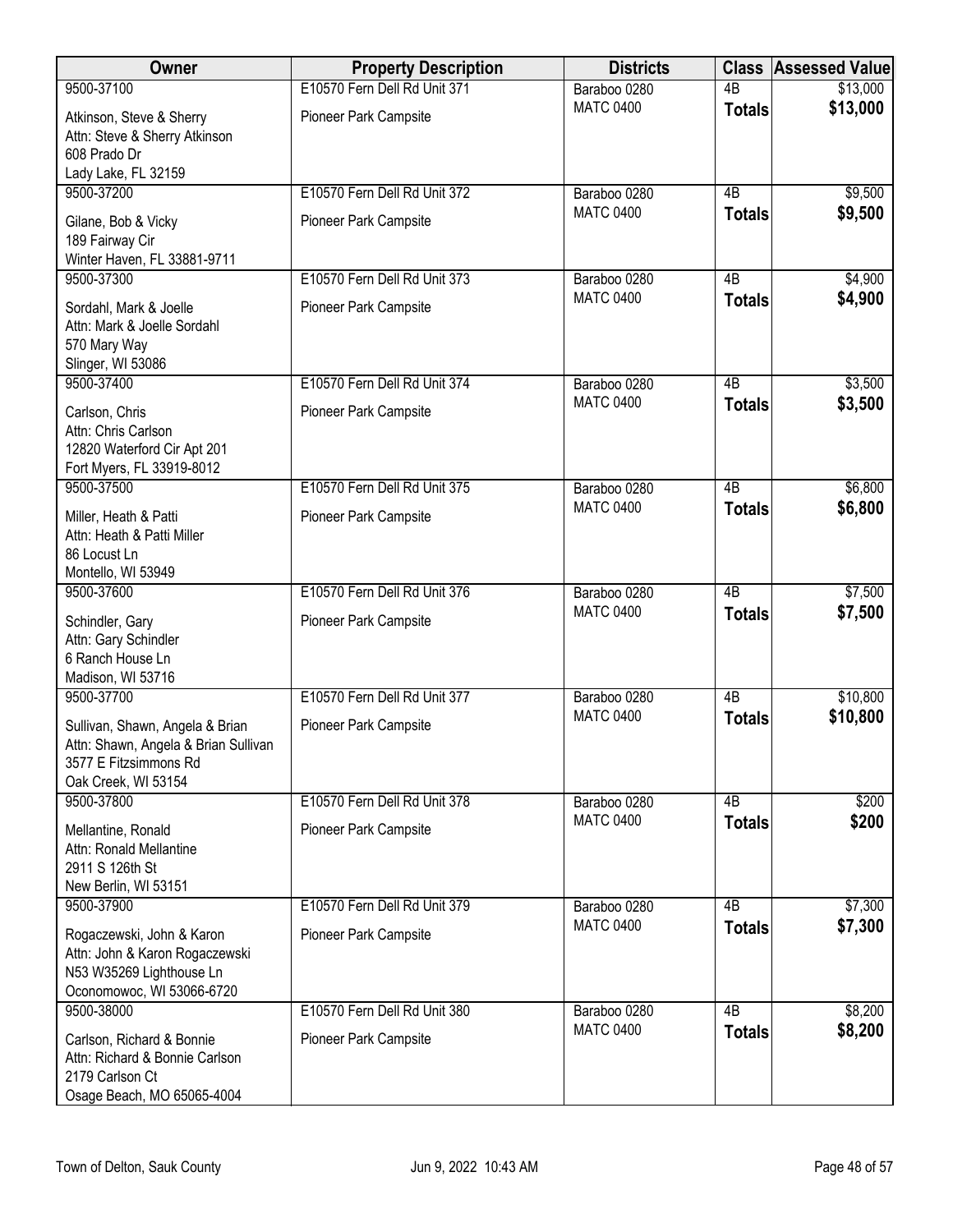| <b>Owner</b>                                                                                               | <b>Property Description</b>  | <b>Districts</b> | <b>Class</b>    | <b>Assessed Value</b> |
|------------------------------------------------------------------------------------------------------------|------------------------------|------------------|-----------------|-----------------------|
| 9500-38100                                                                                                 | E10570 Fern Dell Rd Unit 381 | Baraboo 0280     | 4B              | \$10,600              |
| Dietz, Mike & DD<br>8700 N La Cholla Blvd Apt 4242                                                         | Pioneer Park Campsite        | <b>MATC 0400</b> | <b>Totals</b>   | \$10,600              |
| Tucson, AZ 85742-4428                                                                                      |                              |                  |                 |                       |
| 9500-38200                                                                                                 | E10570 Fern Dell Rd Unit 382 | Baraboo 0280     | $\overline{AB}$ | \$7,800               |
| Jennings, Reginald & Heather<br>Attn: Reginald & Heather Jennings<br>2736 N 60th St<br>Milwaukee, WI 53210 | Pioneer Park Campsite        | <b>MATC 0400</b> | <b>Totals</b>   | \$7,800               |
| 9500-38300                                                                                                 | E10570 Fern Dell Rd Unit 383 | Baraboo 0280     | 4B              | \$9,400               |
| Crawford, Tom & Janet<br>Attn: Tom & Janet Crawford<br>1799 Frawley Dr<br>Sun Prairie, WI 53590-1089       | Pioneer Park Campsite        | <b>MATC 0400</b> | <b>Totals</b>   | \$9,400               |
| 9500-38400                                                                                                 | E10570 Fern Dell Rd Unit 384 | Baraboo 0280     | $\overline{AB}$ | \$4,600               |
| Eifert, Bev<br>Attn: Bev Eifert<br>2604 Oregon St<br>Racine, WI 53405                                      | Pioneer Park Campsite        | <b>MATC 0400</b> | <b>Totals</b>   | \$4,600               |
| 9500-38500                                                                                                 | E10570 Fern Dell Rd Unit 385 | Baraboo 0280     | $\overline{AB}$ | \$10,600              |
| Beebe, Mark A & Debra E<br>Attn: Mark A & Debra E Beebe<br>4553 American Way<br>Cottage Grove, WI 53527    | Pioneer Park Campsite        | <b>MATC 0400</b> | <b>Totals</b>   | \$10,600              |
| 9500-38600                                                                                                 | E10570 Fern Dell Rd Unit 386 | Baraboo 0280     | 4B              | \$8,700               |
| Simons, Richard & Barbara<br>Attn: Richard & Barbara Simons<br>1160 Ridge Rd<br>Waukesha, WI 53186-1431    | Pioneer Park Campsite        | <b>MATC 0400</b> | <b>Totals</b>   | \$8,700               |
| 9500-38700                                                                                                 | E10570 Fern Dell Rd Unit 387 | Baraboo 0280     | $\overline{AB}$ | \$6,000               |
| Burlingame, Vince & Mary<br>1837 N Thorton Rd Lot 99<br>Casa Grande, AZ 85122                              | Pioneer Park Campsite        | <b>MATC 0400</b> | <b>Totals</b>   | \$6,000               |
| 9500-38800                                                                                                 | E10570 Fern Dell Rd Unit 388 | Baraboo 0280     | 4B              | \$5,900               |
| Tubutis, Gaetana<br>Attn: Gaetana Tubutis,<br>8301 Sierra Woods Ln<br>Carpentersville, IL 60110            | Pioneer Park Campsite        | <b>MATC 0400</b> | <b>Totals</b>   | \$5,900               |
| 9500-38900                                                                                                 | E10570 Fern Dell Rd Unit 389 | Baraboo 0280     | 4B              | \$11,400              |
| Pearson, David & Janet<br>Attn: David & Janet Pearson<br>1973 Clifford Rd<br>Palo, IA 52324-9719           | Pioneer Park Campsite        | <b>MATC 0400</b> | <b>Totals</b>   | \$11,400              |
| 9500-39000                                                                                                 | E10570 Fern Dell Rd Unit 390 | Baraboo 0280     | $\overline{AB}$ | \$5,500               |
| Hau, Chris & Hillary<br>Attn: Chris or Hillary Hau<br>1531 N 50th St<br>Milwaukee, WI 53208                | Pioneer Park Campsite        | <b>MATC 0400</b> | <b>Totals</b>   | \$5,500               |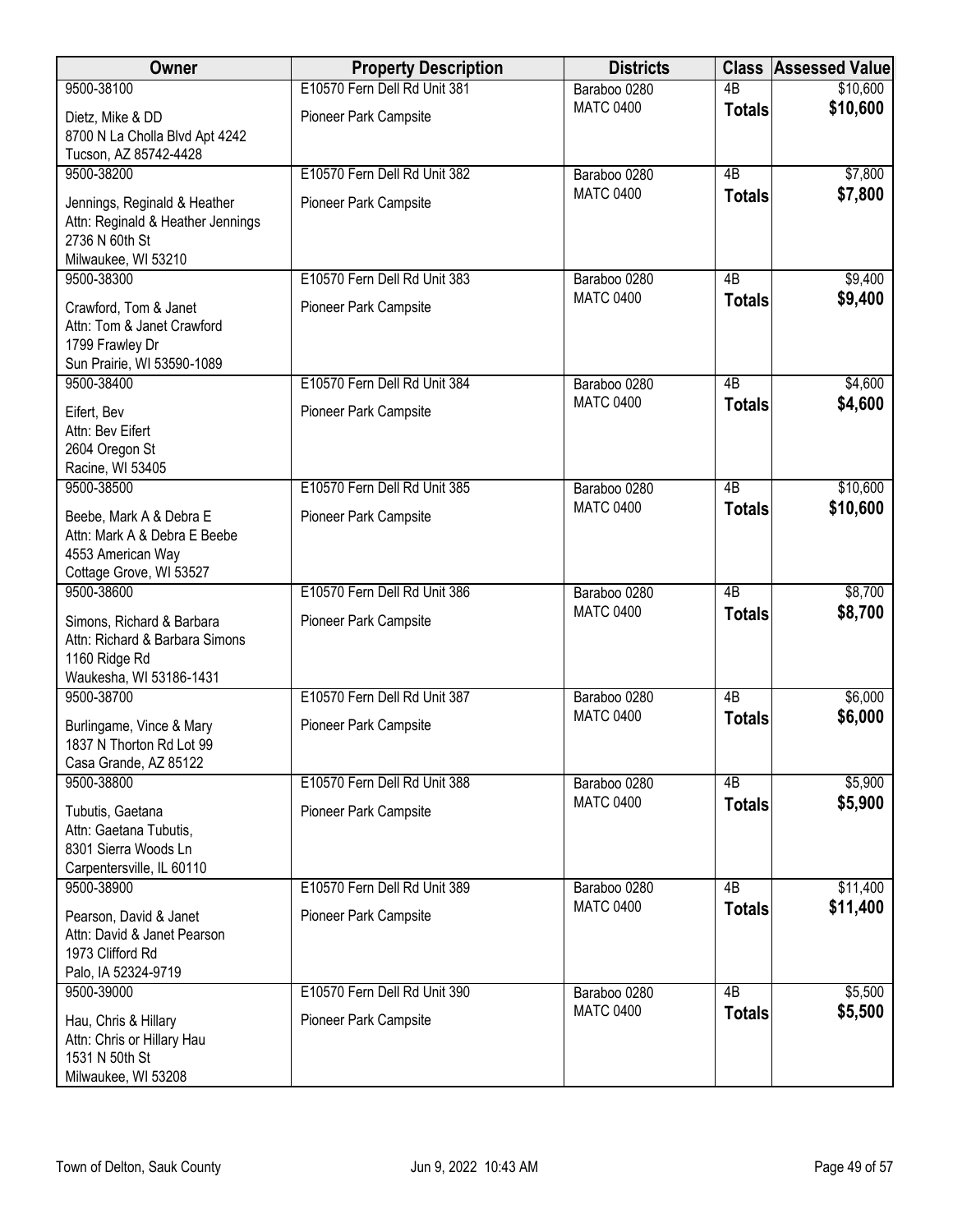| Owner                                                                                                     | <b>Property Description</b>  | <b>Districts</b> |                 | <b>Class Assessed Value</b> |
|-----------------------------------------------------------------------------------------------------------|------------------------------|------------------|-----------------|-----------------------------|
| 9500-39100                                                                                                | E10570 Fern Dell Rd Unit 391 | Baraboo 0280     | 4B              | \$11,200                    |
| Wiedmann, Jill & Werginz, Christine<br>Attn: Jill or Christine<br>4909 W Wabash Ave                       | Pioneer Park Campsite        | <b>MATC 0400</b> | <b>Totals</b>   | \$11,200                    |
| Brown Deer, WI 53223<br>9500-39200                                                                        | E10570 Fern Dell Rd Unit 392 | Baraboo 0280     | 4B              | \$9,400                     |
| Baker, Carol<br>Attn: Carol Baker<br>880 Serene Tr<br>Woodstock, IL 60098-8906                            | Pioneer Park Campsite        | <b>MATC 0400</b> | <b>Totals</b>   | \$9,400                     |
| 9500-39300                                                                                                | E10570 Fern Dell Rd Unit 393 | Baraboo 0280     | 4B              | \$5,500                     |
| Bernhard, Mike & Tammy<br>983 Garden St<br>Lomira, WI 53048                                               | Pioneer Park Campsite        | <b>MATC 0400</b> | <b>Totals</b>   | \$5,500                     |
| 9500-39400                                                                                                | E10570 Fern Dell Rd Unit 394 | Baraboo 0280     | 4B              | \$1,800                     |
| Wrate, Jeffrey & Deborah<br>Attn: Jeffrey & Deborah Wrate<br>1201 Winged Foot Dr<br>Twin Lakes, WI 53181  | Pioneer Park Campsite        | <b>MATC 0400</b> | <b>Totals</b>   | \$1,800                     |
| 9500-39500                                                                                                | E10570 Fern Dell Rd Unit 395 | Baraboo 0280     | $\overline{AB}$ | \$6,700                     |
| Taylor, Lawrence & Karen<br>Attn: Lawrence & Karen Taylor<br>930 Krista Ct                                | Pioneer Park Campsite        | <b>MATC 0400</b> | <b>Totals</b>   | \$6,700                     |
| Palatine, IL 60074-6492<br>9500-39600                                                                     | E10570 Fern Dell Rd Unit 396 | Baraboo 0280     | $\overline{AB}$ | \$4,200                     |
| Oost, Reinder & Amy<br>11325 Parkview Ln<br>Hales Corners, WI 53130-2439                                  | Pioneer Park Campsite        | <b>MATC 0400</b> | <b>Totals</b>   | \$4,200                     |
| 9500-39700                                                                                                | E10570 Fern Dell Rd Unit 397 | Baraboo 0280     | $\overline{AB}$ | \$9,700                     |
| Taylor, Wayne & Denise<br>PO Box 405<br>Wonder Lake, IL 60097-0405                                        | Pioneer Park Campsite        | <b>MATC 0400</b> | <b>Totals</b>   | \$9,700                     |
| 9500-39800                                                                                                | E10570 Fern Dell Rd Unit 398 | Baraboo 0280     | 4B              | \$14,800                    |
| Stanton, Scott T & Suzanne<br>Attn: Scott T & Suzanne Stanton<br>2903 Streitz Dr<br>Joliet, IL 60435-5286 | Pioneer Park Campsite        | <b>MATC 0400</b> | <b>Totals</b>   | \$14,800                    |
| 9500-39900                                                                                                | E10570 Fern Dell Rd Unit 399 | Baraboo 0280     | 4B              | \$10,700                    |
| Baker, Steve & Nancy<br>1548 Wheeler St<br>Woodstock, IL 60098-2474                                       | Pioneer Park Campsite        | <b>MATC 0400</b> | <b>Totals</b>   | \$10,700                    |
| 9500-40000                                                                                                | E10570 Fern Dell Rd Unit 400 | Baraboo 0280     | $\overline{AB}$ | \$9,300                     |
| Hare, John & Kathy<br>Attn: John & Kathy Hare<br>2846 Karr Rd<br>Belvidere, IL 61008                      | Pioneer Park Campsite        | <b>MATC 0400</b> | <b>Totals</b>   | \$9,300                     |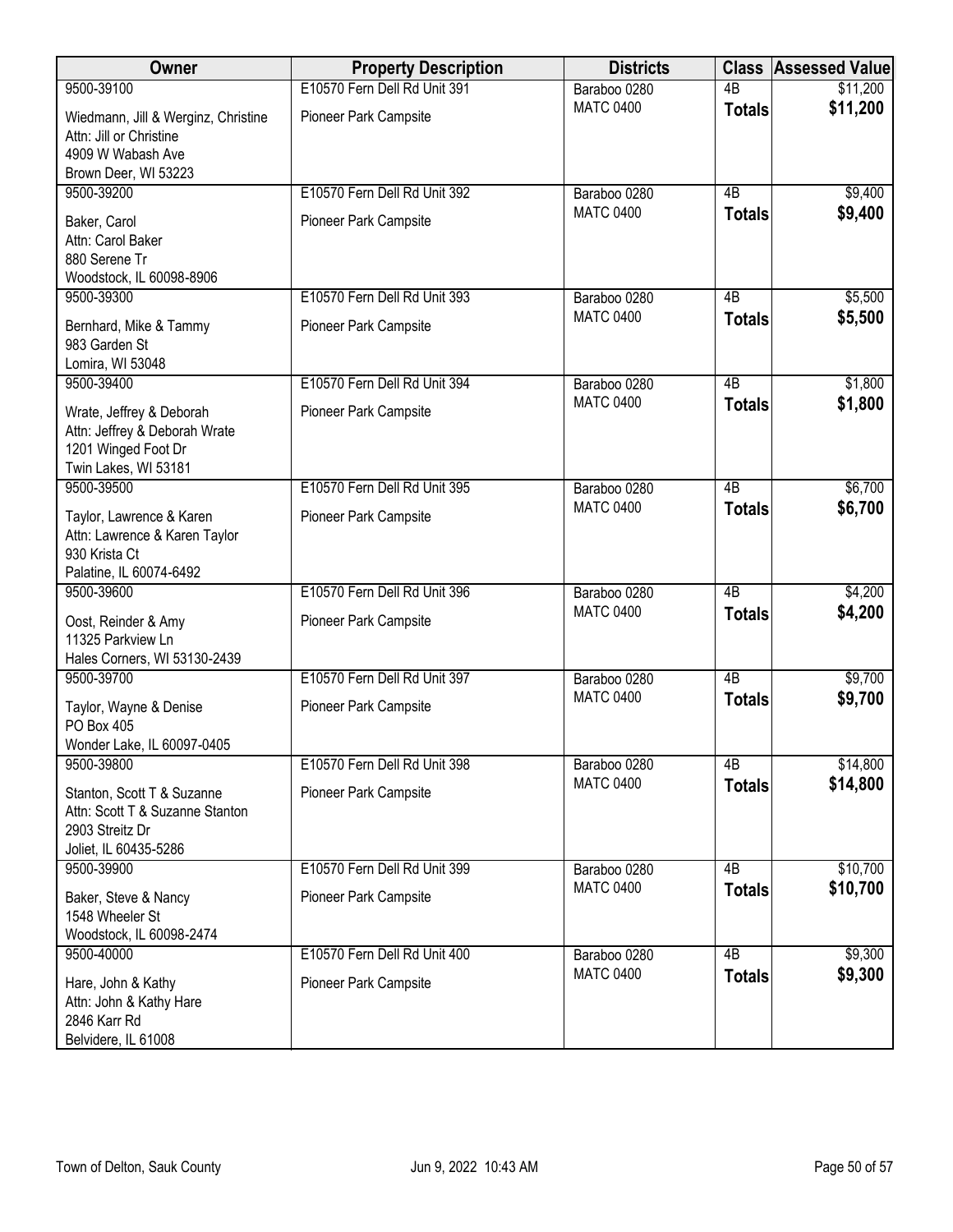| Owner                               | <b>Property Description</b>  | <b>Districts</b> |                 | <b>Class Assessed Value</b> |
|-------------------------------------|------------------------------|------------------|-----------------|-----------------------------|
| 9500-40100                          | E10570 Fern Dell Rd Unit 401 | Baraboo 0280     | $\overline{AB}$ | \$8,800                     |
| Taylor, James & Linda               | Pioneer Park Campsite        | <b>MATC 0400</b> | <b>Totals</b>   | \$8,800                     |
| Attn: James & Linda Taylor          |                              |                  |                 |                             |
| 3105 Spruce Ter                     |                              |                  |                 |                             |
| Island Lake, IL 60042-9487          |                              |                  |                 |                             |
| 9500-40200                          | E10570 Fern Dell Rd Unit 402 | Baraboo 0280     | $\overline{AB}$ | \$4,500                     |
| Bradley-Clayborne, Alanda & Letitia | Pioneer Park Campsite        | <b>MATC 0400</b> | <b>Totals</b>   | \$4,500                     |
| 9050 N Silver Brook Ln              |                              |                  |                 |                             |
| Brown Deer, WI 53223                |                              |                  |                 |                             |
| 9500-40300                          | E10570 Fern Dell Rd Unit 403 | Baraboo 0280     | 4B              | \$5,500                     |
| Metzger, Edward & Barbara           | Pioneer Park Campsite        | <b>MATC 0400</b> | <b>Totals</b>   | \$5,500                     |
| Attn: Edward & Barbara Metzger      |                              |                  |                 |                             |
| 417 Shelley Dr                      |                              |                  |                 |                             |
| Racine, WI 53405                    |                              |                  |                 |                             |
| 9500-40400                          | E10570 Fern Dell Rd Unit 404 | Baraboo 0280     | $\overline{AB}$ | \$6,900                     |
| Bradley, Joseph & Kathy             | Pioneer Park Campsite        | <b>MATC 0400</b> | <b>Totals</b>   | \$6,900                     |
| Attn: Joseph & Kathy Bradley        |                              |                  |                 |                             |
| PO Box 364                          |                              |                  |                 |                             |
| Wisconsin Dells, WI 53965-0364      |                              |                  |                 |                             |
| 9500-40500                          | E10570 Fern Dell Rd Unit 405 | Baraboo 0280     | $\overline{AB}$ | \$6,400                     |
| Homolka, James & Lina               | Pioneer Park Campsite        | <b>MATC 0400</b> | <b>Totals</b>   | \$6,400                     |
| Attn: James & Lina Homolka          |                              |                  |                 |                             |
| 140 Shadowbrook                     |                              |                  |                 |                             |
| Capron, IL 61012-9300               |                              |                  |                 |                             |
| 9500-40600                          | E10570 Fern Dell Rd Unit 406 | Baraboo 0280     | $\overline{AB}$ | \$6,000                     |
| Lansinger, Lee                      | Pioneer Park Campsite        | <b>MATC 0400</b> | <b>Totals</b>   | \$6,000                     |
| Attn: Lee Lansinger                 |                              |                  |                 |                             |
| 1321 Waukesha Rd                    |                              |                  |                 |                             |
| Caledonia, WI 53108-9770            |                              |                  |                 |                             |
| 9500-40700                          | E10570 Fern Dell Rd Unit 407 | Baraboo 0280     | $\overline{AB}$ | \$4,200                     |
| Skawinski, Susan                    | Pioneer Park Campsite        | <b>MATC 0400</b> | <b>Totals</b>   | \$4,200                     |
| Attn: Susan Skawinski               |                              |                  |                 |                             |
| 440 E Butterfield Rd                |                              |                  |                 |                             |
| Elmhurst, IL 60126-4636             |                              |                  |                 |                             |
| 9500-40800                          | E10570 Fern Dell Rd Unit 408 | Baraboo 0280     | 4B              | \$8,800                     |
| Boehnlein, Paul & Karla             | Pioneer Park Campsite        | <b>MATC 0400</b> | <b>Totals</b>   | \$8,800                     |
| Attn: Paul & Karla Boehnlein        |                              |                  |                 |                             |
| W6931 Edgewater Dr                  |                              |                  |                 |                             |
| Fond Du Lac, WI 54937               |                              |                  |                 |                             |
| 9500-40900                          | E10570 Fern Dell Rd Unit 409 | Baraboo 0280     | 4B              | \$8,100                     |
| King, Molly                         | Pioneer Park Campsite        | <b>MATC 0400</b> | <b>Totals</b>   | \$8,100                     |
| 435 W Polk St                       |                              |                  |                 |                             |
| Waterloo, WI 53594-1342             |                              |                  |                 |                             |
| 9500-41000                          | E10570 Fern Dell Rd Unit 410 | Baraboo 0280     | $\overline{AB}$ | \$8,200                     |
| Wold, Matthew & Amanda              | Pioneer Park Campsite        | <b>MATC 0400</b> | <b>Totals</b>   | \$8,200                     |
| 729 N 113th St                      |                              |                  |                 |                             |
| Wauwatosa, WI 53226-3273            |                              |                  |                 |                             |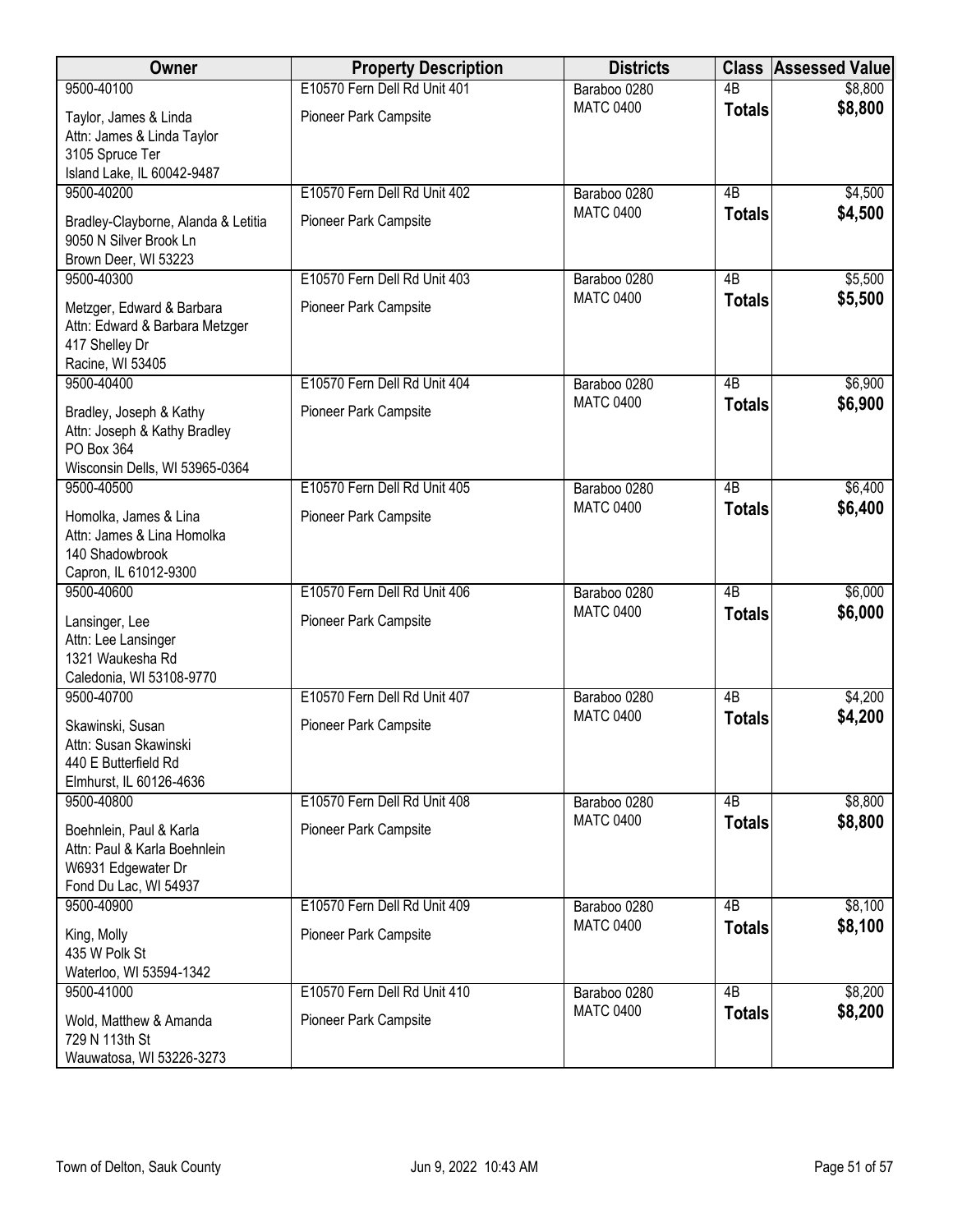| Owner                                                                                                      | <b>Property Description</b>  | <b>Districts</b> |                 | <b>Class Assessed Value</b> |
|------------------------------------------------------------------------------------------------------------|------------------------------|------------------|-----------------|-----------------------------|
| 9500-41100                                                                                                 | E10570 Fern Dell Rd Unit 411 | Baraboo 0280     | $\overline{AB}$ | \$9,900                     |
| Bojar, Robert & Candice<br>Attn: Robert & Candice Bojar<br>10441 W Spring Green Rd<br>Greenfield, WI 53228 | Pioneer Park Campsite        | <b>MATC 0400</b> | <b>Totals</b>   | \$9,900                     |
| 9500-41200                                                                                                 | E10570 Fern Dell Rd Unit 412 | Baraboo 0280     | 4B              | \$9,100                     |
| Kostenko, Gary & Tina<br>1943 Edwards St Unit B<br>East Troy, WI 53120-1388                                | Pioneer Park Campsite        | <b>MATC 0400</b> | <b>Totals</b>   | \$9,100                     |
| 9500-41300                                                                                                 | E10570 Fern Dell Rd Unit 413 | Baraboo 0280     | 4B              | \$14,000                    |
| Switalski, Michael & Karen<br>Attn: Michael & Karen Switalski<br>2605 Rebecca Dr<br>Racine, WI 53402       | Pioneer Park Campsite        | <b>MATC 0400</b> | <b>Totals</b>   | \$14,000                    |
| 9500-41400                                                                                                 | E10570 Fern Dell Rd Unit 414 | Baraboo 0280     | $\overline{AB}$ | \$8,200                     |
| Parisi, Tony & Lorraine<br>Attn: Tony & Lorraine Parisi<br>1700 Chelsea Way<br>Grayslake, IL 60030-4602    | Pioneer Park Campsite        | <b>MATC 0400</b> | <b>Totals</b>   | \$8,200                     |
| 9500-41500                                                                                                 | E10570 Fern Dell Rd Unit 415 | Baraboo 0280     | $\overline{AB}$ | \$6,600                     |
| Krueger, Ron & Cheryl<br>Attn: Ron & Cheryl Krueger<br>5730 Elder PI<br>Madison, WI 53705                  | Pioneer Park Campsite        | <b>MATC 0400</b> | <b>Totals</b>   | \$6,600                     |
| 9500-41600                                                                                                 | E10570 Fern Dell Rd Unit 416 | Baraboo 0280     | $\overline{AB}$ | \$6,700                     |
| Lisowe, Dennis & Sandy<br>Attn: Dennis & Sandy Lisowe<br>732 Southgate Dr<br>Fond Du Lac, WI 54935         | Pioneer Park Campsite        | <b>MATC 0400</b> | <b>Totals</b>   | \$6,700                     |
| 9500-41700                                                                                                 | E10570 Fern Dell Rd Unit 417 | Baraboo 0280     | $\overline{AB}$ | \$10,000                    |
| Marchese, Paul & Colleen<br>14235 Radiant Ct<br>Brookfield, WI 53005-7073                                  | Pioneer Park Campsite        | <b>MATC 0400</b> | <b>Totals</b>   | \$10,000                    |
| 9500-41800                                                                                                 | E10570 Fern Dell Rd Unit 418 | Baraboo 0280     | 4B              | \$7,700                     |
| Jacobson, Orville & Joan<br>Attn: Orville & Joan Jacobson<br><b>PO Box 726</b><br>Lake Delton, WI 53940    | Pioneer Park Campsite        | <b>MATC 0400</b> | <b>Totals</b>   | \$7,700                     |
| 9500-41900                                                                                                 | E10570 Fern Dell Rd Unit 419 | Baraboo 0280     | 4B              | \$1,000                     |
| Brunner, Aimee<br>Attn: Aimee Brunner<br>554 Oak St<br>South Elgin, IL 60177                               | Pioneer Park Campsite        | <b>MATC 0400</b> | <b>Totals</b>   | \$1,000                     |
| 9500-42000                                                                                                 | E10570 Fern Dell Rd Unit 420 | Baraboo 0280     | $\overline{AB}$ | \$3,400                     |
| Bock, Connie & Mark<br>Attn: Connie & Mark Bock<br>W3303 Court Rd<br>Chilton, WI 53014                     | Pioneer Park Campsite        | <b>MATC 0400</b> | <b>Totals</b>   | \$3,400                     |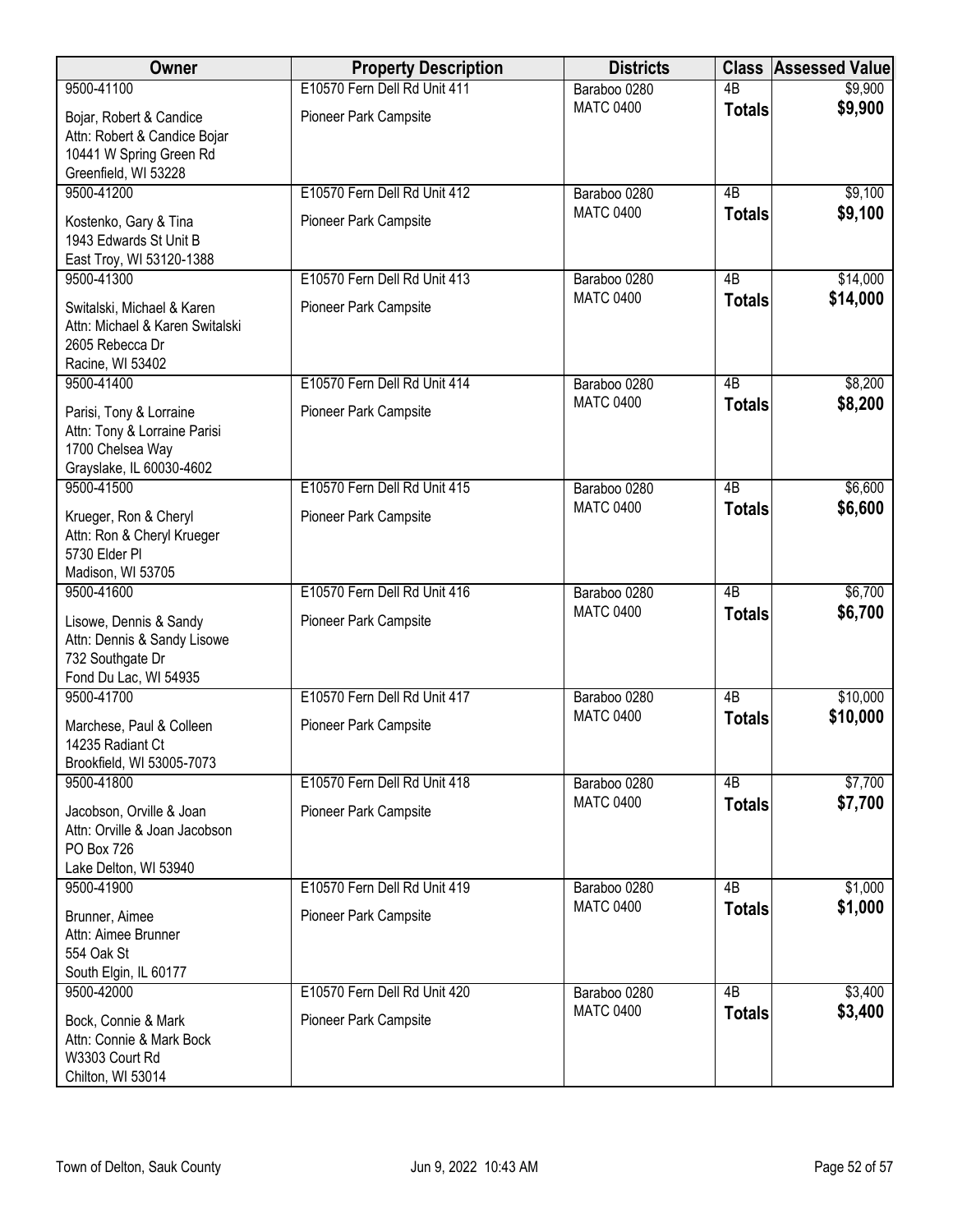| Owner                                                                                                   | <b>Property Description</b>                           | <b>Districts</b>                 | <b>Class</b>                     | <b>Assessed Value</b> |
|---------------------------------------------------------------------------------------------------------|-------------------------------------------------------|----------------------------------|----------------------------------|-----------------------|
| 9500-42100                                                                                              | E10570 Fern Dell Rd Unit 421                          | Baraboo 0280                     | $\overline{AB}$                  | \$7,600               |
| Zekas, Kathryn & Wanda, Samantha<br>415 E Prairie St                                                    | Pioneer Park Campsite                                 | <b>MATC 0400</b>                 | <b>Totals</b>                    | \$7,600               |
| Plano, IL 60545-1255                                                                                    |                                                       |                                  |                                  |                       |
| 9500-42200                                                                                              | E10570 Fern Dell Rd Unit 422                          | Baraboo 0280                     | $\overline{AB}$                  | \$9,300               |
| Norwood, Malcom & Mary<br>Attn: Malcom & Mary Norwood<br>5511 107th Ter E                               | Pioneer Park Campsite                                 | <b>MATC 0400</b>                 | <b>Totals</b>                    | \$9,300               |
| Parrish, FL 34219                                                                                       |                                                       |                                  |                                  |                       |
| 9500-42300<br>Herrmann, Daniel & Shelley<br>7937 S Scepter Dr Apt 6<br>Franklin, WI 53132-2286          | E10570 Fern Dell Rd Unit 423<br>Pioneer Park Campsite | Baraboo 0280<br><b>MATC 0400</b> | 4B<br><b>Totals</b>              | \$4,600<br>\$4,600    |
| 9500-42400                                                                                              | E10570 Fern Dell Rd Unit 424                          | Baraboo 0280                     | $\overline{AB}$                  | \$3,100               |
| Hayashi, Brad & Debbi<br>Attn: Brad & Debbi Hayashi<br>218 Rue Touraine<br>Deer Park, IL 60010          | Pioneer Park Campsite                                 | <b>MATC 0400</b>                 | <b>Totals</b>                    | \$3,100               |
| 9500-42500                                                                                              | E10570 Fern Dell Rd Unit 425                          | Baraboo 0280                     | $\overline{AB}$                  | \$9,700               |
| Pazucha, Peter & Margaret<br>6304 S 35th St                                                             | Pioneer Park Campsite                                 | <b>MATC 0400</b>                 | <b>Totals</b>                    | \$9,700               |
| Franklin, WI 53132-9405                                                                                 |                                                       |                                  |                                  |                       |
| 9500-42600<br>Wilkins, Frank & Judy<br>Attn: Frank & Judy Wilkins<br>9 Rustic Pkwy<br>Madison, WI 53713 | E10570 Fern Dell Rd Unit 426<br>Pioneer Park Campsite | Baraboo 0280<br><b>MATC 0400</b> | $\overline{AB}$<br><b>Totals</b> | \$5,900<br>\$5,900    |
| 9500-42700                                                                                              | E10570 Fern Dell Rd Unit 427                          | Baraboo 0280                     | $\overline{AB}$                  | \$8,500               |
| Prosser, Robert & Terri<br>Attn: Robert & Terri Prosser<br>E9900 Whitetail Ln<br>Reedsburg, WI 53959    | Pioneer Park Campsite                                 | <b>MATC 0400</b>                 | <b>Totals</b>                    | \$8,500               |
| 9500-42800                                                                                              | E10570 Fern Dell Rd Unit 428                          | Baraboo 0280                     | 4B                               | \$6,800               |
| Prosser, Robert & Terri<br>Attn: Robert & Terri Prosser<br>E9900 Whitetail Ln<br>Reedsburg, WI 53959    | Pioneer Park Campsite                                 | <b>MATC 0400</b>                 | <b>Totals</b>                    | \$6,800               |
| 9500-42900                                                                                              | E10570 Fern Dell Rd Unit 429                          | Baraboo 0280                     | 4B                               | \$0                   |
| Diorio, Tony & JoAnn<br>Attn: Tony & JoAnn Diorio<br>6211 W Fletcher<br>Chicago, IL 60634               | Pioneer Park Campsite                                 | <b>MATC 0400</b>                 | <b>Totals</b>                    | \$0                   |
| 9500-43000                                                                                              | E10570 Fern Dell Rd Unit 430                          | Baraboo 0280                     | $\overline{AB}$                  | \$7,100               |
| Diorio, Tony & JoAnn<br>Attn: Tony & JoAnn Diorio<br>6211 W Fletcher<br>Chicago, IL 60634               | Pioneer Park Campsite                                 | <b>MATC 0400</b>                 | <b>Totals</b>                    | \$7,100               |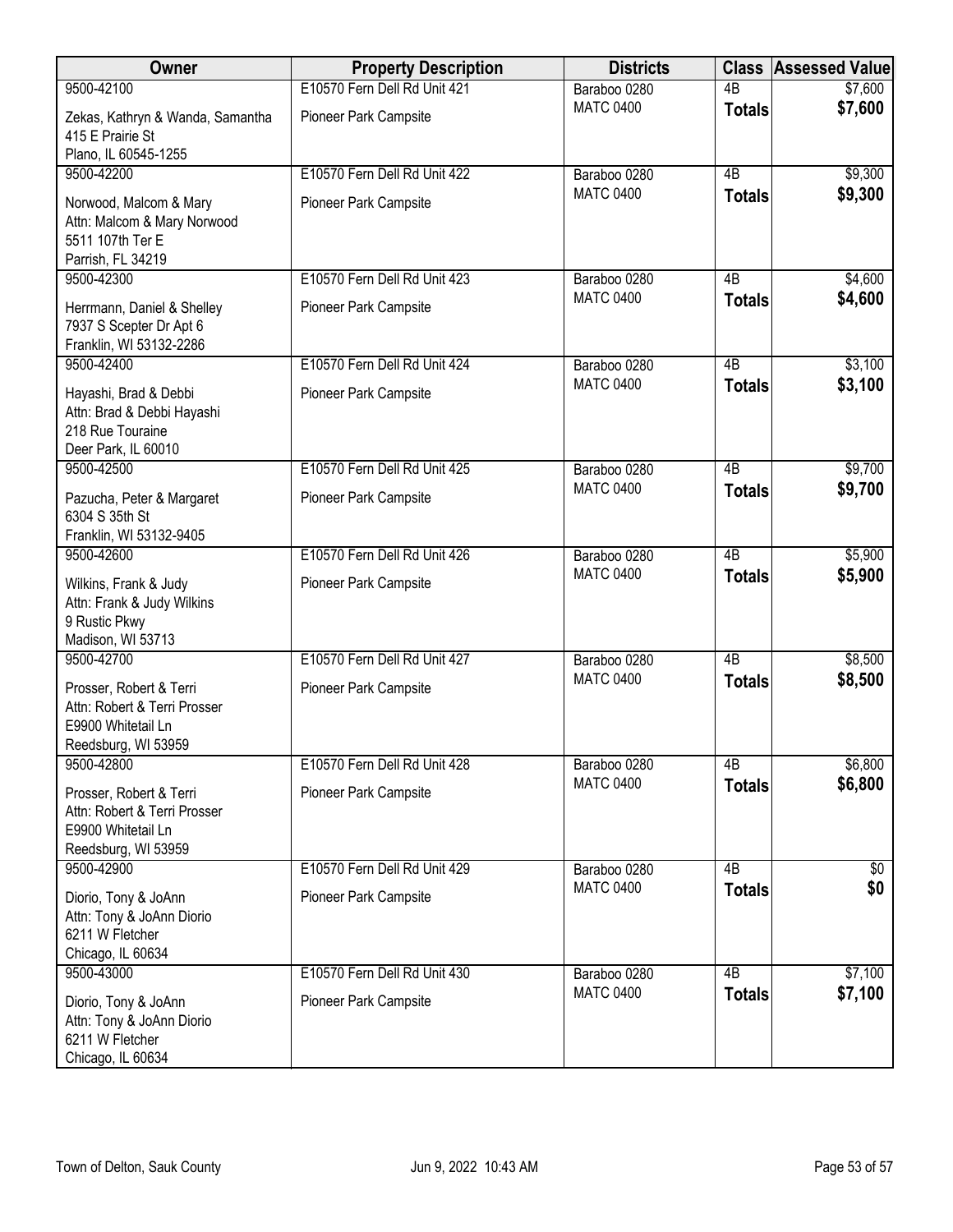| Owner                                                                                                                   | <b>Property Description</b>  | <b>Districts</b> |                 | <b>Class Assessed Value</b> |
|-------------------------------------------------------------------------------------------------------------------------|------------------------------|------------------|-----------------|-----------------------------|
| 9500-43100                                                                                                              | E10570 Fern Dell Rd Unit 431 | Baraboo 0280     | $\overline{AB}$ | \$16,200                    |
| Prell, Jane<br>PO Box 515<br>Lake Delton, WI 53940                                                                      | Pioneer Park Campsite        | <b>MATC 0400</b> | <b>Totals</b>   | \$16,200                    |
| 9500-43200                                                                                                              | E10570 Fern Dell Rd Unit 432 | Baraboo 0280     | 4B              | \$14,900                    |
| Prosser, Robert & Terri<br>Attn: Robert & Terri Prosser<br>E9900 Whitetail Ln<br>Reedsburg, WI 53959                    | Pioneer Park Campsite        | <b>MATC 0400</b> | <b>Totals</b>   | \$14,900                    |
| 9500-43300                                                                                                              | E10570 Fern Dell Rd Unit 433 | Baraboo 0280     | 4B              | \$1,500                     |
| Davis, James & Sandra<br>Attn: James & Sandra Davis<br>PO Box 151<br>Newark, IL 60541-0151                              | Pioneer Park Campsite        | <b>MATC 0400</b> | <b>Totals</b>   | \$1,500                     |
| 9500-43400                                                                                                              | E10570 Fern Dell Rd Unit 434 | Baraboo 0280     | $\overline{AB}$ | \$7,900                     |
| Turnmire, Jerry C & Janis M<br>515 Madison Ln<br>Elgin, IL 60123                                                        | Pioneer Park Campsite        | <b>MATC 0400</b> | <b>Totals</b>   | \$7,900                     |
| 9500-43500                                                                                                              | E10570 Fern Dell Rd Unit 435 | Baraboo 0280     | $\overline{AB}$ | \$8,500                     |
| Warner, Sandra<br>9425 Sand Myrtle Dr<br>Colorado Spring, CO 80925                                                      | Pioneer Park Campsite        | <b>MATC 0400</b> | <b>Totals</b>   | \$8,500                     |
| 9500-43600                                                                                                              | E10570 Fern Dell Rd Unit 436 | Baraboo 0280     | $\overline{AB}$ | \$11,200                    |
| Beeferman, Maura & Christian<br>1137 S 62nd St<br>West Alllis, WI 53214                                                 | Pioneer Park Campsite        | <b>MATC 0400</b> | <b>Totals</b>   | \$11,200                    |
| 9500-43700                                                                                                              | E10570 Fern Dell Rd Unit 437 | Baraboo 0280     | $\overline{AB}$ | \$1,400                     |
| Klas, Jerry & Becky<br>Attn: Jerry & Becky Klas<br>W9468 Zimmerman Dr<br>Beaver Dam, WI 53916                           | Pioneer Park Campsite        | <b>MATC 0400</b> | <b>Totals</b>   | \$1,400                     |
| 9500-43800                                                                                                              | E10570 Fern Dell Rd Unit 438 | Baraboo 0280     | 4 <sub>B</sub>  | \$5,100                     |
| Huettel, Eugene & Lyn<br>Attn: Eugene & Lyn Huettel<br>18 Eagles Nest<br>Baraboo, WI 53913                              | Pioneer Park Campsite        | <b>MATC 0400</b> | <b>Totals</b>   | \$5,100                     |
| 9500-43900                                                                                                              | E10570 Fern Dell Rd Unit 439 | Baraboo 0280     | $\overline{AB}$ | \$5,200                     |
| Strissel, Robert & Marlene<br>Attn: Robert & Marlene Strissel<br>8524 Fernald Ave 2nd Fl<br>Morton Grove, IL 60053-2875 | Pioneer Park Campsite        | <b>MATC 0400</b> | <b>Totals</b>   | \$5,200                     |
| 9500-44000                                                                                                              | E10570 Fern Dell Rd Unit 440 | Baraboo 0280     | 4B              | \$3,400                     |
| Poree, Pete & Stephanie<br>Attn: Pete & Stephanie<br>778 Union St<br>Hartford, WI 53027-1330                            | Pioneer Park Campsite        | <b>MATC 0400</b> | <b>Totals</b>   | \$3,400                     |
| 9500-44100                                                                                                              | E10570 Fern Dell Rd Unit 441 | WI Dells 6678    | 4B              | \$8,700                     |
| Fox, Jeremiah & Amber<br>14 E Rockwell St<br>Elkhorn, WI 53121-1729                                                     | Pioneer Park Campsite        | <b>MATC 0400</b> | <b>Totals</b>   | \$8,700                     |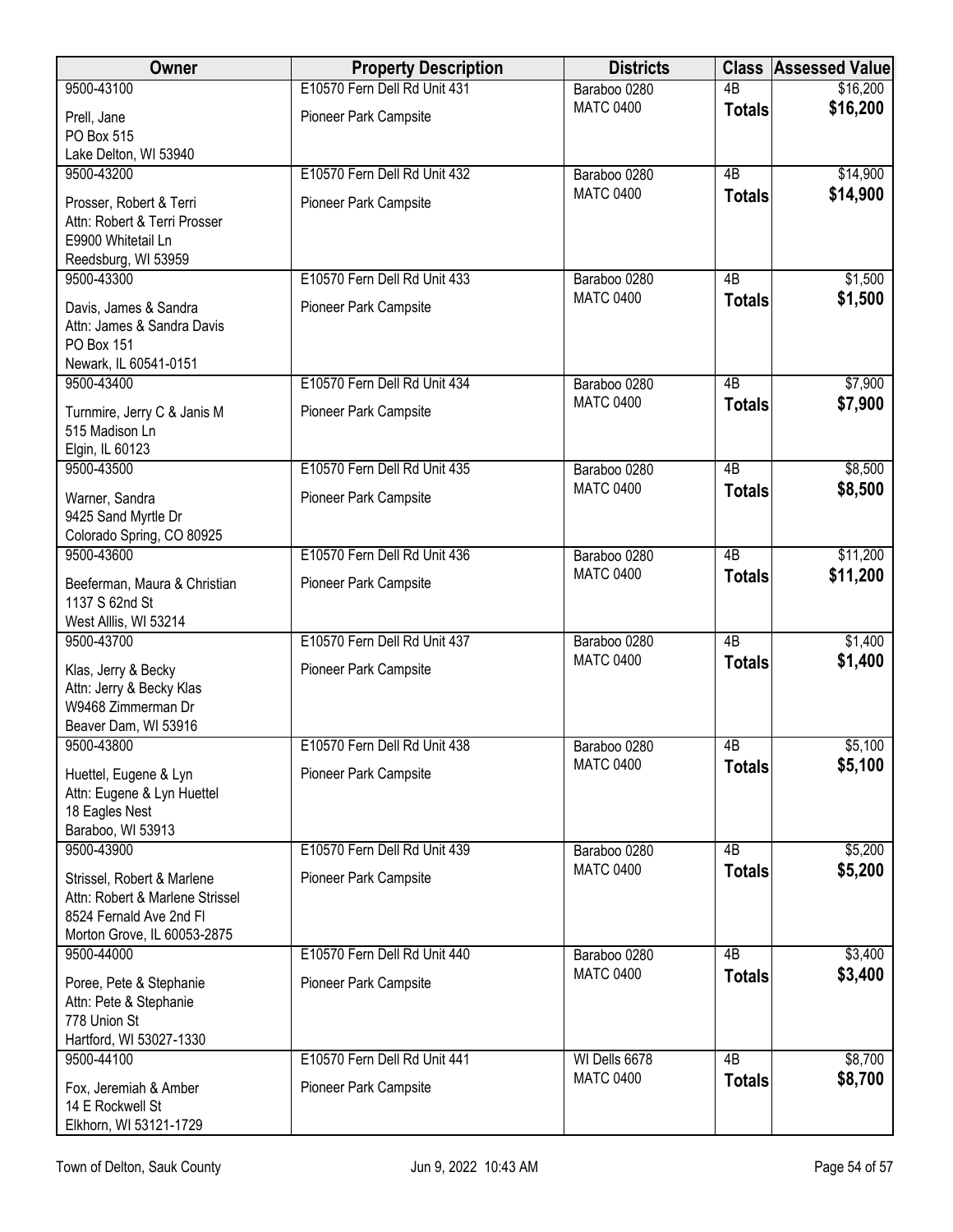| Owner                                            | <b>Property Description</b>   | <b>Districts</b>                 |                     | <b>Class Assessed Value</b> |
|--------------------------------------------------|-------------------------------|----------------------------------|---------------------|-----------------------------|
| 9600-00000                                       | E10562 Shady Lane Rd          | Baraboo 0280                     | 3                   | \$8,600                     |
| Dell Pines Campground, LLC                       | Campground                    | <b>MATC 0400</b>                 | 4A<br><b>Totals</b> | \$100<br>\$8,700            |
| Attn: Robert & Kara Traxler                      |                               |                                  |                     |                             |
| E10562 Shady Lane Rd<br>Baraboo, WI 53913        |                               |                                  |                     |                             |
| 9600-00006                                       | E10562 Shady Lane Rd Unit 131 | Baraboo 0280                     | $\overline{AB}$     | \$0                         |
| Belter, Audrey                                   | <b>Dell Pines Campsites</b>   | <b>MATC 0400</b>                 | <b>Totals</b>       | \$0                         |
| 3825 N Indiana Ave                               |                               |                                  |                     |                             |
| Flornce, AZ 85132-8566                           |                               |                                  |                     |                             |
| 9600-00014                                       | E10562 Shady Lane Rd Unit 137 | Baraboo 0280<br><b>MATC 0400</b> | 4B                  | \$0<br>\$0                  |
| Dell Pines - Vacant Lot                          | <b>Dell Pines Campsites</b>   |                                  | <b>Totals</b>       |                             |
| Lot 137                                          |                               |                                  |                     |                             |
| 9600-00020                                       | E10562 Shady Lane Rd Unit 223 | Baraboo 0280                     | 4B                  | \$0                         |
| Crane, Bliss & Maureen                           | <b>Dell Pines Campsites</b>   | <b>MATC 0400</b>                 | <b>Totals</b>       | \$0                         |
| N481 19th Rd                                     |                               |                                  |                     |                             |
| Neshkoro, WI 54960-6455                          |                               |                                  | $\overline{AB}$     |                             |
| 9600-00025                                       | E10562 Shady Lane Rd Unit 105 | Baraboo 0280<br><b>MATC 0400</b> | <b>Totals</b>       | \$0<br>\$0                  |
| Brooks, Tom                                      | <b>Dell Pines Campsites</b>   |                                  |                     |                             |
| S5205State Rd 113<br>Baraboo, WI 53913-9641      |                               |                                  |                     |                             |
| 9600-00029                                       | E10562 Shady Lane Rd Unit 113 | Baraboo 0280                     | $\overline{AB}$     | $\overline{50}$             |
| Haskins, Robert & Carol                          | <b>Dell Pines Campsites</b>   | <b>MATC 0400</b>                 | <b>Totals</b>       | \$0                         |
| W851 Myrtle Rd                                   |                               |                                  |                     |                             |
| Genoa City, WI 53128-1679                        |                               |                                  |                     |                             |
| 9600-00032                                       | E10562 Shady Lane Rd Unit 119 | Baraboo 0280                     | $\overline{AB}$     | \$700                       |
| Platt, Jeff & Lori                               | <b>Dell Pines Campsites</b>   | <b>MATC 0400</b>                 | <b>Totals</b>       | \$700                       |
| 26 Pluim Dr Apt 28                               |                               |                                  |                     |                             |
| Waupun, WI 53963-1569<br>9600-00049              | E10562 Shady Lane Rd Unit 159 | Baraboo 0280                     | $\overline{AB}$     | \$900                       |
|                                                  |                               | <b>MATC 0400</b>                 | <b>Totals</b>       | \$900                       |
| Benson, Mark & Kris<br>4269 S 61st St            | Dell Pines Campsites          |                                  |                     |                             |
| Greenfield, WI 53220                             |                               |                                  |                     |                             |
| 9600-00062                                       | E10562 Shady Lane Rd Unit 062 | Baraboo 0280                     | 4B                  | \$1,300                     |
| Burdick, Jim & Dawn                              | <b>Dell Pines Campsites</b>   | <b>MATC 0400</b>                 | <b>Totals</b>       | \$1,300                     |
| 903 Moore St Lot 115                             |                               |                                  |                     |                             |
| Baraboo, WI 53913-3101                           |                               |                                  |                     |                             |
| 9600-00070                                       | E10562 Shady Lane Rd Unit 179 | Baraboo 0280<br><b>MATC 0400</b> | 4B<br><b>Totals</b> | \$1,300<br>\$1,300          |
| Streiter, Mike                                   | <b>Dell Pines Campsites</b>   |                                  |                     |                             |
| 12960 W Lakeland Dr<br>New Berlin, WI 53151-8782 |                               |                                  |                     |                             |
| 9600-00072                                       | E10562 Shady Lane Rd Unit 181 | Baraboo 0280                     | $\overline{AB}$     | \$1,000                     |
| Boettcher, Eric                                  | Dell Pines Campsites          | <b>MATC 0400</b>                 | <b>Totals</b>       | \$1,000                     |
| W10030 County Rd Y                               |                               |                                  |                     |                             |
| Wautoma, WI 54982                                |                               |                                  |                     |                             |
| 9600-00079                                       | E10562 Shady Lane Rd Unit 197 | Baraboo 0280                     | $\overline{AB}$     | \$600                       |
| Vrabel, Tom & Mary                               | Dell Pines Campsites          | <b>MATC 0400</b>                 | <b>Totals</b>       | \$600                       |
| 4875 Village Ct Apt #4                           |                               |                                  |                     |                             |
| Nashtotah, WI 53058                              |                               |                                  |                     |                             |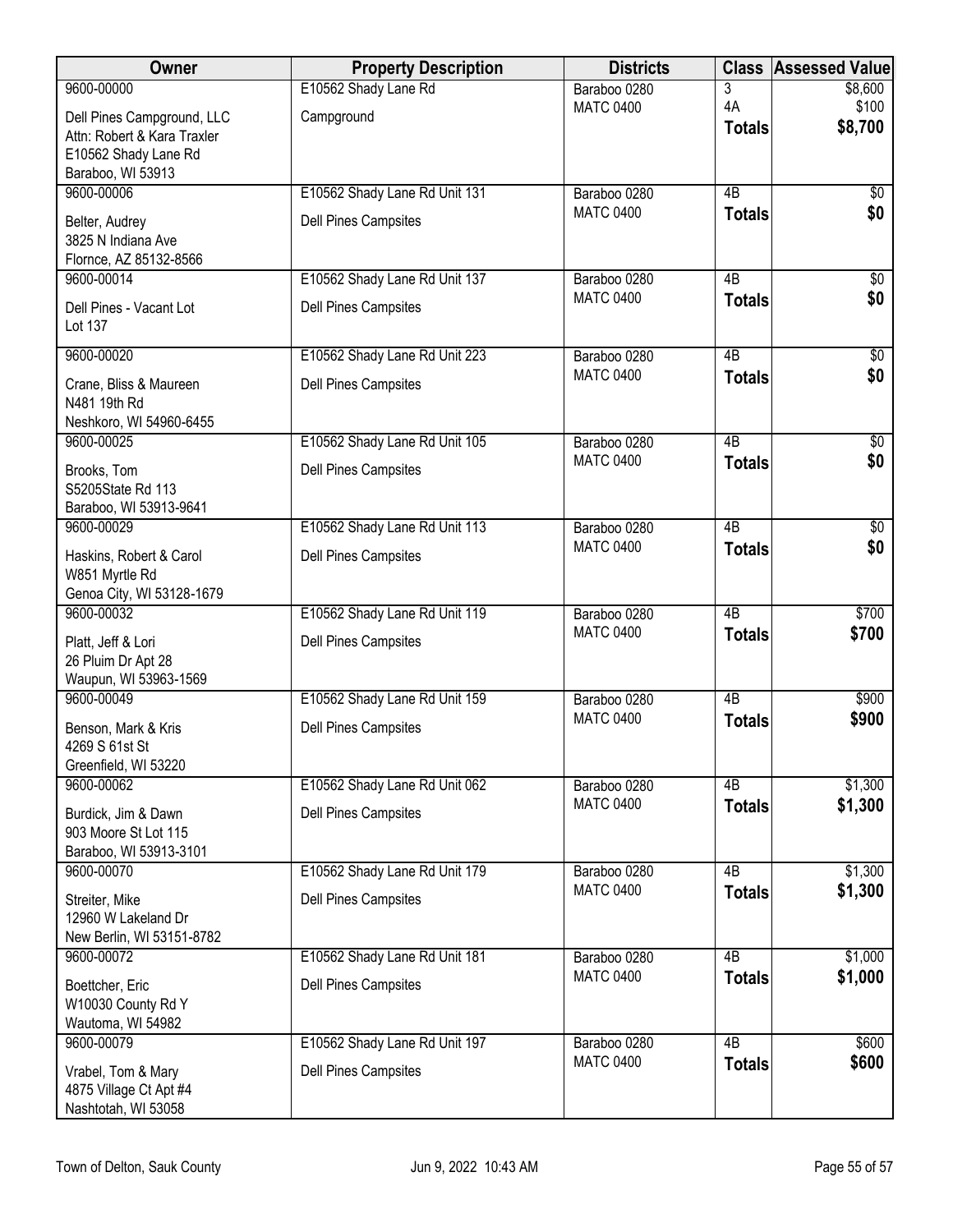| Owner                                                                         | <b>Property Description</b>   | <b>Districts</b> | <b>Class</b>    | <b>Assessed Value</b> |
|-------------------------------------------------------------------------------|-------------------------------|------------------|-----------------|-----------------------|
| 9600-00081                                                                    | E10562 Shady Lane Rd Unit 199 | Baraboo 0280     | $\overline{AB}$ | \$600                 |
| Rankin, Mike<br>W359 N5685 Surrey Dr<br>Oconomowoc, WI 53066                  | Dell Pines Campsites          | <b>MATC 0400</b> | <b>Totals</b>   | \$600                 |
| 9600-00110                                                                    | E10562 Shady Lane Rd Unit 021 | Baraboo 0280     | $\overline{AB}$ | \$1,300               |
| Haas, Bob<br>706 E Balsam Ln<br>Palatine, IL 60074                            | Dell Pines Campsites          | <b>MATC 0400</b> | <b>Totals</b>   | \$1,300               |
| 9600-00112                                                                    | E10562 Shady Lane Rd Unit 023 | Baraboo 0280     | 4B              | \$1,200               |
| Ophus, Larry<br>304 N Norman Dr<br>Palatine, IL 60074-5776                    | <b>Dell Pines Campsites</b>   | <b>MATC 0400</b> | <b>Totals</b>   | \$1,200               |
| 9600-00133                                                                    | E10562 Shady Lane Rd Unit 133 | Baraboo 0280     | $\overline{AB}$ | \$0                   |
| Sanders, Ben<br>5607 Winnequah Trl<br>Monona, WI 53716-2970                   | <b>Dell Pines Campsites</b>   | <b>MATC 0400</b> | <b>Totals</b>   | \$0                   |
| 9600-00134                                                                    | E10562 Shady Lane Rd Unit 134 | Baraboo 0280     | $\overline{AB}$ | $\sqrt[6]{30}$        |
| Dell Pines - Vacant Lot<br>E10562 Shady Lane Rd Unit 047<br>Baraboo, WI 53913 | Dell Pines Campsites          | <b>MATC 0400</b> | <b>Totals</b>   | \$0                   |
| 9600-00136                                                                    | E10562 Shady Lane Rd Unit 051 | Baraboo 0280     | $\overline{AB}$ | \$700                 |
| Krueger, Charles<br>101 Oakview Dr<br>Slinger, WI 53086-9591                  | <b>Dell Pines Campsites</b>   | <b>MATC 0400</b> | <b>Totals</b>   | \$700                 |
| 9600-00139                                                                    | E10562 Shady Lane Rd Unit 215 | Baraboo 0280     | $\overline{AB}$ | \$900                 |
| Gomez, Sebastian<br>5106 S Tripp Ave<br>Chicago, IL 60632                     | Dell Pines Campsites          | <b>MATC 0400</b> | <b>Totals</b>   | \$900                 |
| 9600-00140                                                                    | E10562 Shady Lane Rd Unit 217 | Baraboo 0280     | 4B              | $\sqrt[6]{}$          |
| Hill, John & Cami<br>1114 Forest Ln<br>Prairie Du Sac, WI 53578               | Dell Pines Campsites          | <b>MATC 0400</b> | <b>Totals</b>   | \$0                   |
| 9600-00145                                                                    | E10562 Shady Lane Rd Unit 227 | Baraboo 0280     | 4B              | \$800                 |
| Erdmann, Art<br>926 Pin Oak Cir<br>Cary, IL 60013-1689                        | <b>Dell Pines Campsites</b>   | <b>MATC 0400</b> | <b>Totals</b>   | \$800                 |
| 9600-00148                                                                    | E10562 Shady Lane Rd Unit 233 | Baraboo 0280     | $\overline{AB}$ | $\sqrt[6]{30}$        |
| Dell Pines - Vacant Lot<br>E10562 Shady Lane Rd Unit 233                      | <b>Dell Pines Campsites</b>   | <b>MATC 0400</b> | <b>Totals</b>   | \$0                   |
| 9600-00190                                                                    | E10562 Shady Lane Rd Unit 218 | Baraboo 0280     | $\overline{AB}$ | \$500                 |
| Jahns, Fred & Denise<br>23w651 Maple Ave<br>Roselle, IL 60172                 | <b>Dell Pines Campsites</b>   | <b>MATC 0400</b> | <b>Totals</b>   | \$500                 |
| 9600-00191                                                                    | E10562 Shady Lane Rd Unit 167 | Baraboo 0280     | $\overline{AB}$ | \$800                 |
| Turvaille, Mark & Julie<br>5515 45th St<br>Kenosha, WI 53144-1849             | Dell Pines Campsites          | <b>MATC 0400</b> | <b>Totals</b>   | \$800                 |